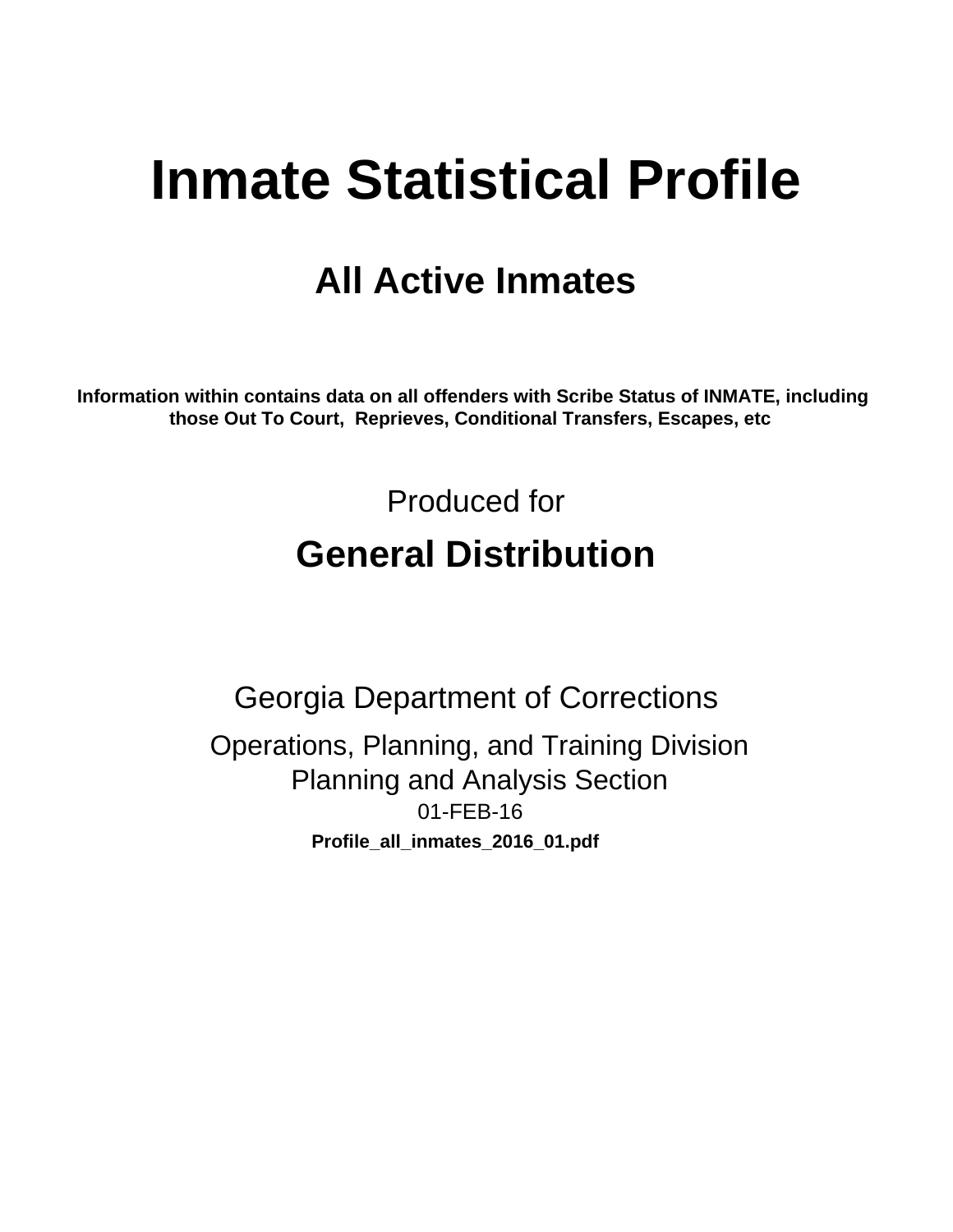#### **Inmate Statistical Profile 01-FEB-16** Contents

**All Active Inmates** 

Produced for General Distribution

# **Table of Contents**

| <b>Demographic information</b>                                       |
|----------------------------------------------------------------------|
| 4 Current age, broken out in ten year age groups                     |
| 5 Race group                                                         |
| 6 Marital status, self-reported at entry to prison                   |
| 7 Number of children, self-reported at entry to prison               |
| 8 Religious affiliation, self-reported at entry to prison            |
| 9 Home county - self-reported at entry to prison                     |
| 14 Employment status before prison, self-reported at entry to prison |
| 15 Age at admission                                                  |
| 17 Height, measured at entry to prison                               |
| 19 Weight, measured at entry to prison                               |
| 20 Military service                                                  |
| <b>Correctional information</b>                                      |
| 21 Type of admission to prison                                       |
| 22 Current / last supervision level                                  |
| 23 Current / last institution type                                   |
| 24 Institution type - transitional centers                           |
| 25 Institution type - county prisons                                 |
| 27 Institution type - state prisons                                  |
| 29 Institution type - private prisons                                |
| 30 Institution type - inmate boot camp                               |
| 31 Number of disciplinary reports                                    |
| 32 Number of transfers                                               |
| 33 Number of escapes                                                 |
| 34 Split sentence - Probation to follow                              |
| 35 Probable future release type of still active inmates              |
| 36 Time served in current (or last) institution                      |
| <b>Educational, psychological and physical information</b>           |
| 37 Highest grade level attained                                      |
| 38 Culture fair IQ scores                                            |
| 39 Wide Range Achievement Test (WRAT) reading score                  |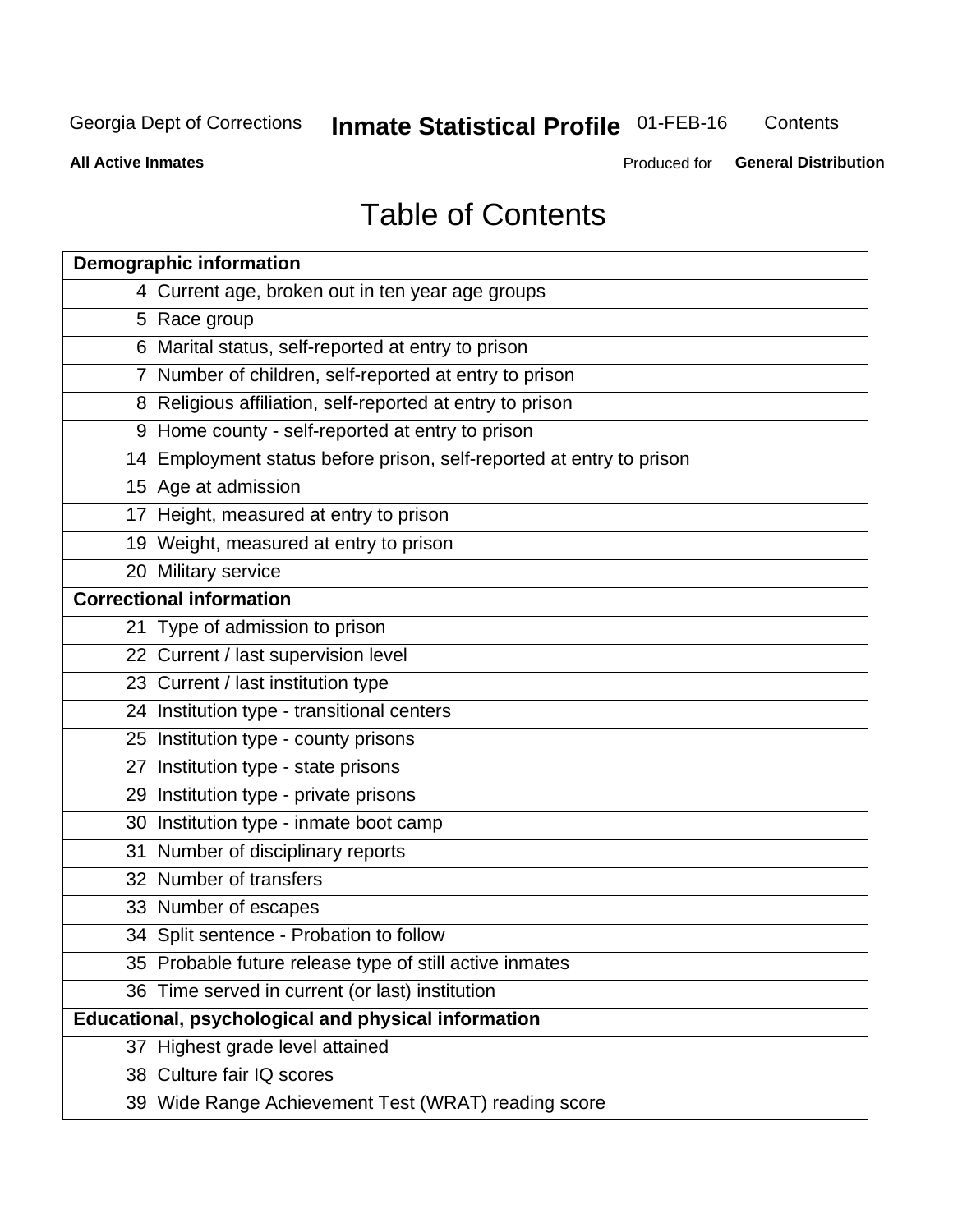# **Inmate Statistical Profile 01-FEB-16**

Contents

**All Active Inmates** 

Produced for General Distribution

# **Table of Contents**

| Educational, psychological and physical information              |
|------------------------------------------------------------------|
| 40 Wide Range Achievement Test (WRAT) math score                 |
| 41 Wide Range Achievement Test (WRAT) spelling score             |
| 42 Current / last mental health treatment level                  |
| 43 PULHESDWIT medical scale - 'P' overall condition ('P'hysical) |
| 44 PULHESDWIT medical scale - 'U' upper body                     |
| 45 PULHESDWIT medical scale - 'L' lower body                     |
| 46 PULHESDWIT medical scale - 'H' hearing                        |
| 47 PULHESDWIT medical scale - 'E' vision                         |
| 48 PULHESDWIT medical scale -'S' psychiatric                     |
| 49 PULHESDWIT medical scale - 'D' dental                         |
| 50 PULHESDWIT medical scale - 'W' work ability                   |
| 51 PULHESDWIT medical scale - 'I' impairment                     |
| 52 PULHESDWIT medical scale - 'T' transportability               |
|                                                                  |
| <b>Crimes and criminal history information</b>                   |
| 53 Number of prior Georgia incarcerations                        |
| 54 Prison sentence in years                                      |
| 55 Primary offense, broken out into felonies vs misdemeanors     |
| 56 Primary offense, broken out into six broad crime categories   |
| 57 Primary offense, detailed offense code                        |
| 65 County of conviction of primary offense                       |
| 70 Circuit of conviction of primary offense                      |
| 72 Years served (jail + prison) in this incarceration            |
| <b>Medical information</b>                                       |
| 73 Results of most recent HIV test                               |
| 74 Results of most recent tuberculosis test                      |
| 75 Results of most recent syphilis test                          |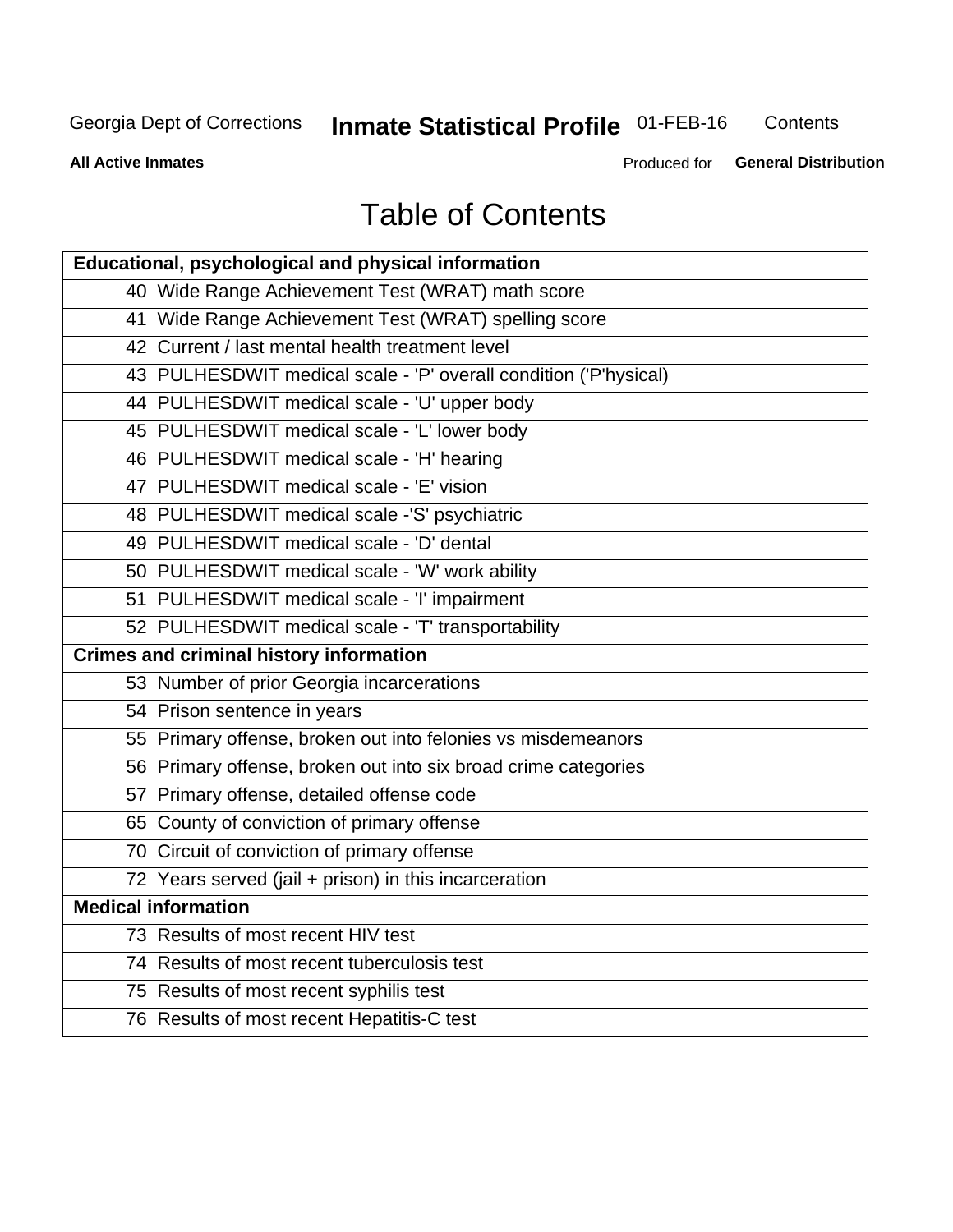### **All Active Inmates**

### Produced for General Distribution

# Current age, broken out in ten-year age groups

COL % - percent each COUNT is of its particular column

|                          | <b>Male</b>  |        |        | <b>Female</b>   |          |          | <b>Total</b> |        |
|--------------------------|--------------|--------|--------|-----------------|----------|----------|--------------|--------|
| <b>Current Age</b>       | <b>Count</b> | Col %  | Row %  | <b>Count</b>    | Col %    | Row %    | <b>Total</b> | Col %  |
| <b>Teens (1-19)</b>      | 657          | 1.33%  | 96.33% | 25              | 0.70%    | 3.67%    | 682          | 1.29%  |
| <b>Twenties (20-29)</b>  | 14,483       | 29.42% | 93.74% | 968             | 26.95%   | 6.26%    | 15,451       | 29.25% |
| Thirties (30-39)         | 14,721       | 29.91% | 92.27% | 1,234           | 34.35%   | 7.73%    | 15,955       | 30.21% |
| <b>Forties (40-49)</b>   | 10,018       | 20.35% | 92.34% | 831             | 23.13%   | 7.66%    | 10,849       | 20.54% |
| <b>Fifties (50-59)</b>   | 6,678        | 13.57% | 93.99% | 427             | 11.89%   | $6.01\%$ | 7,105        | 13.45% |
| <b>Sixties (60-69)</b>   | 2.114        | 4.29%  | 95.83% | 92              | $2.56\%$ | 4.17%    | 2,206        | 4.18%  |
| Seventy + (70 and above) | 553          | 1.12%  | 97.36% | 15 <sup>2</sup> | 0.42%    | $2.64\%$ | 568          | 1.08%  |
| <b>Total Reported</b>    | 49,224       | 100%   | 93.20% | 3,592           | 100%     | 6.80%    | 52,816       | 100%   |

| <b>Not Reported</b> | , , ,<br>155 |       | 156    |
|---------------------|--------------|-------|--------|
| Total               | 49,379       | 3,593 | 52,972 |

| <b>Mean</b><br>(average) | 37.79 | 37.23 | 37.75 |
|--------------------------|-------|-------|-------|
| Median (middle)          | 36    | 36    | 36    |
| Mode<br>(most frequent)  | 26    | 30    | 26    |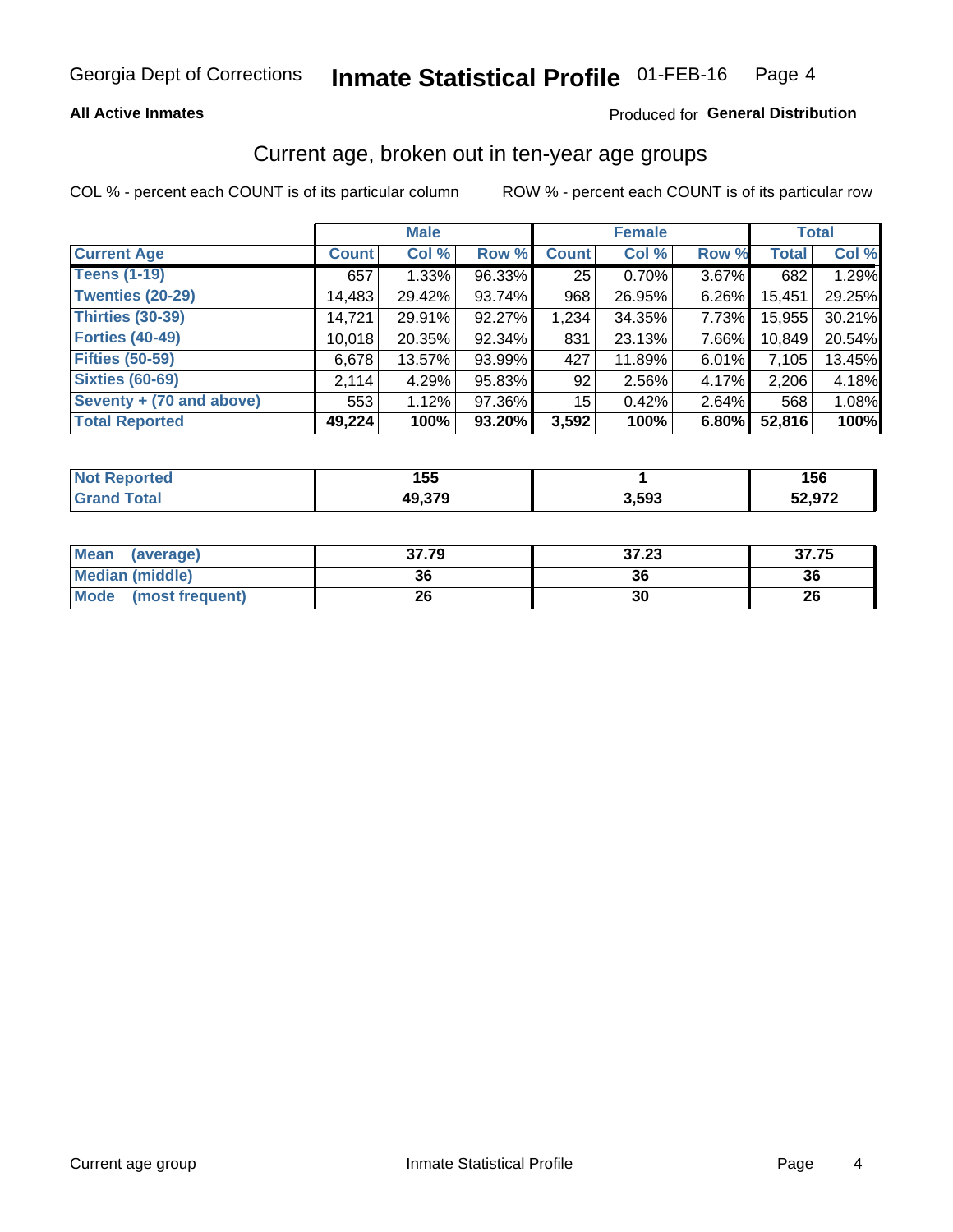#### Inmate Statistical Profile 01-FEB-16 Page 5

#### **All Active Inmates**

### **Produced for General Distribution**

### Race group

COL % - percent each COUNT is of its particular column

|                   |                        | <b>Male</b>  |          |             | <b>Female</b> |         |        | <b>Total</b> |        |
|-------------------|------------------------|--------------|----------|-------------|---------------|---------|--------|--------------|--------|
|                   | <b>Race Group</b>      | <b>Count</b> | Col %    | Row % Count |               | Col %   | Row %  | <b>Total</b> | Col %  |
|                   | <b>White</b>           | 16,375       | 33.16%   | 88.97%      | 2,030         | 56.50%  | 11.03% | 18,405       | 34.74% |
| 2                 | <b>Black</b>           | 30,808       | 62.39%   | 95.38%      | 1,491         | 41.50%  | 4.62%  | 32,299       | 60.97% |
| 5                 | <b>Other</b>           | 47           | .10%     | 92.16%      | 4             | $.11\%$ | 7.84%  | 51           | .10%   |
| 6                 | <b>Asian</b>           | 160          | $.32\%$  | 93.02%      | 12            | .33%    | 6.98%  | 172          | .32%   |
| 9                 | <b>Unknown</b>         |              | $.01\%$  | 87.50%      |               | .03%    | 12.50% | 8            | .02%   |
| 10                | <b>Hispanic</b>        | ,959         | $3.97\%$ | 97.32%      | 54            | 1.50%   | 2.68%  | 2,013        | 3.80%  |
| $12 \overline{ }$ | <b>Native American</b> | 22           | .04%     | 95.65%      |               | .03%    | 4.35%  | 23           | .04%   |
| 13                | <b>Native Hawaiian</b> |              | $.01\%$  | 100.00%     |               |         |        |              | .01%   |
|                   | <b>Total Reported</b>  | 49,379       | 100%     | 93.22%      | 3,593         | 100%    | 6.78%  | 52,972       | 100%   |

| <b>Not Reported</b>     |        |       |        |
|-------------------------|--------|-------|--------|
| ' Total<br><b>Grand</b> | 49,379 | 3,593 | 52,972 |

| <b>Mode</b><br>---<br>most frequent) | Black | White | <b>Black</b> |
|--------------------------------------|-------|-------|--------------|
|                                      |       |       |              |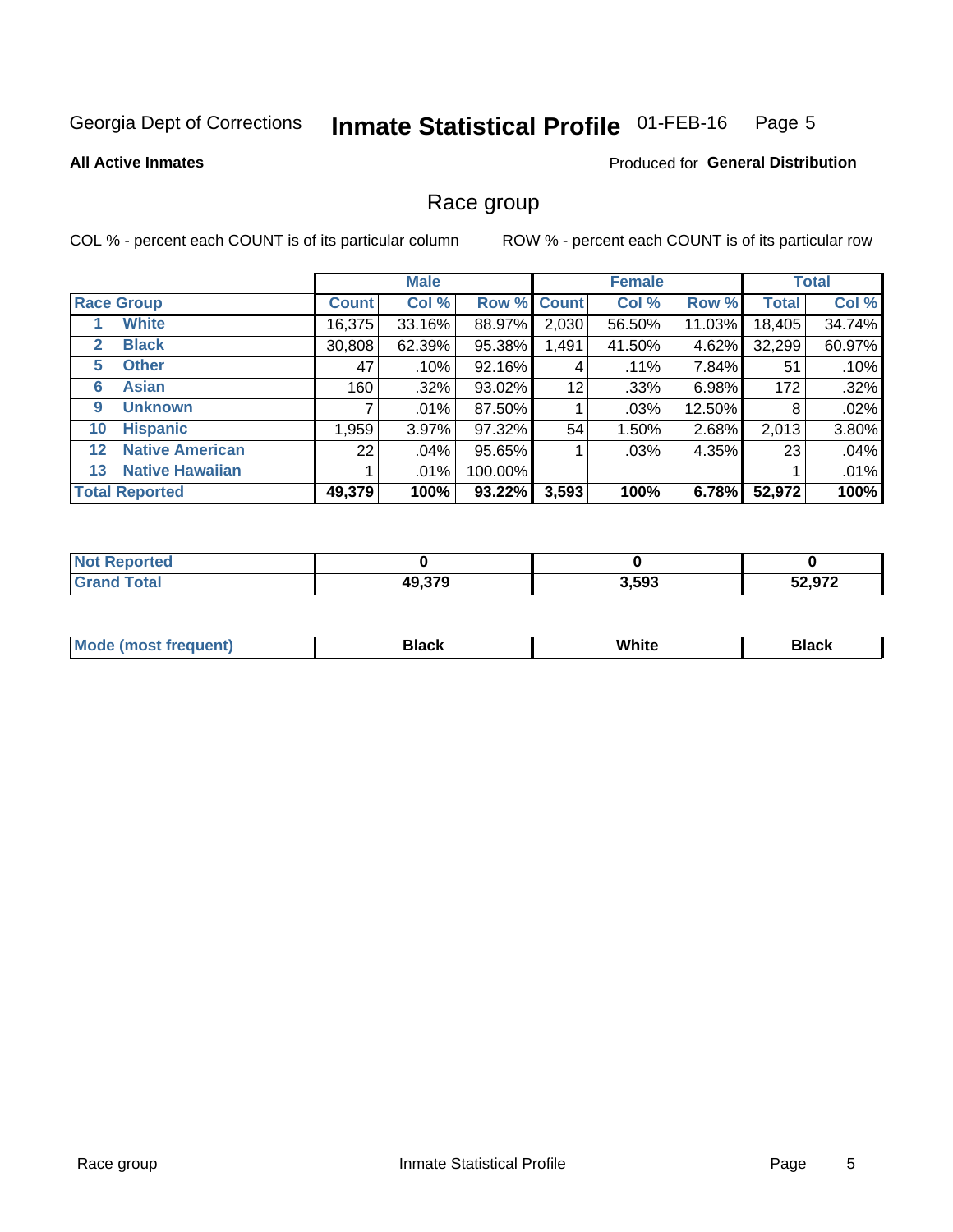#### Inmate Statistical Profile 01-FEB-16 Page 6

**All Active Inmates** 

### Produced for General Distribution

# Marital status, self-reported at entry to prison

COL % - percent each COUNT is of its particular column

|                            | <b>Male</b>  |        |        |              | <b>Female</b> | <b>Total</b> |              |        |
|----------------------------|--------------|--------|--------|--------------|---------------|--------------|--------------|--------|
| <b>Marital Status</b>      | <b>Count</b> | Col %  | Row %  | <b>Count</b> | Col %         | Row %        | <b>Total</b> | Col %  |
| <b>Unknown</b><br>$\bf{0}$ | 506          | 1.02%  | 93.01% | 38           | 1.06%         | 6.99%        | 544          | 1.03%  |
| <b>Divorced</b><br>D       | 4,594        | 9.30%  | 89.20% | 556          | 15.47%        | 10.80%       | 5,150        | 9.72%  |
| <b>Married</b><br>М        | 6,572        | 13.31% | 91.67% | 597          | 16.62%        | 8.33%        | 7,169        | 13.53% |
| <b>Separated</b><br>S.     | 1,719        | 3.48%  | 83.69% | 335          | 9.32%         | 16.31%       | 2,054        | 3.88%  |
| <b>Unmarried</b><br>U      | 35,495       | 71.88% | 94.85% | 1,929        | 53.69%        | 5.15%        | 37,424       | 70.65% |
| <b>Widow</b><br>W          | 493          | 1.00%  | 78.13% | 138          | 3.84%         | 21.87%       | 631          | 1.19%  |
| <b>Total Reported</b>      | 49,379       | 100%   | 93.22% | 3,593        | 100%          | 6.78%        | 52,972       | 100%   |

| N <sub>of</sub><br>ື∩rted |            |       |       |
|---------------------------|------------|-------|-------|
| <b>Total</b>              | -220<br>44 | 3,593 | 52972 |

|--|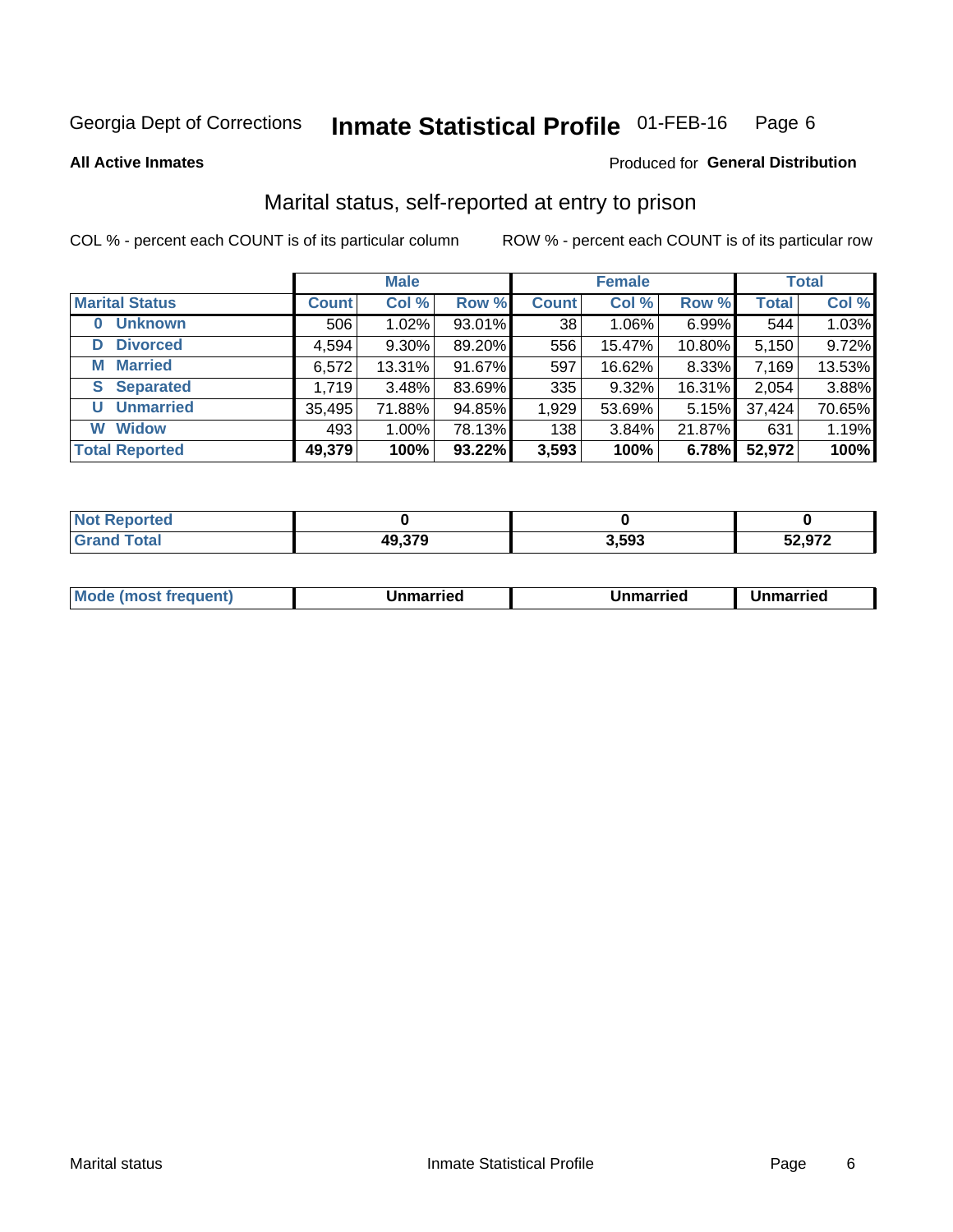#### Inmate Statistical Profile 01-FEB-16 Page 7

**All Active Inmates** 

### **Produced for General Distribution**

# Number of children, self reported at entry to prison

COL % - percent each COUNT is of its particular column

|                           |              | <b>Male</b> |        |              | <b>Female</b> |       |              | <b>Total</b> |
|---------------------------|--------------|-------------|--------|--------------|---------------|-------|--------------|--------------|
| <b>Number of Children</b> | <b>Count</b> | Col %       | Row %  | <b>Count</b> | Col %         | Row % | <b>Total</b> | Col %        |
| $\bf{0}$                  | 19,848       | 40.61%      | 94.15% | 1,233        | 34.35%        | 5.85% | 21,081       | 40.18%       |
|                           | 10,994       | 22.50%      | 94.05% | 695          | 19.36%        | 5.95% | 11,689       | 22.28%       |
| $\overline{2}$            | 8,028        | 16.43%      | 91.37% | 758          | 21.12%        | 8.63% | 8,786        | 16.75%       |
| 3                         | 4,892        | 10.01%      | 90.78% | 497          | 13.85%        | 9.22% | 5,389        | 10.27%       |
| 4                         | 2,487        | 5.09%       | 91.37% | 235          | 6.55%         | 8.63% | 2,722        | 5.19%        |
| 5                         | 1,241        | 2.54%       | 93.03% | 93           | 2.59%         | 6.97% | 1,334        | 2.54%        |
| 6                         | 641          | 1.31%       | 93.58% | 44           | 1.23%         | 6.42% | 685          | 1.31%        |
| 7                         | 305          | 0.62%       | 95.31% | 15           | 0.42%         | 4.69% | 320          | 0.61%        |
| 8                         | 167          | 0.34%       | 93.82% | 11           | 0.31%         | 6.18% | 178          | 0.34%        |
| 9                         | 96           | 0.20%       | 96.00% | 4            | 0.11%         | 4.00% | 100          | 0.19%        |
| 10                        | 84           | 0.17%       | 97.67% | 2            | 0.06%         | 2.33% | 86           | 0.16%        |
| Over 10                   | 90           | 0.18%       | 97.83% | 2            | 0.06%         | 2.17% | 92           | 0.18%        |
| <b>Total Reported</b>     | 48,873       | 100%        | 93.16% | 3,589        | 100%          | 6.84% | 52,462       | 100%         |

| nu d | 506    |      | 510    |
|------|--------|------|--------|
| υιαι | 49.379 | .593 | 52,972 |

| Mean (average)         | 1.39 | 1.57 | 1.41 |
|------------------------|------|------|------|
| <b>Median (middle)</b> |      |      |      |
| Mode (most frequent)   |      |      |      |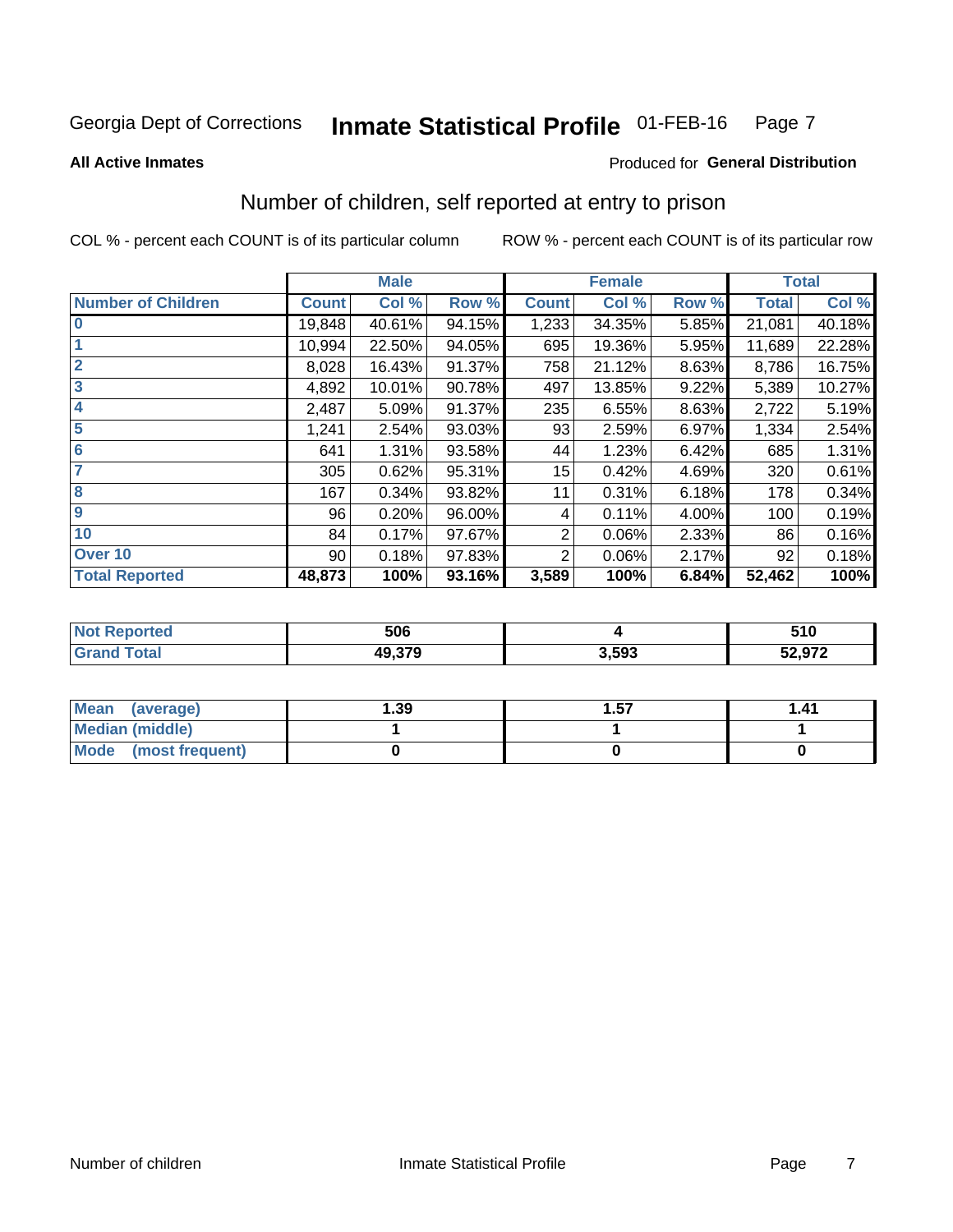#### **Inmate Statistical Profile 01-FEB-16** Page 8

#### **All Active Inmates**

### Produced for General Distribution

# Religious affiliation, self-reported at entry to prison

COL % - percent each COUNT is of its particular column

|                 |                              |                | <b>Male</b> |         |                         | <b>Female</b> |        |                | <b>Total</b> |
|-----------------|------------------------------|----------------|-------------|---------|-------------------------|---------------|--------|----------------|--------------|
|                 | <b>Religious Affiliation</b> | <b>Count</b>   | Col %       | Row %   | <b>Count</b>            | Col %         | Row %  | <b>Total</b>   | Col %        |
| 1               | <b>Islam</b>                 | 1,045          | 4.99%       | 96.85%  | 34                      | 1.26%         | 3.15%  | 1,079          | 4.56%        |
| $\overline{2}$  | <b>Catholic</b>              | 1,058          | 5.05%       | 87.22%  | 155                     | 5.76%         | 12.78% | 1,213          | 5.13%        |
| $\mathbf{3}$    | <b>Baptist</b>               | 12,195         | 58.22%      | 85.96%  | 1,992                   | 73.97%        | 14.04% | 14,187         | 60.01%       |
| 4               | <b>Methodist</b>             | 415            | 1.98%       | 85.74%  | 69                      | 2.56%         | 14.26% | 484            | 2.05%        |
| 5               | <b>EpiscopIn</b>             | 47             | .22%        | 94.00%  | 3                       | .11%          | 6.00%  | 50             | .21%         |
| $6\phantom{a}$  | <b>Presbytrn</b>             | 59             | .28%        | 92.19%  | 5                       | .19%          | 7.81%  | 64             | .27%         |
| 7               | <b>Chc Of God</b>            | 356            | 1.70%       | 87.90%  | 49                      | 1.82%         | 12.10% | 405            | 1.71%        |
| 8               | <b>Holiness</b>              | 623            | 2.97%       | 81.12%  | 145                     | 5.38%         | 18.88% | 768            | 3.25%        |
| 9               | <b>Jewish</b>                | 46             | .22%        | 77.97%  | 13                      | .48%          | 22.03% | 59             | .25%         |
| 10              | <b>Anglican</b>              | 21             | .10%        | 95.45%  |                         | .04%          | 4.55%  | 22             | .09%         |
| 11              | <b>Grk Orthdx</b>            | 5              | .02%        | 83.33%  | 1                       | .04%          | 16.67% | 6              | .03%         |
| 12              | <b>Hindu</b>                 | 11             | .05%        | 100.00% |                         |               |        | 11             | .05%         |
| 13              | <b>Buddhist</b>              | 42             | .20%        | 76.36%  | 13                      | .48%          | 23.64% | 55             | .23%         |
| 14              | <b>Taoist</b>                | $\overline{2}$ | .01%        | 100.00% |                         |               |        | $\overline{2}$ | .01%         |
| 15              | <b>Shintoist</b>             | 5              | .02%        | 100.00% |                         |               |        | 5              | .02%         |
| 16              | <b>Seven D Ad</b>            | 60             | .29%        | 83.33%  | 12                      | .45%          | 16.67% | 72             | .30%         |
| $\overline{17}$ | <b>Jehovah Wt</b>            | 256            | 1.22%       | 87.37%  | 37                      | 1.37%         | 12.63% | 293            | 1.24%        |
| 18              | <b>Latr Day S</b>            | 20             | .10%        | 83.33%  | $\overline{\mathbf{4}}$ | .15%          | 16.67% | 24             | .10%         |
| 20              | <b>Other Prot</b>            | 2,442          | 11.66%      | 94.54%  | 141                     | 5.24%         | 5.46%  | 2,583          | 10.93%       |
| 96              | <b>None</b>                  | 2,240          | 10.69%      | 99.16%  | 19                      | .71%          | .84%   | 2,259          | 9.56%        |
|                 | <b>Total Reported</b>        | 20,948         | 100%        | 88.61%  | 2,693                   | 100%          | 11.39% | 23,641         | 100%         |

|        | .431<br>28,<br>$\sim$ | nnn<br>yuu | 29,331 |
|--------|-----------------------|------------|--------|
| $\sim$ | 49.379                | 3,593      | 52,972 |

| <b>Mode</b><br>aptist<br>3aptist<br>Baptist<br>a imast.<br>Treduent) |
|----------------------------------------------------------------------|
|----------------------------------------------------------------------|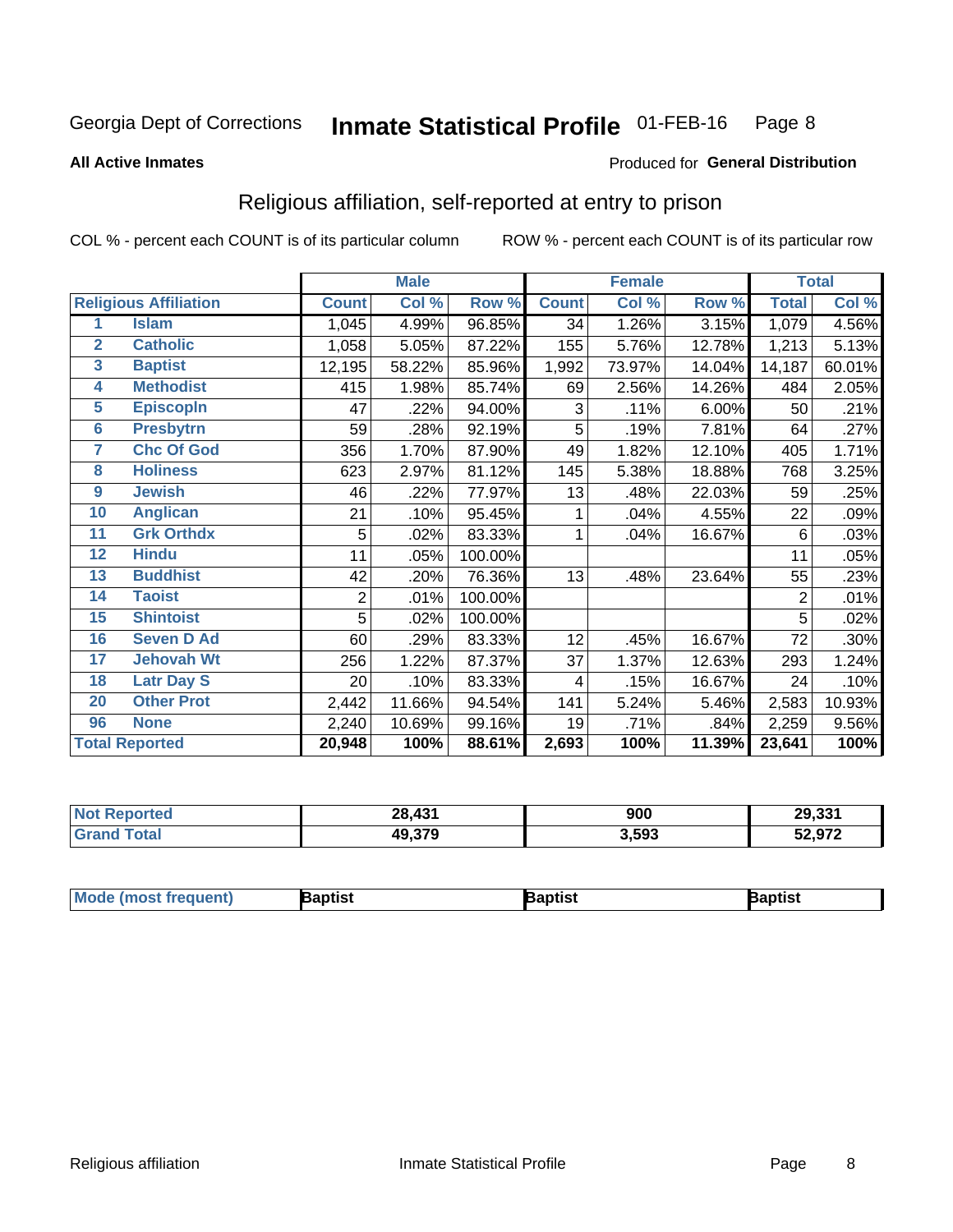#### Inmate Statistical Profile 01-FEB-16 Page 9

#### **All Active Inmates**

### Produced for General Distribution

# Home county, self-reported at entry to prison

COL % - percent each COUNT is of its particular column

|     |                             |              | <b>Male</b> |        |                  | <b>Female</b> |        | <b>Total</b> |        |
|-----|-----------------------------|--------------|-------------|--------|------------------|---------------|--------|--------------|--------|
|     | <b>Home County</b>          | <b>Count</b> | Col %       | Row %  | <b>Count</b>     | Col %         | Row %  | <b>Total</b> | Col %  |
| 000 | <b>Unknown</b>              | 5,247        | 10.63%      | 92.72% | 412              | 11.47%        | 7.28%  | 5,659        | 10.68% |
| 001 | <b>Appling County</b>       | 125          | .25%        | 95.42% | $\,6$            | .17%          | 4.58%  | 131          | .25%   |
| 002 | <b>Atkinson County</b>      | 38           | .08%        | 90.48% | 4                | .11%          | 9.52%  | 42           | .08%   |
| 003 | <b>Bacon County</b>         | 73           | .15%        | 92.41% | $\,6$            | .17%          | 7.59%  | 79           | .15%   |
| 004 | <b>Baker County</b>         | 17           | .03%        | 94.44% | $\mathbf{1}$     | .03%          | 5.56%  | 18           | .03%   |
| 005 | <b>Baldwin County</b>       | 224          | .45%        | 92.18% | 19               | .53%          | 7.82%  | 243          | .46%   |
| 006 | <b>Banks County</b>         | 62           | .13%        | 83.78% | 12               | .33%          | 16.22% | 74           | .14%   |
| 007 | <b>Barrow County</b>        | 244          | .49%        | 89.71% | 28               | .78%          | 10.29% | 272          | .51%   |
| 008 | <b>Bartow County</b>        | 520          | 1.05%       | 87.99% | 71               | 1.98%         | 12.01% | 591          | 1.12%  |
| 009 | <b>Ben Hill County</b>      | 195          | .39%        | 94.66% | 11               | .31%          | 5.34%  | 206          | .39%   |
| 010 | <b>Berrien County</b>       | 78           | .16%        | 92.86% | $\,6$            | .17%          | 7.14%  | 84           | .16%   |
| 011 | <b>Bibb County</b>          | 1,129        | 2.29%       | 95.52% | 53               | 1.48%         | 4.48%  | 1,182        | 2.23%  |
| 012 | <b>Bleckley County</b>      | 58           | .12%        | 92.06% | 5                | .14%          | 7.94%  | 63           | .12%   |
| 013 | <b>Brantley County</b>      | 61           | .12%        | 87.14% | $\boldsymbol{9}$ | .25%          | 12.86% | 70           | .13%   |
| 014 | <b>Brooks County</b>        | 200          | .41%        | 99.01% | $\overline{2}$   | .06%          | .99%   | 202          | .38%   |
| 015 | <b>Bryan County</b>         | 97           | .20%        | 93.27% | $\overline{7}$   | .19%          | 6.73%  | 104          | .20%   |
| 016 | <b>Bulloch County</b>       | 376          | .76%        | 94.71% | 21               | .58%          | 5.29%  | 397          | .75%   |
| 017 | <b>Burke County</b>         | 227          | .46%        | 96.60% | 8                | .22%          | 3.40%  | 235          | .44%   |
| 018 | <b>Butts County</b>         | 119          | .24%        | 92.25% | 10               | .28%          | 7.75%  | 129          | .24%   |
| 019 | <b>Calhoun County</b>       | 67           | .14%        | 93.06% | 5                | .14%          | 6.94%  | 72           | .14%   |
| 020 | <b>Camden County</b>        | 129          | .26%        | 92.81% | 10               | .28%          | 7.19%  | 139          | .26%   |
| 021 | <b>Candler County</b>       | 102          | .21%        | 85.00% | 18               | .50%          | 15.00% | 120          | .23%   |
| 022 | <b>Carroll County</b>       | 517          | 1.05%       | 92.65% | 41               | 1.14%         | 7.35%  | 558          | 1.05%  |
| 023 | <b>Catoosa County</b>       | 206          | .42%        | 88.41% | 27               | .75%          | 11.59% | 233          | .44%   |
| 024 | <b>Charlton County</b>      | 42           | .09%        | 91.30% | 4                | .11%          | 8.70%  | 46           | .09%   |
| 025 | <b>Chatham County</b>       | 1,760        | 3.56%       | 96.70% | 60               | 1.67%         | 3.30%  | 1,820        | 3.44%  |
| 026 | <b>Chattahoochee County</b> | 32           | .06%        | 94.12% | $\overline{c}$   | .06%          | 5.88%  | 34           | .06%   |
| 027 | <b>Chattooga County</b>     | 238          | .48%        | 89.14% | 29               | .81%          | 10.86% | 267          | .50%   |
| 028 | <b>Cherokee County</b>      | 397          | .80%        | 90.64% | 41               | 1.14%         | 9.36%  | 438          | .83%   |
| 029 | <b>Clarke County</b>        | 447          | .91%        | 93.51% | 31               | .86%          | 6.49%  | 478          | .90%   |
| 030 | <b>Clay County</b>          | 37           | .07%        | 97.37% | $\mathbf{1}$     | .03%          | 2.63%  | 38           | .07%   |
| 031 | <b>Clayton County</b>       | 1,523        | 3.08%       | 94.01% | 97               | 2.70%         | 5.99%  | 1,620        | 3.06%  |
| 032 | <b>Clinch County</b>        | 44           | .09%        | 88.00% | 6                | .17%          | 12.00% | 50           | .09%   |
| 033 | <b>Cobb County</b>          | 1,891        | 3.83%       | 91.22% | 182              | 5.07%         | 8.78%  | 2,073        | 3.91%  |
| 034 | <b>Coffee County</b>        | 255          | .52%        | 92.39% | 21               | .58%          | 7.61%  | 276          | .52%   |
| 035 | <b>Colquitt County</b>      | 221          | .45%        | 96.51% | 8                | .22%          | 3.49%  | 229          | .43%   |
| 036 | <b>Columbia County</b>      | 281          | .57%        | 91.23% | 27               | .75%          | 8.77%  | 308          | .58%   |
| 037 | <b>Cook County</b>          | 137          | .28%        | 93.20% | 10               | .28%          | 6.80%  | 147          | .28%   |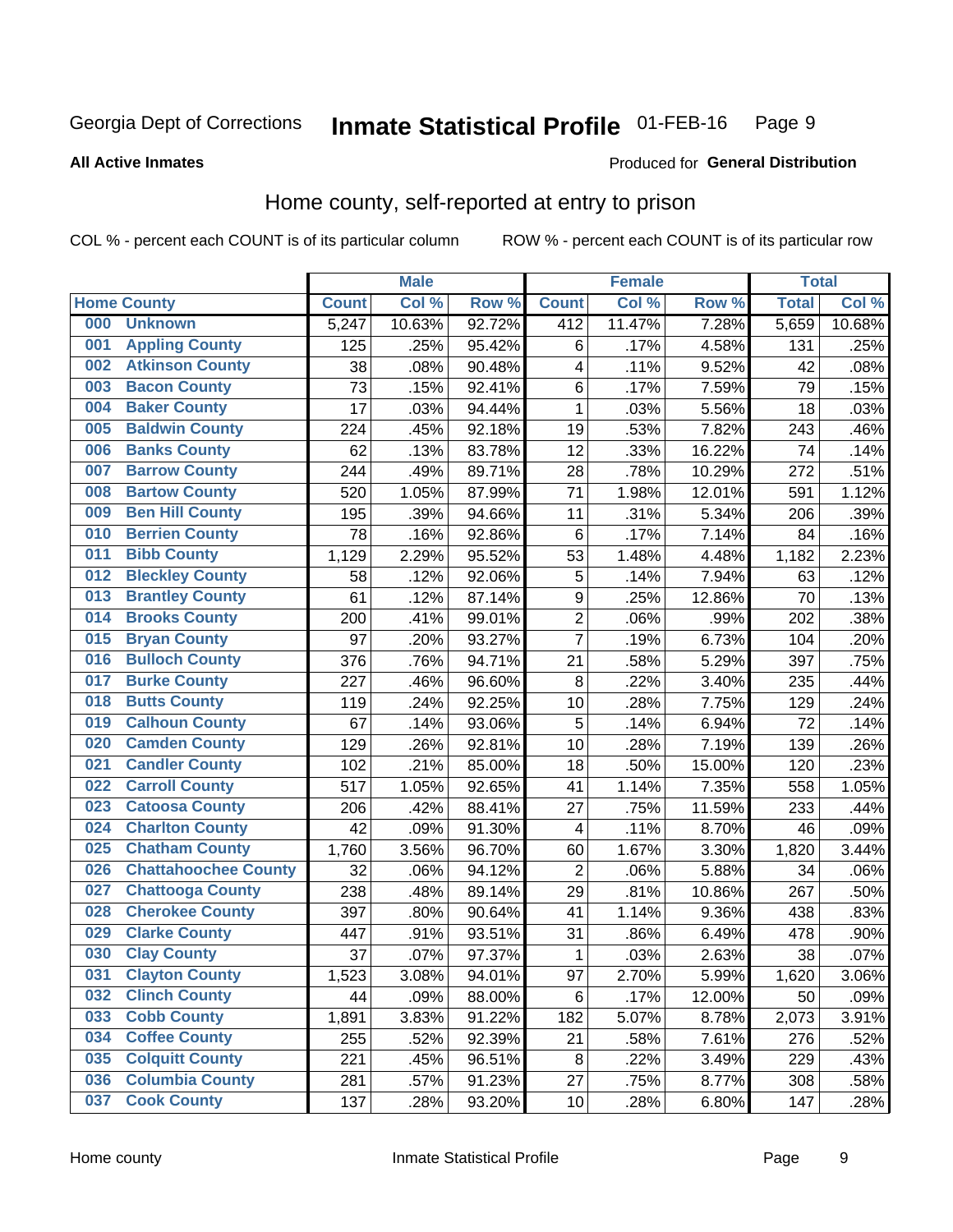#### Inmate Statistical Profile 01-FEB-16 Page 10

### **All Active Inmates**

### Produced for General Distribution

## Home county, self-reported at entry to prison

COL % - percent each COUNT is of its particular column

|     |                         |              | <b>Male</b> |                  |                  | <b>Female</b> |        | <b>Total</b> |       |
|-----|-------------------------|--------------|-------------|------------------|------------------|---------------|--------|--------------|-------|
|     | <b>Home County</b>      | <b>Count</b> | Col %       | Row <sup>%</sup> | <b>Count</b>     | Col %         | Row %  | <b>Total</b> | Col % |
| 038 | <b>Coweta County</b>    | 465          | .94%        | 94.70%           | 26               | .72%          | 5.30%  | 491          | .93%  |
| 039 | <b>Crawford County</b>  | 41           | .08%        | 93.18%           | 3                | .08%          | 6.82%  | 44           | .08%  |
| 040 | <b>Crisp County</b>     | 217          | .44%        | 95.59%           | 10               | .28%          | 4.41%  | 227          | .43%  |
| 041 | <b>Dade County</b>      | 58           | .12%        | 86.57%           | $\boldsymbol{9}$ | .25%          | 13.43% | 67           | .13%  |
| 042 | <b>Dawson County</b>    | 75           | .15%        | 90.36%           | 8                | 22%           | 9.64%  | 83           | .16%  |
| 043 | <b>Decatur County</b>   | 237          | .48%        | 93.68%           | 16               | .45%          | 6.32%  | 253          | .48%  |
| 044 | <b>Dekalb County</b>    | 2,999        | 6.07%       | 94.55%           | 173              | 4.81%         | 5.45%  | 3,172        | 5.99% |
| 045 | <b>Dodge County</b>     | 137          | .28%        | 92.57%           | 11               | .31%          | 7.43%  | 148          | .28%  |
| 046 | <b>Dooly County</b>     | 83           | .17%        | 94.32%           | 5                | .14%          | 5.68%  | 88           | .17%  |
| 047 | <b>Dougherty County</b> | 830          | 1.68%       | 94.97%           | 44               | 1.22%         | 5.03%  | 874          | 1.65% |
| 048 | <b>Douglas County</b>   | 604          | 1.22%       | 91.93%           | 53               | 1.48%         | 8.07%  | 657          | 1.24% |
| 049 | <b>Early County</b>     | 79           | .16%        | 89.77%           | $\boldsymbol{9}$ | .25%          | 10.23% | 88           | .17%  |
| 050 | <b>Echols County</b>    | 8            | .02%        | 88.89%           | 1                | .03%          | 11.11% | 9            | .02%  |
| 051 | <b>Effingham County</b> | 209          | .42%        | 91.67%           | 19               | .53%          | 8.33%  | 228          | .43%  |
| 052 | <b>Elbert County</b>    | 110          | .22%        | 91.67%           | 10               | .28%          | 8.33%  | 120          | .23%  |
| 053 | <b>Emanuel County</b>   | 162          | .33%        | 93.64%           | 11               | .31%          | 6.36%  | 173          | .33%  |
| 054 | <b>Evans County</b>     | 78           | .16%        | 91.76%           | 7                | .19%          | 8.24%  | 85           | .16%  |
| 055 | <b>Fannin County</b>    | 84           | .17%        | 86.60%           | 13               | .36%          | 13.40% | 97           | .18%  |
| 056 | <b>Fayette County</b>   | 180          | .36%        | 89.55%           | 21               | .58%          | 10.45% | 201          | .38%  |
| 057 | <b>Floyd County</b>     | 772          | 1.56%       | 90.29%           | 83               | 2.31%         | 9.71%  | 855          | 1.61% |
| 058 | <b>Forsyth County</b>   | 248          | .50%        | 90.51%           | 26               | .72%          | 9.49%  | 274          | .52%  |
| 059 | <b>Franklin County</b>  | 111          | .22%        | 89.52%           | 13               | .36%          | 10.48% | 124          | .23%  |
| 060 | <b>Fulton County</b>    | 4,979        | 10.08%      | 95.55%           | 232              | 6.46%         | 4.45%  | 5,211        | 9.84% |
| 061 | <b>Gilmer County</b>    | 100          | .20%        | 94.34%           | 6                | .17%          | 5.66%  | 106          | .20%  |
| 062 | <b>Glascock County</b>  | 14           | .03%        | 87.50%           | $\overline{2}$   | .06%          | 12.50% | 16           | .03%  |
| 063 | <b>Glynn County</b>     | 418          | .85%        | 92.68%           | 33               | .92%          | 7.32%  | 451          | .85%  |
| 064 | <b>Gordon County</b>    | 274          | .55%        | 86.71%           | 42               | 1.17%         | 13.29% | 316          | .60%  |
| 065 | <b>Grady County</b>     | 128          | .26%        | 94.12%           | 8                | .22%          | 5.88%  | 136          | .26%  |
| 066 | <b>Greene County</b>    | 118          | .24%        | 95.16%           | 6                | .17%          | 4.84%  | 124          | .23%  |
| 067 | <b>Gwinnett County</b>  | 1,672        | 3.39%       | 92.89%           | 128              | 3.56%         | 7.11%  | 1,800        | 3.40% |
| 068 | <b>Habersham County</b> | 104          | .21%        | 88.89%           | 13               | .36%          | 11.11% | 117          | .22%  |
| 069 | <b>Hall County</b>      | 619          | 1.25%       | 90.90%           | 62               | 1.73%         | 9.10%  | 681          | 1.29% |
| 070 | <b>Hancock County</b>   | 57           | .12%        | 95.00%           | 3                | .08%          | 5.00%  | 60           | .11%  |
| 071 | <b>Haralson County</b>  | 148          | .30%        | 91.93%           | 13               | .36%          | 8.07%  | 161          | .30%  |
| 072 | <b>Harris County</b>    | 99           | .20%        | 92.52%           | $\bf 8$          | .22%          | 7.48%  | 107          | .20%  |
| 073 | <b>Hart County</b>      | 145          | .29%        | 96.03%           | 6                | .17%          | 3.97%  | 151          | .29%  |
| 074 | <b>Heard County</b>     | 50           | .10%        | 90.91%           | 5                | .14%          | 9.09%  | 55           | .10%  |
| 075 | <b>Henry County</b>     | 562          | 1.14%       | 91.98%           | 49               | 1.36%         | 8.02%  | 611          | 1.15% |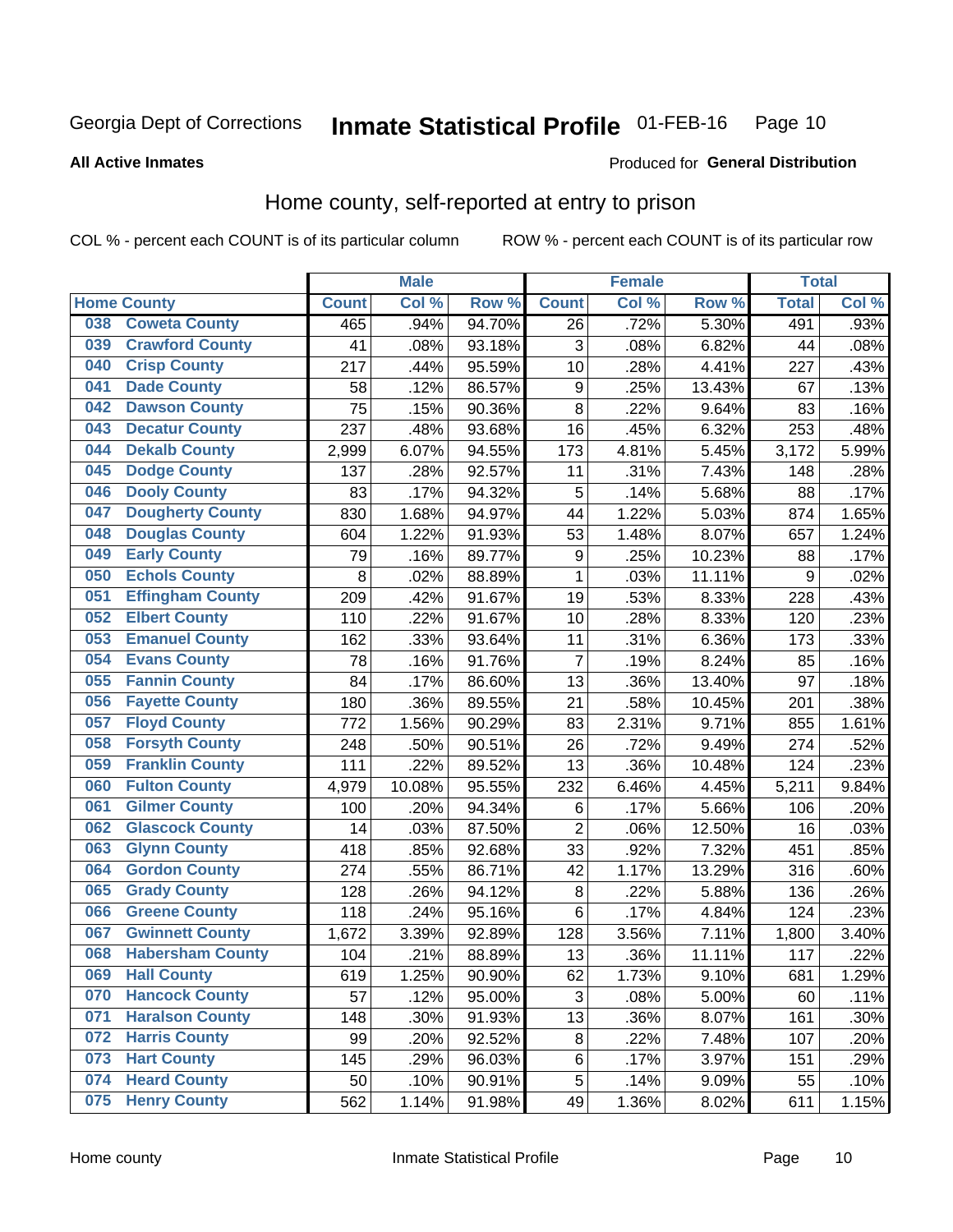**All Active Inmates** 

#### **Inmate Statistical Profile 01-FEB-16** Page 11

Produced for General Distribution

# Home county, self-reported at entry to prison

COL % - percent each COUNT is of its particular column

|     |                          |              | <b>Male</b> |         |                  | <b>Female</b> |        | <b>Total</b> |       |
|-----|--------------------------|--------------|-------------|---------|------------------|---------------|--------|--------------|-------|
|     | <b>Home County</b>       | <b>Count</b> | Col %       | Row %   | <b>Count</b>     | Col %         | Row %  | <b>Total</b> | Col % |
| 076 | <b>Houston County</b>    | 556          | 1.13%       | 93.29%  | 40               | 1.11%         | 6.71%  | 596          | 1.13% |
| 077 | <b>Irwin County</b>      | 62           | .13%        | 98.41%  | 1                | .03%          | 1.59%  | 63           | .12%  |
| 078 | <b>Jackson County</b>    | 219          | .44%        | 93.19%  | 16               | .45%          | 6.81%  | 235          | .44%  |
| 079 | <b>Jasper County</b>     | 78           | .16%        | 96.30%  | 3                | .08%          | 3.70%  | 81           | .15%  |
| 080 | <b>Jeff Davis County</b> | 85           | .17%        | 96.59%  | 3                | .08%          | 3.41%  | 88           | .17%  |
| 081 | <b>Jefferson County</b>  | 175          | .35%        | 97.22%  | 5                | .14%          | 2.78%  | 180          | .34%  |
| 082 | <b>Jenkins County</b>    | 60           | .12%        | 90.91%  | $\,6$            | .17%          | 9.09%  | 66           | .12%  |
| 083 | <b>Johnson County</b>    | 41           | .08%        | 87.23%  | $\,6$            | .17%          | 12.77% | 47           | .09%  |
| 084 | <b>Jones County</b>      | 109          | .22%        | 90.08%  | 12               | .33%          | 9.92%  | 121          | .23%  |
| 085 | <b>Lamar County</b>      | 63           | .13%        | 87.50%  | $\boldsymbol{9}$ | .25%          | 12.50% | 72           | .14%  |
| 086 | <b>Lanier County</b>     | 39           | .08%        | 95.12%  | $\mathbf 2$      | .06%          | 4.88%  | 41           | .08%  |
| 087 | <b>Laurens County</b>    | 277          | .56%        | 95.19%  | 14               | .39%          | 4.81%  | 291          | .55%  |
| 088 | <b>Lee County</b>        | 99           | .20%        | 93.40%  | $\overline{7}$   | .19%          | 6.60%  | 106          | .20%  |
| 089 | <b>Liberty County</b>    | 193          | .39%        | 95.07%  | 10               | .28%          | 4.93%  | 203          | .38%  |
| 090 | <b>Lincoln County</b>    | 29           | .06%        | 93.55%  | $\mathbf 2$      | .06%          | 6.45%  | 31           | .06%  |
| 091 | <b>Long County</b>       | 45           | .09%        | 86.54%  | $\overline{7}$   | .19%          | 13.46% | 52           | .10%  |
| 092 | <b>Lowndes County</b>    | 460          | .93%        | 97.66%  | 11               | .31%          | 2.34%  | 471          | .89%  |
| 093 | <b>Lumpkin County</b>    | 92           | .19%        | 92.93%  | $\overline{7}$   | .19%          | 7.07%  | 99           | .19%  |
| 094 | <b>Macon County</b>      | 80           | .16%        | 96.39%  | $\overline{3}$   | .08%          | 3.61%  | 83           | .16%  |
| 095 | <b>Madison County</b>    | 152          | .31%        | 94.41%  | $\boldsymbol{9}$ | .25%          | 5.59%  | 161          | .30%  |
| 096 | <b>Marion County</b>     | 45           | .09%        | 93.75%  | 3                | .08%          | 6.25%  | 48           | .09%  |
| 097 | <b>Mcduffie County</b>   | 155          | .31%        | 93.94%  | 10               | .28%          | 6.06%  | 165          | .31%  |
| 098 | <b>Mcintosh County</b>   | 56           | .11%        | 100.00% |                  |               |        | 56           | .11%  |
| 099 | <b>Meriwether County</b> | 163          | .33%        | 89.56%  | 19               | .53%          | 10.44% | 182          | .34%  |
| 100 | <b>Miller County</b>     | 31           | .06%        | 88.57%  | 4                | .11%          | 11.43% | 35           | .07%  |
| 101 | <b>Mitchell County</b>   | 148          | .30%        | 93.08%  | 11               | .31%          | 6.92%  | 159          | .30%  |
| 102 | <b>Monroe County</b>     | 116          | .23%        | 95.08%  | $\,6$            | .17%          | 4.92%  | 122          | .23%  |
| 103 | <b>Montgomery County</b> | 73           | .15%        | 86.90%  | 11               | .31%          | 13.10% | 84           | .16%  |
| 104 | <b>Morgan County</b>     | 104          | .21%        | 95.41%  | 5                | .14%          | 4.59%  | 109          | .21%  |
| 105 | <b>Murray County</b>     | 172          | .35%        | 90.53%  | 18               | .50%          | 9.47%  | 190          | .36%  |
| 106 | <b>Muscogee County</b>   | 1,055        | 2.14%       | 94.45%  | 62               | 1.73%         | 5.55%  | 1,117        | 2.11% |
| 107 | <b>Newton County</b>     | 557          | 1.13%       | 91.01%  | 55               | 1.53%         | 8.99%  | 612          | 1.16% |
| 108 | <b>Oconee County</b>     | 40           | .08%        | 80.00%  | 10               | .28%          | 20.00% | 50           | .09%  |
| 109 | <b>Oglethorpe County</b> | 74           | .15%        | 91.36%  | $\boldsymbol{7}$ | .19%          | 8.64%  | 81           | .15%  |
| 110 | <b>Paulding County</b>   | 295          | .60%        | 90.21%  | 32               | .89%          | 9.79%  | 327          | .62%  |
| 111 | <b>Peach County</b>      | 125          | .25%        | 96.90%  | 4                | .11%          | 3.10%  | 129          | .24%  |
| 112 | <b>Pickens County</b>    | 116          | .23%        | 91.34%  | 11               | .31%          | 8.66%  | 127          | .24%  |
| 113 | <b>Pierce County</b>     | 80           | .16%        | 90.91%  | $\bf 8$          | .22%          | 9.09%  | 88           | .17%  |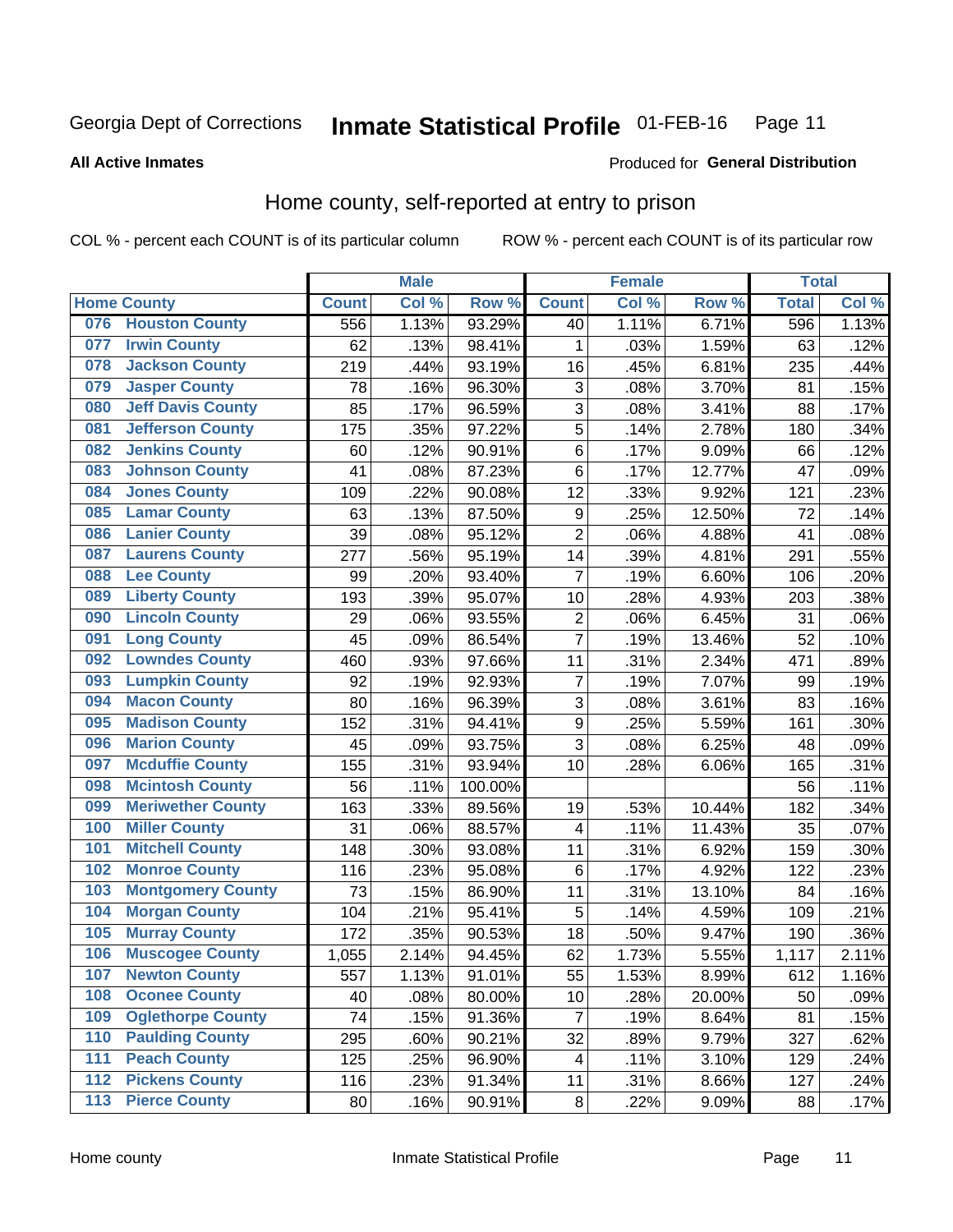#### Inmate Statistical Profile 01-FEB-16 Page 12

### **All Active Inmates**

### Produced for General Distribution

## Home county, self-reported at entry to prison

COL % - percent each COUNT is of its particular column

|                  |                          |              | <b>Male</b> |                  |                | <b>Female</b> |        | <b>Total</b>    |         |
|------------------|--------------------------|--------------|-------------|------------------|----------------|---------------|--------|-----------------|---------|
|                  | <b>Home County</b>       | <b>Count</b> | Col %       | Row <sup>%</sup> | <b>Count</b>   | Col %         | Row %  | <b>Total</b>    | Col %   |
| 114              | <b>Pike County</b>       | 49           | .10%        | 90.74%           | 5              | .14%          | 9.26%  | $\overline{54}$ | .10%    |
| 115              | <b>Polk County</b>       | 257          | .52%        | 91.46%           | 24             | .67%          | 8.54%  | 281             | .53%    |
| 116              | <b>Pulaski County</b>    | 68           | .14%        | 95.77%           | $\mathbf{3}$   | .08%          | 4.23%  | 71              | .13%    |
| 117              | <b>Putnam County</b>     | 136          | .28%        | 93.79%           | 9              | .25%          | 6.21%  | 145             | .27%    |
| 118              | <b>Quitman County</b>    | 12           | .02%        | 100.00%          |                |               |        | 12              | .02%    |
| 119              | <b>Rabun County</b>      | 40           | .08%        | 88.89%           | 5              | .14%          | 11.11% | 45              | .08%    |
| 120              | <b>Randolph County</b>   | 74           | .15%        | 96.10%           | 3              | .08%          | 3.90%  | 77              | .15%    |
| 121              | <b>Richmond County</b>   | 1,699        | 3.44%       | 94.34%           | 102            | 2.84%         | 5.66%  | 1,801           | 3.40%   |
| 122              | <b>Rockdale County</b>   | 352          | .71%        | 91.43%           | 33             | .92%          | 8.57%  | 385             | .73%    |
| 123              | <b>Schley County</b>     | 19           | .04%        | 100.00%          |                |               |        | 19              | .04%    |
| 124              | <b>Screven County</b>    | 125          | .25%        | 93.28%           | 9              | .25%          | 6.72%  | 134             | .25%    |
| 125              | <b>Seminole County</b>   | 64           | .13%        | 91.43%           | 6              | .17%          | 8.57%  | 70              | .13%    |
| 126              | <b>Spalding County</b>   | 472          | .96%        | 92.91%           | 36             | 1.00%         | 7.09%  | 508             | .96%    |
| 127              | <b>Stephens County</b>   | 141          | .29%        | 90.38%           | 15             | .42%          | 9.62%  | 156             | .29%    |
| 128              | <b>Stewart County</b>    | 34           | .07%        | 100.00%          |                |               |        | 34              | .06%    |
| 129              | <b>Sumter County</b>     | 187          | .38%        | 94.44%           | 11             | .31%          | 5.56%  | 198             | .37%    |
| 130              | <b>Talbot County</b>     | 43           | .09%        | 93.48%           | 3              | .08%          | 6.52%  | 46              | .09%    |
| 131              | <b>Taliaferro County</b> | 11           | .02%        | 100.00%          |                |               |        | 11              | .02%    |
| 132              | <b>Tattnall County</b>   | 150          | .30%        | 96.77%           | 5              | .14%          | 3.23%  | 155             | .29%    |
| 133              | <b>Taylor County</b>     | 57           | .12%        | 95.00%           | 3              | .08%          | 5.00%  | 60              | .11%    |
| 134              | <b>Telfair County</b>    | 102          | .21%        | 93.58%           | $\overline{7}$ | .19%          | 6.42%  | 109             | .21%    |
| $\overline{135}$ | <b>Terrell County</b>    | 84           | .17%        | 92.31%           | $\overline{7}$ | .19%          | 7.69%  | 91              | .17%    |
| 136              | <b>Thomas County</b>     | 201          | .41%        | 93.49%           | 14             | .39%          | 6.51%  | 215             | .41%    |
| 137              | <b>Tift County</b>       | 319          | .65%        | 96.67%           | 11             | .31%          | 3.33%  | 330             | .62%    |
| 138              | <b>Toombs County</b>     | 302          | .61%        | 92.07%           | 26             | .72%          | 7.93%  | 328             | .62%    |
| 139              | <b>Towns County</b>      | 23           | .05%        | 79.31%           | $\,6$          | .17%          | 20.69% | 29              | .05%    |
| 140              | <b>Treutlen County</b>   | 60           | .12%        | 95.24%           | $\mathbf{3}$   | .08%          | 4.76%  | 63              | .12%    |
| 141              | <b>Troup County</b>      | 468          | .95%        | 91.59%           | 43             | 1.20%         | 8.41%  | 511             | .96%    |
| $\overline{142}$ | <b>Turner County</b>     | 68           | .14%        | 91.89%           | $\,6$          | .17%          | 8.11%  | 74              | .14%    |
| 143              | <b>Twiggs County</b>     | 56           | .11%        | 91.80%           | 5              | .14%          | 8.20%  | 61              | .12%    |
| 144              | <b>Union County</b>      | 57           | .12%        | 78.08%           | 16             | .45%          | 21.92% | 73              | .14%    |
| 145              | <b>Upson County</b>      | 138          | .28%        | 94.52%           | $\bf 8$        | .22%          | 5.48%  | 146             | .28%    |
| 146              | <b>Walker County</b>     | 378          | .77%        | 90.43%           | 40             | 1.11%         | 9.57%  | 418             | .79%    |
| 147              | <b>Walton County</b>     | 444          | .90%        | 91.93%           | 39             | 1.09%         | 8.07%  | 483             | .91%    |
| 148              | <b>Ware County</b>       | 273          | .55%        | 93.17%           | 20             | .56%          | 6.83%  | 293             | .55%    |
| 149              | <b>Warren County</b>     | 29           | .06%        | 96.67%           | 1              | .03%          | 3.33%  | 30              | .06%    |
| 150              | <b>Washington County</b> | 193          | .39%        | 92.79%           | 15             | .42%          | 7.21%  | 208             | .39%    |
| 151              | <b>Wayne County</b>      | 179          | .36%        | 94.71%           | 10             | .28%          | 5.29%  | 189             | $.36\%$ |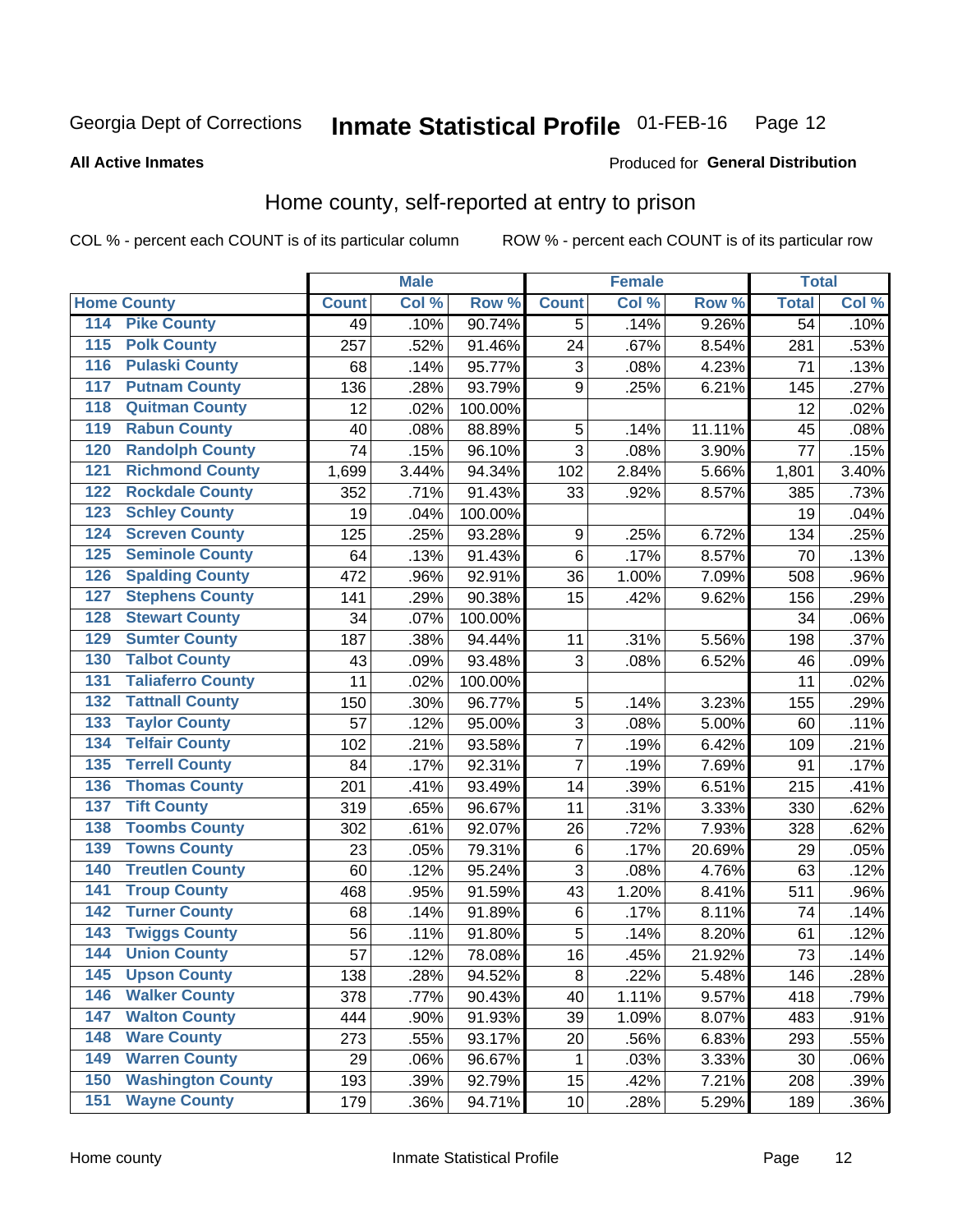#### Inmate Statistical Profile 01-FEB-16 Page 13

**All Active Inmates** 

### Produced for General Distribution

# Home county, self-reported at entry to prison

COL % - percent each COUNT is of its particular column

|     |                             |              | <b>Male</b> |         |                | <b>Female</b> |        | <b>Total</b> |       |
|-----|-----------------------------|--------------|-------------|---------|----------------|---------------|--------|--------------|-------|
|     | <b>Home County</b>          | <b>Count</b> | Col %       | Row %   | <b>Count</b>   | Col %         | Row %  | <b>Total</b> | Col % |
| 152 | <b>Webster County</b>       | 8            | .02%        | 100.00% |                |               |        | 8            | .02%  |
| 153 | <b>Wheeler County</b>       | 20           | .04%        | 100.00% |                |               |        | 20           | .04%  |
| 154 | <b>White County</b>         | 91           | .18%        | 87.50%  | 13             | .36%          | 12.50% | 104          | .20%  |
| 155 | <b>Whitfield County</b>     | 443          | .90%        | 88.60%  | 57             | 1.59%         | 11.40% | 500          | .94%  |
| 156 | <b>Wilcox County</b>        | 56           | .11%        | 94.92%  | 3              | .08%          | 5.08%  | 59           | .11%  |
| 157 | <b>Wilkes County</b>        | 62           | .13%        | 96.88%  | $\overline{2}$ | .06%          | 3.13%  | 64           | .12%  |
| 158 | <b>Wilkinson County</b>     | 51           | .10%        | 96.23%  | 2              | .06%          | 3.77%  | 53           | .10%  |
| 159 | <b>Worth County</b>         | 112          | .23%        | 91.80%  | 10             | .28%          | 8.20%  | 122          | .23%  |
| 999 | <b>Other Custody/Out Of</b> | 163          | .33%        | 94.22%  | 10             | .28%          | 5.78%  | 173          | .33%  |
|     | <b>State</b>                |              |             |         |                |               |        |              |       |
|     | <b>Total Rported</b>        | 49,379       | 100%        | 93.22%  | 3,593          | 100%          | 6.78%  | 52,972       | 100%  |

| ported<br>n n |        |           |        |
|---------------|--------|-----------|--------|
| <b>otal</b>   | 49,379 | 3503<br>, | 52,972 |

| Mode (most frequent) | <b>Fulton County</b> | <b>Fulton County</b> | <b>Fulton County</b> |
|----------------------|----------------------|----------------------|----------------------|
|                      |                      |                      |                      |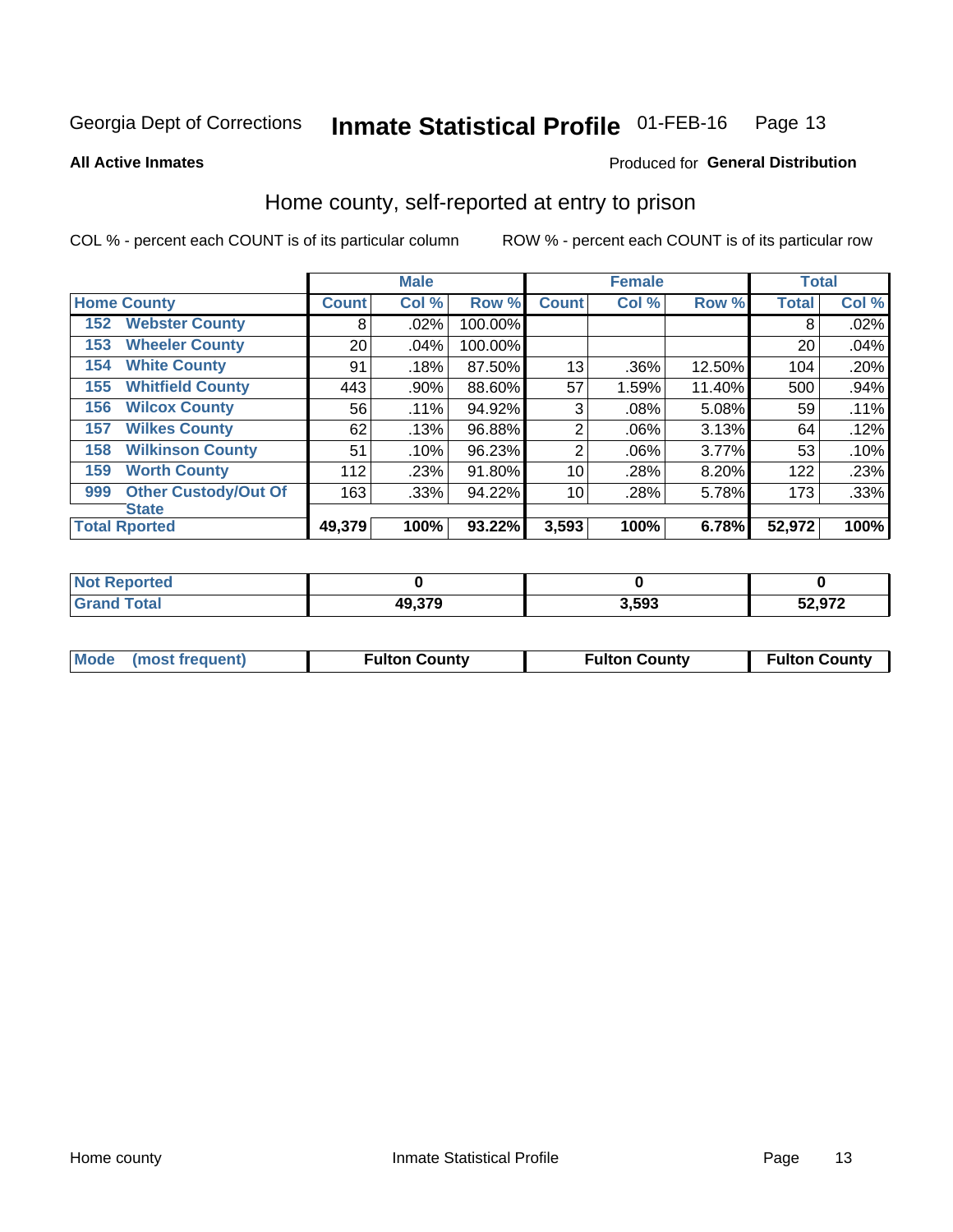#### Inmate Statistical Profile 01-FEB-16 Page 14

### **All Active Inmates**

### Produced for General Distribution

# Employment status before prison, self-reported at entry to prison

COL % - percent each COUNT is of its particular column

|                           |              | <b>Male</b> |         |                 | <b>Female</b> |          |        | <b>Total</b> |
|---------------------------|--------------|-------------|---------|-----------------|---------------|----------|--------|--------------|
| <b>Employment Status</b>  | <b>Count</b> | Col %       | Row %   | <b>Count</b>    | Col %         | Row %    | Total  | Col %        |
| <b>Full Time</b><br>01    | 18,186       | 45.29%      | 94.73%  | 1,012           | 31.53%        | 5.27%    | 19,198 | 44.27%       |
| <b>Part Time</b><br>02    | 3,044        | 7.58%       | 91.69%  | 276             | 8.60%         | $8.31\%$ | 3,320  | 7.66%        |
| Unempl $<$ 6M<br>03       | 2,433        | $6.06\%$    | 97.63%  | 59 <sub>1</sub> | 1.84%         | 2.37%    | 2,492  | 5.75%        |
| Unempl > 6M<br>04         | 9,356        | 23.30%      | 88.91%  | 1,167           | 36.36%        | 11.09%   | 10,523 | 24.27%       |
| <b>Never Worked</b><br>05 | 4,134        | 10.30%      | 94.86%  | 224             | 6.98%         | 5.14%    | 4,358  | 10.05%       |
| <b>Student</b><br>06      | 1,183        | 2.95%       | 96.34%  | 45              | 1.40%         | 3.66%    | 1,228  | 2.83%        |
| <b>Incapable</b><br>07    | 1,816        | 4.52%       | 80.96%  | 427             | 13.30%        | 19.04%   | 2,243  | 5.17%        |
| <b>UNKNOWN</b><br>20      | 2            | .01%        | 100.00% |                 |               |          | 2      | .01%         |
| <b>Total Reported</b>     | 40,154       | 100%        | 92.6%   | 3,210           | 100%          | 7.4%     | 43,364 | 100%         |

| <b>Not Reported</b> | 9,227  | 383   | 9,610  |
|---------------------|--------|-------|--------|
| <b>Grand Total</b>  | 49,381 | 3,593 | 52,974 |

| <b>Mode (most frequent)</b> | Unempl > 6M | <b>Full Time</b> |
|-----------------------------|-------------|------------------|
|                             |             |                  |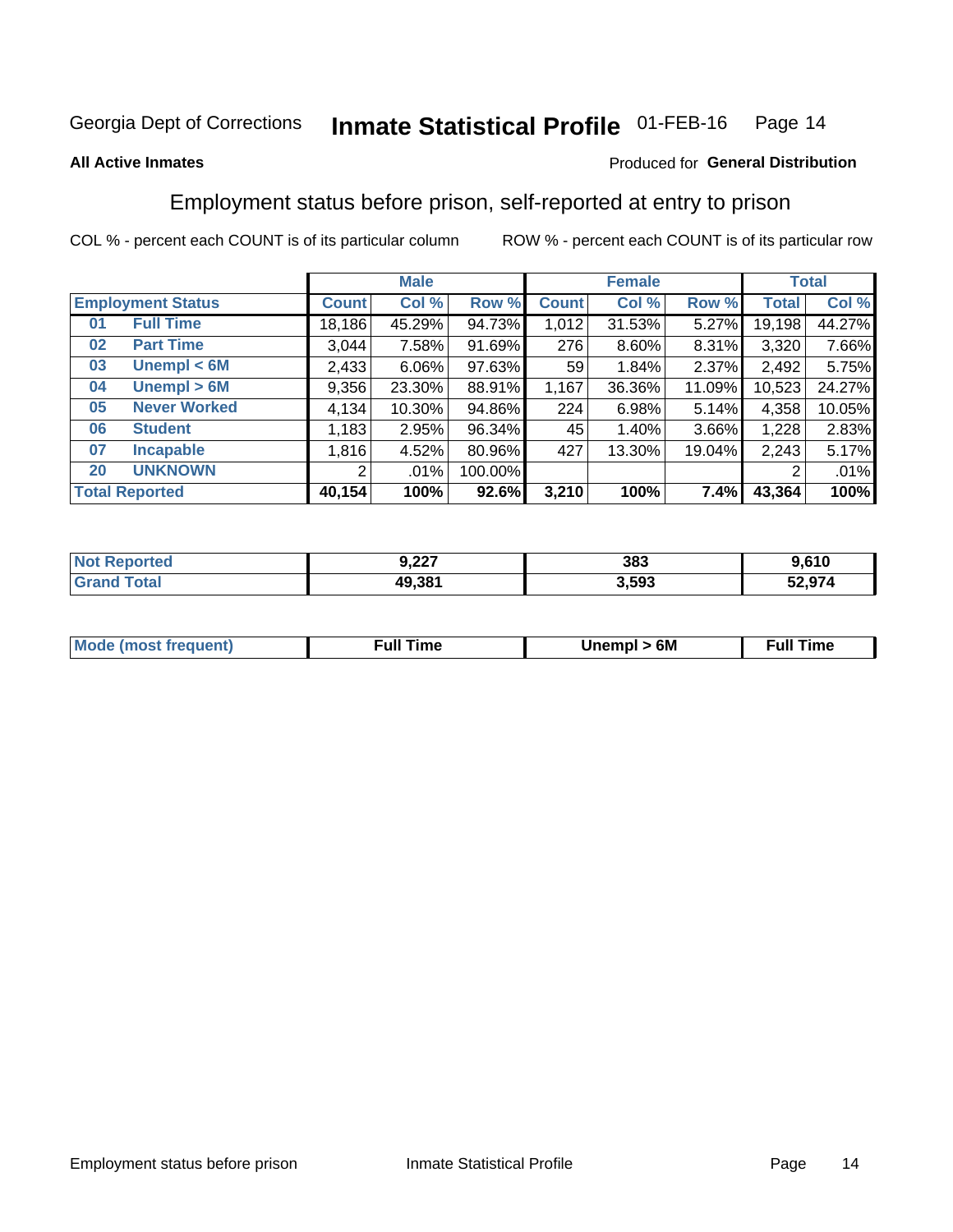### **All Active Inmates**

Produced for General Distribution

## Age at admission

COL % - percent each COUNT is of its particular column

|                         |              | <b>Male</b> |        |                | <b>Female</b> |        |              | <b>Total</b> |
|-------------------------|--------------|-------------|--------|----------------|---------------|--------|--------------|--------------|
| <b>Age At Admission</b> | <b>Count</b> | Col %       | Row %  | <b>Count</b>   | Col %         | Row %  | <b>Total</b> | Col %        |
| 14                      | 16           | 0.03%       | 88.89% | $\overline{2}$ | 0.06%         | 11.11% | 18           | 0.03%        |
| $\overline{15}$         | 53           | 0.11%       | 98.15% | 1              | 0.03%         | 1.85%  | 54           | 0.10%        |
| 16                      | 172          | 0.35%       | 97.18% | 5              | 0.14%         | 2.82%  | 177          | 0.33%        |
| $\overline{17}$         | 686          | 1.39%       | 95.94% | 29             | 0.81%         | 4.06%  | 715          | 1.35%        |
| $\overline{18}$         | 1,291        | 2.61%       | 97.21% | 37             | 1.03%         | 2.79%  | 1,328        | 2.51%        |
| 19                      | 1,917        | 3.88%       | 96.67% | 66             | 1.84%         | 3.33%  | 1,983        | 3.74%        |
| 20                      | 2,157        | 4.37%       | 95.61% | 99             | 2.76%         | 4.39%  | 2,256        | 4.26%        |
| $\overline{21}$         | 2,211        | 4.48%       | 95.76% | 98             | 2.73%         | 4.24%  | 2,309        | 4.36%        |
| $\overline{22}$         | 2,262        | 4.58%       | 95.24% | 113            | 3.15%         | 4.76%  | 2,375        | 4.48%        |
| 23                      | 2,030        | 4.11%       | 93.89% | 132            | 3.67%         | 6.11%  | 2,162        | 4.08%        |
| 24                      | 2,035        | 4.12%       | 92.63% | 162            | 4.51%         | 7.37%  | 2,197        | 4.15%        |
| $\overline{25}$         | 1,893        | 3.83%       | 93.39% | 134            | 3.73%         | 6.61%  | 2,027        | 3.83%        |
| $\overline{26}$         | 1,826        | 3.70%       | 93.55% | 126            | 3.51%         | 6.45%  | 1,952        | 3.69%        |
| $\overline{27}$         | 1,757        | 3.56%       | 93.71% | 118            | 3.29%         | 6.29%  | 1,875        | 3.54%        |
| 28                      | 1,709        | 3.46%       | 92.88% | 131            | 3.65%         | 7.12%  | 1,840        | 3.47%        |
| 29                      | 1,685        | 3.41%       | 92.89% | 129            | 3.59%         | 7.11%  | 1,814        | 3.42%        |
| 30                      | 1,662        | 3.37%       | 93.79% | 110            | 3.06%         | 6.21%  | 1,772        | 3.35%        |
| 31                      | 1,504        | 3.05%       | 92.67% | 119            | 3.31%         | 7.33%  | 1,623        | 3.06%        |
| 32                      | 1,424        | 2.88%       | 91.46% | 133            | 3.70%         | 8.54%  | 1,557        | 2.94%        |
| 33                      | 1,459        | 2.95%       | 91.24% | 140            | 3.90%         | 8.76%  | 1,599        | 3.02%        |
| 34                      | 1,378        | 2.79%       | 91.20% | 133            | 3.70%         | 8.80%  | 1,511        | 2.85%        |
| 35                      | 1,321        | 2.68%       | 91.55% | 122            | 3.40%         | 8.45%  | 1,443        | 2.72%        |
| 36                      | 1,285        | 2.60%       | 92.51% | 104            | 2.90%         | 7.49%  | 1,389        | 2.62%        |
| $\overline{37}$         | 1,208        | 2.45%       | 92.14% | 103            | 2.87%         | 7.86%  | 1,311        | 2.48%        |
| 38                      | 1,048        | 2.12%       | 92.42% | 86             | 2.39%         | 7.58%  | 1,134        | 2.14%        |
| 39                      | 992          | 2.01%       | 90.76% | 101            | 2.81%         | 9.24%  | 1,093        | 2.06%        |
| 40                      | 964          | 1.95%       | 91.98% | 84             | 2.34%         | 8.02%  | 1,048        | 1.98%        |
| 41                      | 938          | 1.90%       | 92.87% | 72             | 2.00%         | 7.13%  | 1,010        | 1.91%        |
| 42                      | 901          | 1.82%       | 92.51% | 73             | 2.03%         | 7.49%  | 974          | 1.84%        |
| 43                      | 873          | 1.77%       | 91.51% | 81             | 2.26%         | 8.49%  | 954          | 1.80%        |
| 44                      | 831          | 1.68%       | 90.72% | 85             | 2.37%         | 9.28%  | 916          | 1.73%        |
| 45                      | 758          | 1.54%       | 90.67% | 78             | 2.17%         | 9.33%  | 836          | 1.58%        |
| 46                      | 694          | 1.41%       | 89.66% | 80             | 2.23%         | 10.34% | 774          | 1.46%        |
| 47                      | 682          | 1.38%       | 92.16% | 58             | 1.61%         | 7.84%  | 740          | 1.40%        |
| 48                      | 680          | 1.38%       | 91.77% | 61             | 1.70%         | 8.23%  | 741          | 1.40%        |
| 49                      | 652          | 1.32%       | 91.70% | 59             | 1.64%         | 8.30%  | 711          | 1.34%        |
| 50                      | 540          | 1.09%       | 91.37% | 51             | 1.42%         | 8.63%  | 591          | 1.12%        |
| 51                      | 470          | 0.95%       | 92.34% | 39             | 1.09%         | 7.66%  | 509          | 0.96%        |
| 52                      | 461          | 0.93%       | 90.75% | 47             | 1.31%         | 9.25%  | 508          | 0.96%        |
| 53                      | 434          | 0.88%       | 89.30% | 52             | 1.45%         | 10.70% | 486          | 0.92%        |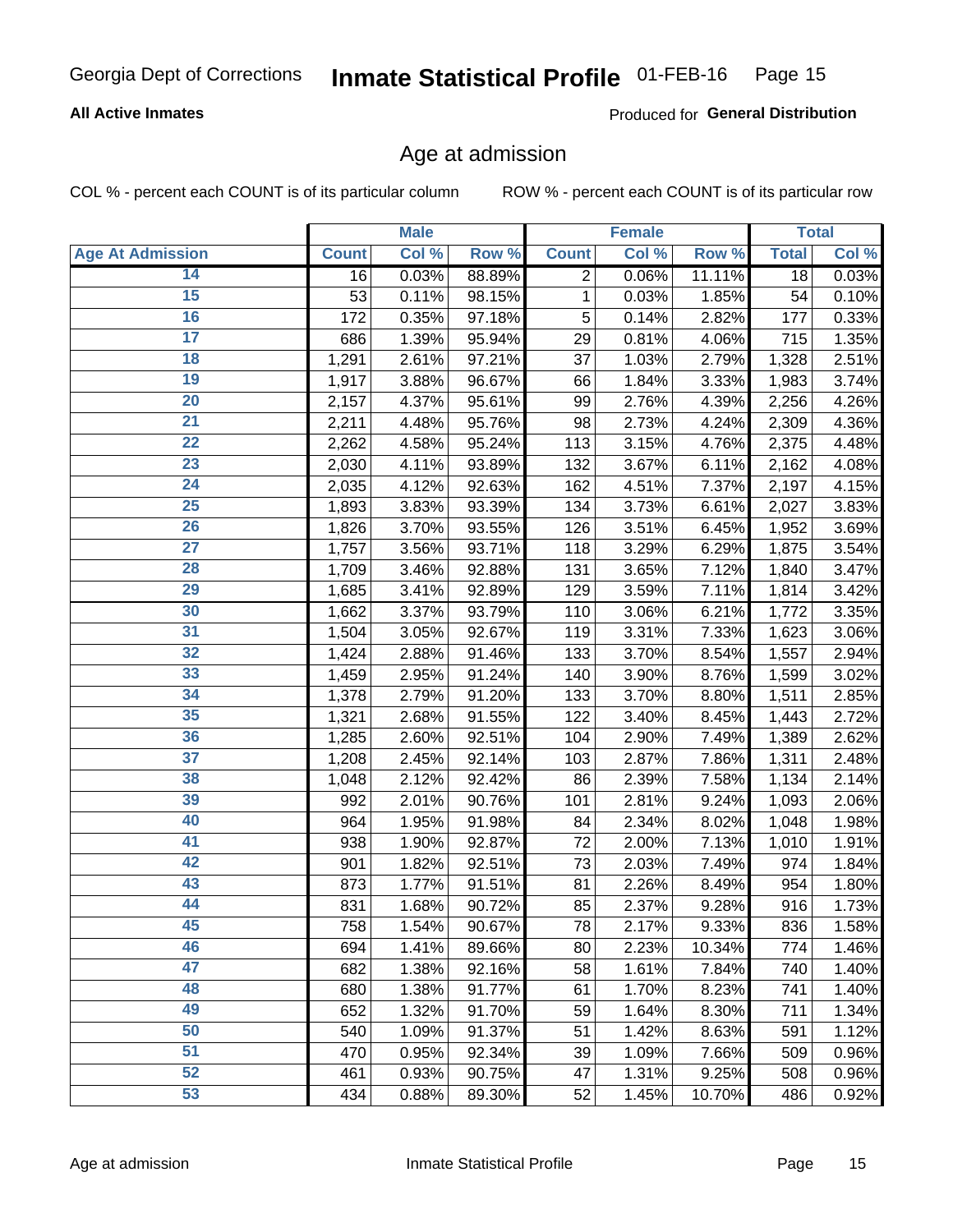### **All Active Inmates**

Produced for General Distribution

### Age at admission

COL % - percent each COUNT is of its particular column

|                         |                | <b>Male</b> |         |                 | <b>Female</b> |        |                 | <b>Total</b> |
|-------------------------|----------------|-------------|---------|-----------------|---------------|--------|-----------------|--------------|
| <b>Age At Admission</b> | <b>Count</b>   | Col %       | Row %   | <b>Count</b>    | Col %         | Row %  | <b>Total</b>    | Col %        |
| 54                      | 412            | 0.83%       | 93.21%  | 30              | 0.84%         | 6.79%  | 442             | 0.83%        |
| 55                      | 350            | 0.71%       | 96.95%  | 11              | 0.31%         | 3.05%  | 361             | 0.68%        |
| 56                      | 303            | 0.61%       | 94.10%  | $\overline{19}$ | 0.53%         | 5.90%  | 322             | 0.61%        |
| 57                      | 225            | 0.46%       | 93.75%  | 15              | 0.42%         | 6.25%  | 240             | 0.45%        |
| 58                      | 206            | 0.42%       | 94.93%  | 11              | 0.31%         | 5.07%  | 217             | 0.41%        |
| 59                      | 188            | 0.38%       | 91.71%  | 17              | 0.47%         | 8.29%  | 205             | 0.39%        |
| 60                      | 143            | 0.29%       | 94.08%  | 9               | 0.25%         | 5.92%  | 152             | 0.29%        |
| 61                      | 126            | 0.26%       | 96.92%  | 4               | 0.11%         | 3.08%  | 130             | 0.25%        |
| 62                      | 108            | 0.22%       | 95.58%  | 5               | 0.14%         | 4.42%  | 113             | 0.21%        |
| 63                      | 72             | 0.15%       | 97.30%  | $\overline{2}$  | 0.06%         | 2.70%  | 74              | 0.14%        |
| 64                      | 85             | 0.17%       | 93.41%  | 6               | 0.17%         | 6.59%  | 91              | 0.17%        |
| 65                      | 49             | 0.10%       | 94.23%  | 3               | 0.08%         | 5.77%  | 52              | 0.10%        |
| 66                      | 46             | 0.09%       | 100.00% |                 |               |        | 46              | 0.09%        |
| 67                      | 38             | 0.08%       | 100.00% |                 |               |        | $\overline{38}$ | 0.07%        |
| 68                      | 33             | 0.07%       | 97.06%  | $\mathbf{1}$    | 0.03%         | 2.94%  | 34              | 0.06%        |
| 69                      | 26             | 0.05%       | 100.00% |                 |               |        | 26              | 0.05%        |
| 70                      | 24             | 0.05%       | 92.31%  | $\overline{2}$  | 0.06%         | 7.69%  | 26              | 0.05%        |
| $\overline{71}$         | 13             | 0.03%       | 100.00% |                 |               |        | 13              | 0.02%        |
| $\overline{72}$         | 20             | 0.04%       | 95.24%  | 1               | 0.03%         | 4.76%  | 21              | 0.04%        |
| $\overline{73}$         | $\overline{7}$ | 0.01%       | 100.00% |                 |               |        | 7               | 0.01%        |
| $\overline{74}$         | $\overline{7}$ | 0.01%       | 77.78%  | $\overline{2}$  | 0.06%         | 22.22% | 9               | 0.02%        |
| 75                      | 8              | 0.02%       | 100.00% |                 |               |        | 8               | 0.02%        |
| 76                      | 10             | 0.02%       | 100.00% |                 |               |        | 10              | 0.02%        |
| $\overline{77}$         | $\overline{5}$ | 0.01%       | 100.00% |                 |               |        | $\overline{5}$  | 0.01%        |
| 78                      | $\overline{2}$ | 0.01%       | 66.67%  | $\mathbf{1}$    | 0.03%         | 33.33% | $\overline{3}$  | 0.01%        |
| 79                      | $\overline{2}$ | 0.01%       | 100.00% |                 |               |        | $\overline{2}$  | 0.01%        |
| 80                      | $\mathbf{1}$   | 0.01%       | 100.00% |                 |               |        | $\mathbf{1}$    | 0.01%        |
| $\overline{81}$         | 3              | 0.01%       | 100.00% |                 |               |        | 3               | 0.01%        |
| $\overline{82}$         | $\overline{3}$ | 0.01%       | 100.00% |                 |               |        | $\overline{3}$  | 0.01%        |
| 83                      | $\mathbf{1}$   | 0.01%       | 100.00% |                 |               |        | $\mathbf{1}$    | 0.01%        |
| 84                      | $\overline{2}$ | 0.01%       | 100.00% |                 |               |        | $\overline{2}$  | 0.01%        |
| <b>Total Reported</b>   | 49,377         | 100%        | 93.22%  | 3,592           | 100%          | 6.78%  | 52,969          | 100%         |

| ported<br><b>NOT</b> |        |       |        |
|----------------------|--------|-------|--------|
| 「otal<br>Gr:         | 49 370 | 3,593 | 52,972 |

| Mean (average)          | 32.39 | 34.18   | 32.51    |
|-------------------------|-------|---------|----------|
| <b>Median (middle)</b>  | 30    | ົ<br>33 | 30       |
| Mode<br>(most frequent) | ∸∸    | 24      | ጣጣ<br>LL |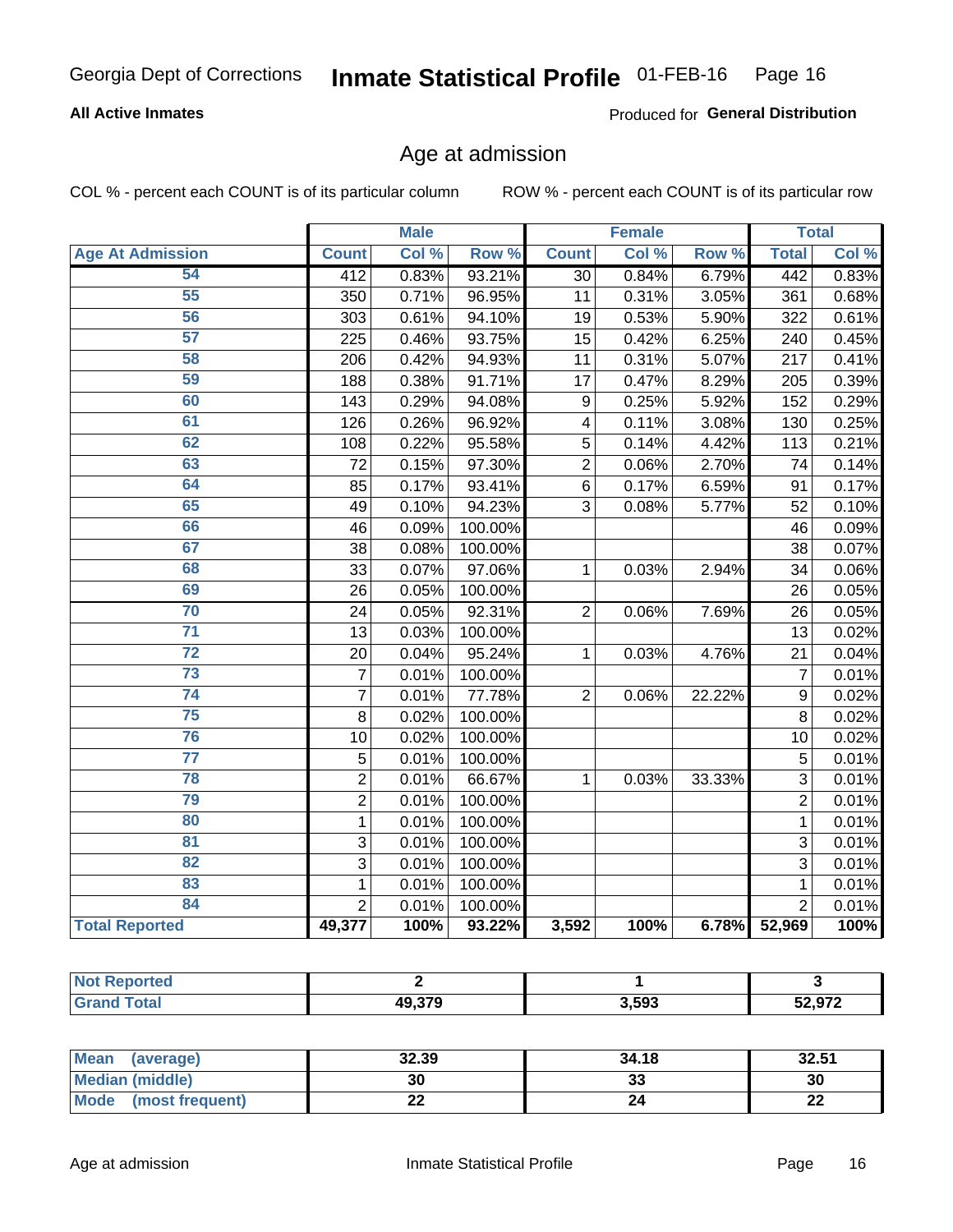### **All Active Inmates**

### Produced for General Distribution

### Height, measured at entry to prison

COL % - percent each COUNT is of its particular column

|                         |                | <b>Male</b> |         |                | <b>Female</b> |         |                  | <b>Total</b> |
|-------------------------|----------------|-------------|---------|----------------|---------------|---------|------------------|--------------|
| <b>Height</b>           | <b>Count</b>   | Col %       | Row %   | <b>Count</b>   | Col %         | Row %   | <b>Total</b>     | Col %        |
| $\overline{\mathbf{0}}$ | 542            | 1.10%       | 98.55%  | 8              | 0.22%         | 1.45%   | 550              | 1.04%        |
| 4'00"                   | 3              | 0.01%       | 75.00%  | 1              | 0.03%         | 25.00%  | 4                | 0.01%        |
| 4'02"                   | $\mathbf{1}$   | 0.01%       | 100.00% |                |               |         | 1                | 0.01%        |
| 4'03''                  | $\overline{2}$ | 0.01%       | 100.00% |                |               |         | 2                | 0.01%        |
| 4'04"                   | $\mathbf{1}$   | 0.01%       | 100.00% |                |               |         | 1                | 0.01%        |
| 4'05"                   |                |             |         | 1              | 0.03%         | 100.00% | $\mathbf{1}$     | 0.01%        |
| 4'06"                   | 1              | 0.01%       | 33.33%  | $\overline{2}$ | 0.06%         | 66.67%  | 3                | 0.01%        |
| 4'07"                   | 1              | 0.01%       | 100.00% |                |               |         | 1                | 0.01%        |
| 4'08"                   | 8              | 0.02%       | 88.89%  | 1              | 0.03%         | 11.11%  | $\boldsymbol{9}$ | 0.02%        |
| 4'09"                   | $\mathbf{1}$   | 0.01%       | 9.09%   | 10             | 0.28%         | 90.91%  | 11               | 0.02%        |
| 4'10"                   | 5              | 0.01%       | 27.78%  | 13             | 0.36%         | 72.22%  | 18               | 0.03%        |
| 4'11''                  | 10             | 0.02%       | 14.49%  | 59             | 1.64%         | 85.51%  | 69               | 0.13%        |
| 5'00''                  | 88             | 0.18%       | 38.94%  | 138            | 3.84%         | 61.06%  | 226              | 0.43%        |
| 5'01"                   | 92             | 0.19%       | 33.33%  | 184            | 5.12%         | 66.67%  | 276              | 0.52%        |
| 5'02"                   | 250            | 0.51%       | 38.88%  | 393            | 10.94%        | 61.12%  | 643              | 1.21%        |
| 5'03"                   | 374            | 0.76%       | 48.95%  | 390            | 10.85%        | 51.05%  | 764              | 1.44%        |
| 5'04"                   | 967            | 1.96%       | 62.39%  | 583            | 16.23%        | 37.61%  | 1,550            | 2.93%        |
| 5'05"                   | 1,642          | 3.33%       | 79.90%  | 413            | 11.49%        | 20.10%  | 2,055            | 3.88%        |
| 5'06''                  | 3,337          | 6.76%       | 87.54%  | 475            | 13.22%        | 12.46%  | 3,812            | 7.20%        |
| 5'07''                  | 3,959          | 8.02%       | 90.87%  | 398            | 11.08%        | 9.13%   | 4,357            | 8.23%        |
| 5'08''                  | 4,928          | 9.98%       | 96.38%  | 185            | 5.15%         | 3.62%   | 5,113            | 9.65%        |
| 5'09''                  | 6,270          | 12.70%      | 97.28%  | 175            | 4.87%         | 2.72%   | 6,445            | 12.17%       |
| 5'10''                  | 5,417          | 10.97%      | 98.65%  | 74             | 2.06%         | 1.35%   | 5,491            | 10.37%       |
| 5'11"                   | 5,887          | 11.92%      | 99.12%  | 52             | 1.45%         | 0.88%   | 5,939            | 11.21%       |
| 6'00''                  | 5,476          | 11.09%      | 99.69%  | 17             | 0.47%         | 0.31%   | 5,493            | 10.37%       |
| 6'01''                  | 4,034          | 8.17%       | 99.60%  | 16             | 0.45%         | 0.40%   | 4,050            | 7.65%        |
| 6'02"                   | 2,975          | 6.02%       | 99.97%  | 1              | 0.03%         | 0.03%   | 2,976            | 5.62%        |
| 6'03''                  | 1,581          | 3.20%       | 99.81%  | 3              | 0.08%         | 0.19%   | 1,584            | 2.99%        |
| 6'04"                   | 858            | 1.74%       | 99.88%  | 1              | 0.03%         | 0.12%   | 859              | 1.62%        |
| 6'05"                   | 383            | 0.78%       | 100.00% |                |               |         | 383              | 0.72%        |
| 6'06"                   | 160            | 0.32%       | 100.00% |                |               |         | 160              | 0.30%        |
| 6'07"                   | 44             | 0.09%       | 100.00% |                |               |         | 44               | 0.08%        |
| 6'08''                  | 33             | 0.07%       | 100.00% |                |               |         | 33               | 0.06%        |
| 6'09''                  | 31             | 0.06%       | 100.00% |                |               |         | 31               | 0.06%        |
| 6'10''                  | 7              | 0.01%       | 100.00% |                |               |         | 7                | 0.01%        |
| 6'11''                  | 7              | 0.01%       | 100.00% |                |               |         | 7                | 0.01%        |
| 7'00''                  | 2              | 0.01%       | 100.00% |                |               |         | $\overline{2}$   | 0.01%        |
| 7'03''                  | 1              | 0.01%       | 100.00% |                |               |         | 1                | 0.01%        |
| 7'05''                  | 1              | 0.01%       | 100.00% |                |               |         | 1                | 0.01%        |
| <b>Total Reported</b>   | 49,379         | 100%        | 93.22%  | 3,593          | 100%          | 6.78%   | 52,972           | 100%         |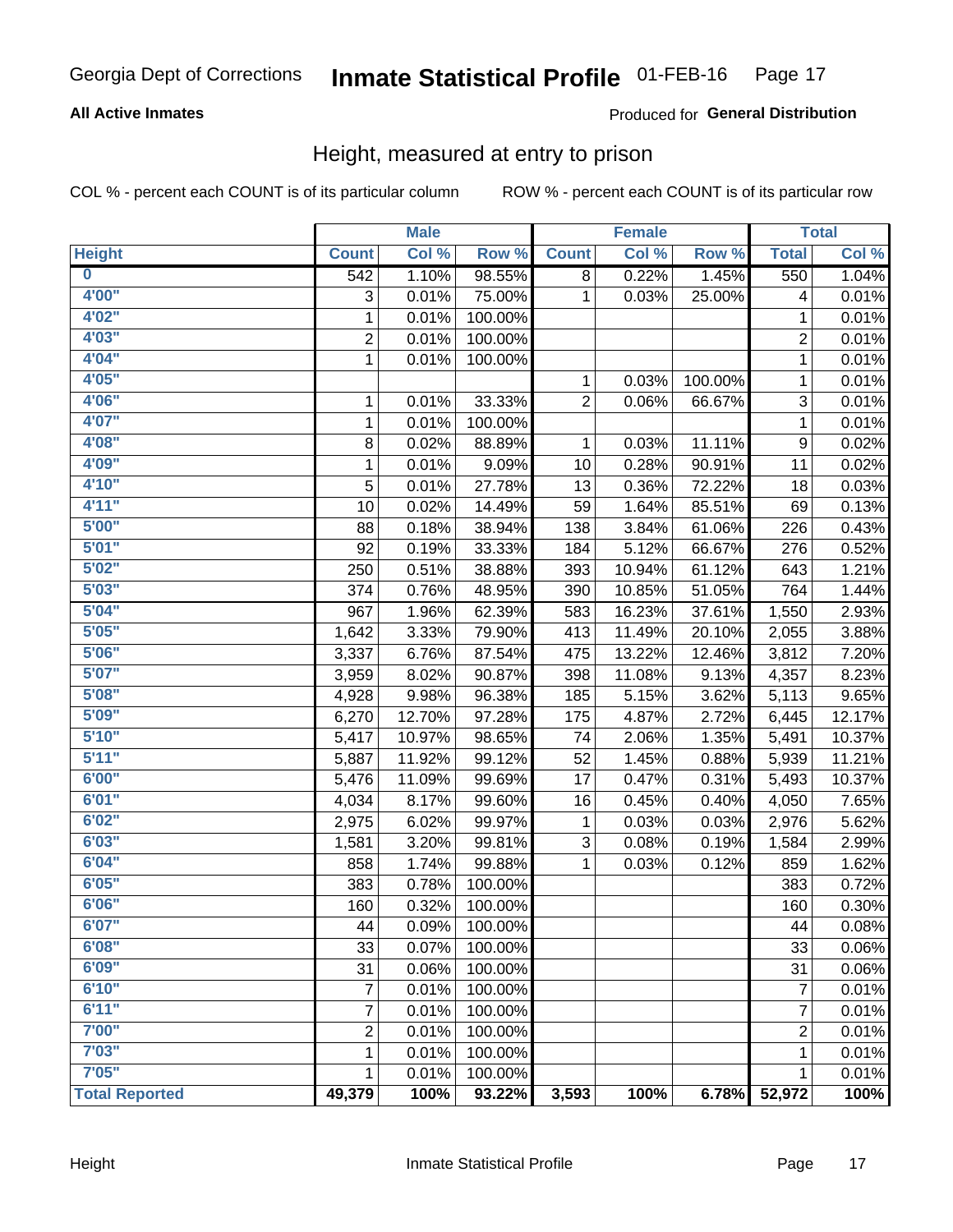### **All Active Inmates**

Produced for General Distribution

### Height, measured at entry to prison

COL % - percent each COUNT is of its particular column

|                     | <b>Male</b> | Female | $\tau$ otal |
|---------------------|-------------|--------|-------------|
| <b>Not Reported</b> |             |        |             |
| <b>Grand Total</b>  | 49,379      | 3,593  | 52,972      |

| <b>Mean</b> | erage) | 5'10" | 5'05" | <b>CIA AIL</b><br>. . |
|-------------|--------|-------|-------|-----------------------|
|             |        |       |       |                       |
| <b>Mode</b> |        | 5'09" | 5'04" | 5'09"                 |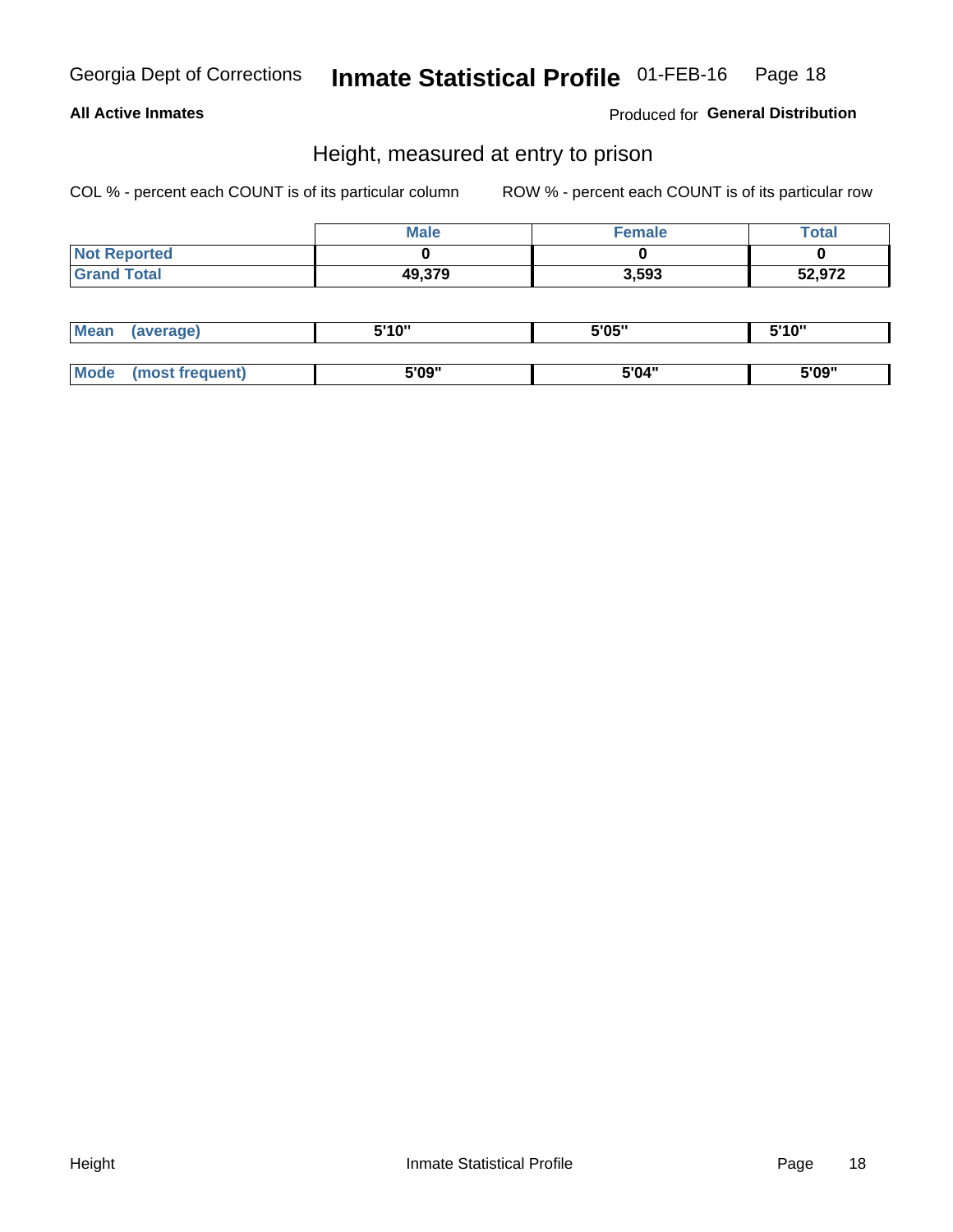**All Active Inmates** 

Produced for General Distribution

# Weight, measured at entry to prison

COL % - percent each COUNT is of its particular column

|                                     |              | <b>Male</b> |         |                         | <b>Female</b>   |        |              | <b>Total</b> |
|-------------------------------------|--------------|-------------|---------|-------------------------|-----------------|--------|--------------|--------------|
| Weight                              | <b>Count</b> | Col %       | Row %   | <b>Count</b>            | Col %           | Row %  | <b>Total</b> | Col %        |
| <b>Under 80 pounds</b>              | 9            | 0.02%       | 81.82%  | $\overline{2}$          | 0.06%           | 18.18% | 11           | 0.02%        |
| 80 - 89 pounds                      | 1            | 0.01%       | 100.00% |                         |                 |        | $\mathbf 1$  | 0.01%        |
| 90 - 99 pounds                      | 5            | 0.01%       | 38.46%  | 8                       | 0.22%           | 61.54% | 13           | 0.02%        |
| 100 - 109 pounds                    | 29           | 0.06%       | 50.00%  | 29                      | 0.81%           | 50.00% | 58           | 0.11%        |
| 110 - 119 pounds                    | 113          | 0.23%       | 53.55%  | 98                      | 2.74%           | 46.45% | 211          | 0.40%        |
| 120 - 129 pounds                    | 500          | 1.02%       | 73.42%  | 181                     | 5.06%           | 26.58% | 681          | 1.30%        |
| 130 - 139 pounds                    | 1,558        | 3.19%       | 82.35%  | 334                     | 9.33%           | 17.65% | 1,892        | 3.61%        |
| 140 - 149 pounds                    | 3,295        | 6.75%       | 89.22%  | 398                     | 11.12%          | 10.78% | 3,693        | 7.05%        |
| 150 - 159 pounds                    | 5,040        | 10.32%      | 92.22%  | 425                     | 11.87%          | 7.78%  | 5,465        | 10.43%       |
| 160 - 169 pounds                    | 6,515        | 13.34%      | 94.09%  | 409                     | 11.42%          | 5.91%  | 6,924        | 13.21%       |
| 170 - 179 pounds                    | 6,098        | 12.49%      | 94.32%  | 367                     | 10.25%          | 5.68%  | 6,465        | 12.33%       |
| 180 - 189 pounds                    | 6,471        | 13.25%      | 95.01%  | 340                     | 9.50%           | 4.99%  | 6,811        | 12.99%       |
| 190 - 199 pounds                    | 4,423        | 9.06%       | 95.32%  | 217                     | 6.06%           | 4.68%  | 4,640        | 8.85%        |
| 200 - 209 pounds                    | 3,919        | 8.02%       | 95.05%  | 204                     | 5.70%           | 4.95%  | 4,123        | 7.87%        |
| 210 - 219 pounds                    | 2,951        | 6.04%       | 96.19%  | 117                     | 3.27%           | 3.81%  | 3,068        | 5.85%        |
| 220 - 229 pounds                    | 2,347        | 4.81%       | 95.76%  | 104                     | 2.91%           | 4.24%  | 2,451        | 4.68%        |
| 230 - 239 pounds                    | 1,563        | 3.20%       | 94.61%  | 89                      | 2.49%           | 5.39%  | 1,652        | 3.15%        |
| 240 - 249 pounds                    | 1,196        | 2.45%       | 95.00%  | 63                      | 1.76%           | 5.00%  | 1,259        | 2.40%        |
| 250 - 259 pounds                    | 867          | 1.78%       | 93.83%  | 57                      | 1.59%           | 6.17%  | 924          | 1.76%        |
| 260 - 269 pounds                    | 566          | 1.16%       | 93.09%  | 42                      | 1.17%           | 6.91%  | 608          | 1.16%        |
| 270 - 279 pounds                    | 414          | 0.85%       | 96.28%  | 16                      | 0.45%           | 3.72%  | 430          | 0.82%        |
| 280 - 289 pounds                    | 290          | 0.59%       | 90.91%  | 29                      | 0.81%           | 9.09%  | 319          | 0.61%        |
| 290 - 299 pounds                    | 170          | 0.35%       | 92.90%  | 13                      | 0.36%           | 7.10%  | 183          | 0.35%        |
| 300 - 309 pounds                    | 144          | 0.29%       | 86.23%  | 23                      | 0.64%           | 13.77% | 167          | 0.32%        |
| 310 - 319 pounds                    | 86           | 0.18%       | 94.51%  | 5                       | 0.14%           | 5.49%  | 91           | 0.17%        |
| 320 - 329 pounds                    | 78           | 0.16%       | 97.50%  | $\overline{2}$          | 0.06%           | 2.50%  | 80           | 0.15%        |
| 330 - 339 pounds                    | 52           | 0.11%       | 100.00% |                         |                 |        | 52           | 0.10%        |
| 340 - 349 pounds                    | 31           | 0.06%       | 93.94%  | $\overline{2}$          | 0.06%           | 6.06%  | 33           | 0.06%        |
| 350 - 359 pounds                    | 37           | 0.08%       | 90.24%  | $\overline{\mathbf{4}}$ | 0.11%           | 9.76%  | 41           | 0.08%        |
| 360 - 369 pounds                    | 15           | 0.03%       | 100.00% |                         |                 |        | 15           | 0.03%        |
| 370 - 379 pounds                    | 13           | 0.03%       | 92.86%  | 1                       | 0.03%           | 7.14%  | 14           | 0.03%        |
| 380 - 389 pounds                    | 10           | 0.02%       | 100.00% |                         |                 |        | 10           | 0.02%        |
| 390 - 399 pounds                    | 4            | 0.01%       | 80.00%  | 1                       | 0.03%           | 20.00% | 5            | 0.01%        |
| 400 pounds and over                 | 25           | 0.05%       | 100.00% |                         |                 |        | 25           | 0.05%        |
| <b>Total Reported</b>               | 48,835       | 100%        | 93.17%  | 3,580                   | 100%            | 6.83%  | 52,415       | 100%         |
|                                     |              |             |         |                         |                 |        |              |              |
| <b>Not Reported</b>                 |              | 544         |         |                         | $\overline{13}$ |        |              | 557          |
| <b>Grand Total</b>                  |              | 49,379      |         |                         | 3,593           |        |              | 52,972       |
| <b>Mean</b>                         |              | 185         |         |                         | 172             |        |              | 184          |
| (average)<br><b>Median (middle)</b> |              | 180         |         |                         | 165             |        |              | 180          |
| <b>Mode</b><br>(most frequent)      |              | 180         |         |                         | 150             |        |              | 180          |
|                                     |              |             |         |                         |                 |        |              |              |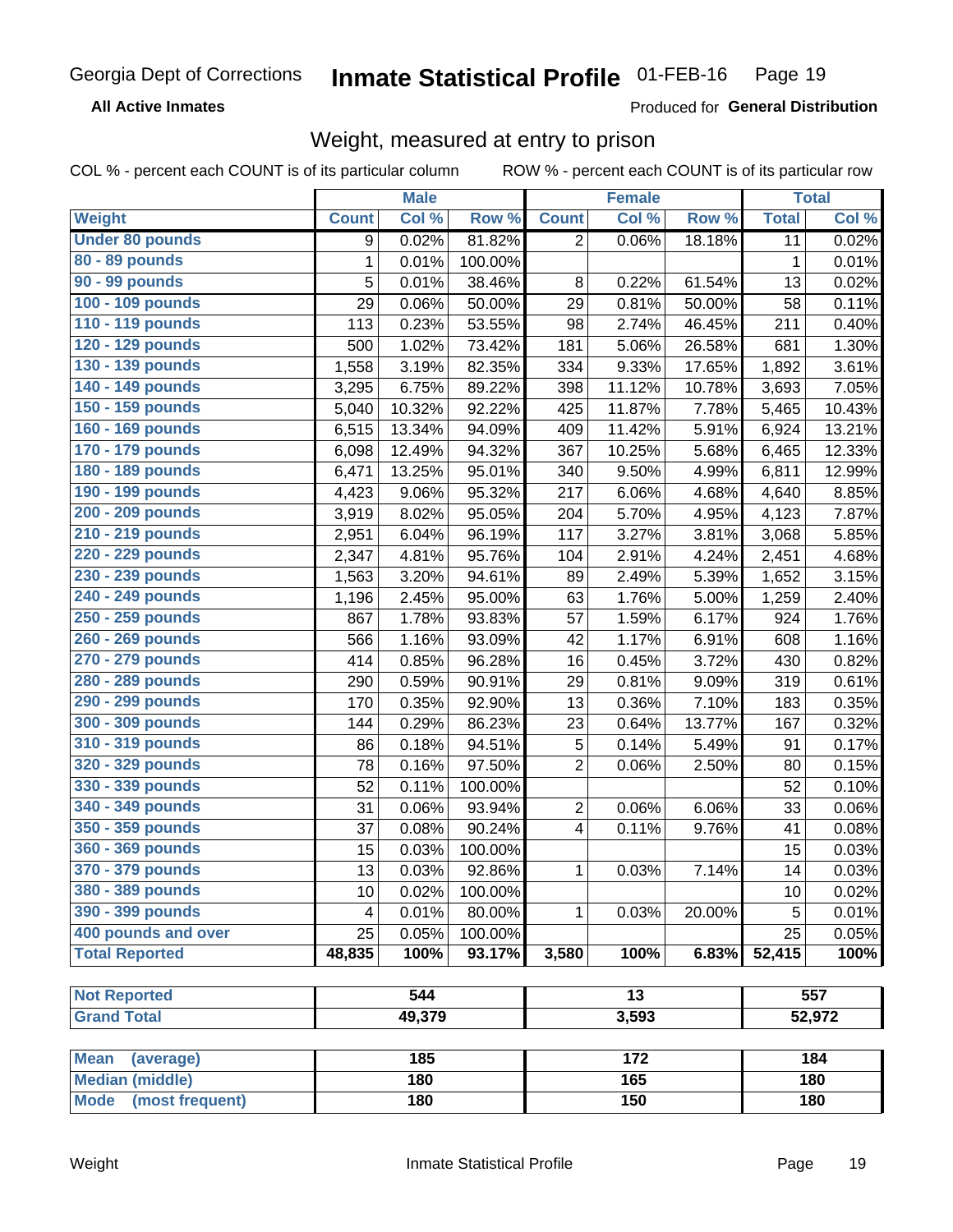#### Inmate Statistical Profile 01-FEB-16 Page 20

**All Active Inmates** 

### Produced for General Distribution

# Veterans validated by Veteran's Administration

COL % - percent each COUNT is of its particular column

|                             |              | <b>Male</b> |             |    | <b>Female</b> |       |              | <b>Total</b> |  |
|-----------------------------|--------------|-------------|-------------|----|---------------|-------|--------------|--------------|--|
| <b>Military service</b>     | <b>Count</b> | Col %       | Row % Count |    | Col %         | Row % | <b>Total</b> | Col %        |  |
| <b>Others</b><br>0          | 952          | 32.46%      | 97.34%      | 26 | 55.32%        | 2.66% | 978          | 32.82%       |  |
| <b>Air Force</b>            | 1,188        | 40.50%      | 98.67%      | 16 | 34.04%        | 1.33% | 1,204        | 40.40%       |  |
| <b>Army</b><br>$\mathbf{2}$ | 168          | 5.73%       | 98.25%      | 3  | 6.38%         | 1.75% | 171          | 5.74%        |  |
| <b>Navy</b><br>3            | 354          | 12.07%      | 99.72%      |    | 2.13%         | .28%  | 355          | 11.91%       |  |
| <b>Marines</b><br>4         | 14           | .48%        | 100.00%     |    |               |       | 14           | .47%         |  |
| <b>Coast Guard</b><br>5.    | 257          | 8.76%       | 99.61%      |    | 2.13%         | .39%  | 258          | 8.66%        |  |
| <b>Total Reported</b>       | 2,933        | 100%        | 98.42%      | 47 | 100%          | 1.58% | 2,980        | 100%         |  |

| orted<br>'N ( | 46,446 | 3,546 | 49,992 |
|---------------|--------|-------|--------|
| 'ota.         | 49.379 | 3,593 | 52,972 |

|  |  | <b>Mode (most frequent)</b> | <b>Force</b><br>Aır | วthers | orce |
|--|--|-----------------------------|---------------------|--------|------|
|--|--|-----------------------------|---------------------|--------|------|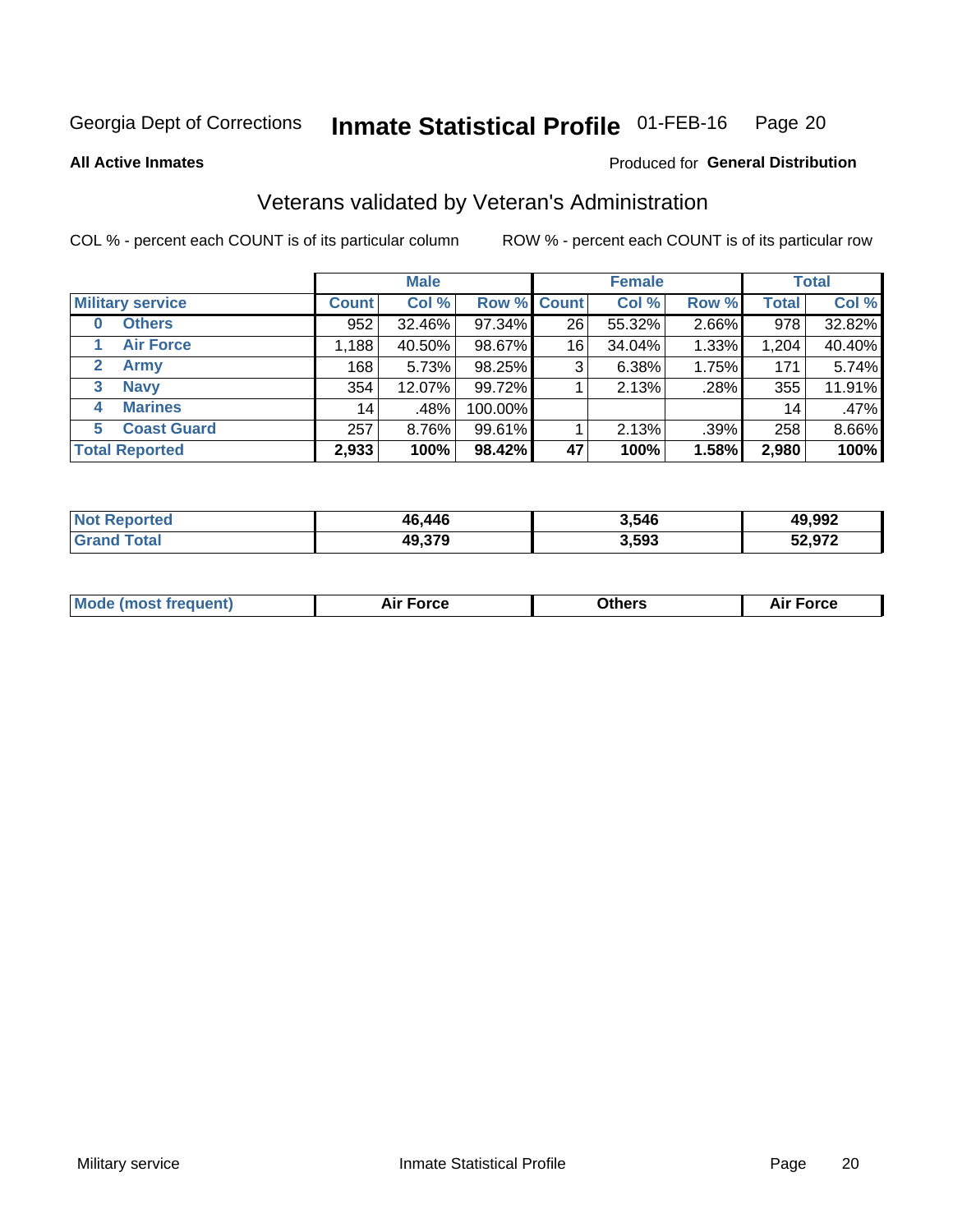#### Inmate Statistical Profile 01-FEB-16 Page 21

**All Active Inmates** 

### Produced for General Distribution

# Type of admission to prison

COL % - percent each COUNT is of its particular column

|    |                                  |                | <b>Male</b> |                    |     | <b>Female</b> |        |                | <b>Total</b> |
|----|----------------------------------|----------------|-------------|--------------------|-----|---------------|--------|----------------|--------------|
|    | <b>Type of Admission</b>         | <b>Count</b>   | Col %       | <b>Row % Count</b> |     | Col %         | Row %  | <b>Total</b>   | Col %        |
| 16 | <b>Population Redistribution</b> | 8              | .02%        | 100.00%            |     |               |        | 8              | .02%         |
| 27 | <b>Boot Camp Plus</b>            |                | .01%        | 100.00%            |     |               |        |                | .01%         |
| 28 | <b>Initial Assignment</b>        | 15             | .03%        | 100.00%            |     |               |        | 15             | .03%         |
| 52 | <b>New Sentence</b>              | 40,330         | 82.08%      | 93.47% 2,818       |     | 78.65%        | 6.53%  | 43,148         | 81.85%       |
| 53 | <b>Probation Rev Partial</b>     | 1,887          | 3.84%       | 88.67%             | 241 | 6.73%         | 11.33% | 2,128          | 4.04%        |
| 54 | <b>Probation Rev Remainder</b>   | 2,687          | 5.47%       | 89.51%             | 315 | 8.79%         | 10.49% | 3,002          | 5.69%        |
| 55 | <b>Parole Rev New Sentence</b>   | 1,918          | 3.90%       | 94.76%             | 106 | 2.96%         | 5.24%  | 2,024          | 3.84%        |
| 56 | <b>Parole Rev No New</b>         | 2,218          | 4.51%       | 95.56%             | 103 | 2.87%         | 4.44%  | 2,321          | 4.40%        |
|    | <b>Sentence</b>                  |                |             |                    |     |               |        |                |              |
| 57 | <b>Released In Error</b>         | 9              | .02%        | 100.00%            |     |               |        | 9              | .02%         |
| 65 | <b>Return Appeal/Bond</b>        | $\overline{2}$ | .01%        | 100.00%            |     |               |        | $\overline{2}$ | .01%         |
| 66 | <b>Prob Viol/Total Rev</b>       |                | .01%        | 100.00%            |     |               |        |                | .01%         |
| 67 | <b>Admit Fm Other Cust</b>       | 7              | .01%        | 100.00%            |     |               |        | 7              | .01%         |
| 69 | <b>New Sent/Par Rev Pnd</b>      | 5              | .01%        | 100.00%            |     |               |        | 5              | .01%         |
| 70 | <b>Life W/O Parole</b>           | 14             | .03%        | 100.00%            |     |               |        | 14             | .03%         |
| 72 | <b>Par Rev/Rsn Unknown</b>       | 29             | .06%        | 100.00%            |     |               |        | 29             | .06%         |
| 74 | <b>Pb Parole Rescinded</b>       | 2              | .01%        | 100.00%            |     |               |        | $\overline{2}$ | .01%         |
| 76 | <b>Par Rev/Revoc Center</b>      |                | .01%        | 100.00%            |     |               |        |                | .01%         |
|    | <b>Total Reported</b>            | 49,134         | 100%        | 93.2% 3,583        |     | 100%          | 6.8%   | 52,717         | 100%         |

| <b>Not</b><br>тео | - - -<br>"м.<br>24J<br>$\sim$ | ιv    | 255   |
|-------------------|-------------------------------|-------|-------|
|                   | 49.37 <sup>c</sup>            | 3,593 | רמ ה: |

| <b>Mode (most frequent)</b> | New Sentence | <b>New Sentence</b> | <b>New Sentence</b> |
|-----------------------------|--------------|---------------------|---------------------|
|                             |              |                     |                     |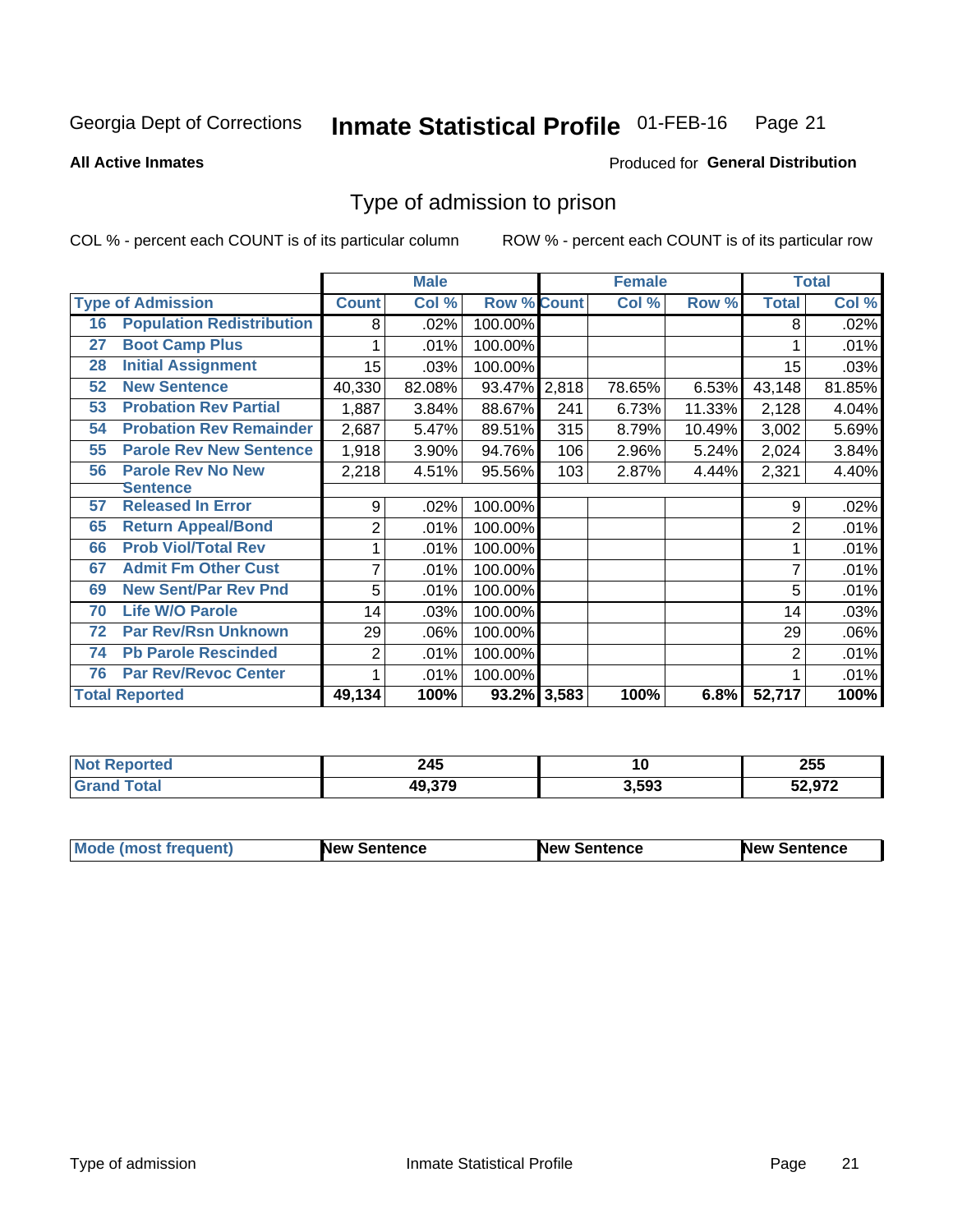# Inmate Statistical Profile 01-FEB-16 Page 22

**All Active Inmates** 

### Produced for General Distribution

# Current / last supervision level

COL % - percent each COUNT is of its particular column

|                        |              | <b>Male</b> |                    |       | <b>Female</b> |          |        | <b>Total</b> |
|------------------------|--------------|-------------|--------------------|-------|---------------|----------|--------|--------------|
| <b>Security Status</b> | <b>Count</b> | Col %       | <b>Row % Count</b> |       | Col %         | Row %    | Total  | Col %        |
| 3 Minimum              | 3.443        | $6.97\%$    | 71.30%             | .386  | 38.59%        | 28.70%   | 4,829  | 9.12%        |
| 4 Medium               | 37.012       | 74.97%      | 94.90%             | .987  | 55.32%        | $5.10\%$ | 38,999 | 73.64%       |
| 5 Close                | 8.911        | 18.05%      | $97.60\%$          | 219   | 6.10%         | $2.40\%$ | 9,130  | 17.24%       |
| <b>Total Reported</b>  | 49,366       | 100%        | $93.22\%$          | 3,592 | 100%          | $6.78\%$ | 52,958 | 100%         |

| <b>Still being diagnosed</b> |        |       |        |
|------------------------------|--------|-------|--------|
| <b>Not Reported</b>          |        |       | 14     |
| <b>Grand Total</b>           | 49,379 | 3,593 | 52,972 |

| M | . | -- |
|---|---|----|
|   |   |    |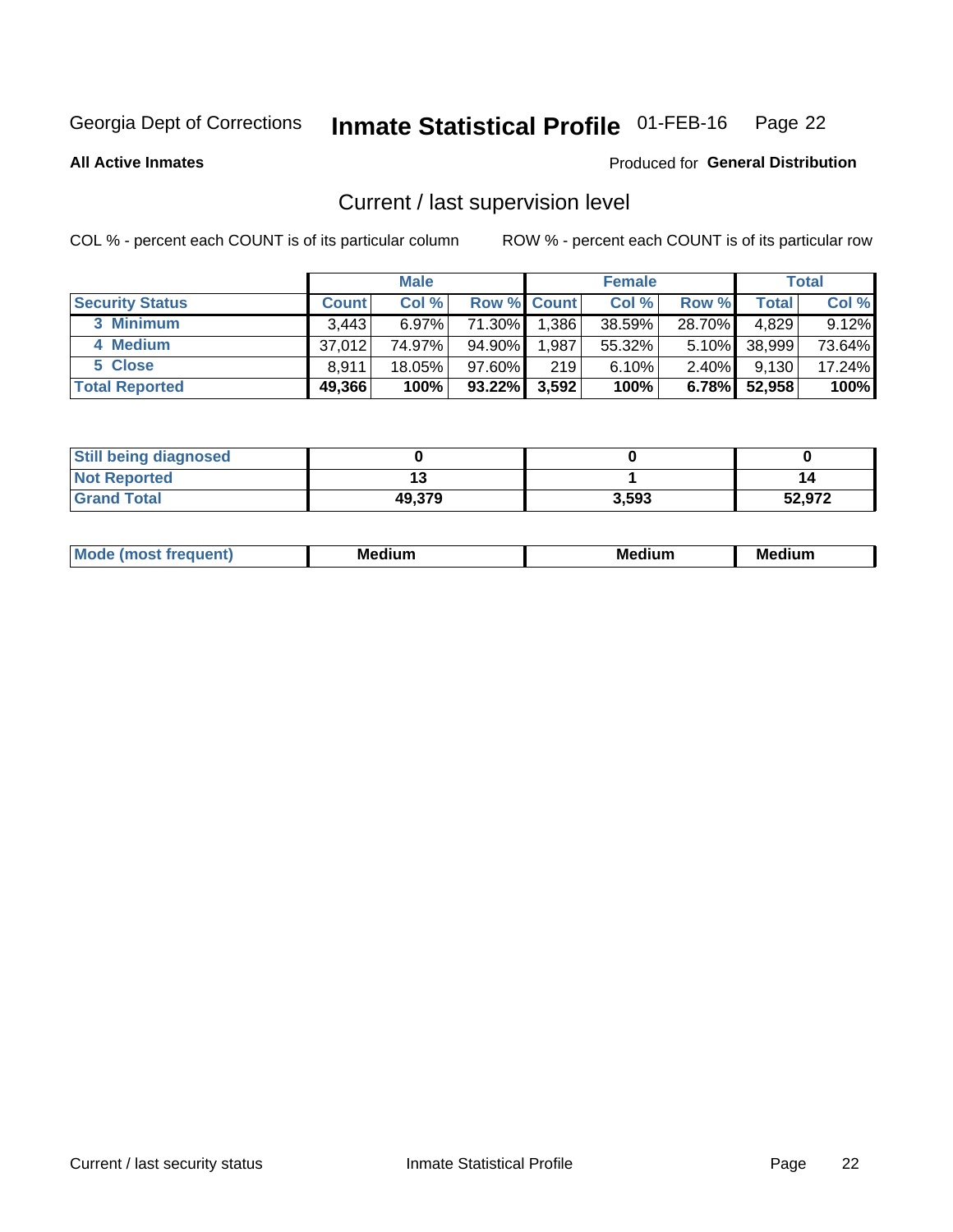#### Inmate Statistical Profile 01-FEB-16 Page 23

**All Active Inmates** 

### **Produced for General Distribution**

# Current / last type of institution

COL % - percent each COUNT is of its particular column

|                            |                | <b>Male</b> |             |       | <b>Female</b> |        |              | <b>Total</b> |
|----------------------------|----------------|-------------|-------------|-------|---------------|--------|--------------|--------------|
| <b>Type of Institution</b> | <b>Count</b>   | Col %       | Row % Count |       | Col %         | Row %  | <b>Total</b> | Col %        |
| <b>County Ci</b>           | 4,842          | 9.85%       | 99.98%      |       | .03%          | .02%   | 4,843        | 9.18%        |
| <b>State Prison</b>        | 34,143         | 69.46%      | 91.03%      | 3,365 | 93.65%        | 8.97%  | 37,508       | 71.11%       |
| <b>Transitional Center</b> | 2,088          | 4.25%       | 90.27%      | 225   | 6.26%         | 9.73%  | 2,313        | 4.38%        |
| <b>Private Prison</b>      | 8,068          | 16.41%      | 100.00%     |       |               |        | 8,068        | 15.30%       |
| <b>County Jail</b>         | 11             | .02%        | 91.67%      |       | .03%          | 8.33%  | 12           | .02%         |
| <b>Rsat - Center</b>       |                | $.01\%$     | 100.00%     |       |               |        |              | .01%         |
| <b>State Hospital</b>      | 3 <sup>1</sup> | $.01\%$     | 75.00%      |       | .03%          | 25.00% | 4            | .01%         |
| <b>Total Reported</b>      | 49,156         | 100%        | 93.19%      | 3,593 | 100%          | 6.81%  | 52,749       | 100%         |

| ported<br><b>NOT</b> |        |       |        |
|----------------------|--------|-------|--------|
| <b>otal</b>          | 49,156 | 3,593 | 52,749 |

| <b>Mode (most frequent)</b> | <b>State Prison</b> | <b>State Prison</b> | <b>State Prison</b> |
|-----------------------------|---------------------|---------------------|---------------------|
|                             |                     |                     |                     |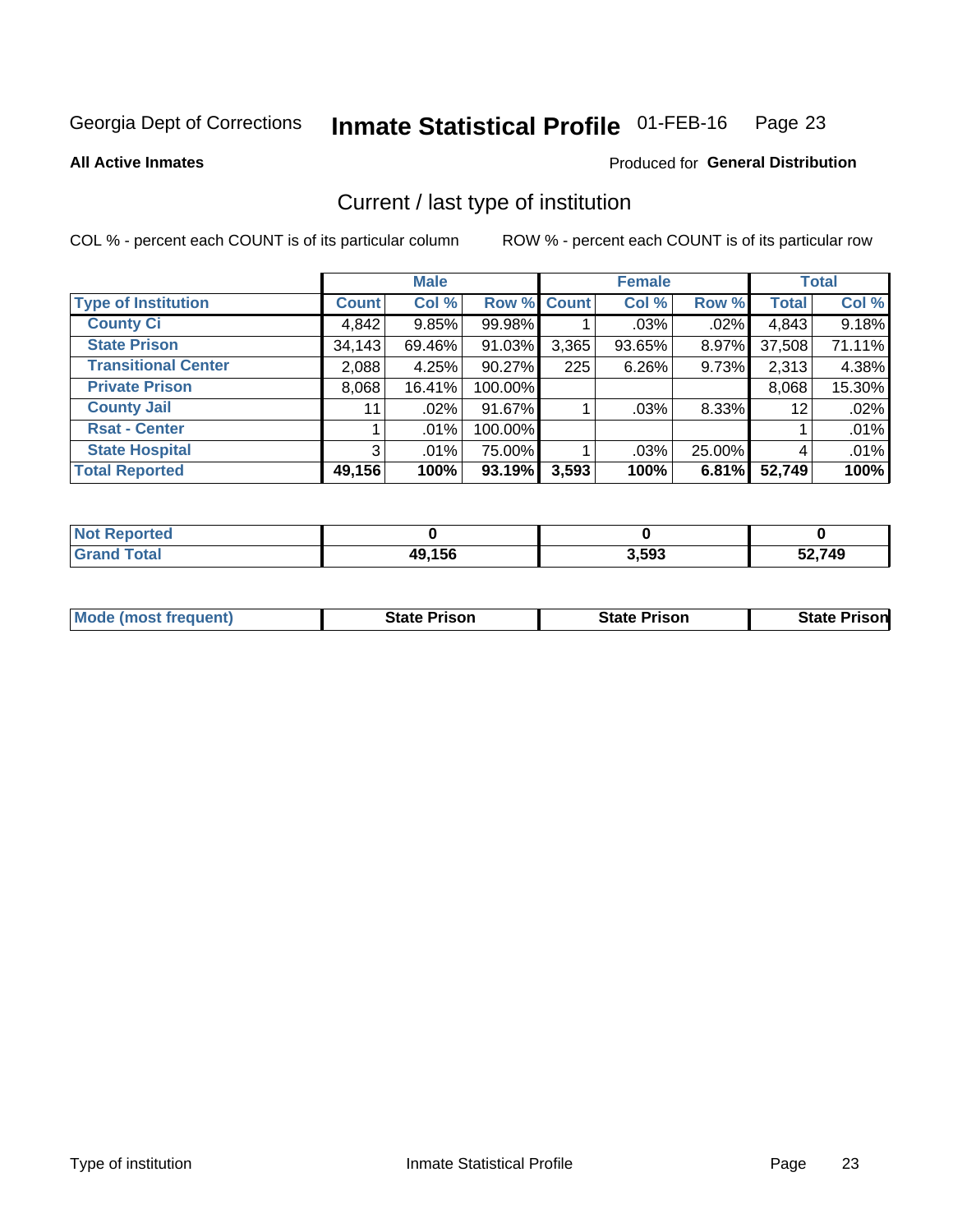#### Inmate Statistical Profile 01-FEB-16 Page 24

Produced for General Distribution

### **All Active Inmates**

# Institution type - transitional centers

COL % - percent each COUNT is of its particular column

|                                          |              | <b>Male</b> |         |              | <b>Female</b> |         |              | <b>Total</b> |
|------------------------------------------|--------------|-------------|---------|--------------|---------------|---------|--------------|--------------|
| <b>Institution Type - Trans. Centers</b> | <b>Count</b> | Col %       | Row %   | <b>Count</b> | Col %         | Row %   | <b>Total</b> | Col %        |
| <b>Albany Tc</b>                         | 148          | 6.49%       | 100.00% |              |               |         | 148          | 5.67%        |
| <b>Arrendale State Prison</b>            |              |             |         | 106          | 32.02%        | 100.00% | 106          | 4.06%        |
| <b>Atlanta Tc</b>                        | 271          | 11.89%      | 100.00% |              |               |         | 271          | 10.38%       |
| <b>Augusta Tc</b>                        | 217          | 9.52%       | 100.00% |              |               |         | 217          | 8.31%        |
| <b>Charles D. Hudson Tc</b>              | 151          | 6.62%       | 100.00% |              |               |         | 151          | 5.78%        |
| <b>Clayton Tc</b>                        | 374          | 16.40%      | 100.00% |              |               |         | 374          | 14.32%       |
| <b>Coastal Tc</b>                        | 260          | 11.40%      | 100.00% |              |               |         | 260          | $9.96\%$     |
| <b>Columbus Tc</b>                       | 140          | 6.14%       | 100.00% |              |               |         | 140          | 5.36%        |
| <b>Macon Tc</b>                          | 156          | 6.84%       | 100.00% |              |               |         | 156          | 5.97%        |
| <b>Macon Womens Tc</b>                   |              |             |         | 2            | .60%          | 100.00% | 2            | .08%         |
| <b>Metro Tc</b>                          |              |             |         | 223          | 67.37%        | 100.00% | 223          | 8.54%        |
| <b>Phillips State Prison</b>             | 192          | 8.42%       | 100.00% |              |               |         | 192          | 7.35%        |
| <b>Savannah Mens Tc</b>                  |              | .04%        | 100.00% |              |               |         |              | .04%         |
| <b>Smith Tc</b>                          | 208          | 9.12%       | 100.00% |              |               |         | 208          | 7.97%        |
| <b>Valdosta Tc</b>                       | 162          | 7.11%       | 100.00% |              |               |         | 162          | 6.20%        |
| <b>Total Reported</b>                    | 2,280        | 100%        | 87.32%  | 331          | 100%          | 12.68%  | 2,611        | 100%         |

| orted<br>$\sim$ |       |     |               |
|-----------------|-------|-----|---------------|
|                 | 2,280 | nn, | . <i>ca</i> / |

| Mode (most frequent) | <b>Clayton Tc</b> | <b>Metro Tc</b> | <b>Clayton Tc</b> |
|----------------------|-------------------|-----------------|-------------------|
|                      |                   |                 |                   |
|                      |                   |                 |                   |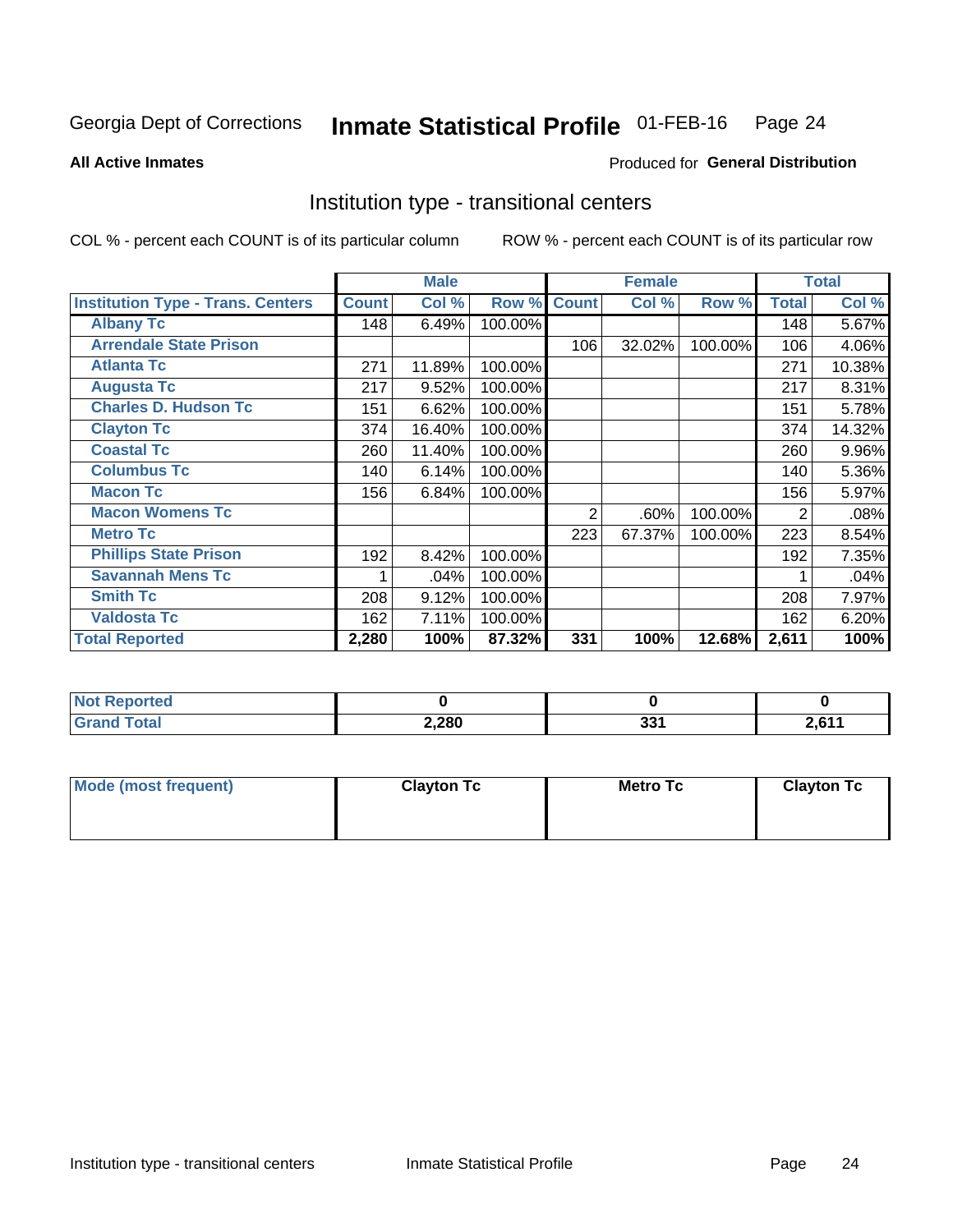# Inmate Statistical Profile 01-FEB-16 Page 25

#### **All Active Inmates**

### Produced for General Distribution

### Institution type - county prisons

COL % - percent each COUNT is of its particular column

|                                          |                | <b>Male</b> |         |              | <b>Female</b> |       |                         | <b>Total</b> |
|------------------------------------------|----------------|-------------|---------|--------------|---------------|-------|-------------------------|--------------|
| <b>Institution Type - County Prisons</b> | <b>Count</b>   | Col %       | Row %   | <b>Count</b> | Col %         | Row % | <b>Total</b>            | Col %        |
| <b>Baldwin County Ci</b>                 | $\mathbf{1}$   | .02%        | 100.00% |              |               |       | $\mathbf 1$             | .02%         |
| <b>Bulloch County Ci</b>                 | 142            | 2.93%       | 100.00% |              |               |       | 142                     | 2.93%        |
| <b>Carroll County Ci</b>                 | 233            | 4.81%       | 100.00% |              |               |       | 233                     | 4.81%        |
| <b>Clarke County Ci</b>                  | 108            | 2.23%       | 100.00% |              |               |       | 108                     | 2.23%        |
| <b>Clayton County Ci</b>                 | 205            | 4.23%       | 100.00% |              |               |       | 205                     | 4.23%        |
| <b>Colquitt County Ci</b>                | 168            | 3.47%       | 100.00% |              |               |       | 168                     | 3.47%        |
| <b>Coweta County Ci</b>                  | 210            | 4.34%       | 100.00% |              |               |       | 210                     | 4.34%        |
| <b>Decatur County Ci</b>                 | 123            | 2.54%       | 100.00% |              |               |       | 123                     | 2.54%        |
| <b>Dougherty County Ci</b>               | 1              | .02%        | 100.00% |              |               |       | 1                       | .02%         |
| <b>Effingham County Ci</b>               | 177            | 3.66%       | 100.00% |              |               |       | 177                     | 3.65%        |
| <b>Floyd County Ci</b>                   | 414            | 8.55%       | 100.00% |              |               |       | 414                     | 8.55%        |
| <b>Fulton County Ci</b>                  | 9              | .19%        | 100.00% |              |               |       | 9                       | .19%         |
| <b>Gilmer County Ci</b>                  | 3              | .06%        | 100.00% |              |               |       | 3                       | .06%         |
| <b>Grady County Ci</b>                   | $\overline{2}$ | .04%        | 100.00% |              |               |       | $\overline{2}$          | .04%         |
| <b>Gwinnett County Ci</b>                | 148            | 3.06%       | 100.00% |              |               |       | 148                     | 3.06%        |
| <b>Hall County Ci</b>                    | 191            | 3.94%       | 100.00% |              |               |       | 191                     | 3.94%        |
| <b>Hancock County Ci</b>                 | 1              | .02%        | 100.00% |              |               |       | 1                       | .02%         |
| <b>Harris County Ci</b>                  | 134            | 2.77%       | 100.00% |              |               |       | 134                     | 2.77%        |
| <b>Hart County Ci</b>                    | 5              | .10%        | 100.00% |              |               |       | 5                       | .10%         |
| <b>Jackson County Ci</b>                 | 140            | 2.89%       | 100.00% |              |               |       | 140                     | 2.89%        |
| Jefferson County Ci                      | 128            | 2.64%       | 100.00% |              |               |       | 128                     | 2.64%        |
| <b>Meriwether County Ci</b>              | 3              | .06%        | 100.00% |              |               |       | 3                       | .06%         |
| <b>Miller County Ci</b>                  | $\overline{2}$ | .04%        | 100.00% |              |               |       | $\overline{2}$          | .04%         |
| <b>Mitchell County Ci</b>                | 135            | 2.79%       | 100.00% |              |               |       | 135                     | 2.79%        |
| <b>Morgan County Ci</b>                  | 1              | .02%        | 100.00% |              |               |       | 1                       | .02%         |
| <b>Muscogee County Ci</b>                | 506            | 10.45%      | 100.00% |              |               |       | 506                     | 10.45%       |
| <b>Richmond County Ci</b>                | 221            | 4.56%       | 100.00% |              |               |       | 221                     | 4.56%        |
| <b>Screven County Ci</b>                 | 138            | 2.85%       | 100.00% |              |               |       | 138                     | 2.85%        |
| <b>Spalding County Ci</b>                | 370            | 7.64%       | 100.00% |              |               |       | 370                     | 7.64%        |
| <b>Stewart County Ci</b>                 | $\overline{2}$ | .04%        | 100.00% |              |               |       | $\overline{2}$          | .04%         |
| <b>Sumter County Ci</b>                  | 340            | 7.02%       | 100.00% |              |               |       | 340                     | 7.02%        |
| <b>Terrell County Ci</b>                 | 133            | 2.75%       | 100.00% |              |               |       | 133                     | 2.75%        |
| <b>Thomas County Ci</b>                  | 175            | 3.61%       | 100.00% |              |               |       | 175                     | 3.61%        |
| <b>Tift County Ci</b>                    | $\overline{2}$ | .04%        | 100.00% |              |               |       | $\overline{2}$          | .04%         |
| <b>Troup County Ci</b>                   | 261            | 5.39%       | 100.00% |              |               |       | 261                     | 5.39%        |
| <b>Upson County Ci</b>                   | 1              | .02%        | 100.00% |              |               |       | 1                       | .02%         |
| <b>Walker County Ci</b>                  | $\overline{4}$ | .08%        | 100.00% |              |               |       | $\overline{\mathbf{4}}$ | .08%         |
| <b>Walton County Ci</b>                  | 3              | .06%        | 100.00% |              |               |       | 3                       | .06%         |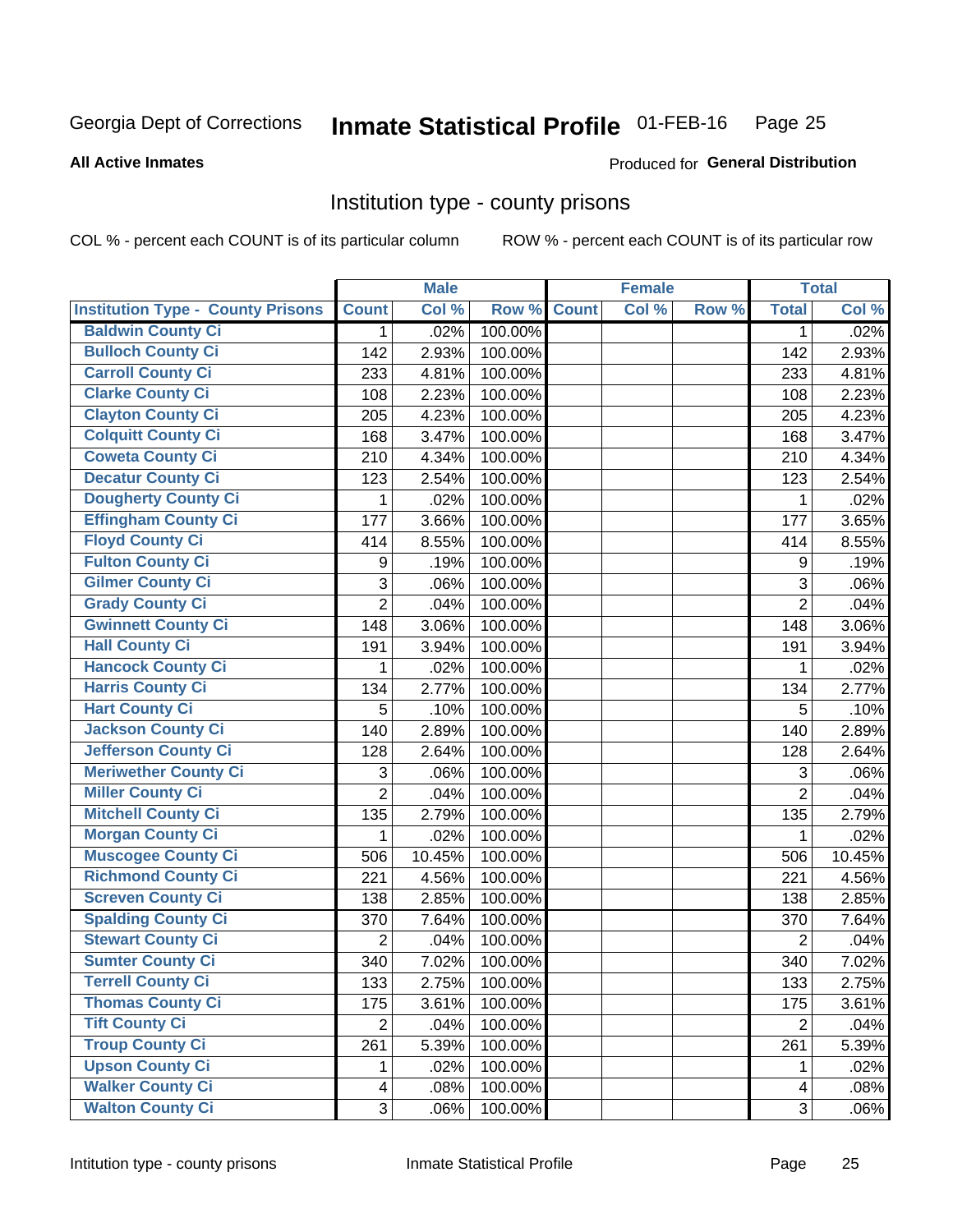# Inmate Statistical Profile 01-FEB-16 Page 26

**All Active Inmates** 

### Produced for General Distribution

### Institution type - county prisons

COL % - percent each COUNT is of its particular column

|                                          | <b>Male</b>      |         |                    | <b>Female</b> |         |         | <b>Total</b> |         |
|------------------------------------------|------------------|---------|--------------------|---------------|---------|---------|--------------|---------|
| <b>Institution Type - County Prisons</b> | <b>I</b> Count I | Col%    | <b>Row % Count</b> |               | Col%    | Row %   | Total        | Col %   |
| <b>Wilkes County Ci</b>                  |                  | .02%    | 100.00%            |               |         |         |              | $.02\%$ |
| <b>Womens Ci</b>                         |                  |         |                    |               | 100.00% | 100.00% |              | .02%    |
| <b>Worth County Ci</b>                   |                  | $.02\%$ | 100.00%            |               |         |         |              | $.02\%$ |
| <b>Total Reported</b>                    | 4.842            | 100%    | $99.98\%$          |               | 100%    | $.02\%$ | 4,843        | 100%    |

| <b>N</b><br>rtea |      |       |
|------------------|------|-------|
| _____            | ,842 | 1,843 |

| Mode (most frequent) | <b>Muscogee County Ci</b> | <b>Womens Ci</b> Muscogee County |
|----------------------|---------------------------|----------------------------------|
|----------------------|---------------------------|----------------------------------|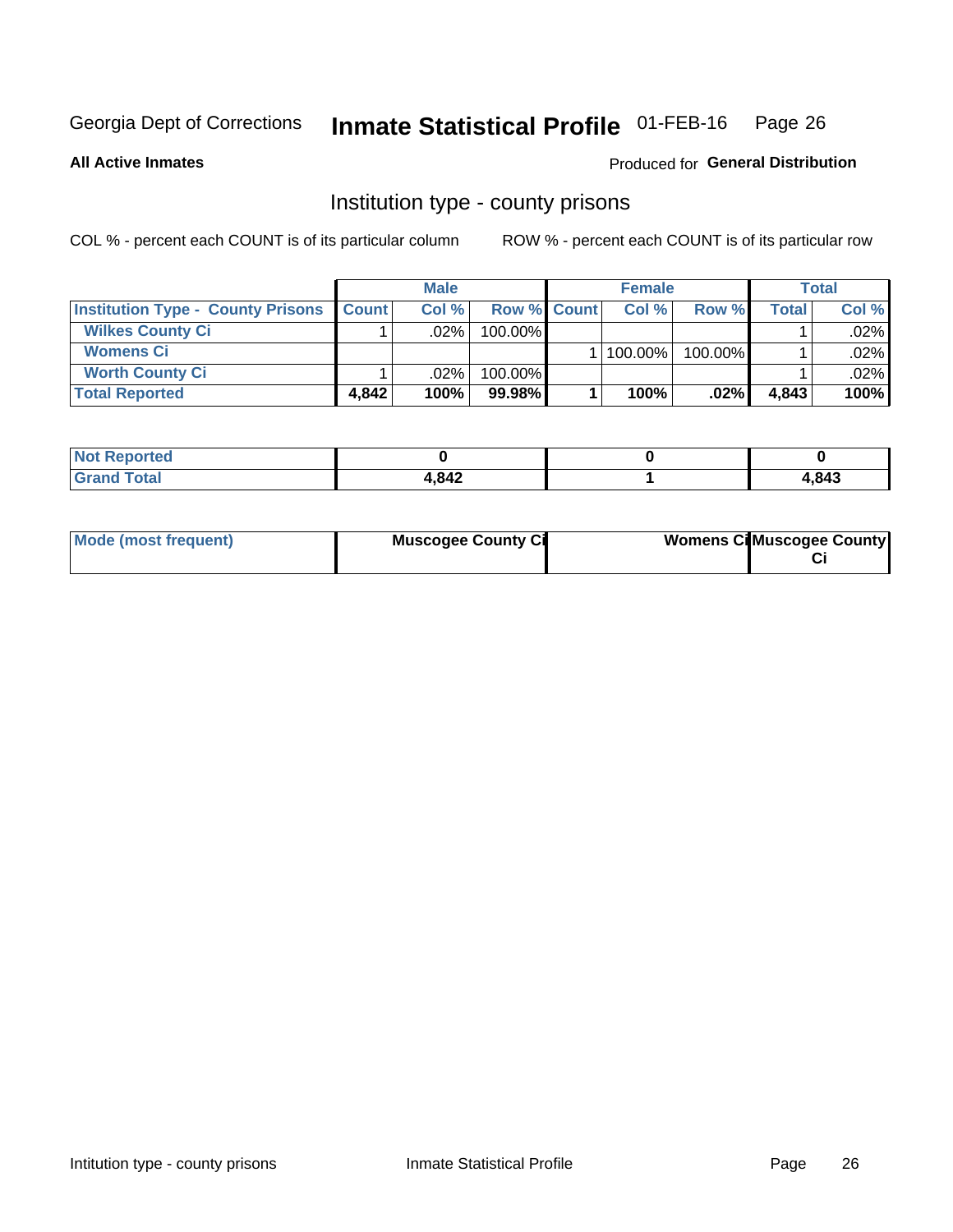#### Inmate Statistical Profile 01-FEB-16 Page 27

#### **All Active Inmates**

### **Produced for General Distribution**

### Institution type - state prisons

COL % - percent each COUNT is of its particular column

|                                         |                | <b>Male</b> |         |              | <b>Female</b> |         | <b>Total</b>   |       |
|-----------------------------------------|----------------|-------------|---------|--------------|---------------|---------|----------------|-------|
| <b>Institution Type - State Prisons</b> | <b>Count</b>   | Col %       | Row %   | <b>Count</b> | Col %         | Row %   | <b>Total</b>   | Col % |
| <b>Arrendale State Prison</b>           | 1              | .01%        | .07%    | 1,437        | 42.70%        | 99.93%  | 1,438          | 3.83% |
| <b>Augusta State Med. Prison</b>        | 1,232          | 3.61%       | 99.92%  | 1.           | .03%          | .08%    | 1,233          | 3.29% |
| <b>Autry State Prison</b>               | 1,677          | 4.91%       | 100.00% |              |               |         | 1,677          | 4.47% |
| <b>Baldwin State Prison</b>             | 934            | 2.74%       | 100.00% |              |               |         | 934            | 2.49% |
| <b>Burruss Correctional Training</b>    | 668            | 1.96%       | 100.00% |              |               |         | 668            | 1.78% |
| <b>Ctr</b>                              |                |             |         |              |               |         |                |       |
| <b>Calhoun State Prison</b>             | 1,601          | 4.69%       | 100.00% |              |               |         | 1,601          | 4.27% |
| <b>Central State Prison</b>             | 1,099          | 3.22%       | 100.00% |              |               |         | 1,099          | 2.93% |
| <b>Chatham State Prison</b>             | 6              | .02%        | 100.00% |              |               |         | 6              | .02%  |
| <b>Coastal State Prison</b>             | 1,110          | 3.25%       | 100.00% |              |               |         | 1,110          | 2.96% |
| <b>Dodge State Prison</b>               | 1,213          | 3.55%       | 100.00% |              |               |         | 1,213          | 3.23% |
| <b>Dooly State Prison</b>               | 1,684          | 4.93%       | 100.00% |              |               |         | 1,684          | 4.49% |
| <b>Emanuel - Swainsboro</b>             |                |             |         | 321          | 9.54%         | 100.00% | 321            | .86%  |
| <b>Ga Diag Class Prison</b>             | 2,989          | 8.75%       | 100.00% |              |               |         | 2,989          | 7.97% |
| <b>Ga State Prison</b>                  | 1,481          | 4.34%       | 100.00% |              |               |         | 1,481          | 3.95% |
| <b>Hancock State Prison</b>             | 1,149          | 3.37%       | 100.00% |              |               |         | 1,149          | 3.06% |
| <b>Hays State Prison</b>                | 1,054          | 3.09%       | 100.00% |              |               |         | 1,054          | 2.81% |
| <b>Helms Facility</b>                   | 16             | .05%        | 53.33%  | 14           | .42%          | 46.67%  | 30             | .08%  |
| <b>Johnson State Prison</b>             | 1,552          | 4.55%       | 100.00% |              |               |         | 1,552          | 4.14% |
| <b>Lee State Prison</b>                 | 670            | 1.96%       | 100.00% |              |               |         | 670            | 1.79% |
| Long                                    | 202            | .59%        | 100.00% |              |               |         | 202            | .54%  |
| <b>Lowndes Unit</b>                     | 6              | .02%        | 100.00% |              |               |         | 6              | .02%  |
| <b>Macon State Prison</b>               | 1,714          | 5.02%       | 100.00% |              |               |         | 1,714          | 4.57% |
| <b>Metro State Prison (W)</b>           |                |             |         | 1            | .03%          | 100.00% | 1              | .01%  |
| <b>Montgomery State Prison</b>          | 410            | 1.20%       | 100.00% |              |               |         | 410            | 1.09% |
| <b>Phillips State Prison</b>            | 1,020          | 2.99%       | 100.00% |              |               |         | 1,020          | 2.72% |
| <b>Pulaski State Prison</b>             |                |             |         | 1,153        | 34.26%        | 100.00% | 1,153          | 3.07% |
| <b>Putnam State Prison</b>              | 2              | .01%        | 100.00% |              |               |         | 2              | .01%  |
| <b>Rivers State Prison</b>              | 1              | .01%        | 100.00% |              |               |         | 1              | .01%  |
| <b>Rogers State Prison</b>              | 1,367          | 4.00%       | 100.00% |              |               |         | 1,367          | 3.64% |
| <b>Rutledge State Prison</b>            | 605            | 1.77%       | 100.00% |              |               |         | 605            | 1.61% |
| <b>Smith State Prison</b>               | 1,507          | 4.41%       | 100.00% |              |               |         | 1,507          | 4.02% |
| <b>Telfair State Prison</b>             | 1,350          | 3.95%       | 100.00% |              |               |         | 1,350          | 3.60% |
| <b>Valdosta State Prison</b>            | 993            | 2.91%       | 100.00% |              |               |         | 993            | 2.65% |
| <b>Walker State Prison</b>              | 416            | 1.22%       | 100.00% |              |               |         | 416            | 1.11% |
| <b>Ware State Prison</b>                | 1,396          | 4.09%       | 100.00% |              |               |         | 1,396          | 3.72% |
| <b>Washington State Prison</b>          | 1,288          | 3.77%       | 100.00% |              |               |         | 1,288          | 3.43% |
| <b>Wayne State Prison</b>               | $\overline{2}$ | .01%        | 100.00% |              |               |         | $\overline{2}$ | .01%  |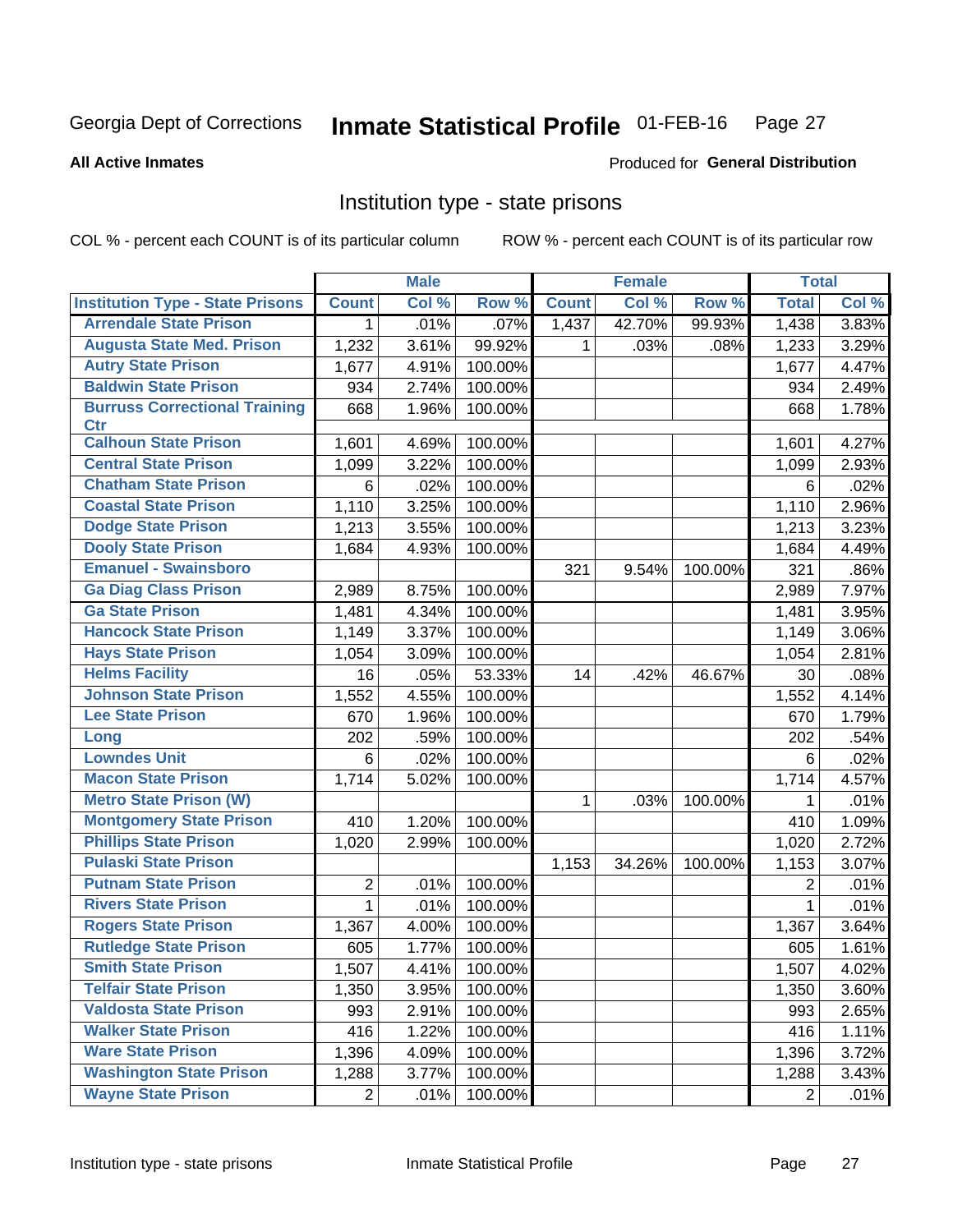#### Inmate Statistical Profile 01-FEB-16 Page 28

**All Active Inmates** 

Produced for General Distribution

# Institution type - state prisons

COL % - percent each COUNT is of its particular column

|                                         | <b>Male</b>                 |        |         | <b>Female</b>                 |           |         | <b>Total</b>                   |       |  |
|-----------------------------------------|-----------------------------|--------|---------|-------------------------------|-----------|---------|--------------------------------|-------|--|
| <b>Institution Type - State Prisons</b> | <b>Count</b>                | Col %  | Row %   | <b>Count</b>                  | Col %     | Row %   | <b>Total</b>                   | Col % |  |
| <b>Whitworth Facility</b>               |                             |        |         | 438                           | $13.02\%$ | 100.00% | 438                            | 1.17% |  |
| <b>Wilcox State Prison</b>              | 1,728                       | 5.06%  | 100.00% |                               |           |         | 1,728                          | 4.61% |  |
| <b>Total Reported</b>                   | 34,143                      | 100%   | 91.03%  | 3,365                         | 100%      | 8.97%   | 37,508                         | 100%  |  |
|                                         |                             |        |         |                               |           |         |                                |       |  |
| <b>Not Reported</b>                     |                             | 0      |         |                               | 0         |         |                                | 0     |  |
| <b>Grand Total</b>                      |                             | 34,143 |         | 3,365                         |           |         | 37,508                         |       |  |
| <b>Mode (most frequent)</b>             | <b>Ga Diag Class Prison</b> |        |         | <b>Arrendale State Prison</b> |           |         | <b>Ga Diag Class</b><br>Prison |       |  |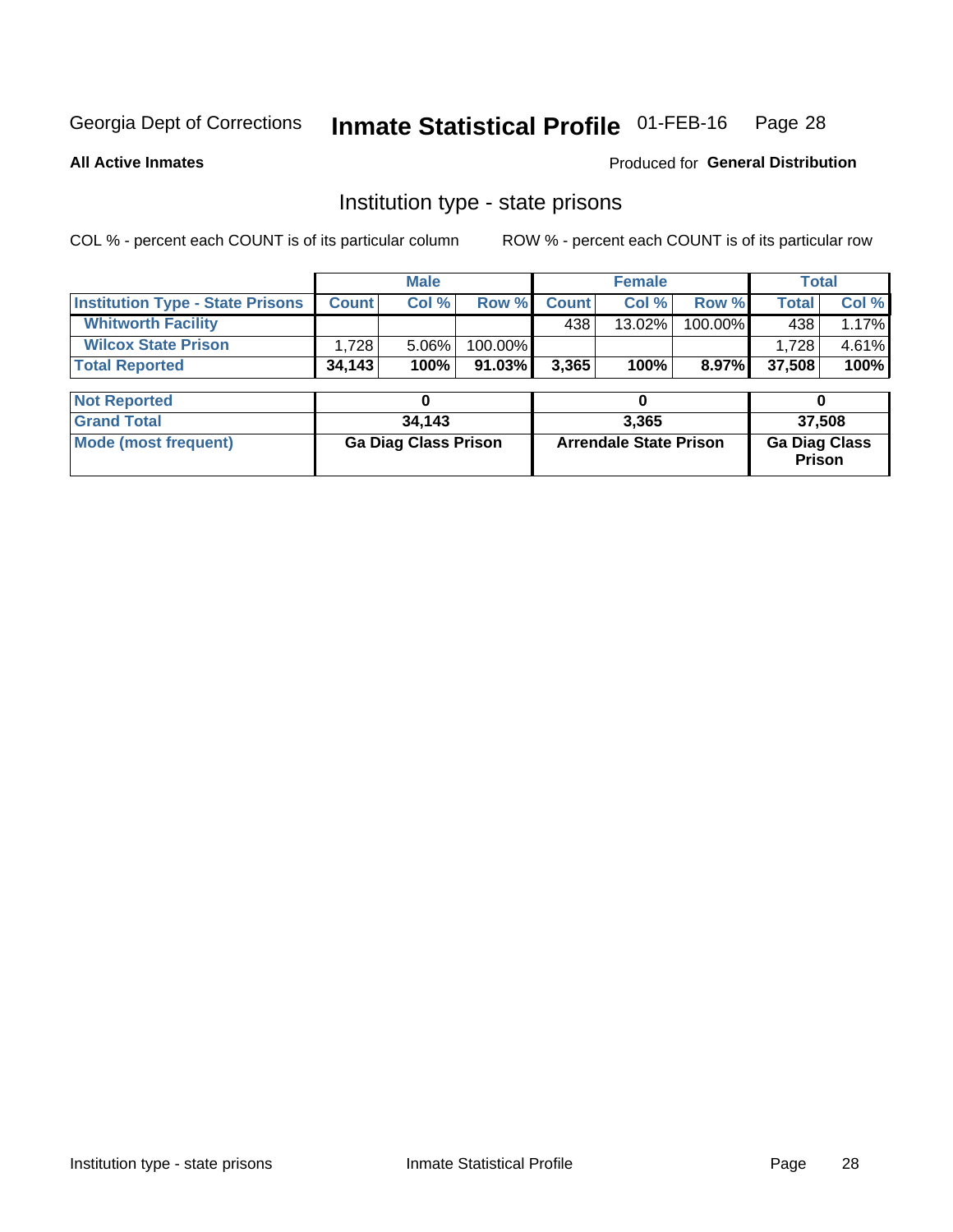#### Inmate Statistical Profile 01-FEB-16 Page 29

**All Active Inmates** 

### Produced for General Distribution

# Institution type - private prisons

COL % - percent each COUNT is of its particular column

|                                           | <b>Male</b>          |        |                    | <b>Female</b> |       |       | <b>Total</b> |        |
|-------------------------------------------|----------------------|--------|--------------------|---------------|-------|-------|--------------|--------|
| <b>Institution Type - Private Prisons</b> | <b>Count</b>         | Col %  | <b>Row % Count</b> |               | Col % | Row % | Total        | Col %  |
| <b>Coffee Corr Facility</b>               | 2.668                | 33.07% | 100.00%            |               |       |       | 2,668        | 33.07% |
| <b>Jenkins Corr Facility</b>              | $1,164$ <sup>1</sup> | 14.43% | 100.00%            |               |       |       | 1,164        | 14.43% |
| <b>Riverbend Corr Facility</b>            | ا 500. ا             | 18.59% | 100.00%            |               |       |       | 1,500        | 18.59% |
| <b>Wheeler Corr Facility</b>              | 2,736                | 33.91% | 100.00%            |               |       |       | 2,736        | 33.91% |
| <b>Total Reported</b>                     | 8,068                | 100%   | $100\%$            |               |       | %     | 8,068        | 100%   |

| <b>Not Reported</b> |       |       |
|---------------------|-------|-------|
| <b>Total</b>        | 8,068 | 3,068 |

| <b>Mode (most frequent)</b> | <b>Wheeler Corr Facility</b> | <b>Null</b> | <b>Wheeler Corr</b><br><b>Facility</b> |
|-----------------------------|------------------------------|-------------|----------------------------------------|
|-----------------------------|------------------------------|-------------|----------------------------------------|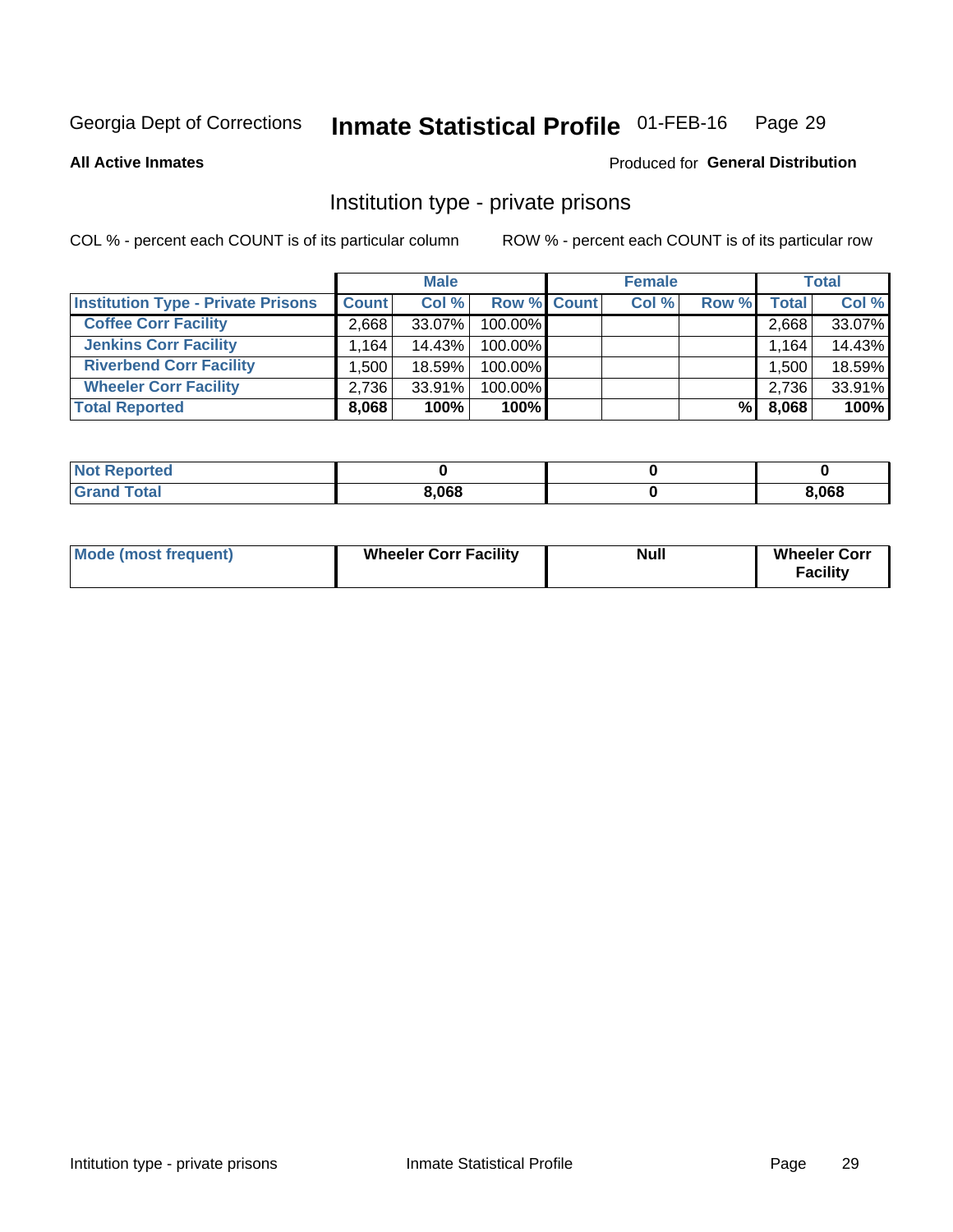#### Inmate Statistical Profile 01-FEB-16 Page 30

**All Active Inmates** 

### Produced for General Distribution

# Institution type - inmate boot camp

COL % - percent each COUNT is of its particular column

|                                      |                  | <b>Male</b> |              |              | <b>Female</b> |             | <b>Total</b> |
|--------------------------------------|------------------|-------------|--------------|--------------|---------------|-------------|--------------|
| <b>Institution Type - Boot Camps</b> | <b>I</b> Count I | Col %       | <b>Row %</b> | <b>Count</b> | Col %         | Row % Total | Col %        |
| <b>Total Rported</b>                 |                  |             |              |              |               |             |              |

| <b>Not Reported</b>            |  |  |
|--------------------------------|--|--|
| <b>Total</b><br>C <sub>r</sub> |  |  |

| Mod<br>uamo | Nul.<br>$- - - - - -$ | <b>Null</b> | . .<br>uu.<br>------ |
|-------------|-----------------------|-------------|----------------------|
|             |                       |             |                      |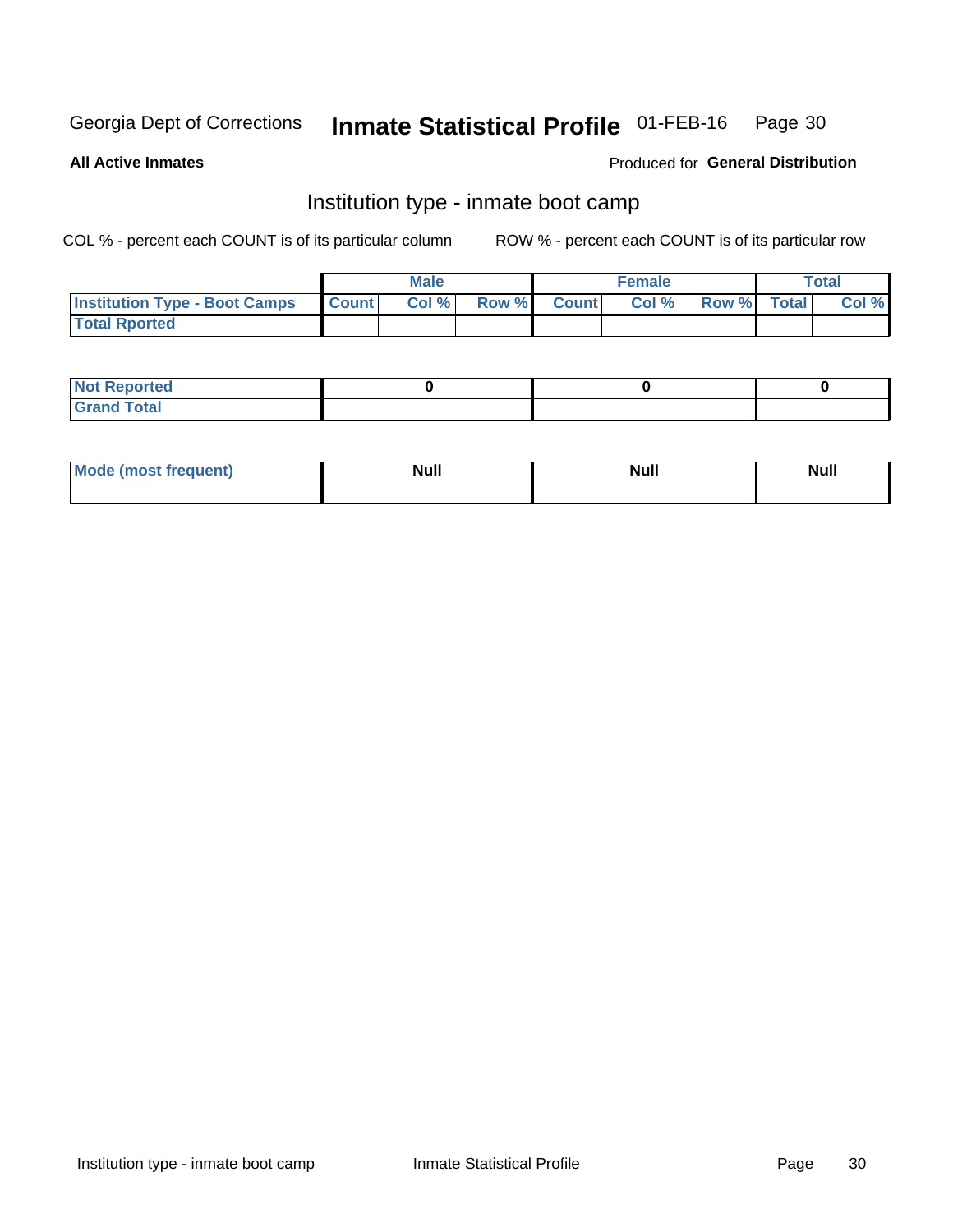#### Inmate Statistical Profile 01-FEB-16 Page 31

**All Active Inmates** 

### **Produced for General Distribution**

# Number of disciplinary reports

COL % - percent each COUNT is of its particular column

|                                       |              | <b>Male</b> |             | <b>Female</b> |        |       | <b>Total</b> |        |
|---------------------------------------|--------------|-------------|-------------|---------------|--------|-------|--------------|--------|
| <b>Number of Disciplinary Reports</b> | <b>Count</b> | Col %       | Row % Count |               | Col %  | Row % | Total        | Col %  |
| $\bf{0}$                              | 19,658       | 39.81%      | 90.59%      | 2,042         | 56.83% | 9.41% | 21,700       | 40.97% |
|                                       | 6,497        | 13.16%      | 92.85%      | 500           | 13.92% | 7.15% | 6,997        | 13.21% |
| $\mathbf{2}$                          | 4,125        | 8.35%       | 94.52%      | 239           | 6.65%  | 5.48% | 4,364        | 8.24%  |
| 3                                     | 2,951        | 5.98%       | 95.07%      | 153           | 4.26%  | 4.93% | 3,104        | 5.86%  |
|                                       | 2,149        | 4.35%       | 95.47%      | 102           | 2.84%  | 4.53% | 2,251        | 4.25%  |
| 5                                     | 1.7021       | 3.45%       | 95.40%      | 82            | 2.28%  | 4.60% | 1,784        | 3.37%  |
| <b>More Than 5</b>                    | 12,297       | 24.90%      | 96.28%      | 475           | 13.22% | 3.72% | 12,772       | 24.11% |
| <b>Total Reported</b>                 | 49,379       | 100%        | 93.22%      | 3,593         | 100%   | 6.78% | 52,972       | 100.0% |

| <b>oorted</b><br>וחש |        |       |        |
|----------------------|--------|-------|--------|
| Total                | 19.379 | 3,593 | 52,972 |

| Mean (average)         | 5.58 | 3.04 | 5.41 |
|------------------------|------|------|------|
| <b>Median (middle)</b> |      |      |      |
| Mode (most frequent)   |      |      |      |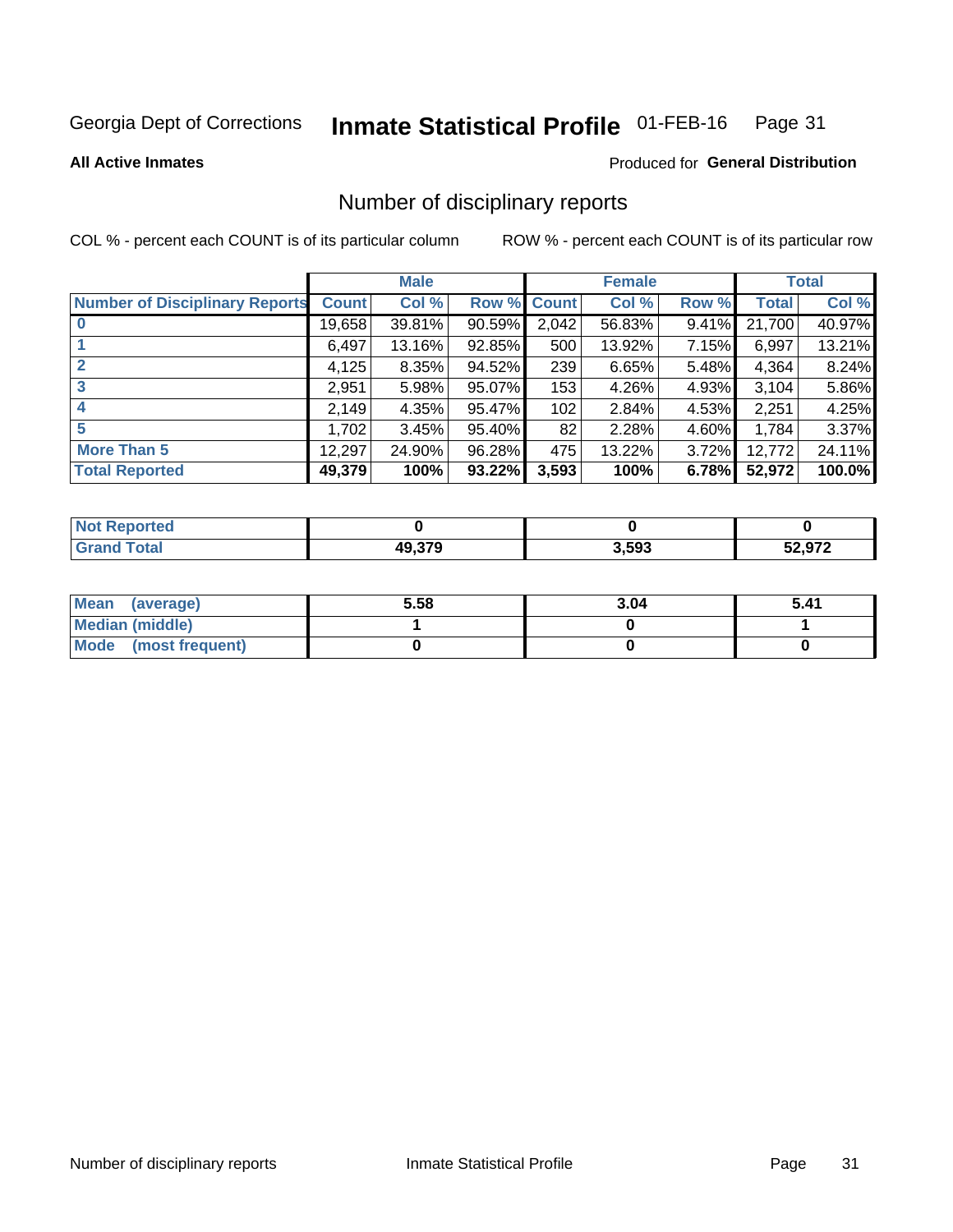#### Inmate Statistical Profile 01-FEB-16 Page 32

### **All Active Inmates**

### **Produced for General Distribution**

# Number of transfers

COL % - percent each COUNT is of its particular column

|                            | <b>Male</b>  |          | <b>Female</b> |              |        | <b>Total</b> |              |        |
|----------------------------|--------------|----------|---------------|--------------|--------|--------------|--------------|--------|
| <b>Number of Transfers</b> | <b>Count</b> | Col %    | Row %         | <b>Count</b> | Col %  | Row %        | <b>Total</b> | Col %  |
|                            | 3,749        | 7.59%    | 82.83%        | 777          | 21.63% | 17.17%       | 4,526        | 8.54%  |
|                            | 14,600       | 29.57%   | 91.09%        | 1,428        | 39.74% | $8.91\%$     | 16,028       | 30.26% |
| $\mathbf{2}$               | 8,538        | 17.29%   | 92.60%        | 682          | 18.98% | 7.40%        | 9,220        | 17.41% |
| 3                          | 4,900        | $9.92\%$ | 95.09%        | 253          | 7.04%  | $4.91\%$     | 5,153        | 9.73%  |
| 4                          | 3,314        | 6.71%    | 95.89%        | 142          | 3.95%  | $4.11\%$     | 3,456        | 6.52%  |
| 5                          | 2,445        | 4.95%    | 96.26%        | 95           | 2.64%  | 3.74%        | 2,540        | 4.79%  |
| <b>More Than 5</b>         | 11,833       | 23.96%   | 98.21%        | 216          | 6.01%  | $1.79\%$     | 12,049       | 22.75% |
| <b>Total Reported</b>      | 49,379       | 100%     | 93.22%        | 3,593        | 100%   | 6.78%        | 52,972       | 100%   |

| Reported<br>NOT I |        |       |        |
|-------------------|--------|-------|--------|
| Total             | 49.379 | 3,593 | 52 Q72 |

| Mean (average)         | דר | 1.80 | $4.1^{\prime}$ |
|------------------------|----|------|----------------|
| <b>Median (middle)</b> |    |      |                |
| Mode (most frequent)   |    |      |                |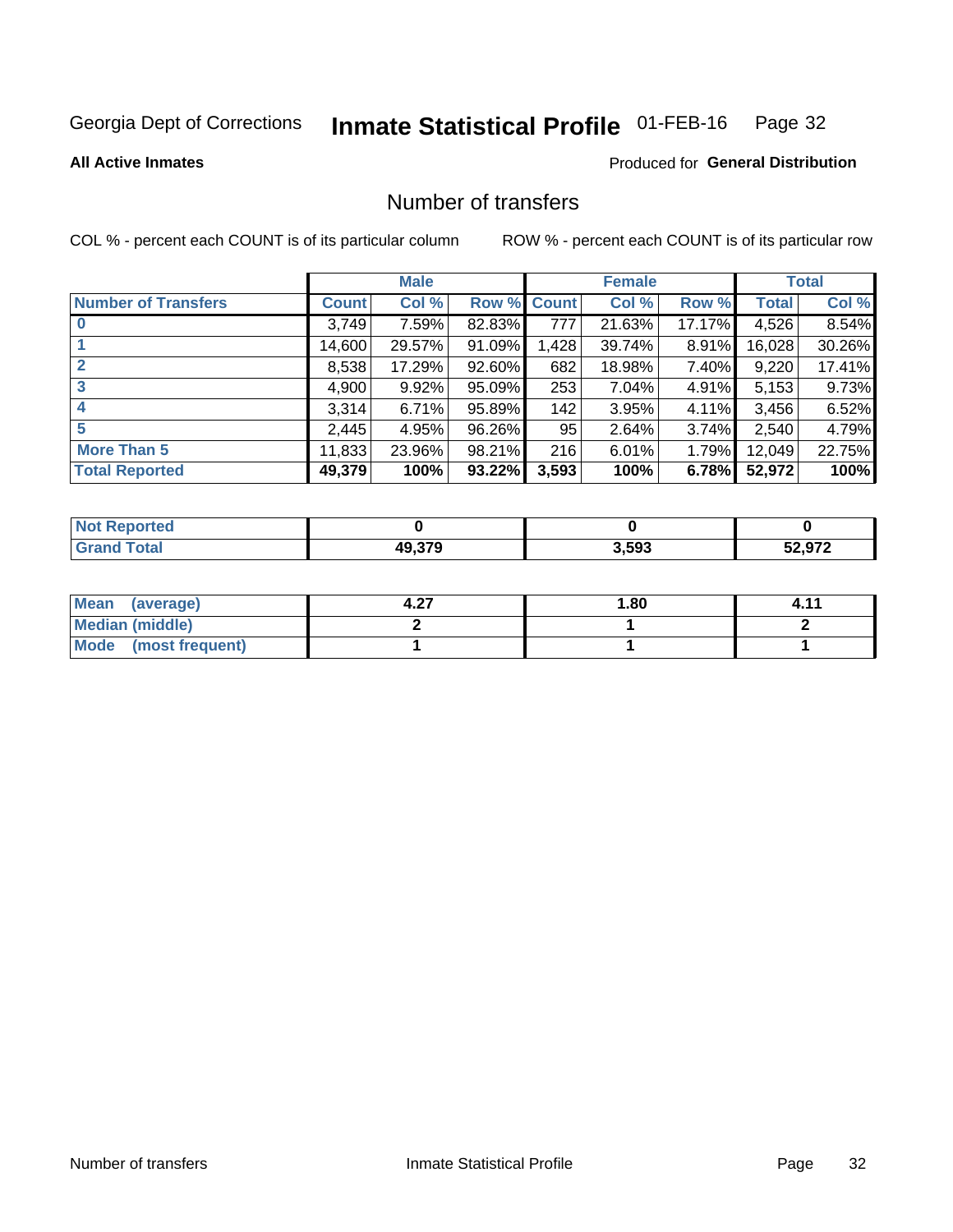#### Inmate Statistical Profile 01-FEB-16 Page 33

**All Active Inmates** 

Produced for General Distribution

# Number of escapes

COL % - percent each COUNT is of its particular column

|                          | <b>Male</b>  |        | <b>Female</b> |       |        | <b>Total</b> |        |        |
|--------------------------|--------------|--------|---------------|-------|--------|--------------|--------|--------|
| <b>Number of Escapes</b> | <b>Count</b> | Col %  | Row % Count   |       | Col %  | Row %        | Total  | Col %  |
|                          | 48,824       | 98.88% | 93.16%        | 3,584 | 99.75% | $6.84\%$     | 52,408 | 98.94% |
|                          | 517          | 1.05%  | 98.29%        | 9     | 0.25%  | 1.71%        | 526    | 0.99%  |
|                          | 31           | 0.06%  | 100.00%       |       |        |              | 31     | 0.06%  |
|                          | 6            | 0.01%  | $100.00\%$    |       |        |              | 6      | 0.01%  |
|                          |              | 0.01%  | 100.00%       |       |        |              |        | 0.01%  |
| <b>Total Reported</b>    | 49,379       | 100%   | 93.22%        | 3,593 | 100%   | 6.78%        | 52,972 | 100.0% |

| prted        |                         |       |        |
|--------------|-------------------------|-------|--------|
| <b>Total</b> | <b>10 270</b><br>43.373 | 3,593 | רדה ה־ |

| Mean<br>(average)    |  | .0 |
|----------------------|--|----|
| Median (middle)      |  |    |
| Mode (most frequent) |  |    |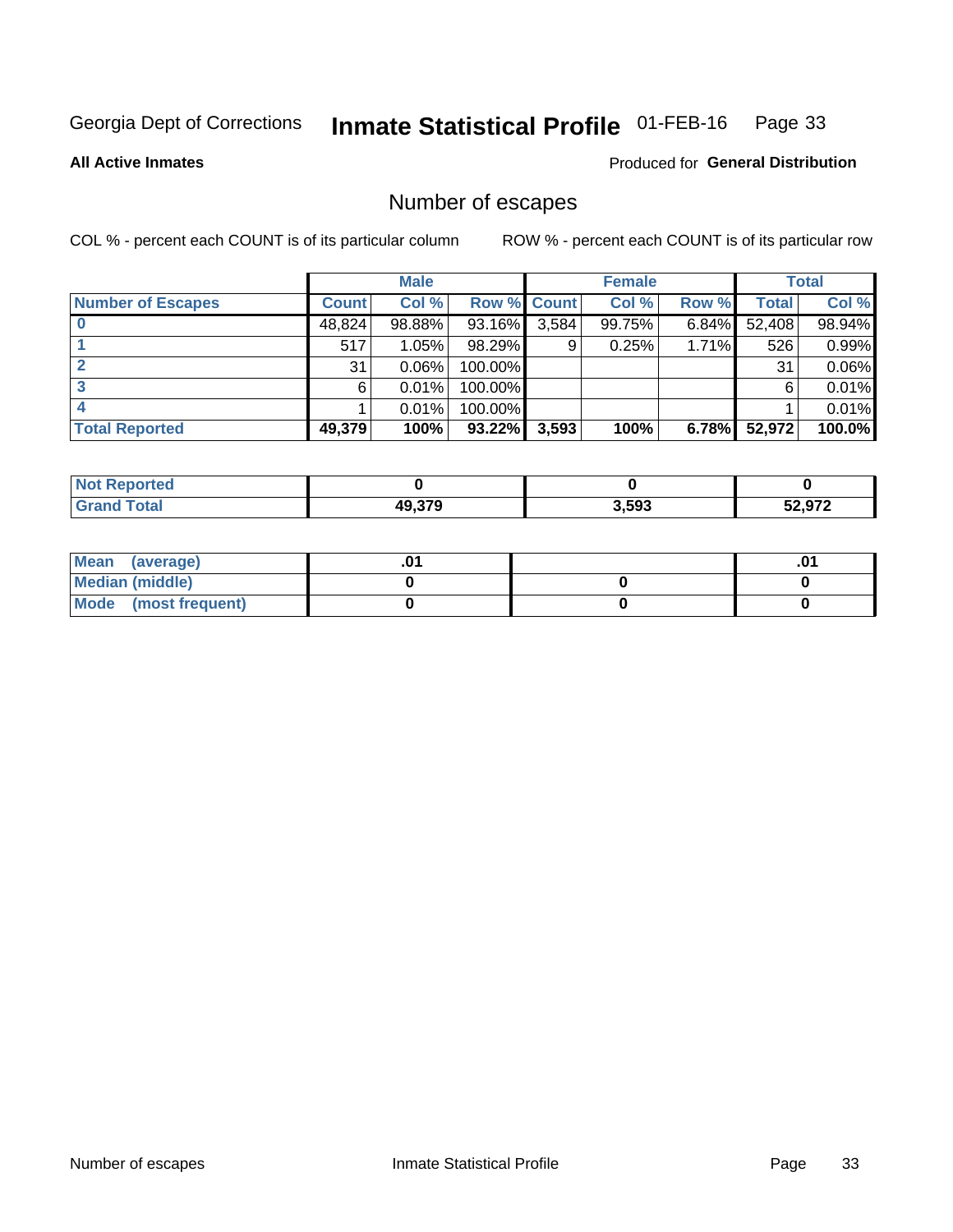#### Inmate Statistical Profile 01-FEB-16 Page 34

**All Active Inmates** 

### Produced for General Distribution

# Split sentences - Probation to follow

COL % - percent each COUNT is of its particular column

|                            | <b>Male</b>  |        |                    | <b>Female</b> |           |       | <b>Total</b>    |        |
|----------------------------|--------------|--------|--------------------|---------------|-----------|-------|-----------------|--------|
| <b>Probation to follow</b> | <b>Count</b> | Col%   | <b>Row % Count</b> |               | Col %     | Row % | <b>Total</b>    | Col %  |
| <b>Yes</b>                 | 36.004       | 72.91% | 92.82% 2.783       |               | 77.46%    |       | 7.18% 38,787    | 73.22% |
| <b>No</b>                  | 13.375       | 27.09% | 94.29%             | 810           | $22.54\%$ |       | $5.71\%$ 14,185 | 26.78% |
| <b>Total Reported</b>      | 49,379       | 100%   | $93.22\%$ 3,593    |               | 100%      |       | 6.78% 52,972    | 100%   |

| ________ | 10 270 | 3.593 | $\sim$ $\sim$ $\sim$<br>- 14<br>- - - |
|----------|--------|-------|---------------------------------------|
|          |        |       |                                       |

| $Moo$<br>requent<br>′es<br>Yes<br><b>YAC</b><br>. |
|---------------------------------------------------|
|---------------------------------------------------|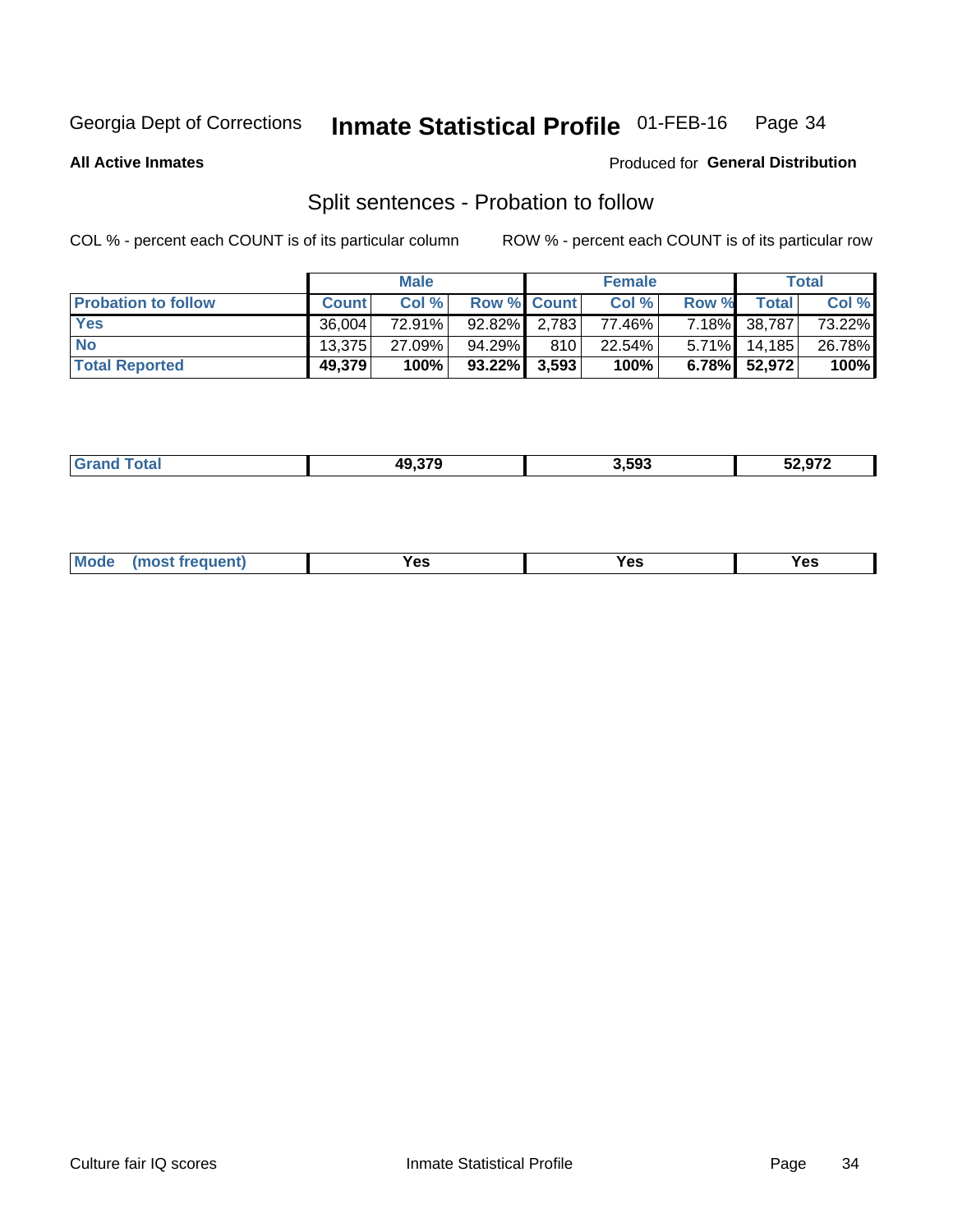#### Inmate Statistical Profile 01-FEB-16 Page 35

**All Active Inmates** 

### Produced for General Distribution

# Probable future release type of still active inmates

COL % - percent each COUNT is of its particular column

|                                         |              | <b>Male</b> |                    |     | <b>Female</b> |       | <b>Total</b> |        |
|-----------------------------------------|--------------|-------------|--------------------|-----|---------------|-------|--------------|--------|
| <b>Probable Future Release Type</b>     | <b>Count</b> | Col %       | <b>Row % Count</b> |     | Col %         | Row % | <b>Total</b> | Col %  |
| <b>Paroled with probation to follow</b> | 21,188       | 44.44%      | 91.68% 1,924       |     | 54.72%        | 8.32% | 23,112       | 45.15% |
| Paroled w/o probation to follow         | 6,642        | 13.93%      | 92.56%             | 534 | 15.19%        | 7.44% | 7,176        | 14.02% |
| <b>Maxout with probation to follow</b>  | 12,403       | 26.02%      | 94.13%             | 774 | 22.01%        | 5.87% | 13,177       | 25.74% |
| <b>Maxout w/o probation to follow</b>   | 2,583        | 5.42%       | 96.20%             | 102 | 2.90%         | 3.80% | 2,685        | 5.25%  |
| Life, LWOP or death sentence            | 4,858        | 10.19%      | 96.39%             | 182 | 5.18%         | 3.61% | 5,040        | 9.85%  |
| <b>Total Reported</b>                   | 47,674       | 100%        | $93.13\%$ 3,516    |     | 100%          | 6.87% | 51,190       | 100%   |

| яно          |        |     |      |
|--------------|--------|-----|------|
| <b>cotal</b> | 17 C71 | 546 | ,190 |

| <b>Mode (most frequent)</b> | <b>PAR with PROB follow</b> | <b>PAR with PROB follow</b> | <b>PAR with PROB</b> |
|-----------------------------|-----------------------------|-----------------------------|----------------------|
|                             |                             |                             | follow               |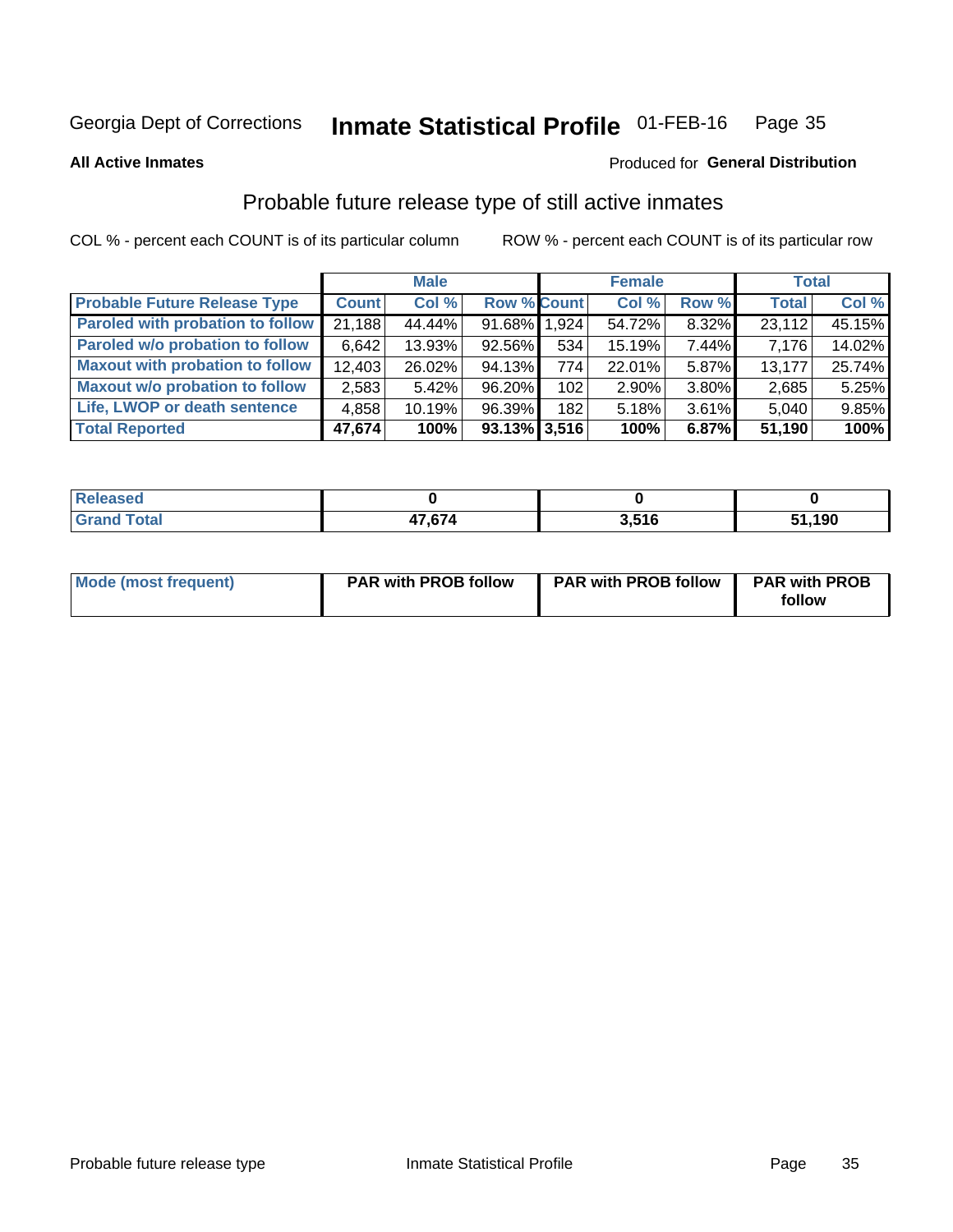### **All Active Inmates**

### Produced for General Distribution

# Time served in current (or last) institution

COL % - percent each COUNT is of its particular column

|                            |              | <b>Male</b> |        |              | <b>Female</b> |        |              | <b>Total</b> |
|----------------------------|--------------|-------------|--------|--------------|---------------|--------|--------------|--------------|
| <b>Time In Institution</b> | <b>Count</b> | Col %       | Row %  | <b>Count</b> | Col %         | Row %  | <b>Total</b> | Col %        |
| 0 to 3 months              | 12,144       | 24.59%      | 92.53% | 981          | 27.30%        | 7.47%  | 13,125       | 24.78%       |
| <b>3.01 to 6 months</b>    | 7,190        | 14.56%      | 92.54% | 580          | 16.14%        | 7.46%  | 7,770        | 14.67%       |
| 6.01 to 9 months           | 5,524        | 11.19%      | 92.81% | 428          | 11.91%        | 7.19%  | 5,952        | 11.24%       |
| 9.01 to 12 months          | 3,935        | 7.97%       | 94.48% | 230          | 6.40%         | 5.52%  | 4,165        | 7.86%        |
| 12.01 to 18 months         | 6,313        | 12.78%      | 94.69% | 354          | 9.85%         | 5.31%  | 6,667        | 12.59%       |
| <b>18.01 to 24 months</b>  | 3,450        | 6.99%       | 94.19% | 213          | 5.93%         | 5.81%  | 3,663        | 6.91%        |
| 2.01 to 3 years            | 3,944        | 7.99%       | 93.57% | 271          | 7.54%         | 6.43%  | 4,215        | 7.96%        |
| 3.01 to 4 years            | 2,425        | 4.91%       | 94.62% | 138          | 3.84%         | 5.38%  | 2,563        | 4.84%        |
| $4.01$ to 5 years          | 1,456        | 2.95%       | 89.66% | 168          | 4.68%         | 10.34% | 1,624        | 3.07%        |
| 5.01 to 6 years            | 914          | 1.85%       | 93.08% | 68           | 1.89%         | 6.92%  | 982          | 1.85%        |
| $6.01$ to 7 years          | 555          | 1.12%       | 92.65% | 44           | 1.22%         | 7.35%  | 599          | 1.13%        |
| 7.01 to 8 years            | 435          | 0.88%       | 93.15% | 32           | 0.89%         | 6.85%  | 467          | 0.88%        |
| $8.01$ to 9 years          | 179          | 0.36%       | 93.23% | 13           | 0.36%         | 6.77%  | 192          | 0.36%        |
| 9.01 to 10 years           | 123          | 0.25%       | 91.79% | 11           | 0.31%         | 8.21%  | 134          | 0.25%        |
| Over 10 years              | 792          | 1.60%       | 92.74% | 62           | 1.73%         | 7.26%  | 854          | 1.61%        |
| <b>Total Reported</b>      | 49,379       | 100%        | 93.22% | 3,593        | 100%          | 6.78%  | 52,972       | 100%         |

| <b>Penorted</b><br><b>Not</b> |        |      |                   |
|-------------------------------|--------|------|-------------------|
| <b>intal</b>                  | 49,379 | .593 | EA 870<br>$\cdot$ |

| <b>Mean</b><br>(average) | 22 months | 19 months | 22 months |
|--------------------------|-----------|-----------|-----------|
| Median (middle)          | 9 months  | 8 months  | 9 months  |
| Mode<br>(most frequent)  | 0 months  | months    | ∖ months  |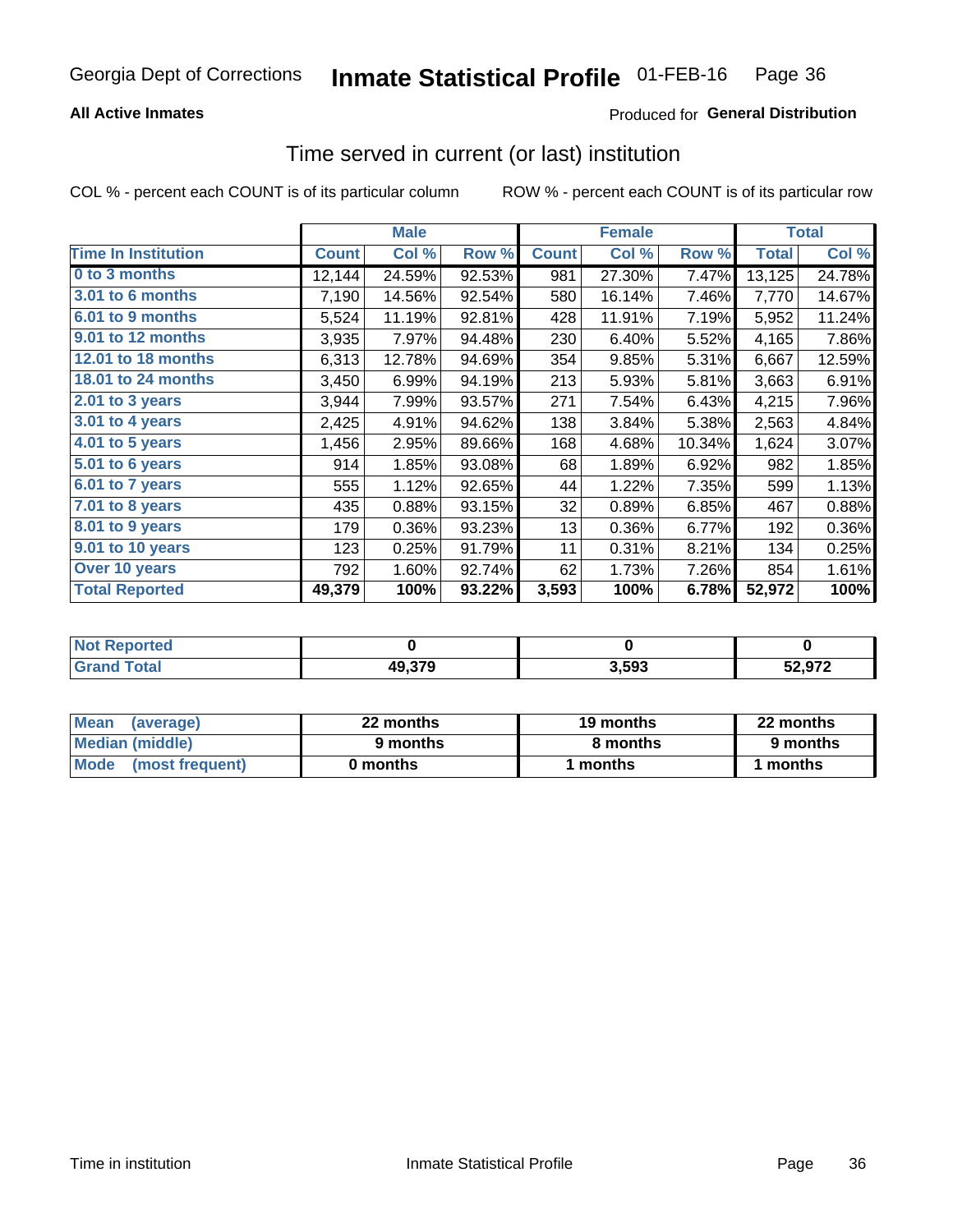#### Inmate Statistical Profile 01-FEB-16 Page 37

#### **All Active Inmates**

### Produced for General Distribution

## Highest grade level attained

COL % - percent each COUNT is of its particular column

|                              |                  | <b>Male</b> |         |                         | <b>Female</b> |        |                 | <b>Total</b> |
|------------------------------|------------------|-------------|---------|-------------------------|---------------|--------|-----------------|--------------|
| <b>Grade Level</b>           | <b>Count</b>     | Col %       | Row %   | <b>Count</b>            | Col %         | Row %  | <b>Total</b>    | Col %        |
| No school at all             | $\overline{16}$  | 0.04%       | 100.00% |                         |               |        | $\overline{16}$ | 0.04%        |
| <b>Grade 1</b>               | 17               | 0.04%       | 100.00% |                         |               |        | 17              | 0.04%        |
| <b>Grade 2</b>               | 36               | 0.09%       | 92.31%  | 3                       | 0.11%         | 7.69%  | 39              | 0.09%        |
| Grade 3                      | 89               | 0.22%       | 100.00% |                         |               |        | 89              | 0.21%        |
| <b>Grade 4</b>               | 92               | 0.23%       | 95.83%  | 4                       | 0.15%         | 4.17%  | 96              | 0.23%        |
| Grade 5                      | 112              | 0.28%       | 96.55%  | $\overline{\mathbf{4}}$ | 0.15%         | 3.45%  | 116             | 0.27%        |
| Grade 6                      | 413              | 1.04%       | 95.38%  | 20                      | 0.75%         | 4.62%  | 433             | 1.02%        |
| <b>Grade 7</b>               | 767              | 1.93%       | 94.93%  | 41                      | 1.54%         | 5.07%  | 808             | 1.91%        |
| Grade 8                      | 2,762            | 6.97%       | 93.95%  | 178                     | 6.69%         | 6.05%  | 2,940           | 6.95%        |
| Grade 9                      | 5,170            | 13.04%      | 95.41%  | 249                     | 9.35%         | 4.59%  | 5,419           | 12.81%       |
| Grade 10                     | 7,139            | 18.01%      | 95.77%  | 315                     | 11.83%        | 4.23%  | 7,454           | 17.62%       |
| Grade 11                     | 6,946            | 17.52%      | 95.06%  | 361                     | 13.56%        | 4.94%  | 7,307           | 17.27%       |
| <b>Grade 12 or GED</b>       | 12,200           | 30.77%      | 92.92%  | 930                     | 34.94%        | 7.08%  | 13,130          | 31.03%       |
| <b>Some tech school</b>      | 302              | 0.76%       | 81.62%  | 68                      | 2.55%         | 18.38% | 370             | 0.87%        |
| <b>Completed tech school</b> | 326              | 0.82%       | 84.46%  | 60                      | 2.25%         | 15.54% | 386             | 0.91%        |
| College, 1 year              | 1,038            | 2.62%       | 89.33%  | 124                     | 4.66%         | 10.67% | 1,162           | 2.75%        |
| College, 2 year              | 1,306            | 3.29%       | 88.42%  | 171                     | 6.42%         | 11.58% | 1,477           | 3.49%        |
| College, 3 year              | 338              | 0.85%       | 88.48%  | 44                      | 1.65%         | 11.52% | 382             | 0.90%        |
| <b>Bachelor's degree</b>     | 454              | 1.15%       | 85.98%  | 74                      | 2.78%         | 14.02% | 528             | 1.25%        |
| <b>Master's degree</b>       | 83               | 0.21%       | 88.30%  | 11                      | 0.41%         | 11.70% | 94              | 0.22%        |
| Ph.D. degree                 | 16               | 0.04%       | 94.12%  | $\mathbf{1}$            | 0.04%         | 5.88%  | 17              | 0.04%        |
| Law degree                   | 13               | 0.03%       | 76.47%  | 4                       | 0.15%         | 23.53% | 17              | 0.04%        |
| <b>Some medical school</b>   | 1                | 0.01%       | 100.00% |                         |               |        | 1               | 0.01%        |
| <b>Medical degree</b>        | $\boldsymbol{9}$ | 0.02%       | 100.00% |                         |               |        | 9               | 0.02%        |
|                              | 1                | 0.01%       | 100.00% |                         |               |        | 1               | 0.01%        |
| <b>Total Reported</b>        | 39,646           | 100%        | 93.71%  | 2,662                   | 100%          | 6.29%  | 42,308          | 100%         |

| ימי<br>נט ו      | no 1<br>. ২২ - | .664 |
|------------------|----------------|------|
| 10.270<br>כ וכ.נ | 3,593          | 0.70 |

| <b>Mean</b><br>(average) | 10.77           | 11.37           | 10.80           |
|--------------------------|-----------------|-----------------|-----------------|
| Median (middle)          | Grade 11        | Grade 12 or GED | Grade 11        |
| Mode (most frequent)     | Grade 12 or GED | Grade 12 or GED | Grade 12 or GED |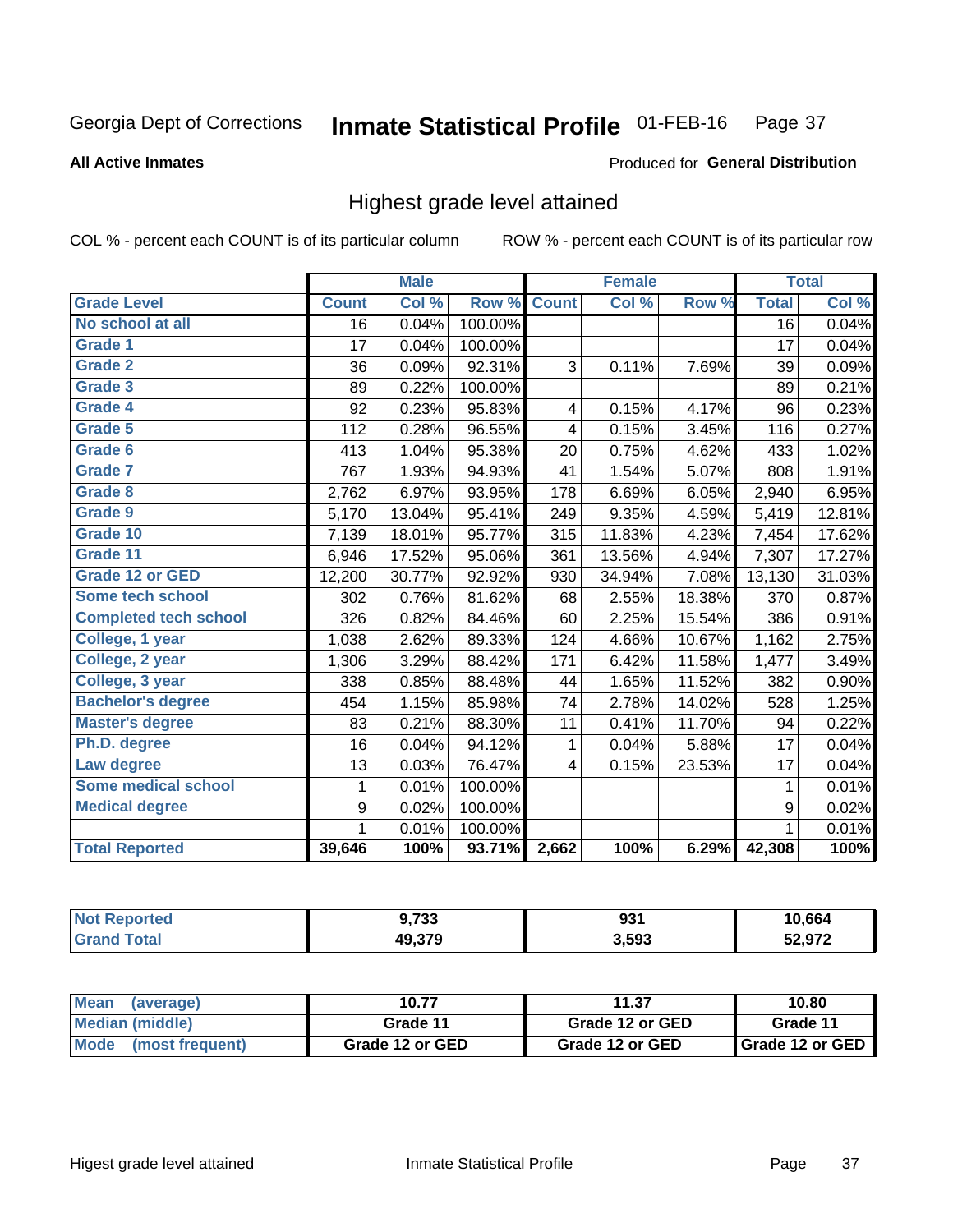#### Inmate Statistical Profile 01-FEB-16 Page 38

**All Active Inmates** 

### **Produced for General Distribution**

## Culture fair IQ scores

COL % - percent each COUNT is of its particular column

|                       |              | <b>Male</b> |             |       | <b>Female</b> |        |              | <b>Total</b> |
|-----------------------|--------------|-------------|-------------|-------|---------------|--------|--------------|--------------|
| <b>IQ Scores</b>      | <b>Count</b> | Col %       | Row % Count |       | Col %         | Row %  | <b>Total</b> | Col %        |
| $60 - 69$             | 973          | 2.24%       | 93.65%      | 66    | 2.16%         | 6.35%  | 1,039        | 2.24%        |
| $70 - 79$             | 2,970        | 6.85%       | 93.28%      | 214   | 7.00%         | 6.72%  | 3,184        | 6.86%        |
| $80 - 89$             | 6,339        | 14.62%      | 89.86%      | 715   | 23.39%        | 10.14% | 7,054        | 15.19%       |
| $90 - 99$             | 12,021       | 27.72%      | 91.64%      | 1,097 | 35.88%        | 8.36%  | 13,118       | 28.26%       |
| $100 - 109$           | 12,078       | 27.85%      | 95.90%      | 516   | 16.88%        | 4.10%  | 12,594       | 27.13%       |
| $110 - 119$           | 7,503        | 17.30%      | 97.03%      | 230   | 7.52%         | 2.97%  | 7,733        | 16.66%       |
| $120 - 129$           | 1,422        | 3.28%       | 91.33%      | 135   | 4.42%         | 8.67%  | 1,557        | 3.35%        |
| $130 - 139$           | 52           | 0.12%       | 47.71%      | 57    | 1.86%         | 52.29% | 109          | 0.23%        |
| 140 & Up              | 9            | 0.02%       | 25.00%      | 27    | 0.88%         | 75.00% | 36           | 0.08%        |
| <b>Total Reported</b> | 43,367       | 100%        | 93.42%      | 3,057 | 100%          | 6.58%  | 46,424       | 100%         |

| <b>Not Reported</b>         | 5,159  | 410   | 5,569  |
|-----------------------------|--------|-------|--------|
| <b>Not Valid (under 60)</b> | 853    | 126   | 979    |
| <b>Grand Total</b>          | 49,379 | 3,593 | 52,972 |

| Mean<br>(average)       | 98  |    | 98 |
|-------------------------|-----|----|----|
| Median (middle)         | 99  | 96 | 99 |
| Mode<br>(most frequent) | 101 | 96 | 99 |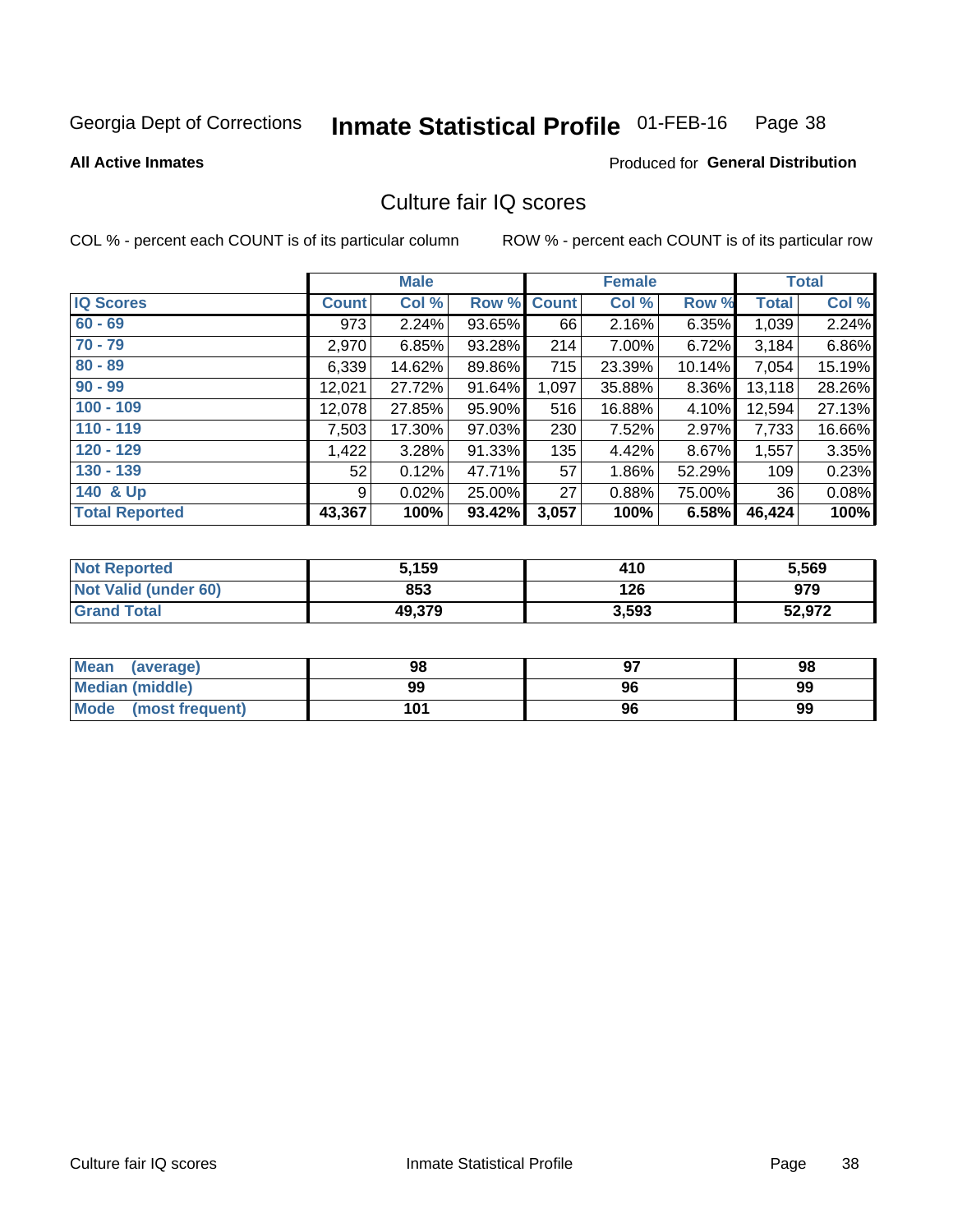#### Inmate Statistical Profile 01-FEB-16 Page 39

**All Active Inmates** 

## Produced for General Distribution

# Wide Range Achievement Test (WRAT) reading score

COL % - percent each COUNT is of its particular column

|                           |              | <b>Male</b> |        |              | <b>Female</b> |        |              | <b>Total</b> |
|---------------------------|--------------|-------------|--------|--------------|---------------|--------|--------------|--------------|
| <b>WRAT Reading Score</b> | <b>Count</b> | Col %       | Row %  | <b>Count</b> | Col %         | Row %  | <b>Total</b> | Col %        |
| $0.1$ to $0.9$            | 950          | 2.14%       | 99.37% | 6            | 0.19%         | 0.63%  | 956          | 2.00%        |
| 1.0 to 1.9                | 872          | 1.96%       | 98.42% | 14           | 0.44%         | 1.58%  | 886          | 1.86%        |
| 2.0 to 2.9                | 1,581        | 3.55%       | 96.70% | 54           | 1.69%         | 3.30%  | 1,635        | 3.43%        |
| 3.0 to 3.9                | 3,565        | 8.01%       | 96.61% | 125          | 3.92%         | 3.39%  | 3,690        | 7.74%        |
| 4.0 to 4.9                | 4,173        | 9.38%       | 94.88% | 225          | 7.05%         | 5.12%  | 4,398        | 9.22%        |
| 5.0 to 5.9                | 3,629        | 8.16%       | 94.68% | 204          | 6.39%         | 5.32%  | 3,833        | 8.04%        |
| 6.0 to 6.9                | 4,137        | 9.30%       | 93.79% | 274          | 8.59%         | 6.21%  | 4,411        | 9.25%        |
| 7.0 to 7.9                | 1,621        | 3.64%       | 93.00% | 122          | 3.82%         | 7.00%  | 1,743        | 3.66%        |
| 8.0 to 8.9                | 3,189        | 7.17%       | 92.41% | 262          | 8.21%         | 7.59%  | 3,451        | 7.24%        |
| 9.0 to 9.9                | 2,034        | 4.57%       | 92.96% | 154          | 4.83%         | 7.04%  | 2,188        | 4.59%        |
| 10.0 to 10.9              | 2,767        | 6.22%       | 91.02% | 273          | 8.56%         | 8.98%  | 3,040        | 6.38%        |
| 11.0 to 11.9              | 4,064        | 9.13%       | 89.77% | 463          | 14.51%        | 10.23% | 4,527        | 9.49%        |
| 12.0 to 12.9              | 11,136       | 25.03%      | 92.39% | 917          | 28.75%        | 7.61%  | 12,053       | 25.28%       |
| 13                        | 776          | 1.74%       | 88.89% | 97           | 3.04%         | 11.11% | 873          | 1.83%        |
| <b>Total Reported</b>     | 44,494       | 100%        | 93.31% | 3,190        | 100%          | 6.69%  | 47,684       | 100.0%       |

| onteo | 4,885  | 403   | 5,288             |
|-------|--------|-------|-------------------|
| otal  | 49.379 | 3,593 | 52 Q72<br>JZ.JI Z |

| <b>Mean</b><br>(average) | 8.30 | 9.47 | 8.37 |
|--------------------------|------|------|------|
| <b>Median (middle)</b>   | 8.5  | 10.8 | 8.9  |
| Mode (most frequent)     | 12.9 | 12.9 | 12.9 |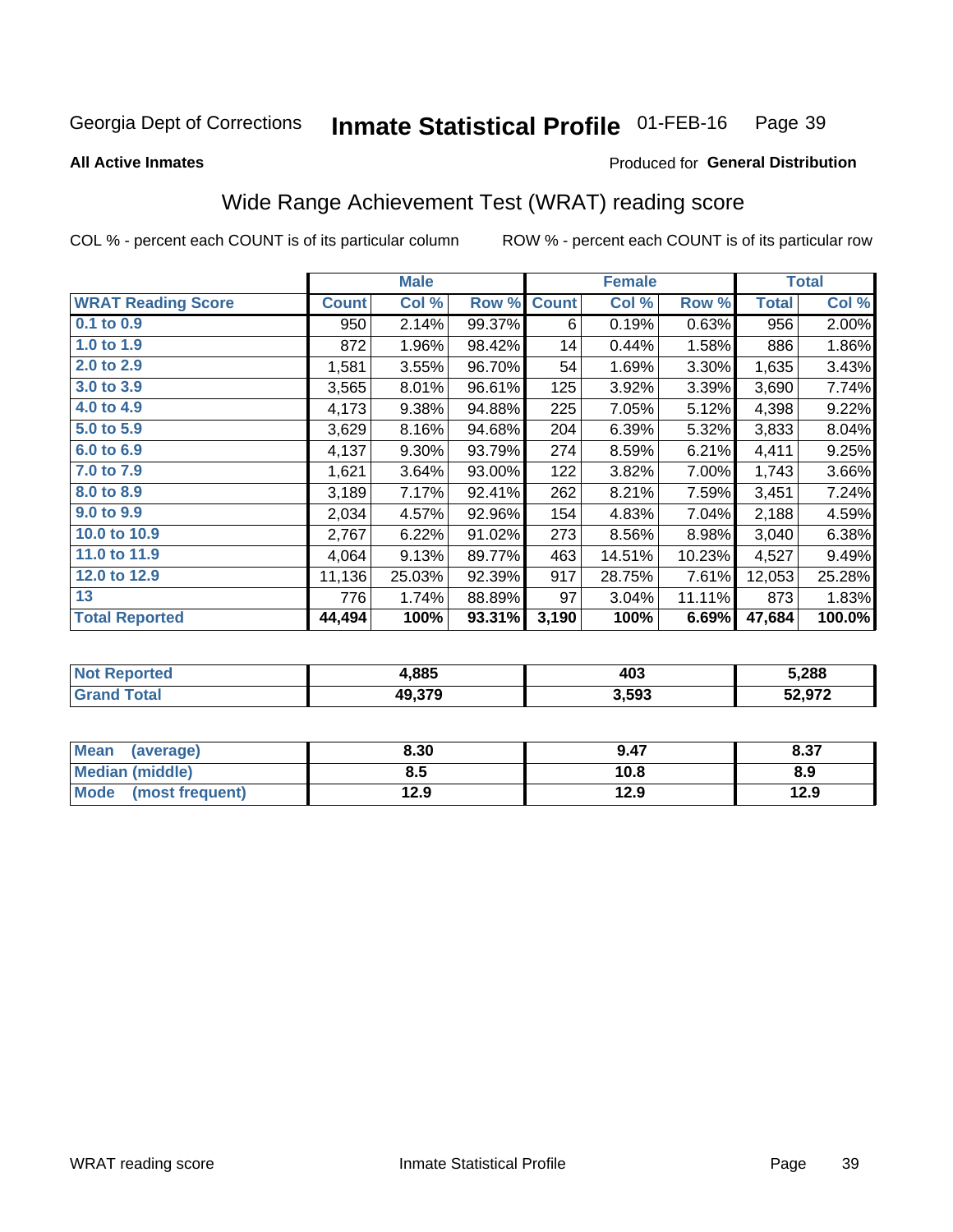#### Inmate Statistical Profile 01-FEB-16 Page 40

#### **All Active Inmates**

## Produced for General Distribution

# Wide Range Achievement Test (WRAT) math score

COL % - percent each COUNT is of its particular column

|                              |              | <b>Male</b> |        |              | <b>Female</b> |        |              | <b>Total</b> |
|------------------------------|--------------|-------------|--------|--------------|---------------|--------|--------------|--------------|
| <b>WRAT Mathematic Score</b> | <b>Count</b> | Col %       | Row %  | <b>Count</b> | Col %         | Row %  | <b>Total</b> | Col %        |
| $0.1$ to $0.9$               | 88           | 0.20%       | 98.88% | 1            | 0.03%         | 1.12%  | 89           | 0.19%        |
| 1.0 to 1.9                   | 300          | 0.67%       | 97.40% | 8            | 0.25%         | 2.60%  | 308          | 0.65%        |
| 2.0 to 2.9                   | 897          | 2.02%       | 96.45% | 33           | 1.03%         | 3.55%  | 930          | 1.95%        |
| 3.0 to 3.9                   | 2,148        | 4.83%       | 95.81% | 94           | 2.95%         | 4.19%  | 2,242        | 4.70%        |
| 4.0 to 4.9                   | 5,410        | 12.16%      | 95.01% | 284          | 8.90%         | 4.99%  | 5,694        | 11.94%       |
| 5.0 to 5.9                   | 6,950        | 15.62%      | 94.31% | 419          | 13.13%        | 5.69%  | 7,369        | 15.45%       |
| 6.0 to 6.9                   | 9,276        | 20.84%      | 93.90% | 603          | 18.90%        | 6.10%  | 9,879        | 20.71%       |
| 7.0 to 7.9                   | 3,752        | 8.43%       | 93.75% | 250          | 7.83%         | 6.25%  | 4,002        | 8.39%        |
| 8.0 to 8.9                   | 4,738        | 10.65%      | 92.00% | 412          | 12.91%        | 8.00%  | 5,150        | 10.80%       |
| 9.0 to 9.9                   | 2,570        | 5.77%       | 92.41% | 211          | 6.61%         | 7.59%  | 2,781        | 5.83%        |
| 10.0 to 10.9                 | 567          | 1.27%       | 97.09% | 17           | 0.53%         | 2.91%  | 584          | 1.22%        |
| 11.0 to 11.9                 | 1,820        | 4.09%       | 91.23% | 175          | 5.48%         | 8.77%  | 1,995        | 4.18%        |
| 12.0 to 12.9                 | 5,895        | 13.24%      | 89.88% | 664          | 20.81%        | 10.12% | 6,559        | 13.75%       |
| 13                           | 97           | 0.22%       | 82.91% | 20           | 0.63%         | 17.09% | 117          | 0.25%        |
| <b>Total Reported</b>        | 44,508       | 100%        | 93.31% | 3,191        | 100%          | 6.69%  | 47,699       | 100.0%       |
|                              |              |             |        |              |               |        |              |              |

| <b>Reported</b> | 074    | 402   | ^־~    |
|-----------------|--------|-------|--------|
| <b>NO</b>       | I.O 1  |       | 3.ZI J |
| <b>cotal</b>    | 49,379 | 3,593 | 52,972 |

| Mean (average)         | 7.38 | 8.19 | 7.43 |
|------------------------|------|------|------|
| <b>Median (middle)</b> | 6.9  |      | 6.9  |
| Mode (most frequent)   | 12.9 | 12.9 | 12.9 |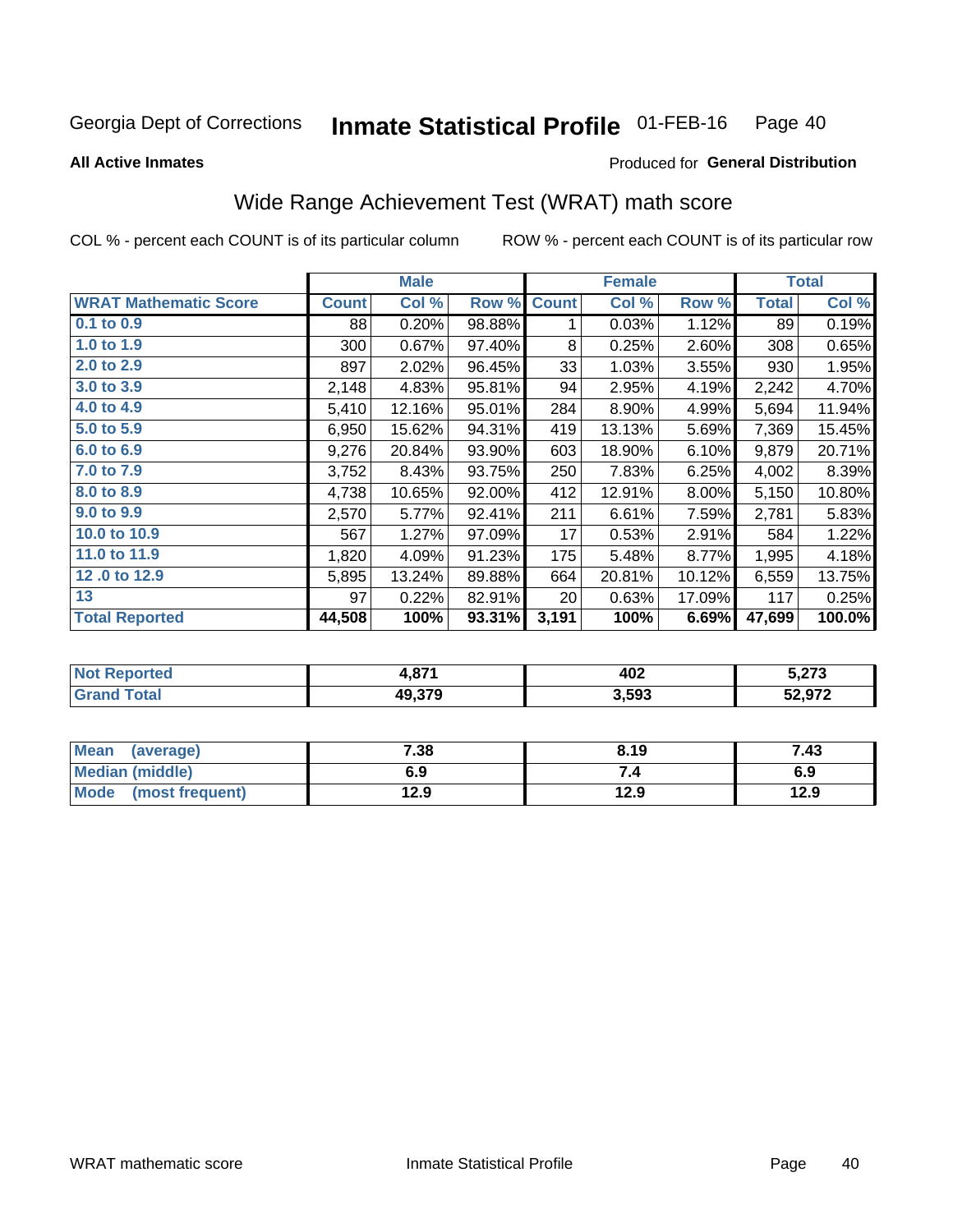#### **Inmate Statistical Profile 01-FEB-16** Page 41

#### **All Active Inmates**

### Produced for General Distribution

# Wide Range Achievement Test (WRAT) spelling score

COL % - percent each COUNT is of its particular column

|                            |              | <b>Male</b> |        |              | <b>Female</b> |          |              | <b>Total</b> |
|----------------------------|--------------|-------------|--------|--------------|---------------|----------|--------------|--------------|
| <b>WRAT Spelling Score</b> | <b>Count</b> | Col %       | Row %  | <b>Count</b> | Col %         | Row %    | <b>Total</b> | Col %        |
| $0.1$ to $0.9$             | 947          | 2.13%       | 99.58% | 4            | 0.13%         | 0.42%    | 951          | 1.99%        |
| 1.0 to 1.9                 | 1,182        | 2.66%       | 99.16% | 10           | 0.31%         | 0.84%    | 1,192        | 2.50%        |
| 2.0 to 2.9                 | 2,157        | 4.85%       | 97.78% | 49           | 1.54%         | 2.22%    | 2,206        | 4.62%        |
| 3.0 to 3.9                 | 3,185        | 7.15%       | 97.55% | 80           | 2.51%         | 2.45%    | 3,265        | 6.84%        |
| 4.0 to 4.9                 | 3,102        | 6.97%       | 96.49% | 113          | 3.54%         | $3.51\%$ | 3,215        | 6.74%        |
| 5.0 to 5.9                 | 5,148        | 11.56%      | 96.49% | 187          | 5.86%         | 3.51%    | 5,335        | 11.18%       |
| 6.0 to 6.9                 | 4,340        | 9.75%       | 95.51% | 204          | 6.39%         | 4.49%    | 4,544        | 9.52%        |
| 7.0 to 7.9                 | 3,934        | 8.84%       | 94.05% | 249          | 7.80%         | 5.95%    | 4,183        | 8.77%        |
| 8.0 to 8.9                 | 3,732        | 8.38%       | 94.05% | 236          | 7.40%         | 5.95%    | 3,968        | 8.32%        |
| 9.0 to 9.9                 | 2,260        | 5.08%       | 93.70% | 152          | 4.76%         | 6.30%    | 2,412        | 5.06%        |
| 10.0 to 10.9               | 2,116        | 4.75%       | 93.75% | 141          | 4.42%         | 6.25%    | 2,257        | 4.73%        |
| 11.0 to 11.9               | 3,189        | 7.16%       | 92.01% | 277          | 8.68%         | 7.99%    | 3,466        | 7.27%        |
| 12.0 to 12.9               | 8,855        | 19.89%      | 86.07% | 1,433        | 44.91%        | 13.93%   | 10,288       | 21.56%       |
| 13                         | 370          | 0.83%       | 86.85% | 56           | 1.75%         | 13.15%   | 426          | 0.89%        |
| <b>Total Reported</b>      | 44,517       | 100%        | 93.31% | 3,191        | 100%          | 6.69%    | 47,708       | 100%         |

| "Tet.<br>NO | 4,862  | 402   | 5,264  |
|-------------|--------|-------|--------|
|             | 49,379 | 3,593 | 52.972 |

| <b>Mean</b><br>(average) | 7.81 | 10.11 | 7.96 |
|--------------------------|------|-------|------|
| <b>Median (middle)</b>   | .    | 11.6  | .    |
| Mode (most frequent)     | 12.9 | 12.9  | 12.9 |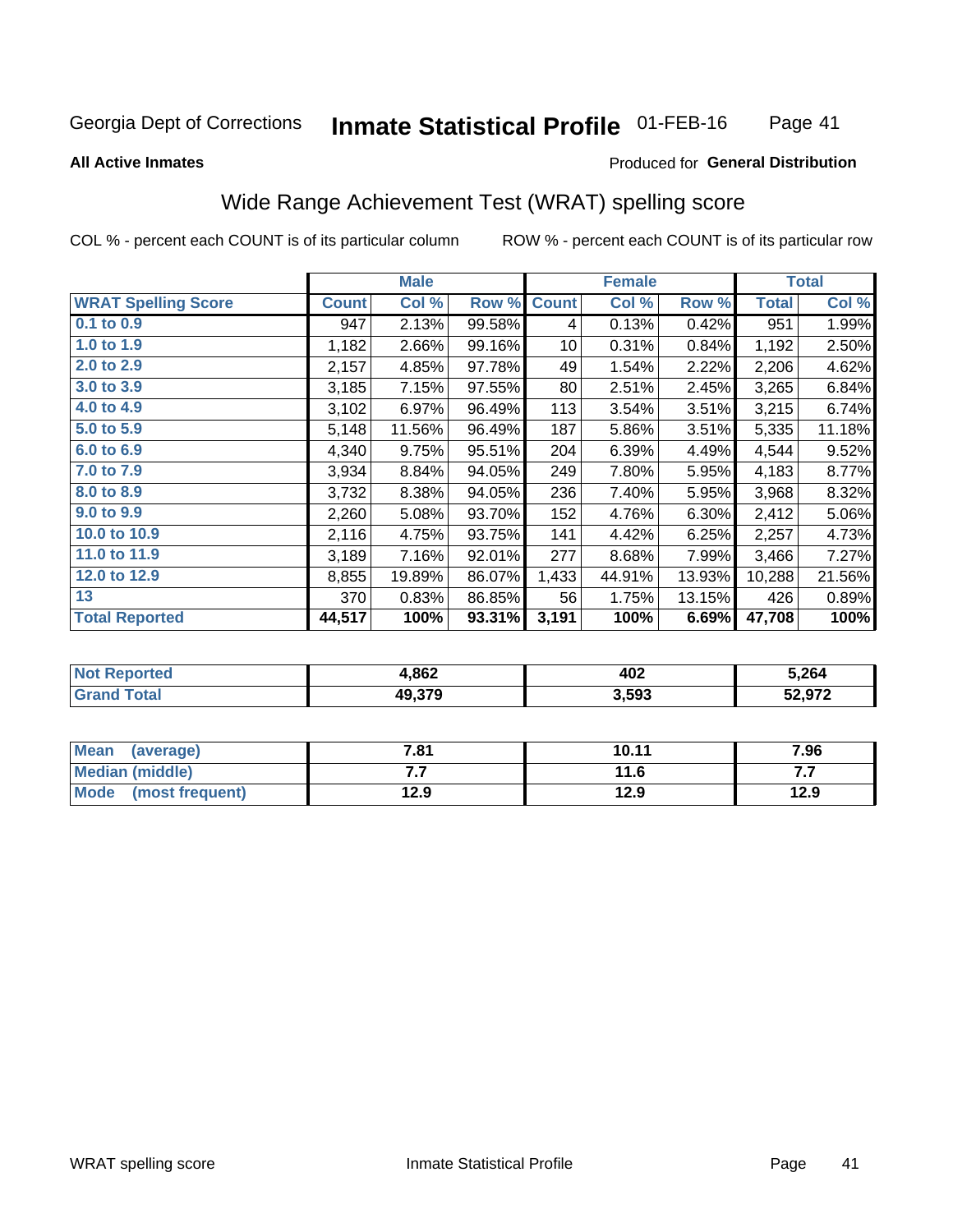#### Inmate Statistical Profile 01-FEB-16 Page 42

**All Active Inmates** 

### **Produced for General Distribution**

## Current / last mental health treatment level

COL % - percent each COUNT is of its particular column

|                                    |              | <b>Male</b> |         |              | <b>Female</b> |        |              | <b>Total</b> |
|------------------------------------|--------------|-------------|---------|--------------|---------------|--------|--------------|--------------|
| <b>Mental Health Treatment Lev</b> | <b>Count</b> | Col %       | Row %   | <b>Count</b> | Col %         | Row %  | <b>Total</b> | Col %        |
| 1 No problem at current time       | 8,340        | 53.19%      | 92.45%  | 681          | 26.90%        | 7.55%  | 9,021        | 49.53%       |
| 2 Receiving outpatient             | 5,523        | 35.22%      | 75.51%  | 1,791        | 70.73%        | 24.49% | 7,314        | 40.16%       |
| <b>Treatment</b>                   |              |             |         |              |               |        |              |              |
| 3 Inpatient, moderate              | 1,471        | 9.38%       | 96.84%  | 48           | 1.90%         | 3.16%  | 1,519        | 8.34%        |
| Treatment                          |              |             |         |              |               |        |              |              |
| 4 Inpatient, intensive             | 328          | 2.09%       | 96.47%  | 12           | 0.47%         | 3.53%  | 340          | 1.87%        |
| <b>Treatment</b>                   |              |             |         |              |               |        |              |              |
| <b>5 Undergoing crisis</b>         | 17           | 0.11%       | 100.00% |              |               |        | 17           | 0.09%        |
| <b>stabilization</b>               |              |             |         |              |               |        |              |              |
| <b>6 Hospital for criminally</b>   |              | 0.01%       | 100.00% |              |               |        |              | 0.01%        |
| <b>Tinsane</b>                     |              |             |         |              |               |        |              |              |
| <b>Total Evaluated</b>             | 15,680       | 100%        | 86.10%  | 2,532        | 100%          | 13.90% | 18,212       | 100%         |

| Never had MH evaluation | 33,699 | .,061 | 34,760 |
|-------------------------|--------|-------|--------|
| Total<br>Grand          | 49,379 | 3,593 | 52,972 |

| Median (middle) | No problem at current time | <b>Receiving outpatient</b><br>treatment | <b>Receiving</b><br>outpatient<br>treatment |  |  |
|-----------------|----------------------------|------------------------------------------|---------------------------------------------|--|--|
| <b>Mode</b>     | No problem at current time | <b>Receiving outpatient</b>              | No problem at                               |  |  |
| (most frequent) |                            | treatment                                | current time                                |  |  |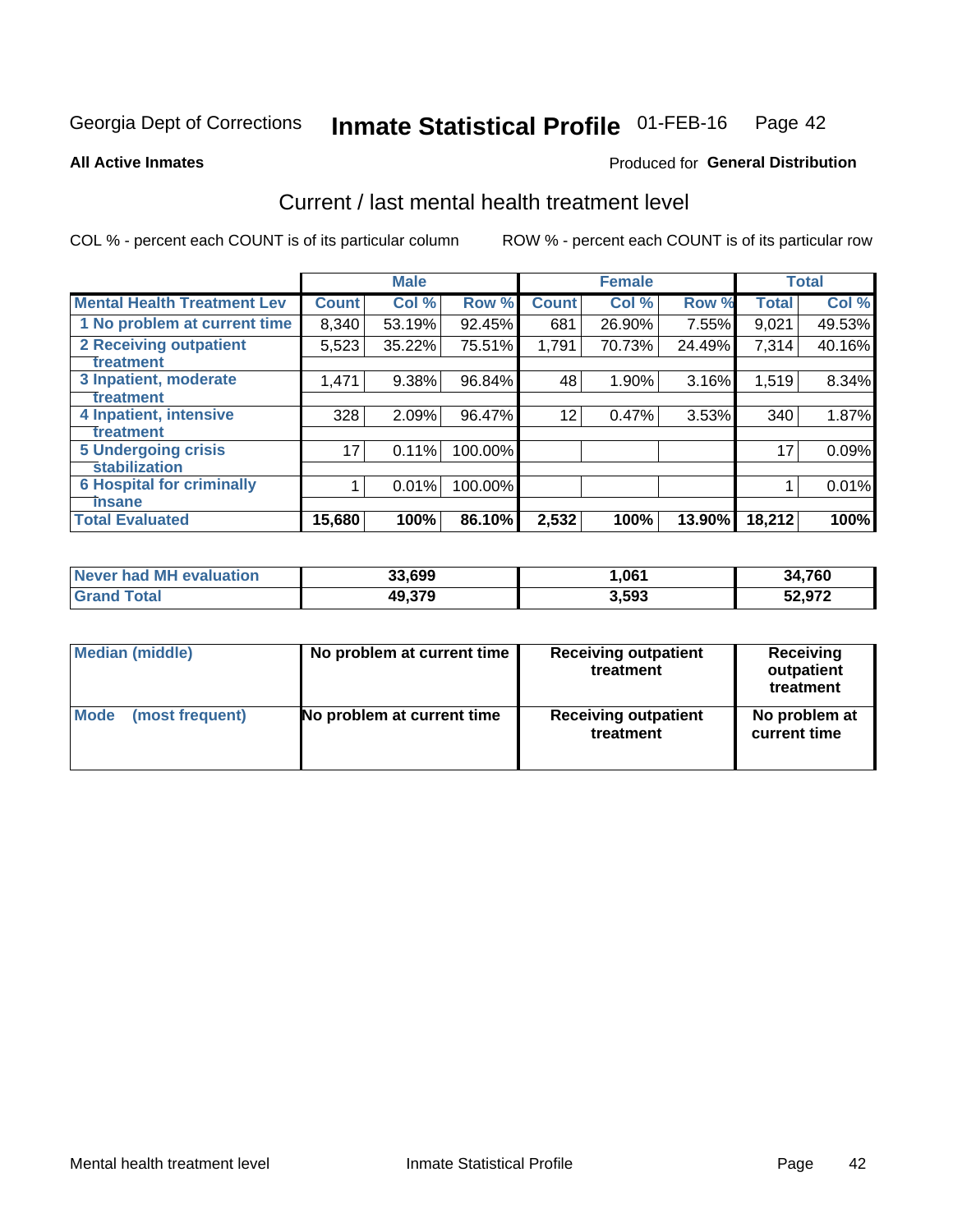## **All Active Inmates**

## Produced for General Distribution

# PULHESDWIT medical scale - 'P' overall condition ('P'hysical)

COL % - percent each COUNT is of its particular column

|                                  |              | <b>Male</b> |         |              | <b>Female</b> |         |              | <b>Total</b> |
|----------------------------------|--------------|-------------|---------|--------------|---------------|---------|--------------|--------------|
| 'P' Overall Condition            | <b>Count</b> | Col %       | Row %   | <b>Count</b> | Col %         | Row %   | <b>Total</b> | Col %        |
| 1 No medical illness             | 33,770       | 74.48%      | 94.16%  | 2,096        | 62.53%        | 5.84%   | 35,866       | 73.65%       |
| 2 Well-controlled chronic        | 10,691       | 23.58%      | 90.55%  | 1,116        | 33.29%        | 9.45%   | 11,807       | 24.25%       |
| <b>illness</b>                   |              |             |         |              |               |         |              |              |
| 3 Poorly-controlled chronic      | 809          | 1.78%       | 91.93%  | 71           | 2.12%         | 8.07%   | 880          | 1.81%        |
| <b>illness</b>                   |              |             |         |              |               |         |              |              |
| 4 Significant problems requiring | 68           | 0.15%       | 78.16%  | 19           | 0.57%         | 21.84%  | 87           | 0.18%        |
| special housing                  |              |             |         |              |               |         |              |              |
| 5 Terminal illness, < 6 months   | 5            | 0.01%       | 100.00% |              |               |         | 5            | 0.01%        |
| to live                          |              |             |         |              |               |         |              |              |
| 6 Inmate is pregnant             |              |             |         | 50           | 1.49%         | 100.00% | 50           | 0.10%        |
| <b>Total Reported</b>            | 45,343       | 100%        | 93.12%  | 3,352        | 100%          | 6.88%   | 48,695       | 100%         |

| тео | 02C<br>r.vju  | <b>914</b> | $\sim$<br>.                           |
|-----|---------------|------------|---------------------------------------|
|     | ,, 570<br>лι. | 593        | ra aya<br>. .<br>$\sim$ Ji and $\sim$ |

| Mode | (most frequent) | 1 No medical illness | 1 No medical illness | 1 No medical<br>illness |
|------|-----------------|----------------------|----------------------|-------------------------|
|------|-----------------|----------------------|----------------------|-------------------------|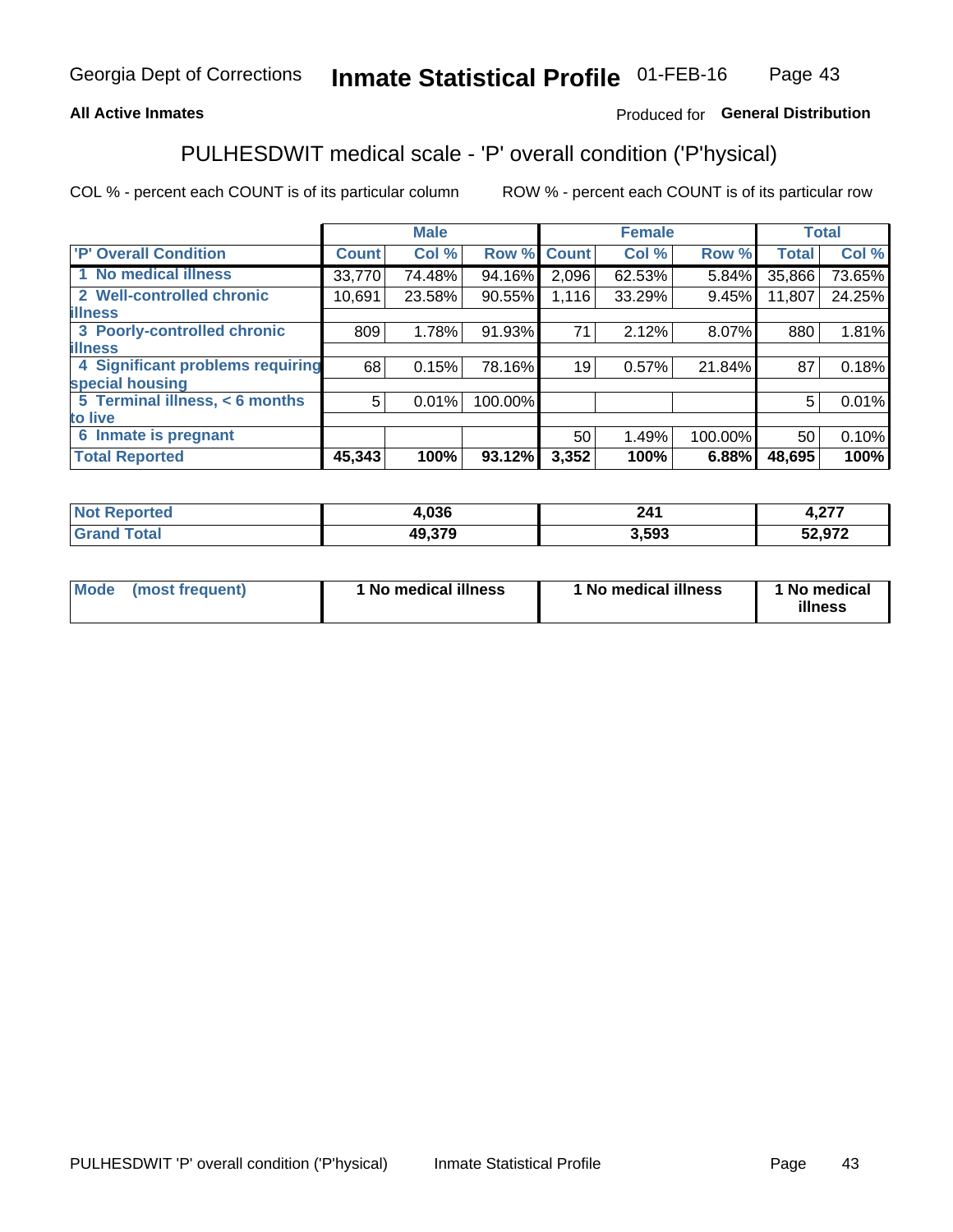### **All Active Inmates**

## Produced for General Distribution

# PULHESDWIT medical scale - 'U' upper body

COL % - percent each COUNT is of its particular column

|                              |                    | <b>Male</b> |        |              | <b>Female</b> |        |              | <b>Total</b> |
|------------------------------|--------------------|-------------|--------|--------------|---------------|--------|--------------|--------------|
| <b>U' Upper Body</b>         | Count <sup>1</sup> | Col %       | Row %  | <b>Count</b> | Col %         | Row %  | <b>Total</b> | Col %        |
| 1 Upper bones, joints,       | 43,288             | 95.65%      | 93.21% | 3,154        | 94.15%        | 6.79%  | 46,442       | 95.54%       |
| muscles all OK               |                    |             |        |              |               |        |              |              |
| 2 One or both arms minimally | 1,690              | 3.73%       | 91.20% | 163          | 4.87%         | 8.80%  | 1,853        | 3.81%        |
| limited                      |                    |             |        |              |               |        |              |              |
| 3 One or both arms           | 236                | 0.52%       | 90.08% | 26           | 0.78%         | 9.92%  | 262          | 0.54%        |
| <b>moderately limited</b>    |                    |             |        |              |               |        |              |              |
| 4 One arm disabled,          | 42                 | 0.09%       | 87.50% | 6            | 0.18%         | 12.50% | 48           | 0.10%        |
| paralyzed, or amputated      |                    |             |        |              |               |        |              |              |
| 5 Both arms disabled,        | 3                  | 0.01%       | 75.00% |              | 0.03%         | 25.00% | 4            | 0.01%        |
| paralyzed, or amputated      |                    |             |        |              |               |        |              |              |
| <b>Total Reported</b>        | 45,259             | 100%        | 93.11% | 3,350        | 100%          | 6.89%  | 48,609       | 100%         |

| <b>Not Reported</b>          | 4,120  | 243   | 4,363  |
|------------------------------|--------|-------|--------|
| <b>Total</b><br><b>Grand</b> | 49,379 | 3,593 | 52,972 |

| Mode (most frequent) | 1 Upper bones, joints,<br>muscles all OK | 1 Upper bones, joints,<br>muscles all OK | 1 Upper bones,<br>joints, muscles all<br>ΟK |
|----------------------|------------------------------------------|------------------------------------------|---------------------------------------------|
|----------------------|------------------------------------------|------------------------------------------|---------------------------------------------|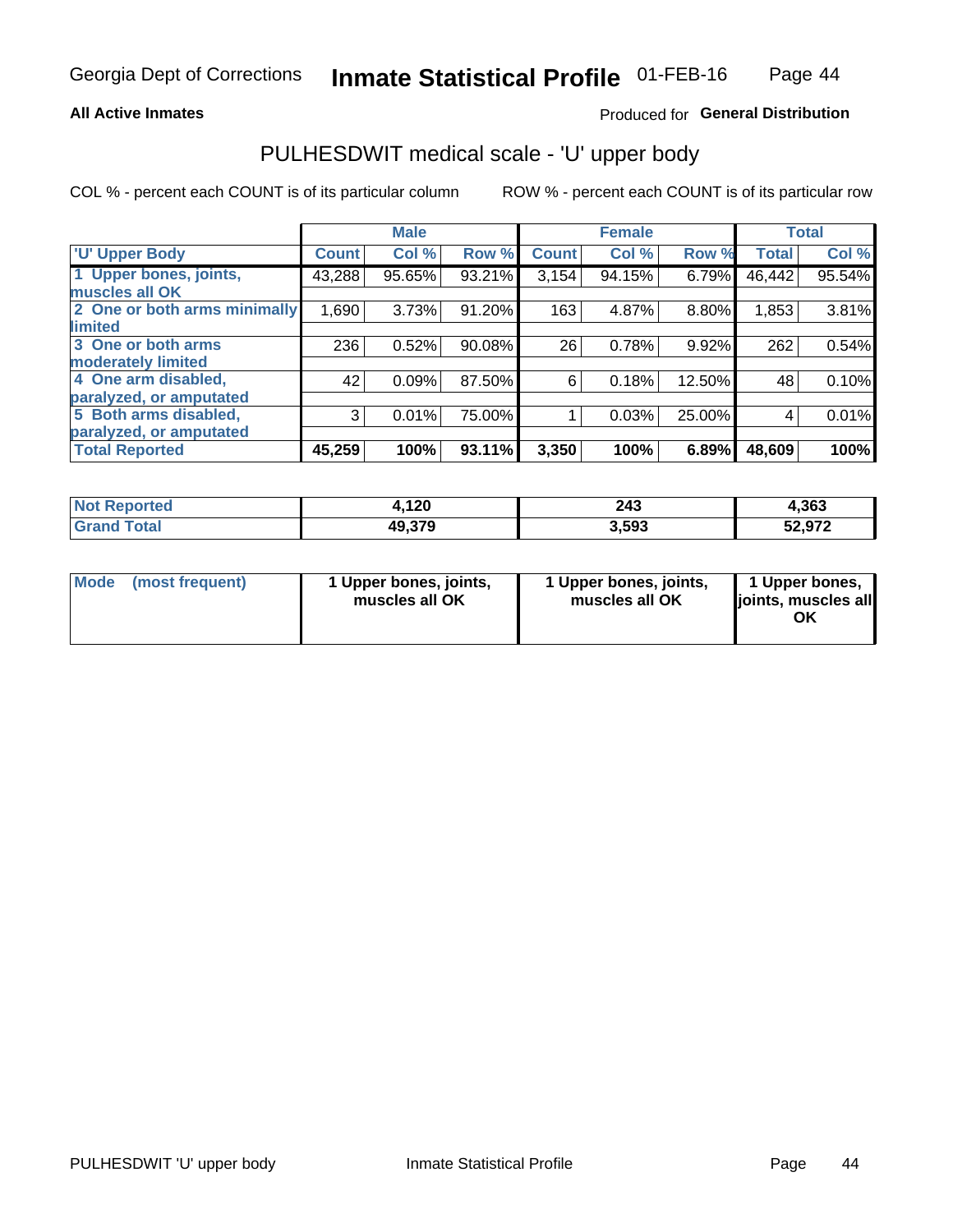### **All Active Inmates**

## Produced for General Distribution

## PULHESDWIT medical scale - 'L' lower body

COL % - percent each COUNT is of its particular column

|                                |                 | <b>Male</b> |         |              | <b>Female</b> |       |              | <b>Total</b> |
|--------------------------------|-----------------|-------------|---------|--------------|---------------|-------|--------------|--------------|
| 'L' Lower Body                 | <b>Count</b>    | Col %       | Row %   | <b>Count</b> | Col %         | Row % | <b>Total</b> | Col %        |
| 1 Lower bones, joints,         | 40,698          | 89.94%      | 93.01%  | 3,057        | 91.28%        | 6.99% | 43,755       | 90.03%       |
| muscles all OK                 |                 |             |         |              |               |       |              |              |
| 2 One or both legs minimally   | 3,878           | 8.57%       | 94.06%  | 245          | 7.32%         | 5.94% | 4,123        | 8.48%        |
| limited                        |                 |             |         |              |               |       |              |              |
| 3 One or both legs             | 562             | 1.24%       | 93.67%  | 38           | 1.13%         | 6.33% | 600          | 1.23%        |
| moderately limited             |                 |             |         |              |               |       |              |              |
| 4 One leg disabled, paralyzed, | 96              | 0.21%       | 91.43%  | 9            | 0.27%         | 8.57% | 105          | 0.22%        |
| or amputated                   |                 |             |         |              |               |       |              |              |
| 5 Both legs disabled,          | 15 <sub>2</sub> | 0.03%       | 100.00% |              |               |       | 15           | 0.03%        |
| paralyzed, or amputated        |                 |             |         |              |               |       |              |              |
| <b>Total Reported</b>          | 45,249          | 100%        | 93.11%  | 3,349        | 100%          | 6.89% | 48,598       | 100%         |

| <b>Not Reported</b>          | 4,130  | 244   | $\sim$<br>1.J/4 |
|------------------------------|--------|-------|-----------------|
| <b>Total</b><br><b>Grand</b> | 49,379 | 3,593 | 52,972          |

| Mode | (most frequent) | 1 Lower bones, joints,<br>muscles all OK | I Lower bones, joints,<br>muscles all OK | 1 Lower bones,<br>joints, muscles all<br>ΟK |
|------|-----------------|------------------------------------------|------------------------------------------|---------------------------------------------|
|------|-----------------|------------------------------------------|------------------------------------------|---------------------------------------------|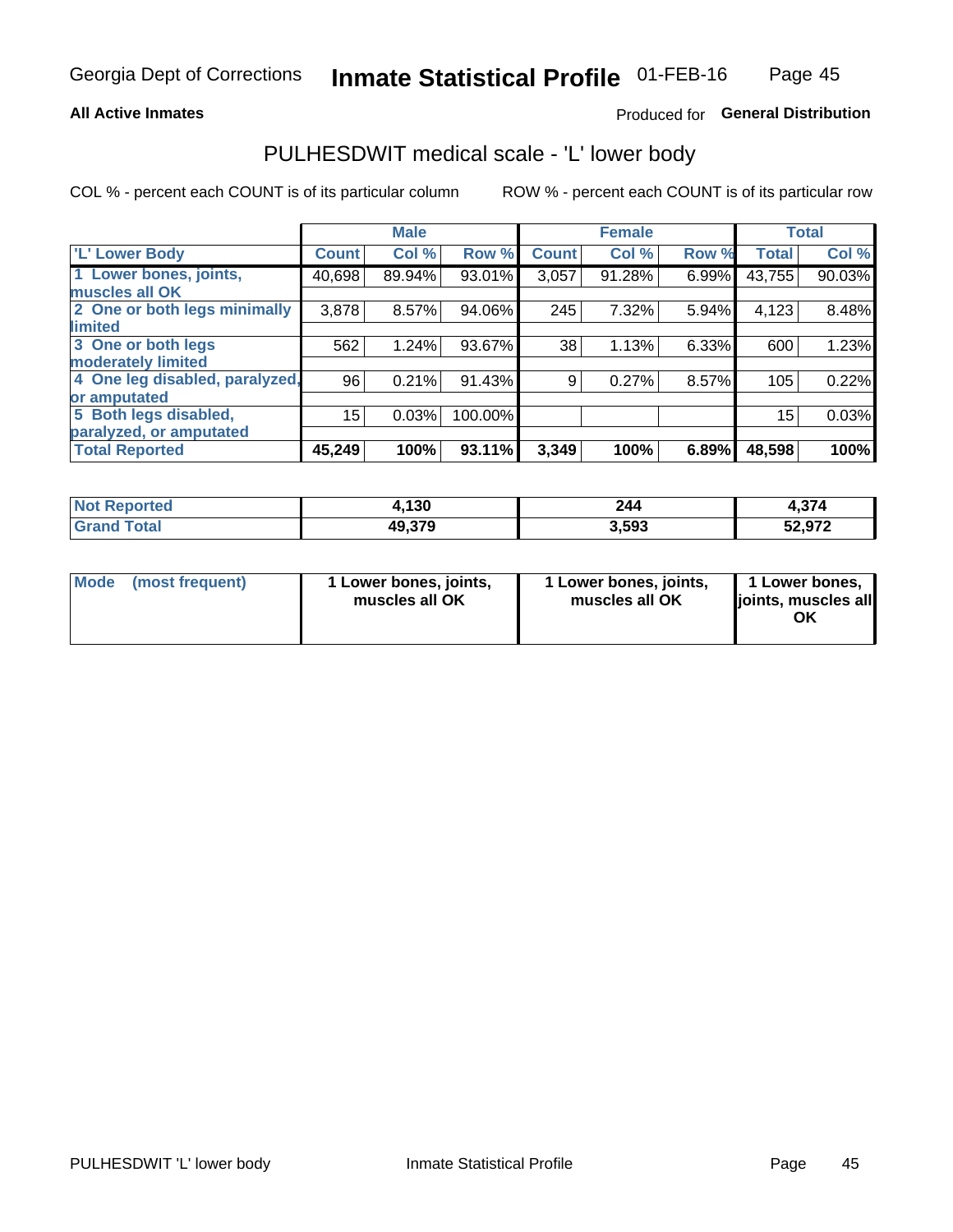### **All Active Inmates**

## Produced for General Distribution

## PULHESDWIT medical scale - 'H' hearing

COL % - percent each COUNT is of its particular column

|                                |              | <b>Male</b> |             |       | <b>Female</b> |          | <b>Total</b> |        |
|--------------------------------|--------------|-------------|-------------|-------|---------------|----------|--------------|--------|
| <b>'H' Hearing</b>             | <b>Count</b> | Col %       | Row % Count |       | Col %         | Row %    | <b>Total</b> | Col %  |
| 1 Normal hearing both ears     | 44,735       | 98.89%      | 93.10%      | 3,316 | 99.13%        | 6.90%    | 48,051       | 98.90% |
| 2 Some loss in one ear with    | 385          | 0.85%       | 94.13%      | 24    | 0.72%         | 5.87%    | 409          | 0.84%  |
| other OK, or mild loss in both |              |             |             |       |               |          |              |        |
| 3 Total loss in one ear with   | 81           | 0.18%       | 96.43%      | 3     | 0.09%         | $3.57\%$ | 84           | 0.17%  |
| mild loss in other             |              |             |             |       |               |          |              |        |
| 4 Severe loss in both ears     | 24           | 0.05%       | 96.00%      |       | 0.03%         | 4.00%    | 25           | 0.05%  |
| 5 Total loss in both ears,     | 13           | 0.03%       | 92.86%      |       | 0.03%         | 7.14%    | 14           | 0.03%  |
| requiring special housing      |              |             |             |       |               |          |              |        |
| <b>Total Reported</b>          | 45,238       | 100%        | 93.11%      | 3,345 | 100%          | 6.89%    | 48,583       | 100%   |

| <b>Not Reno</b><br>ాorted | $\overline{A}$<br>. | 248   | 1,389  |
|---------------------------|---------------------|-------|--------|
| ™otal                     | 49,379              | 3,593 | 52,972 |

| Mode (most frequent) | 1 Normal hearing both ears 11 Normal hearing both ears 1 Normal hearing | both ears |
|----------------------|-------------------------------------------------------------------------|-----------|
|                      |                                                                         |           |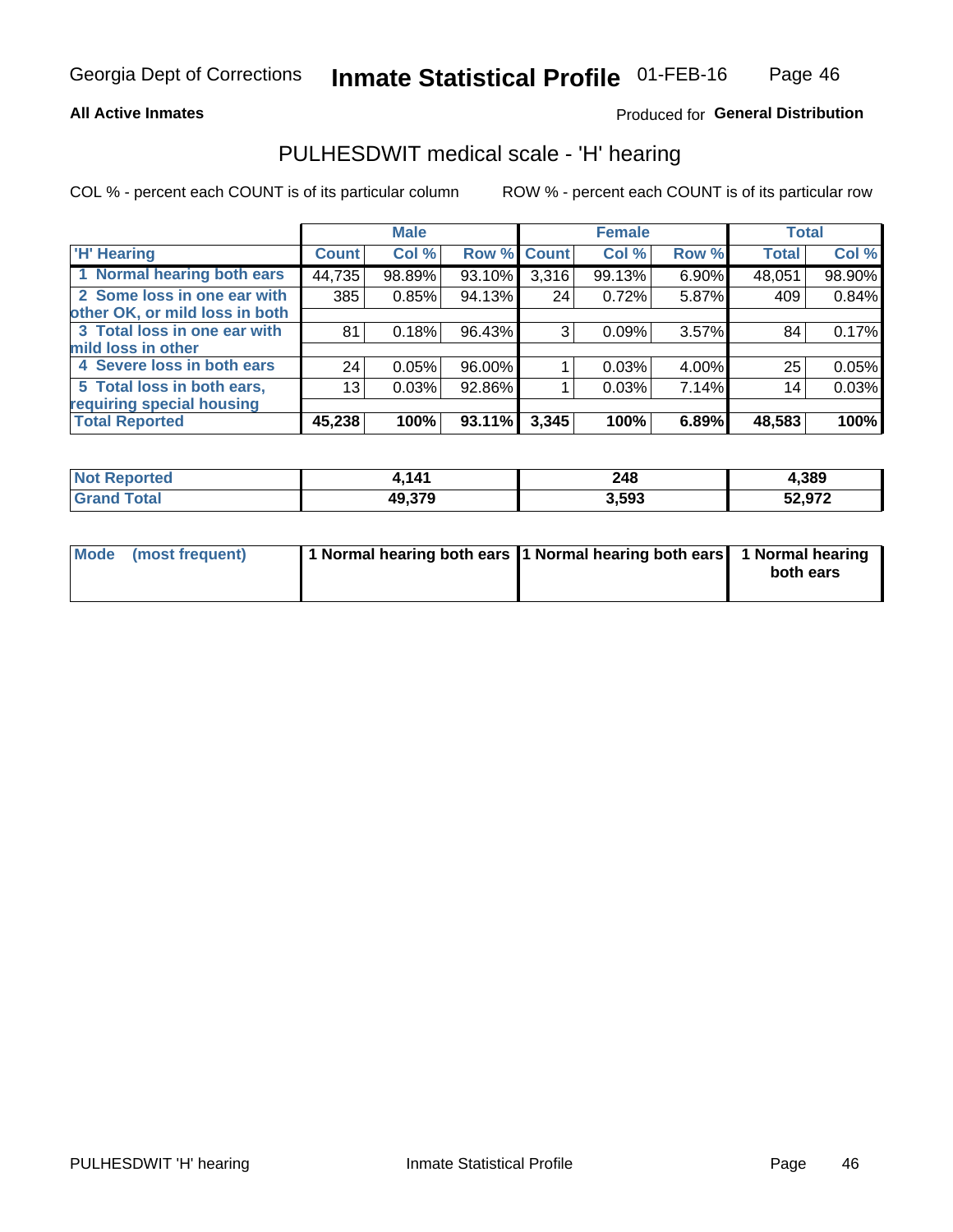### **All Active Inmates**

## Produced for General Distribution

## PULHESDWIT medical scale - 'E' vision

COL % - percent each COUNT is of its particular column

|                                 |              | <b>Male</b> |        |              | <b>Female</b> |        |              | <b>Total</b> |
|---------------------------------|--------------|-------------|--------|--------------|---------------|--------|--------------|--------------|
| <b>E' Vision</b>                | <b>Count</b> | Col %       | Row %  | <b>Count</b> | Col %         | Row %  | <b>Total</b> | Col %        |
| 1 Correctable to 20/40 in both  | 35,135       | 78.51%      | 95.41% | .689         | 51.45%        | 4.59%  | 36,824       | 76.66%       |
| eyes                            |              |             |        |              |               |        |              |              |
| 2 Correctable to 20/70 in one   | 8,710        | 19.46%      | 86.43% | 1,368        | 41.67%        | 13.57% | 10,078       | 20.98%       |
| eye, may be blind in other      |              |             |        |              |               |        |              |              |
| 3 Correctable to 20/200 in one  | 753          | 1.68%       | 80.79% | 179          | 5.45%         | 19.21% | 932          | 1.94%        |
| eye, may be blind in other      |              |             |        |              |               |        |              |              |
| 4 One eye not correctable to    | 138          | 0.31%       | 76.24% | 43           | 1.31%         | 23.76% | 181          | 0.38%        |
| 20/200, other may be blind      |              |             |        |              |               |        |              |              |
| 5 Blind in both eyes, requiring | 16           | 0.04%       | 80.00% | 4            | 0.12%         | 20.00% | 20           | 0.04%        |
| special housing                 |              |             |        |              |               |        |              |              |
| <b>Total Reported</b>           | 44,752       | 100%        | 93.17% | 3,283        | 100%          | 6.83%  | 48,035       | 100%         |

| <b>Not Reported</b> | 627<br>4.0ZI | 24C<br>J I U | 4,937  |
|---------------------|--------------|--------------|--------|
| <b>Tota</b>         | 49,379       | 3,593        | 52,972 |

| Mode (most frequent) | 1 Correctable to 20/40 in both<br>eves | 1 Correctable to 20/40 in   1 Correctable to  <br>both eves | 20/40 in both eyes |
|----------------------|----------------------------------------|-------------------------------------------------------------|--------------------|
|                      |                                        |                                                             |                    |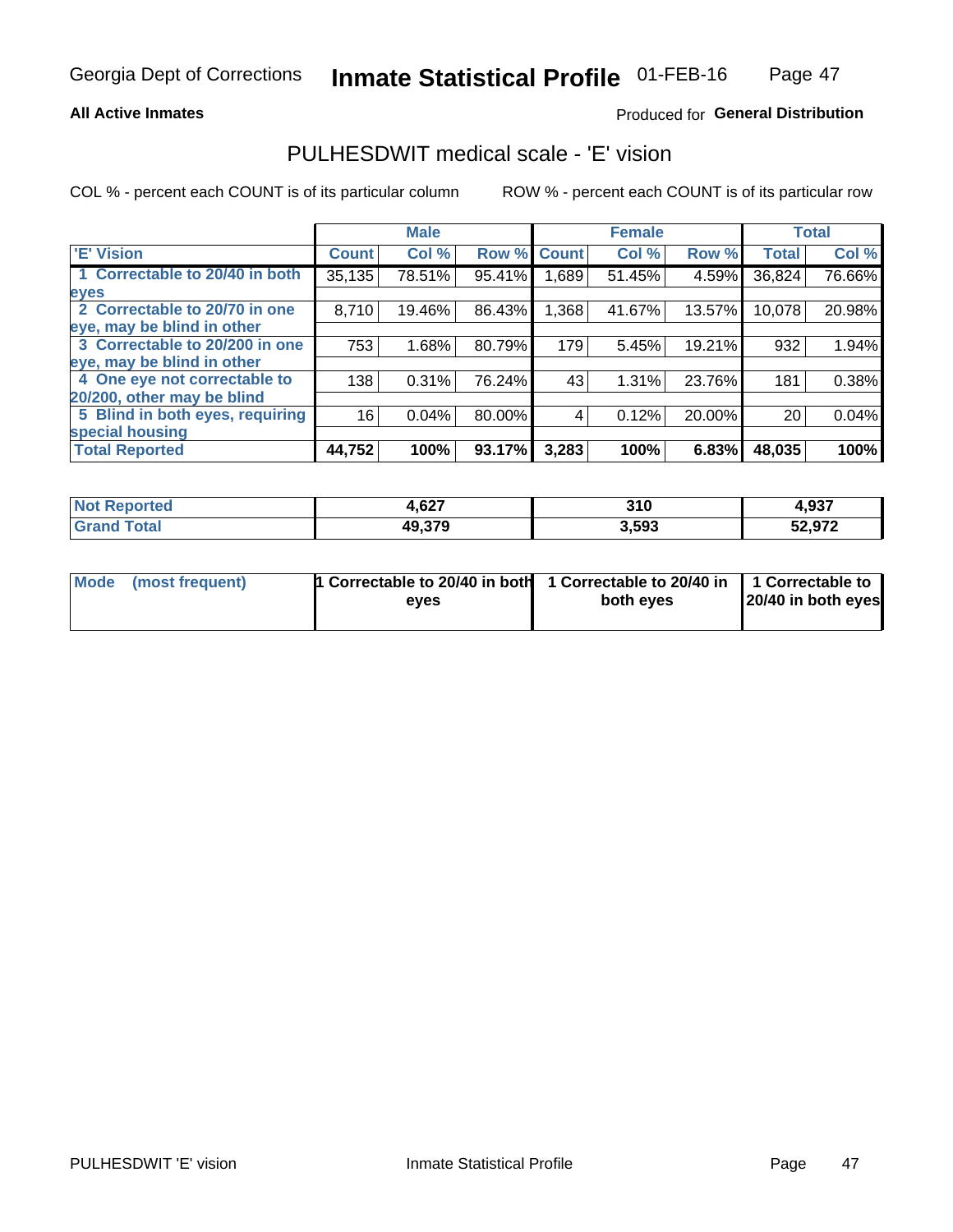### **All Active Inmates**

## Produced for General Distribution

# PULHESDWIT medical scale - 'S' pSychiatric

COL % - percent each COUNT is of its particular column

|                                        |              | <b>Male</b> |         |              | <b>Female</b> |          |              | <b>Total</b> |
|----------------------------------------|--------------|-------------|---------|--------------|---------------|----------|--------------|--------------|
| 'S' pSychiatric                        | <b>Count</b> | Col %       | Row %   | <b>Count</b> | Col %         | Row %    | <b>Total</b> | Col %        |
| 1 No impairment or disorders           | 39,062       | 87.49%      | 96.49%  | 1,419        | 47.03%        | 3.51%    | 40,481       | 84.93%       |
| 2 Stable, or in remission, or          | 4,398        | 9.85%       | 73.66%  | 1,573        | 52.14%        | 26.34%   | 5,971        | 12.53%       |
| mild impairment or retardation         |              |             |         |              |               |          |              |              |
| 3 Requires moderate inpatient          | 975          | 2.18%       | 97.99%  | 20           | 0.66%         | $2.01\%$ | 995          | 2.09%        |
| treatment                              |              |             |         |              |               |          |              |              |
| 4 Requires intensive inpatient         | 203          | 0.45%       | 97.60%  | 5            | 0.17%         | 2.40%    | 208          | 0.44%        |
| treatment                              |              |             |         |              |               |          |              |              |
| <b>5 Requires Crisis Stabilization</b> | 8            | 0.02%       | 100.00% |              |               |          | 8            | 0.02%        |
| Unit (CSU) inpatient care              |              |             |         |              |               |          |              |              |
| <b>Total Reported</b>                  | 44,646       | 100%        | 93.67%  | 3,017        | 100%          | 6.33%    | 47,663       | 100.0%       |

| <b>Not Reported</b>  | 700<br>1,733 | 576   | 5,309             |
|----------------------|--------------|-------|-------------------|
| <b>Total</b><br>Grar | 49,379       | 3,593 | רכם כג<br>32.YI Z |

| Mode | (most frequent) | <b>t No impairment or disorders 2 Stable, or in remission, 1 No impairment or</b> |                       |           |
|------|-----------------|-----------------------------------------------------------------------------------|-----------------------|-----------|
|      |                 |                                                                                   | or mild impairment or | disorders |
|      |                 |                                                                                   | retardation           |           |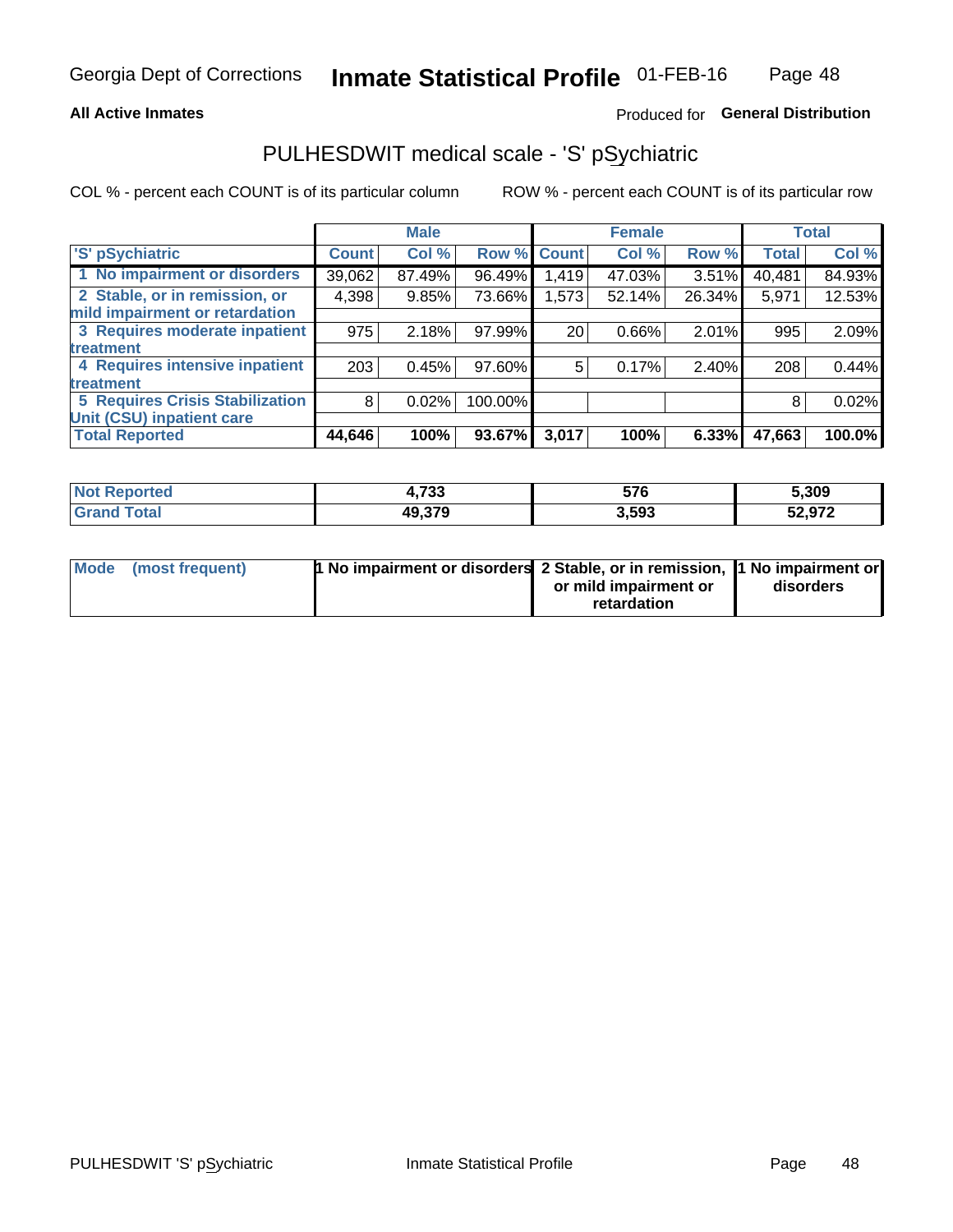### **All Active Inmates**

## Produced for General Distribution

# PULHESDWIT medical scale - 'D' dental

COL % - percent each COUNT is of its particular column

|                                 |              | <b>Male</b> |        |              | <b>Female</b> |          |              | <b>Total</b> |
|---------------------------------|--------------|-------------|--------|--------------|---------------|----------|--------------|--------------|
| <b>D'</b> Dental                | <b>Count</b> | Col %       | Row %  | <b>Count</b> | Col %         | Row %    | <b>Total</b> | Col %        |
| 1 Minimal routine dental health | 25,427       | 59.59%      | 92.71% | .998         | 63.83%        | 7.29%    | 27,425       | 59.88%       |
| <b>needs</b>                    |              |             |        |              |               |          |              |              |
| 2 Moderate cavities and/or gum  | 14,142       | 33.14%      | 94.25% | 863          | 27.57%        | 5.75%    | 15,005       | 32.76%       |
| disease                         |              |             |        |              |               |          |              |              |
| 3 Extensive gum disease         | 3,066        | 7.19%       | 91.99% | 267          | 8.53%         | 8.01%    | 3,333        | 7.28%        |
| and/or widespread decay         |              |             |        |              |               |          |              |              |
| 4 Urgent need for dental        | 33           | 0.08%       | 94.29% | 2            | 0.06%         | $5.71\%$ | 35           | 0.08%        |
| <b>services</b>                 |              |             |        |              |               |          |              |              |
| <b>Total Reported</b>           | 42,668       | 100%        | 93.17% | 3,130        | 100%          | 6.83%    | 45,798       | 100%         |

| Not Reno<br><b>ported</b> | C 744  | 463   | ,174   |
|---------------------------|--------|-------|--------|
| Гоtal                     | 49,379 | 3,593 | 52,972 |

| <b>Mode</b> | (most frequent) | <b>Minimal routine dental</b><br>health needs | 1 Minimal routine dental   1 Minimal routine  <br>health needs | dental health<br>needs |
|-------------|-----------------|-----------------------------------------------|----------------------------------------------------------------|------------------------|
|-------------|-----------------|-----------------------------------------------|----------------------------------------------------------------|------------------------|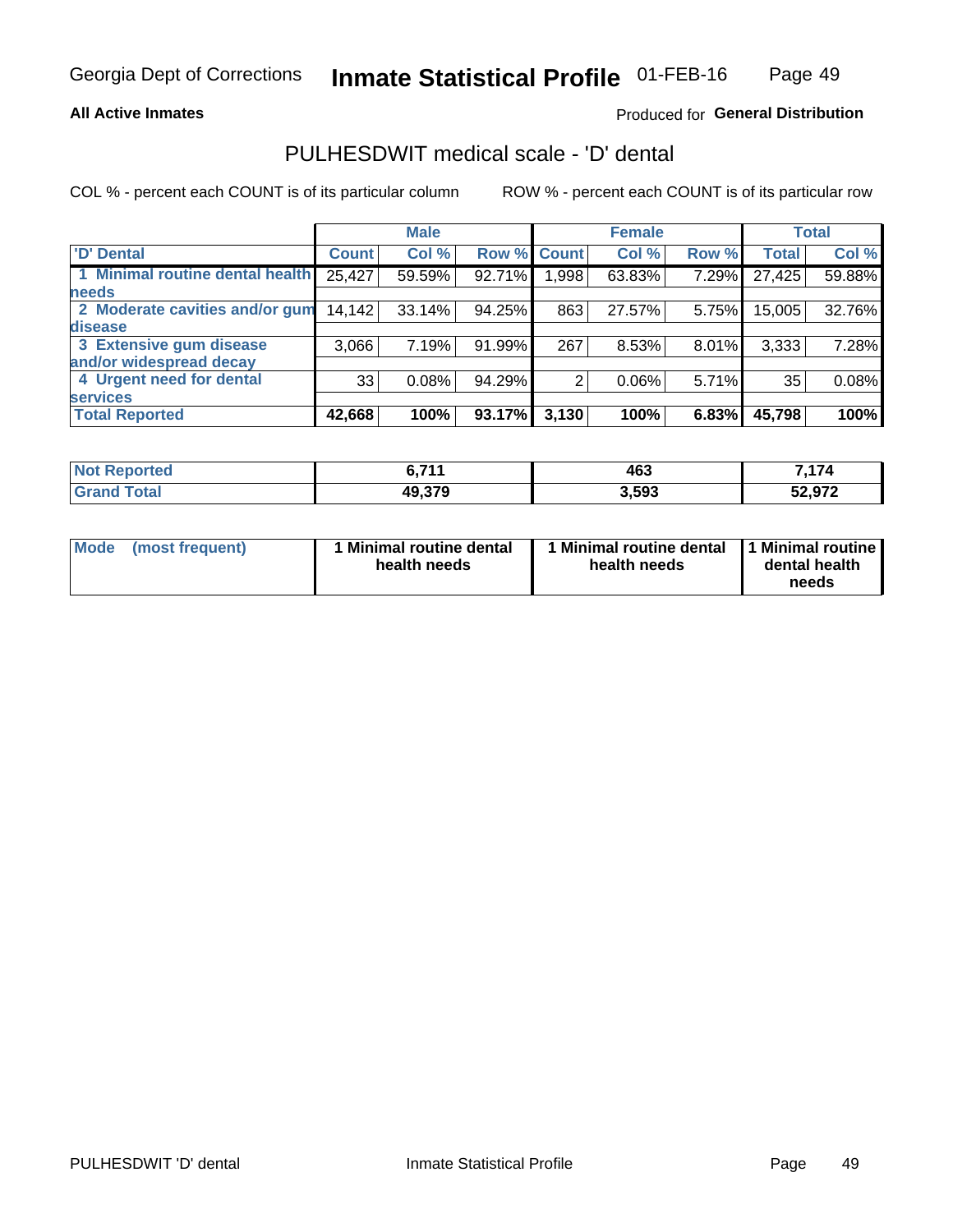### **All Active Inmates**

## Produced for General Distribution

## PULHESDWIT medical scale - 'W' work ability

COL % - percent each COUNT is of its particular column

|                                 |              | <b>Male</b> |        |             | <b>Female</b> |        |              | <b>Total</b> |
|---------------------------------|--------------|-------------|--------|-------------|---------------|--------|--------------|--------------|
| <b>W' work ability</b>          | <b>Count</b> | Col %       |        | Row % Count | Col %         | Row %  | <b>Total</b> | Col %        |
| 1 Unrestricted work or activity | 38,355       | 84.75%      | 93.33% | 2,741       | 81.82%        | 6.67%  | 41,096       | 84.55%       |
| 2 Minor restrictions on type of | 5,447        | 12.04%      | 92.20% | 461         | 13.76%        | 7.80%  | 5,908        | 12.16%       |
| <b>work</b>                     |              |             |        |             |               |        |              |              |
| 3 Moderate restrictions on type | 973          | 2.15%       | 94.28% | 59          | 1.76%         | 5.72%  | 1,032        | 2.12%        |
| lof work                        |              |             |        |             |               |        |              |              |
| 4 Major restrictions on type of | 337          | 0.74%       | 88.92% | 42          | 1.25%         | 11.08% | 379          | 0.78%        |
| <b>work</b>                     |              |             |        |             |               |        |              |              |
| 5 Cannot work under any         | 143          | 0.32%       | 75.26% | 47          | 1.40%         | 24.74% | 190          | 0.39%        |
| <b>circumstances</b>            |              |             |        |             |               |        |              |              |
| <b>Total Reported</b>           | 45,255       | 100%        | 93.11% | 3,350       | 100%          | 6.89%  | 48,605       | 100%         |

| Not R<br><b>Emorted</b> | 121<br>1 Z 4 | つんつ<br>27J<br>$\sim$ | 4,367  |
|-------------------------|--------------|----------------------|--------|
| <b>Total</b>            | 49,379       | 3,593                | 52,972 |

| Mode            | 1 Unrestricted work or | 1 Unrestricted work or | 1 Unrestricted   |
|-----------------|------------------------|------------------------|------------------|
| (most frequent) | activity               | activity               | work or activity |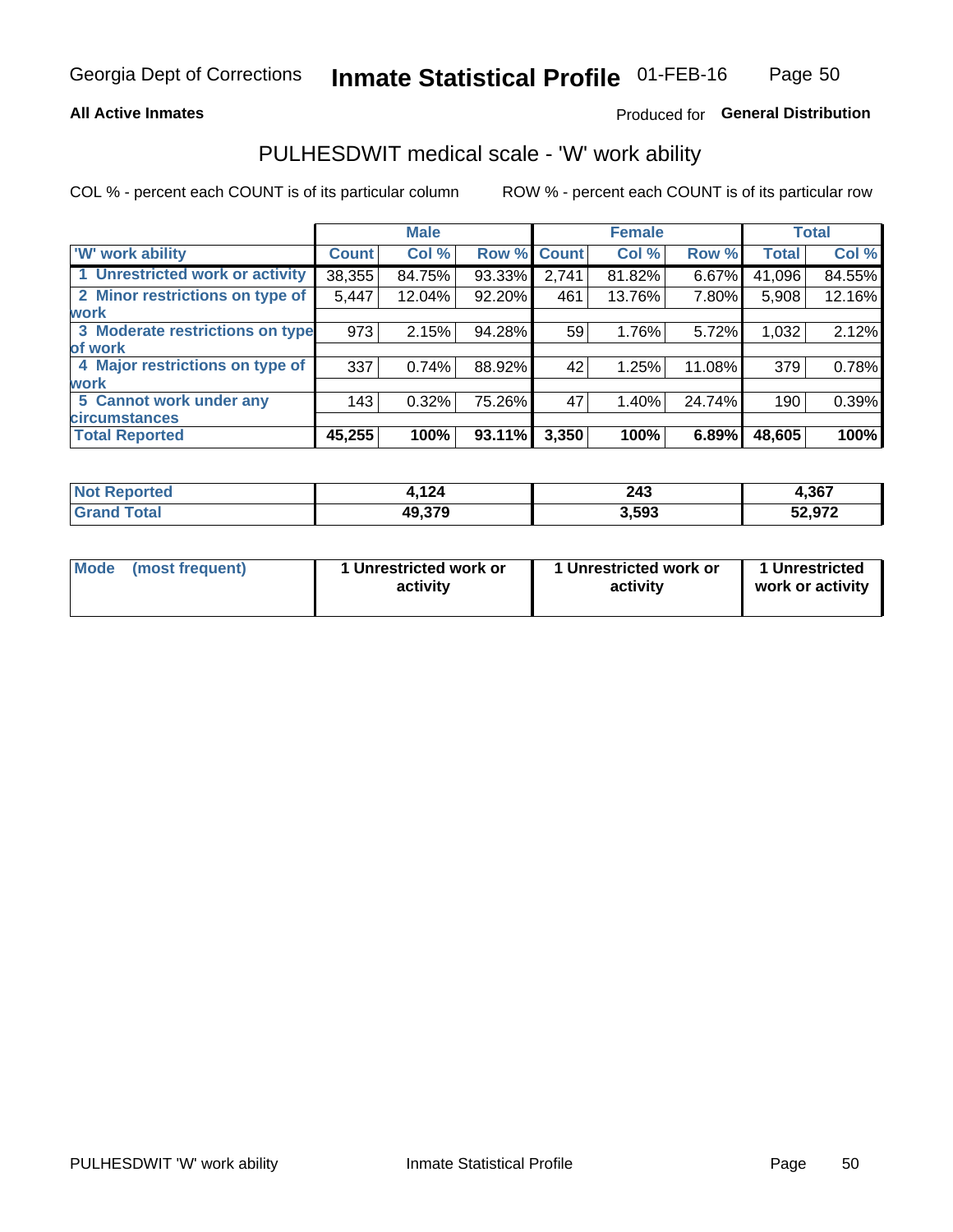### **All Active Inmates**

## Produced for General Distribution

## PULHESDWIT medical scale - 'I' impairment

COL % - percent each COUNT is of its particular column ROW % - percent each COUNT is of its particular row

 $\Gamma$ T **Male** Τ **Female Total** T

| <b>T' Impairment</b>              | <b>Count</b>    | Col %  | Row % Count |       | Col %  | Row % | <b>Total</b> | Col %  |
|-----------------------------------|-----------------|--------|-------------|-------|--------|-------|--------------|--------|
| 1 No impairments or               | 44,922          | 99.28% | 93.11%      | 3,324 | 99.22% | 6.89% | 48,246       | 99.28% |
| disabilities                      |                 |        |             |       |        |       |              |        |
| 2 Wheelchair-bound but            | 222             | 0.49%  | 91.74%      | 20    | 0.60%  | 8.26% | 242          | 0.50%  |
| <b>otherwise OK</b>               |                 |        |             |       |        |       |              |        |
| <b>3 Needs low-level Assisted</b> | 38              | 0.08%  | 90.48%      | 4     | 0.12%  | 9.52% | 42           | 0.09%  |
| Living (level I)                  |                 |        |             |       |        |       |              |        |
| 4 Needs moderate Assisted         | 13 <sub>1</sub> | 0.03%  | 92.86%      |       | 0.03%  | 7.14% | 14           | 0.03%  |
| Living (level II)                 |                 |        |             |       |        |       |              |        |
| <b>5 Needs maximal Assisted</b>   | 53              | 0.12%  | 98.15%      |       | 0.03%  | 1.85% | 54           | 0.11%  |
| Living (level III)                |                 |        |             |       |        |       |              |        |
| <b>Total Reported</b>             | 45,248          | 100%   | 93.11%      | 3,350 | 100%   | 6.89% | 48,598       | 100.0% |

| ported     | 121    | 243    | 4,374  |
|------------|--------|--------|--------|
| <b>NOT</b> | .      | $\sim$ |        |
| 'ntal      | 49,379 | 3,593  | 52,972 |

| <b>Mode</b> | (most frequent) | <b>No impairments or</b><br>disabilities | 1 No impairments or<br>disabilities | 1 No impairments<br>or disabilities |
|-------------|-----------------|------------------------------------------|-------------------------------------|-------------------------------------|
|-------------|-----------------|------------------------------------------|-------------------------------------|-------------------------------------|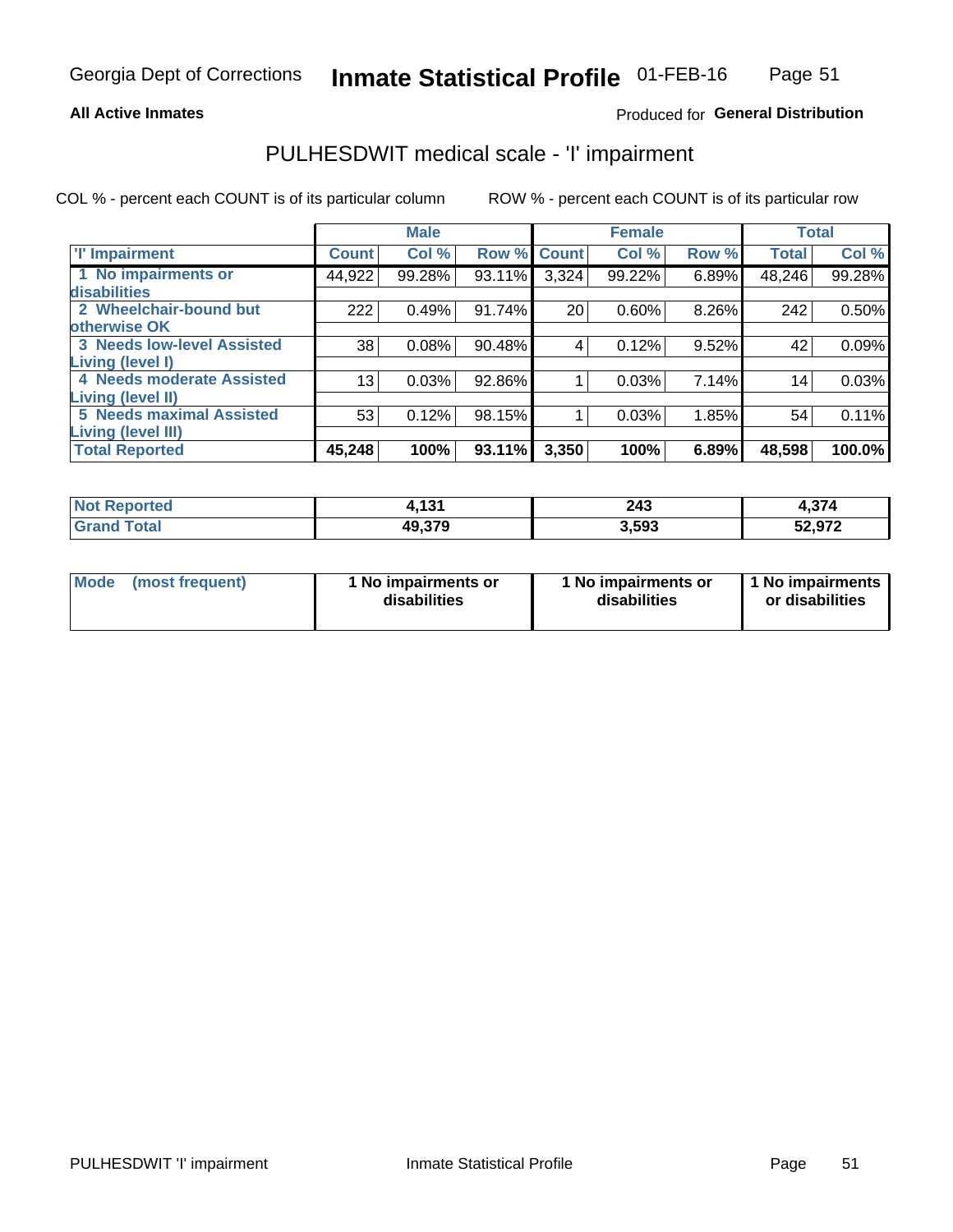### **All Active Inmates**

## Produced fo General Distribution

## PULHESDWIT medical scale - 'T' transportability

COL % - percent each COUNT is of its particular column

|                              |              | <b>Male</b> |         |              | <b>Female</b> |        | <b>Total</b> |        |
|------------------------------|--------------|-------------|---------|--------------|---------------|--------|--------------|--------|
| <b>T' Transportability</b>   | <b>Count</b> | Col %       | Row %   | <b>Count</b> | Col %         | Row %  | <b>Total</b> | Col %  |
| 1 Can be transported in any  | 45,051       | 99.52%      | 93.13%  | 3,322        | 99.61%        | 6.87%  | 48,373       | 99.52% |
| ordinary approved vehicle    |              |             |         |              |               |        |              |        |
| 2 Wheelchair-bound, not      | 43           | 0.09%       | 91.49%  | 4            | 0.12%         | 8.51%  | 47           | 0.10%  |
| needing special vehicle      |              |             |         |              |               |        |              |        |
| 3 Wheelchair-bound, requires | 8            | 0.02%       | 100.00% |              |               |        | 8            | 0.02%  |
| special vehicle              |              |             |         |              |               |        |              |        |
| 4 Needs specially-equipped   | 6            | 0.01%       | 85.71%  |              | 0.03%         | 14.29% |              | 0.01%  |
| medical vehicle              |              |             |         |              |               |        |              |        |
| <b>5 Requires ambulance</b>  | 161          | 0.36%       | 95.27%  | 8            | 0.24%         | 4.73%  | 169          | 0.35%  |
| transport                    |              |             |         |              |               |        |              |        |
| <b>Total Reported</b>        | 45,269       | 100%        | 93.14%  | 3,335        | 100%          | 6.86%  | 48,604       | 100%   |

| orted      | 440<br>1 U | 258   | 4,368  |
|------------|------------|-------|--------|
| <b>ota</b> | 49.379     | 3,593 | 52,972 |

|  | Mode (most frequent) | 1 Can be transported in any 1 Can be transported in any<br>ordinary approved vehicle   ordinary approved vehicle   transported in any |  | 1 Can be<br>  ordinary approved  <br>vehicle |
|--|----------------------|---------------------------------------------------------------------------------------------------------------------------------------|--|----------------------------------------------|
|--|----------------------|---------------------------------------------------------------------------------------------------------------------------------------|--|----------------------------------------------|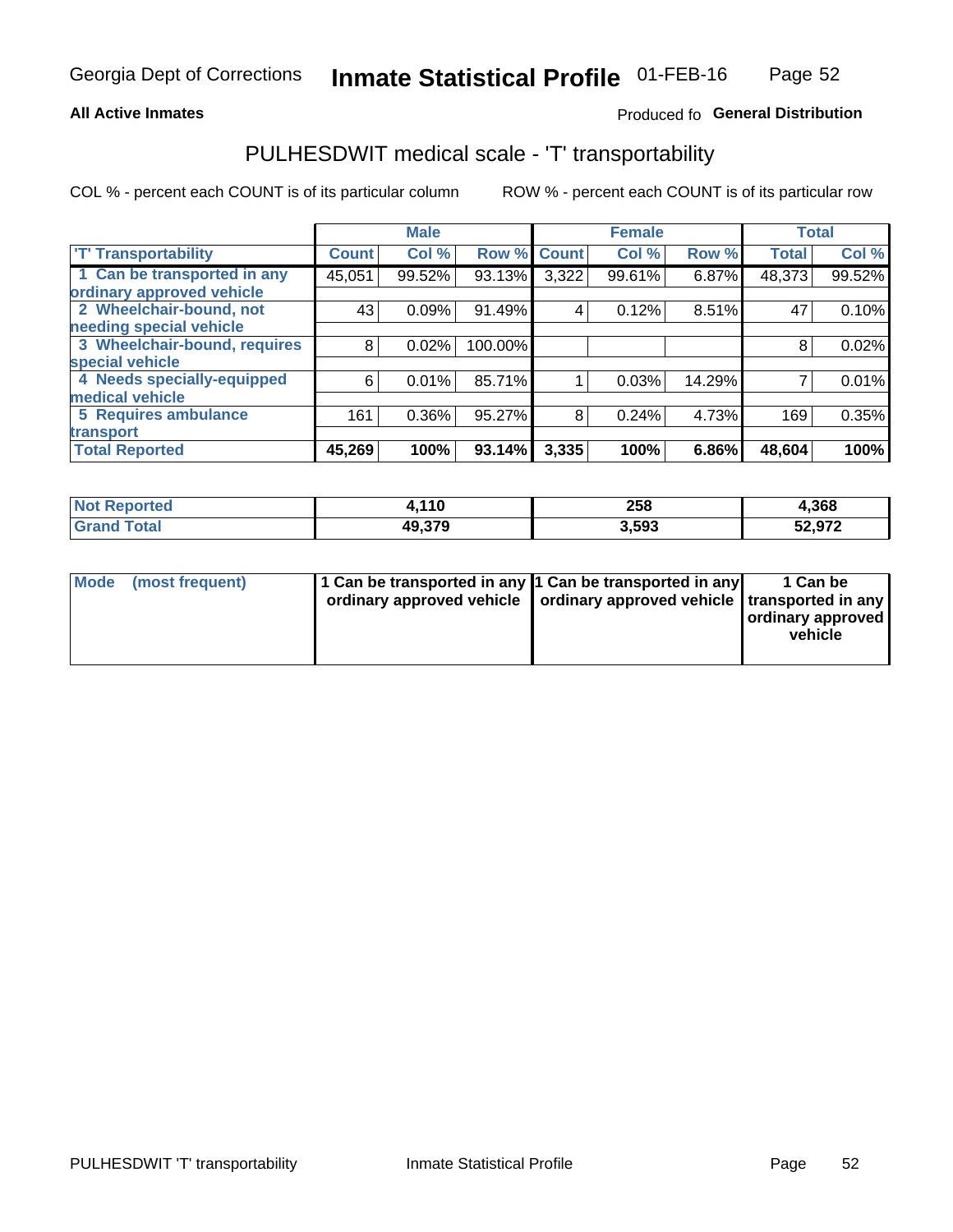#### Inmate Statistical Profile 01-FEB-16 Page 53

**All Active Inmates** 

### Produced for General Distribution

## Number of prior Georgia incarcerations

COL % - percent each COUNT is of its particular column

|                                       |              | <b>Male</b> |             |       | <b>Female</b> |       |        | <b>Total</b> |
|---------------------------------------|--------------|-------------|-------------|-------|---------------|-------|--------|--------------|
| <b>Num of Prior GA Incarcerations</b> | <b>Count</b> | Col %       | Row % Count |       | Col %         | Row % | Total  | Col %        |
|                                       | 27,651       | 56.00%      | 91.58%      | 2,542 | 70.75%        | 8.42% | 30,193 | 57.00%       |
|                                       | 9,186        | 18.60%      | 94.52%      | 533   | 14.83%        | 5.48% | 9,719  | 18.35%       |
| $\overline{2}$                        | 5,173        | 10.48%      | 96.26%      | 201   | 5.59%         | 3.74% | 5,374  | 10.14%       |
| 3                                     | 3,046        | 6.17%       | $95.91\%$   | 130   | 3.62%         | 4.09% | 3,176  | 6.00%        |
| $\boldsymbol{4}$                      | 1,738        | 3.52%       | 96.18%      | 69    | 1.92%         | 3.82% | 1,807  | 3.41%        |
| 5                                     | 1,083        | 2.19%       | 95.67%      | 49    | 1.36%         | 4.33% | 1,132  | 2.14%        |
| <b>More Than 5</b>                    | 1,502        | 3.04%       | 95.61%      | 69    | 1.92%         | 4.39% | 1,571  | 2.97%        |
| <b>Total Reported</b>                 | 49,379       | 100%        | 93.22%      | 3,593 | 100%          | 6.78% | 52,972 | 100.0%       |

| enorted<br>NO.   |                        |       |                  |
|------------------|------------------------|-------|------------------|
| <b>ota</b><br>Gr | 10 270<br>ДU<br>49.979 | 3,593 | הדה ה־<br>ว∠,७7∡ |

| Mean (average)       | 1.05 | כס. | 1.02 |
|----------------------|------|-----|------|
| Median (middle)      |      |     |      |
| Mode (most frequent) |      |     |      |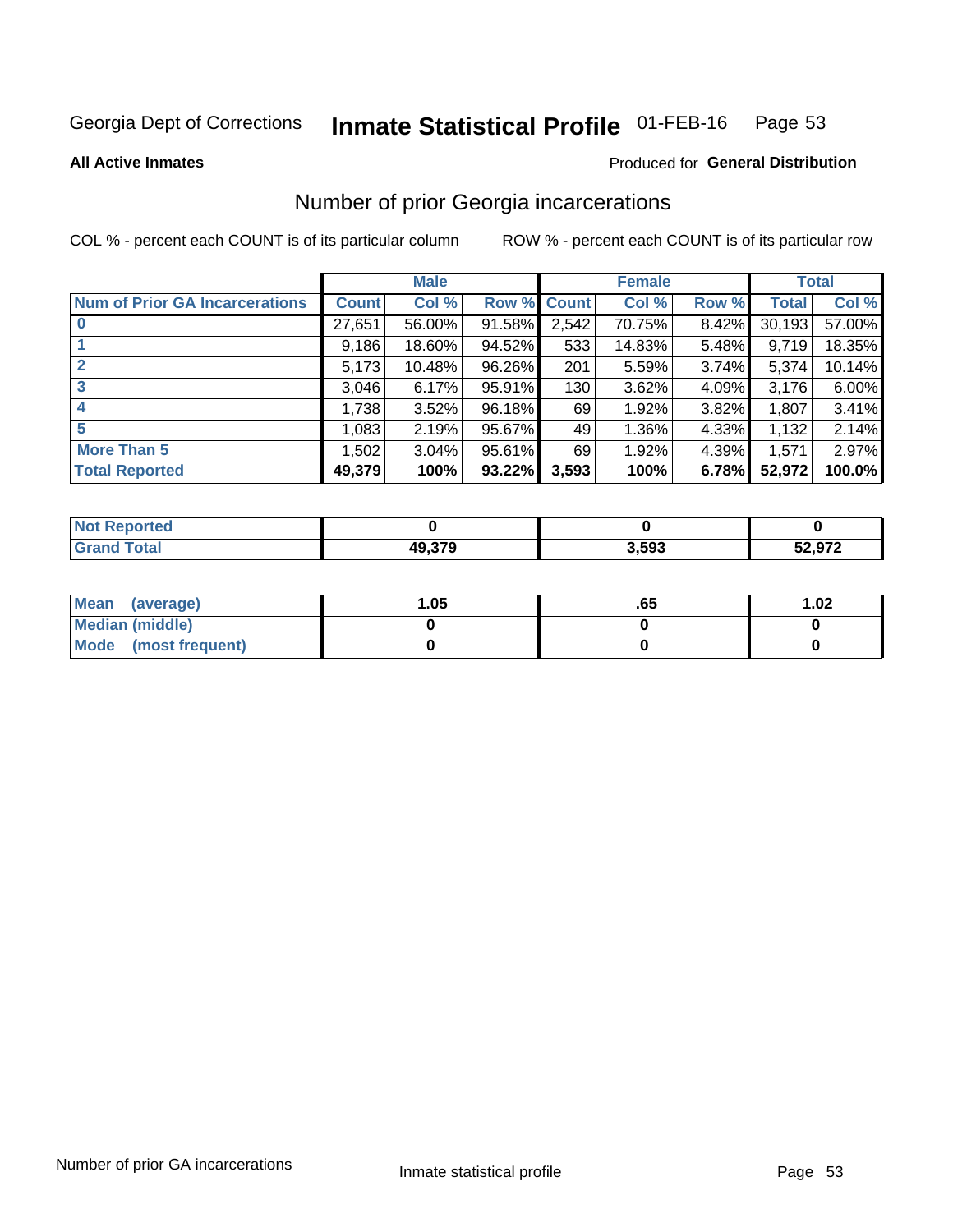#### Inmate Statistical Profile 01-FEB-16 Page 54

#### **All Active Inmates**

### Produced for General Distribution

## Prison sentence in years

COL % - percent each COUNT is of its particular column

ROW % - percent each COUNT is of its particular row

|                                 |              | <b>Male</b> |         |                 | <b>Female</b> |        |              | <b>Total</b> |
|---------------------------------|--------------|-------------|---------|-----------------|---------------|--------|--------------|--------------|
| <b>Prison Sentence In Years</b> | <b>Count</b> | Col %       | Row %   | <b>Count</b>    | Col %         | Row %  | <b>Total</b> | Col %        |
| $0 - 1$                         | 391          | 0.79%       | 93.76%  | $\overline{26}$ | 0.72%         | 6.24%  | 417          | 0.79%        |
| $1.1 - 2$                       | 624          | 1.26%       | 90.83%  | 63              | 1.75%         | 9.17%  | 687          | 1.30%        |
| $2.1 - 3$                       | 954          | 1.93%       | 90.08%  | 105             | 2.92%         | 9.92%  | 1,059        | 2.00%        |
| $3.1 - 4$                       | 885          | 1.79%       | 91.05%  | 87              | 2.42%         | 8.95%  | 972          | 1.83%        |
| $4.1 - 5$                       | 1,891        | 3.83%       | 90.87%  | 190             | 5.29%         | 9.13%  | 2,081        | 3.93%        |
| $5.1 - 6$                       | 1,071        | 2.17%       | 89.77%  | 122             | 3.40%         | 10.23% | 1,193        | 2.25%        |
| $6.1 - 7$                       | 1,110        | 2.25%       | 91.96%  | 97              | 2.70%         | 8.04%  | 1,207        | 2.28%        |
| $7.1 - 8$                       | 1,193        | 2.42%       | 92.27%  | 100             | 2.78%         | 7.73%  | 1,293        | 2.44%        |
| $8.1 - 9$                       | 1,225        | 2.48%       | 93.01%  | 92              | 2.56%         | 6.99%  | 1,317        | 2.49%        |
| $9.1 - 10$                      | 4,423        | 8.96%       | 90.30%  | 475             | 13.22%        | 9.70%  | 4,898        | 9.25%        |
| $10.1 - 12$                     | 2,556        | 5.18%       | 91.58%  | 235             | 6.54%         | 8.42%  | 2,791        | 5.27%        |
| $12.1 - 15$                     | 5,137        | 10.40%      | 91.99%  | 447             | 12.44%        | 8.01%  | 5,584        | 10.54%       |
| $15.1 - 20$                     | 9,463        | 19.16%      | 93.72%  | 634             | 17.65%        | 6.28%  | 10,097       | 19.06%       |
| 20.1 - Over                     | 9,995        | 20.24%      | 95.12%  | 513             | 14.28%        | 4.88%  | 10,508       | 19.84%       |
| <b>Life</b>                     | 7,095        | 14.37%      | 95.11%  | 365             | 10.16%        | 4.89%  | 7,460        | 14.08%       |
| <b>Life Without Parole</b>      | 1,135        | 2.30%       | 96.76%  | 38              | 1.06%         | 3.24%  | 1,173        | 2.21%        |
| <b>Death</b>                    | 154          | 0.31%       | 100.00% |                 |               |        | 154          | 0.29%        |
| <b>Youthful Offenders</b>       | 77           | 0.16%       | 95.06%  | $\overline{4}$  | 0.11%         | 4.94%  | 81           | 0.15%        |
| <b>Total Reported</b>           | 49,379       | 100%        | 93.22%  | 3,593           | 100%          | 6.78%  | 52,972       | 100%         |

| Reported<br>I NOT |                   |       |        |
|-------------------|-------------------|-------|--------|
|                   | lQ 37Q<br>19.JI 9 | 3,593 | 52,972 |

#### **Determinate (numeric) sentences only**

| Mear | .<br>41.J | $\rightarrow$ $\rightarrow$ $\rightarrow$<br>-19.7 . | 1.46∠ |
|------|-----------|------------------------------------------------------|-------|
|      |           |                                                      |       |

All sentences (including determinate), with life, life without parole, and death sentences figured at 45 years

| Me <sub>2</sub> | 1.34،<br><u>ты.</u> | $\cdots$<br>-.u <i>r</i><br>_____ | 31.36 |
|-----------------|---------------------|-----------------------------------|-------|
|                 |                     |                                   |       |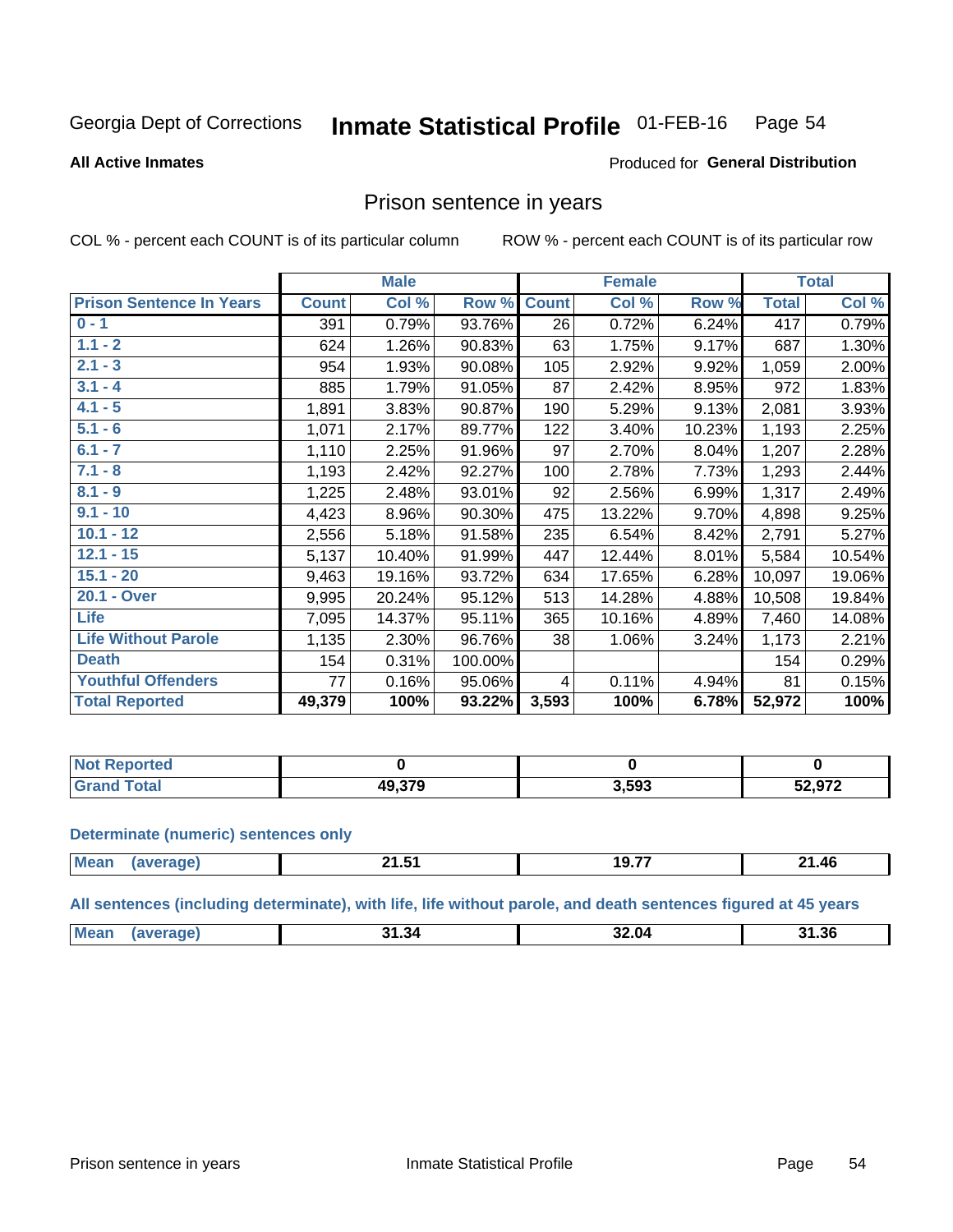#### Inmate Statistical Profile 01-FEB-16 Page 55

### **All Active Inmates**

### **Produced for General Distribution**

## Primary offense, broken out into felonies vs misdemeanors

COL % - percent each COUNT is of its particular column

|                                  |              | <b>Male</b> |           |                    | <b>Female</b> |       | Total  |        |
|----------------------------------|--------------|-------------|-----------|--------------------|---------------|-------|--------|--------|
| <b>Felonies and Misdemeanors</b> | <b>Count</b> | Col%        |           | <b>Row % Count</b> | Col%          | Row % | Total, | Col %  |
| <b>Felonies</b>                  | 49,165       | 99.82%      | 93.21%    | 3,581              | 99.89%        | 6.79% | 52.746 | 99.82% |
| <b>Misdemeanors</b>              | 91           | 18%         | 95.79%    |                    | $.11\%$       | 4.21% | 95     | 18%    |
| <b>Total Reported</b>            | 49,256       | 100%        | $93.22\%$ | 3,585              | 100%          | 6.78% | 52.841 | 100%   |

| <b>Not</b><br>Reported | י ה<br>14J |        | וטו    |
|------------------------|------------|--------|--------|
| <b>Grand</b><br>™otal  | 49.37C     | 49,264 | 52,972 |

| Mo | ____ | 11 C.S<br>. | onies<br>. |
|----|------|-------------|------------|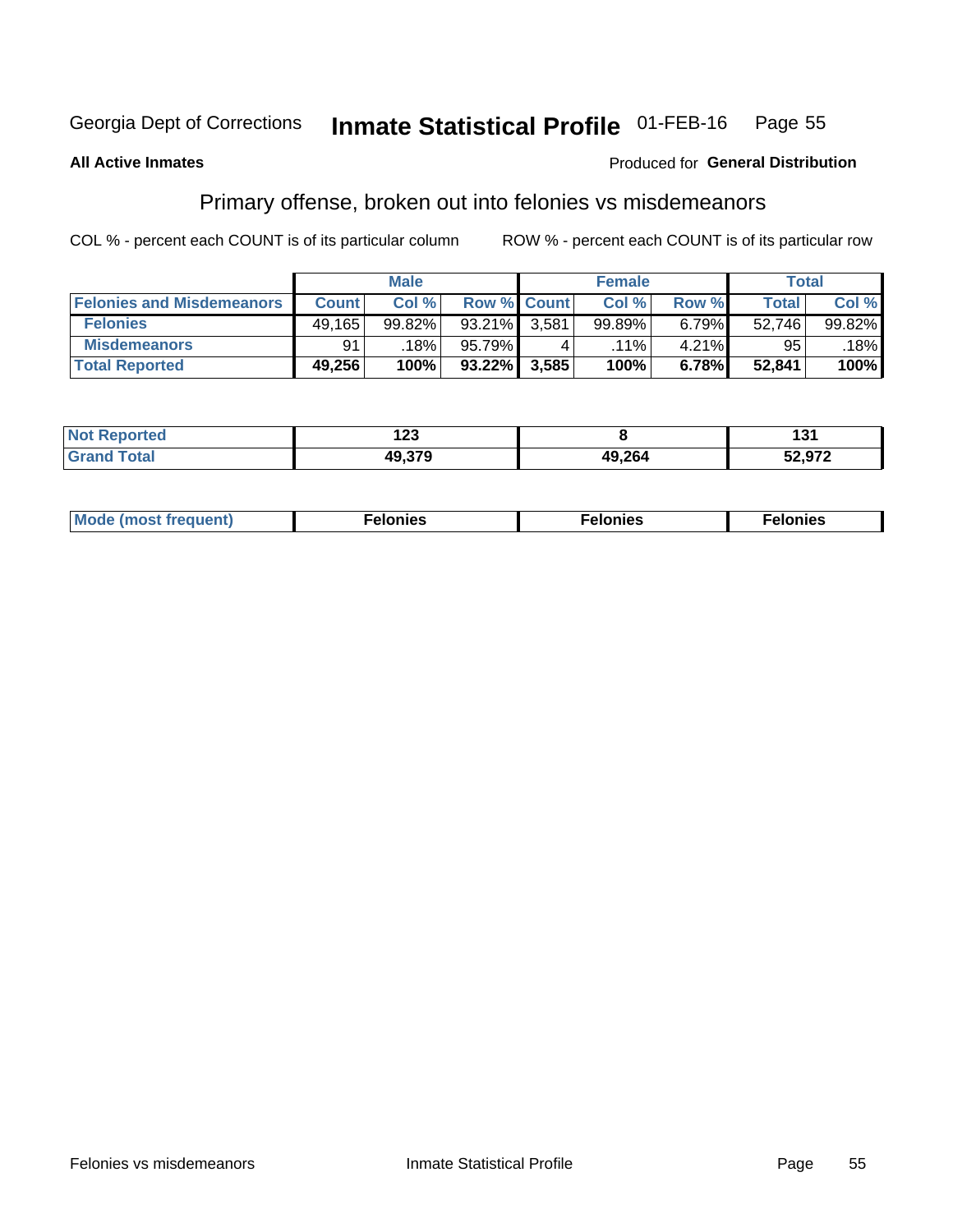#### Inmate Statistical Profile 01-FEB-16 Page 56

#### **All Active Inmates**

### Produced for General Distribution

## Primary offense, broken out into six broad crime categories

COL % - percent each COUNT is of its particular column

|                         |              | <b>Male</b> |           |             | <b>Female</b> |        |              | <b>Total</b> |
|-------------------------|--------------|-------------|-----------|-------------|---------------|--------|--------------|--------------|
| <b>Crime Categories</b> | <b>Count</b> | Col %       |           | Row % Count | Col %         | Row %  | <b>Total</b> | Col %        |
| <b>Violent</b>          | 25,236       | 51.18%      | 94.13%    | 1,573       | 43.78%        | 5.87%  | 26,809       | 50.68%       |
| <b>Sex Crime</b><br>2   | 8,168        | 16.57%      | 98.42%    | 131         | 3.65%         | 1.58%  | 8,299        | 15.69%       |
| 3<br><b>Property</b>    | 8,347        | 16.93%      | 89.16%    | 1,015       | 28.25%        | 10.84% | 9,362        | 17.70%       |
| <b>Drug</b><br>4        | 5,391        | 10.93%      | 88.51%    | 700         | 19.48%        | 11.49% | 6,091        | 11.51%       |
| <b>Habit/DUI</b><br>5   | 98           | .20%        | 88.29%    | 13          | $.36\%$       | 11.71% | 111          | .21%         |
| <b>Other</b><br>6       | 2,064        | 4.19%       | 92.76%    | 161         | 4.48%         | 7.24%  | 2,225        | 4.21%        |
| <b>Total Reported</b>   | 49,304       | 100%        | $93.21\%$ | 3,593       | 100%          | 6.79%  | 52,897       | 100%         |

| тес.<br>NG | --                   |       | --<br>w            |
|------------|----------------------|-------|--------------------|
|            | <b>270</b><br>49,375 | 3,593 | EO 070.<br>52.YI Z |

| Mo<br>uent)<br>nos | .<br>/iolent | <br>Violent | - --<br><b>Tiolent</b> |
|--------------------|--------------|-------------|------------------------|
|                    |              |             |                        |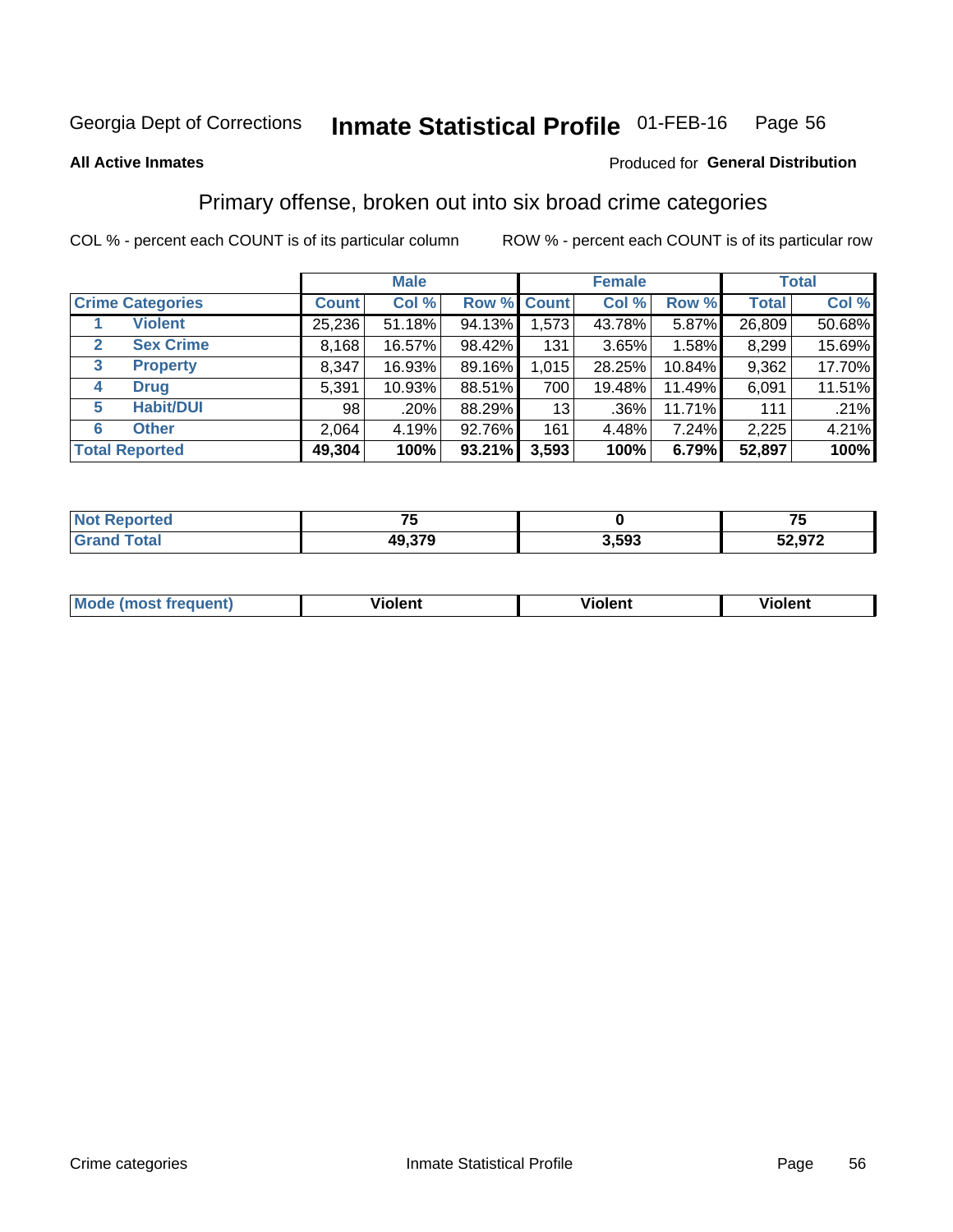#### Inmate Statistical Profile 01-FEB-16 Page 57

**All Active Inmates** 

### **Produced for General Distribution**

# Primary offense, detailed offense code

COL % - percent each COUNT is of its particular column

|                                            |                 | <b>Male</b> |         |                         | <b>Female</b> |        |                  | <b>Total</b> |
|--------------------------------------------|-----------------|-------------|---------|-------------------------|---------------|--------|------------------|--------------|
| <b>Primary Offense</b>                     | <b>Count</b>    | Col %       | Row %   | <b>Count</b>            | Col %         | Row %  | <b>Total</b>     | Col %        |
| <b>Abuse Neglect Elder/Disab (2812)</b>    | 26              | .05%        | 60.47%  | 17                      | .47%          | 39.53% | 43               | .08%         |
| Agg Aslt W Intnt To Rape (2095)            | 65              | .13%        | 100.00% |                         |               |        | 65               | .12%         |
| <b>Agg Sex Battery Atmpt (2099)</b>        | 1               | .01%        | 100.00% |                         |               |        | 1                | .01%         |
| <b>Aggrav Assault (1302)</b>               | 4,894           | 9.93%       | 94.41%  | 290                     | 8.07%         | 5.59%  | 5,184            | 9.80%        |
| <b>Aggrav Assault Peace Ofcr</b>           | 292             | .59%        | 95.42%  | 14                      | .39%          | 4.58%  | 306              | .58%         |
| (1314)<br><b>Aggrav Battery (1305)</b>     | 1,168           | 2.37%       | 94.19%  | 72                      | 2.00%         | 5.81%  | 1,240            | 2.34%        |
| <b>Aggrav Battery Peace Ofcr</b>           | 25              | .05%        | 100.00% |                         |               |        | 25               | .05%         |
| (1315)                                     |                 |             |         |                         |               |        |                  |              |
| <b>Aggrav Ch Molest Atmpt (2096)</b>       | 1               | .01%        | 100.00% |                         |               |        | 1                | .01%         |
| <b>Aggrav Child Molestation (2021)</b>     | 1,241           | 2.52%       | 98.41%  | 20                      | .56%          | 1.59%  | 1,261            | 2.38%        |
| <b>Aggrav Cruelty To Animals</b><br>(2972) | 8               | .02%        | 100.00% |                         |               |        | 8                | .02%         |
| <b>Aggrav Sexual Battery (2009)</b>        | 200             | .41%        | 99.50%  | $\mathbf{1}$            | .03%          | .50%   | 201              | .38%         |
| <b>Aggrav Sodomy (2003)</b>                | 203             | .41%        | 98.54%  | 3                       | .08%          | 1.46%  | 206              | .39%         |
| <b>Aggrav Stalking (1321)</b>              | 280             | .57%        | 97.22%  | 8                       | .22%          | 2.78%  | 288              | .54%         |
| <b>Aggravated Assault On 65+</b>           | 4               | .01%        | 80.00%  | 1                       | .03%          | 20.00% | 5                | .01%         |
| (1304)                                     |                 |             |         |                         |               |        |                  |              |
| <b>Alter Id (1506)</b>                     | 3               | .01%        | 100.00% |                         |               |        | 3                | .01%         |
| <b>Armed Robbery (1902)</b>                | 5,736           | 11.63%      | 96.57%  | 204                     | 5.68%         | 3.43%  | 5,940            | 11.23%       |
| Arson 1st Degree (1401)                    | 60              | .12%        | 86.96%  | 9                       | .25%          | 13.04% | 69               | .13%         |
| <b>Arson 2nd Degree (1402)</b>             | 11              | .02%        | 91.67%  | 1                       | .03%          | 8.33%  | 12               | .02%         |
| <b>Arson 3rd Degree (1403)</b>             | 5               | .01%        | 83.33%  | 1                       | .03%          | 16.67% | 6                | .01%         |
| <b>Arson Misc (1400)</b>                   | 1               | .01%        | 100.00% |                         |               |        | $\mathbf{1}$     | .01%         |
| Ass W/ Int Transmit Hiv (1313)             | 1               | .01%        | 50.00%  | 1                       | .03%          | 50.00% | $\overline{2}$   | .01%         |
| <b>Atmpt Aggrav Assault (1303)</b>         | 8               | .02%        | 88.89%  | 1                       | .03%          | 11.11% | $\boldsymbol{9}$ | .02%         |
| <b>Atmpt Aggrav Sodomy (2093)</b>          | 3               | .01%        | 100.00% |                         |               |        | 3                | .01%         |
| <b>Atmpt Armed Robbery (1992)</b>          | 95              | .19%        | 95.96%  | $\overline{\mathbf{4}}$ | .11%          | 4.04%  | 99               | .19%         |
| <b>Atmpt Burglary (1690)</b>               | 26              | .05%        | 96.30%  | 1                       | .03%          | 3.70%  | 27               | .05%         |
| <b>Atmpt Child Molestation (2094)</b>      | 22              | .04%        | 100.00% |                         |               |        | 22               | .04%         |
| <b>Atmpt Escape (2590)</b>                 | 1               | .01%        | 100.00% |                         |               |        | 1                | .01%         |
| <b>Atmpt Kidnap (1390)</b>                 | 4               | .01%        | 100.00% |                         |               |        | 4                | .01%         |
| <b>Atmpt Murder (1190)</b>                 | $\overline{80}$ | .16%        | 91.95%  | $\overline{7}$          | .19%          | 8.05%  | $\overline{87}$  | .16%         |
| Atmpt Rape (2091)                          | 40              | .08%        | 97.56%  | 1                       | .03%          | 2.44%  | 41               | .08%         |
| <b>Atmpt Robbery (1991)</b>                | 44              | .09%        | 95.65%  | $\overline{2}$          | .06%          | 4.35%  | 46               | .09%         |
| <b>Atmpt Sodomy (2092)</b>                 | 4               | .01%        | 100.00% |                         |               |        | 4                | .01%         |
| <b>Atmpt Theft By Taking (1812)</b>        | $\overline{5}$  | .01%        | 100.00% |                         |               |        | 5                | .01%         |
| <b>Atmpt Viol Substance Act (4090)</b>     | 23              | .05%        | 82.14%  | 5                       | .14%          | 17.86% | 28               | .05%         |
| <b>Att/Consprcy Commt C/S/Of</b><br>(4134) | $\overline{37}$ | .08%        | 92.50%  | 3                       | .08%          | 7.50%  | 40               | .08%         |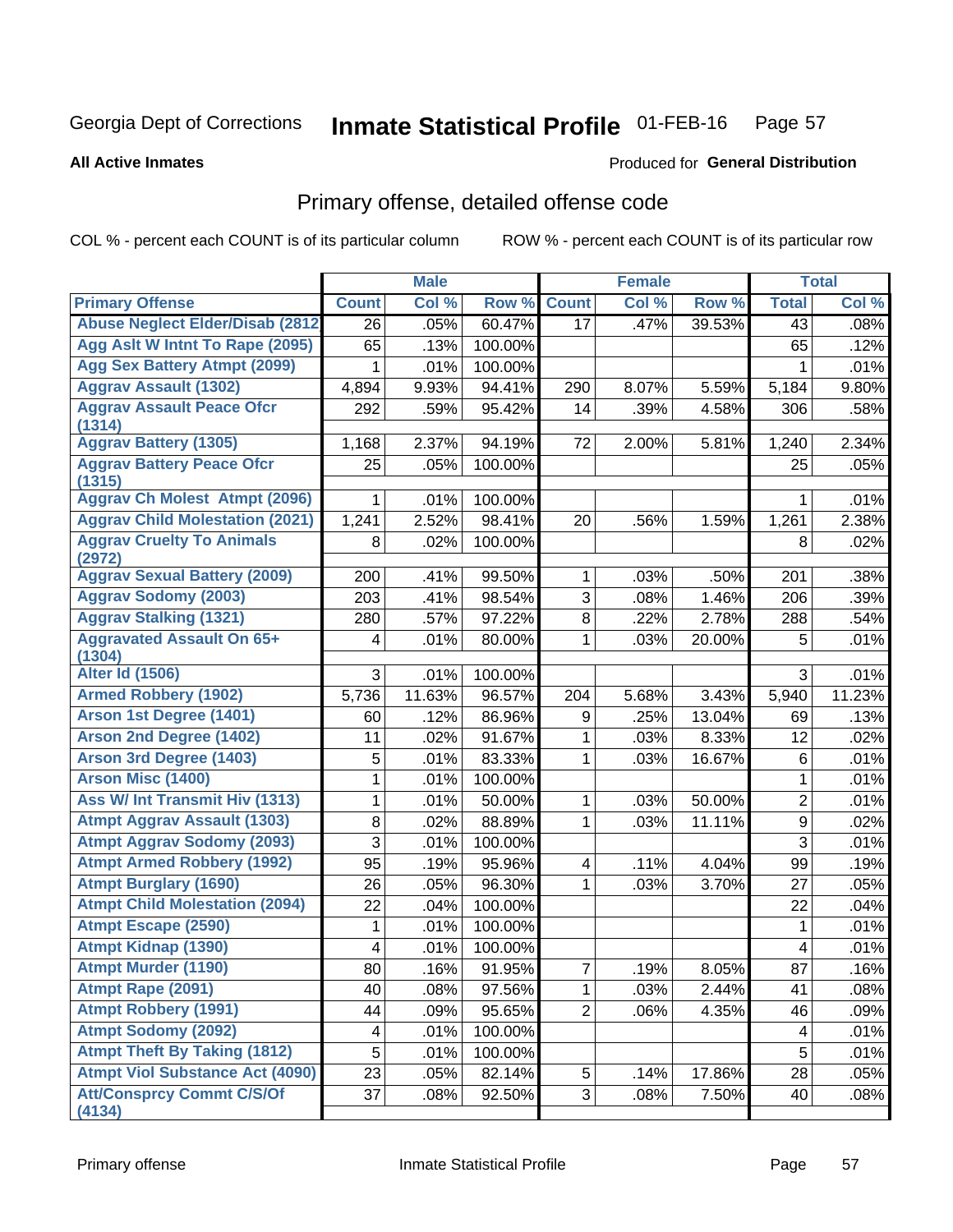#### Inmate Statistical Profile 01-FEB-16 Page 58

#### **All Active Inmates**

### **Produced for General Distribution**

# Primary offense, detailed offense code

COL % - percent each COUNT is of its particular column

|                                           |                | <b>Male</b> |         |                | <b>Female</b> |         |                | <b>Total</b> |
|-------------------------------------------|----------------|-------------|---------|----------------|---------------|---------|----------------|--------------|
| <b>Primary Offense</b>                    | <b>Count</b>   | Col %       | Row %   | <b>Count</b>   | Col %         | Row %   | <b>Total</b>   | Col %        |
| <b>Bad Checks (1704)</b>                  | 1              | .01%        | 50.00%  | $\mathbf{1}$   | .03%          | 50.00%  | 2              | .01%         |
| <b>Bail Jumping (2511)</b>                | 1              | .01%        | 33.33%  | $\overline{2}$ | .06%          | 66.67%  | 3              | .01%         |
| <b>Bigamy (2007)</b>                      | 1              | .01%        | 100.00% |                |               |         | 1              | .01%         |
| <b>Bribery Govt Officer (2301)</b>        | 1              | .01%        | 50.00%  | 1              | .03%          | 50.00%  | $\overline{2}$ | .01%         |
| Burg 1st Aft 6/30/12 (1611)               | 1,450          | 2.94%       | 93.37%  | 103            | 2.87%         | 6.63%   | 1,553          | 2.94%        |
| Burg 2nd Aft 6/30/12 (1612)               | 497            | 1.01%       | 95.39%  | 24             | .67%          | 4.61%   | 521            | .98%         |
| <b>Burg Bef 7/1/12 (1601)</b>             | 3,467          | 7.03%       | 96.55%  | 124            | 3.45%         | 3.45%   | 3,591          | 6.79%        |
| <b>Carry Concealed Weapon (2901)</b>      | 3              | .01%        | 100.00% |                |               |         | 3              | .01%         |
| <b>Carry Weapon At School (2915)</b>      | 4              | .01%        | 80.00%  | 1              | .03%          | 20.00%  | 5              | .01%         |
| <b>Child Molestation (2019)</b>           | 2,567          | 5.21%       | 97.94%  | 54             | 1.50%         | 2.06%   | 2,621          | 4.95%        |
| <b>Chop Shop Violation (5003)</b>         | 1              | .01%        | 100.00% |                |               |         | 1              | .01%         |
| <b>Cnspire Traffic Cntrl Sub (4130)</b>   | 11             | .02%        | 91.67%  | 1              | .03%          | 8.33%   | 12             | .02%         |
| <b>Computer Pornography (1760)</b>        | 57             | .12%        | 100.00% |                |               |         | 57             | .11%         |
| <b>Computer Theft (1761)</b>              | 6              | .01%        | 46.15%  | 7              | .19%          | 53.85%  | 13             | .02%         |
| <b>Computer Trespass (1762)</b>           | 1              | .01%        | 100.00% |                |               |         | 1              | .01%         |
| <b>Conceal Death Of Another (1125)</b>    | 13             | .03%        | 68.42%  | 6              | .17%          | 31.58%  | 19             | .04%         |
| <b>Conspiracy (9901)</b>                  | 36             | .07%        | 80.00%  | 9              | .25%          | 20.00%  | 45             | .09%         |
| Crmnl Atmpt (9905)                        | 1              | .01%        | 100.00% |                |               |         | 1              | .01%         |
| <b>Crmnl Damage 1st Degree (1501)</b>     | 33             | .07%        | 97.06%  | 1              | .03%          | 2.94%   | 34             | .06%         |
| <b>Crmnl Damage 2nd Degree</b><br>(1502)  | 68             | .14%        | 97.14%  | $\overline{2}$ | .06%          | 2.86%   | 70             | .13%         |
| <b>Crmnl Interfere Govt Prop (2613)</b>   | 14             | .03%        | 87.50%  | $\overline{2}$ | .06%          | 12.50%  | 16             | .03%         |
| <b>Crmnl Solicitation (9910)</b>          | 1              | .01%        | 50.00%  | 1              | .03%          | 50.00%  | $\overline{2}$ | .01%         |
| <b>Cruelty To Children (2801)</b>         | 293            | .59%        | 76.70%  | 89             | 2.48%         | 23.30%  | 382            | .72%         |
| <b>Cruelty To Elder Person (2811)</b>     | 13             | .03%        | 61.90%  | 8              | .22%          | 38.10%  | 21             | .04%         |
| <b>Damage Destroy Secr Prop</b><br>(1504) | $\overline{2}$ | .01%        | 66.67%  | 1              | .03%          | 33.33%  | 3              | .01%         |
| <b>Defrauding State (2307)</b>            | 1              | .01%        | 100.00% |                |               |         | $\mathbf 1$    | .01%         |
| <b>Distributing Obscene Mat (2101)</b>    | 1              | .01%        | 100.00% |                |               |         | 1              | .01%         |
| <b>Drvng Habtl Violator (5004)</b>        | 8              | .02%        | 88.89%  | 1              | .03%          | 11.11%  | 9              | .02%         |
| Eavesdrop & Surveillance (3001)           | 1              | .01%        | 100.00% |                |               |         | 1              | .01%         |
| <b>Entering Vehicle (1880)</b>            | 99             | .20%        | 98.02%  | $\overline{2}$ | .06%          | 1.98%   | 101            | .19%         |
| <b>Entice Child Attempted (2090)</b>      | $\overline{7}$ | .01%        | 100.00% |                |               |         | $\overline{7}$ | .01%         |
| <b>Enticing Child-Indec Purp (2020)</b>   | 80             | .16%        | 94.12%  | 5              | .14%          | 5.88%   | 85             | .16%         |
| <b>Escape (2501)</b>                      | 27             | .05%        | 90.00%  | 3              | .08%          | 10.00%  | 30             | .06%         |
| <b>False Certificates (2311)</b>          |                |             |         | 1              | .03%          | 100.00% | 1              | .01%         |
| <b>False Imprisonment (1308)</b>          | 178            | .36%        | 95.70%  | 8              | .22%          | 4.30%   | 186            | .35%         |
| <b>False Statements Govt (2408)</b>       | 22             | .04%        | 81.48%  | 5              | .14%          | 18.52%  | 27             | .05%         |
| <b>False Swearing (2402)</b>              | $\overline{2}$ | .01%        | 100.00% |                |               |         | $\overline{2}$ | .01%         |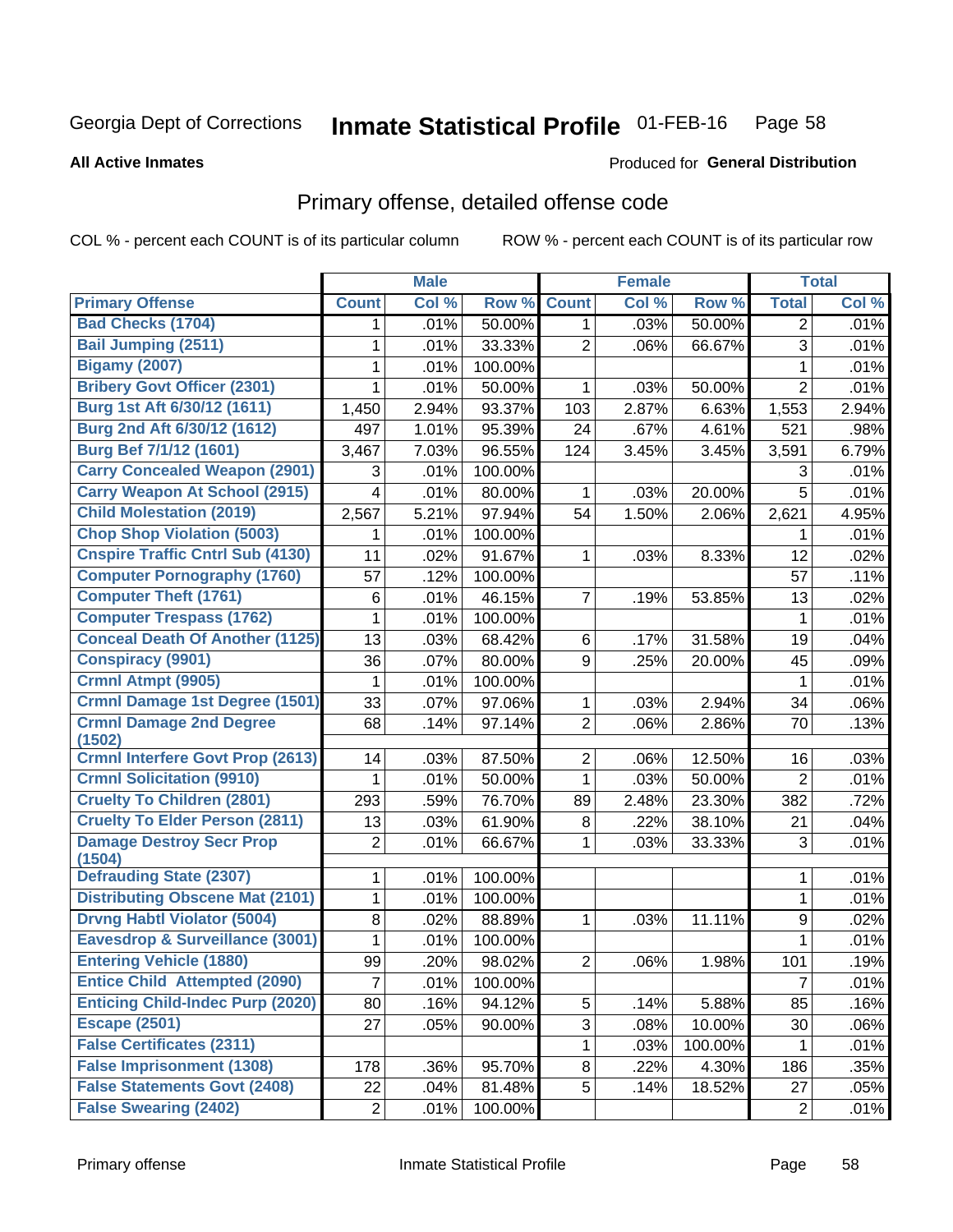#### Inmate Statistical Profile 01-FEB-16 Page 59

**All Active Inmates** 

### **Produced for General Distribution**

# Primary offense, detailed offense code

COL % - percent each COUNT is of its particular column

|                                            |                | <b>Male</b> |         |                         | <b>Female</b> |        |                           | <b>Total</b> |
|--------------------------------------------|----------------|-------------|---------|-------------------------|---------------|--------|---------------------------|--------------|
| <b>Primary Offense</b>                     | <b>Count</b>   | Col %       | Row %   | <b>Count</b>            | Col %         | Row %  | <b>Total</b>              | Col %        |
| <b>False Swearng Writtn Stmt</b>           | 3              | .01%        | 75.00%  | $\mathbf 1$             | .03%          | 25.00% | $\overline{\mathbf{4}}$   | .01%         |
| (2205)                                     |                |             |         |                         |               |        |                           |              |
| <b>Family Violence Battery (1301)</b>      | 136            | .28%        | 96.45%  | 5                       | .14%          | 3.55%  | 141                       | .27%         |
| Feticide (1121)                            | 1              | .01%        | 100.00% |                         |               |        | 1                         | .01%         |
| <b>Feticide By Vehicle (1118)</b>          | 3              | .01%        | 75.00%  | 1                       | .03%          | 25.00% | 4                         | .01%         |
| <b>Financial Identity Fraud (1756)</b>     | 43             | .09%        | 50.59%  | 42                      | 1.17%         | 49.41% | 85                        | .16%         |
| <b>Fleeing/Eluding Police (2316)</b>       | 290            | .59%        | 95.08%  | 15                      | .42%          | 4.92%  | 305                       | .58%         |
| Forg 1st Aft 6/30/12 (1711)                | 70             | .14%        | 65.42%  | 37                      | 1.03%         | 34.58% | 107                       | .20%         |
| Forg 1st Bef 7/1/12 (1701)                 | 412            | .84%        | 72.15%  | 159                     | 4.43%         | 27.85% | 571                       | 1.08%        |
| Forg 2nd Aft 6/30/12 (1712)                | 27             | .05%        | 87.10%  | 4                       | .11%          | 12.90% | 31                        | .06%         |
| Forg 2nd Bef 7/1/12 (1702)                 | 12             | .02%        | 92.31%  | 1                       | .03%          | 7.69%  | 13                        | .02%         |
| Forg 3rd Aft 6/30/12 (1713)                | 26             | .05%        | 63.41%  | 15                      | .42%          | 36.59% | 41                        | .08%         |
| Forg 4th Aft 6/30/12 (1714)                | 6              | .01%        | 46.15%  | 7                       | .19%          | 53.85% | 13                        | .02%         |
| <b>Forgery Credit Card (1752)</b>          | $\overline{c}$ | .01%        | 100.00% |                         |               |        | $\overline{2}$            | .01%         |
| <b>Fraudulent Access Compute</b><br>(1796) | 4              | .01%        | 57.14%  | 3                       | .08%          | 42.86% | $\overline{7}$            | .01%         |
| <b>Fraudulent Checks (1750)</b>            | 1              | .01%        | 100.00% |                         |               |        | 1                         | .01%         |
| <b>Fraudulent Credit Card (1753)</b>       | 49             | .10%        | 64.47%  | 27                      | .75%          | 35.53% | 76                        | .14%         |
| <b>Gang Participation (9914)</b>           | 29             | .06%        | 100.00% |                         |               |        | 29                        | .05%         |
| <b>Guard Line W/Weapon/Drugs</b>           | 16             | .03%        | 80.00%  | 4                       | .11%          | 20.00% | 20                        | .04%         |
| (2963)                                     |                |             |         |                         |               |        |                           |              |
| <b>Habit Traf Viol/Impaired (5005)</b>     | 13             | .03%        | 100.00% |                         |               |        | 13                        | .02%         |
| <b>Habit Traf Viol/Other (5006)</b>        | 8              | .02%        | 80.00%  | 2                       | .06%          | 20.00% | 10                        | .02%         |
| <b>Hijacking Motor Vehicle (1911)</b>      | 32             | .06%        | 96.97%  | 1                       | .03%          | 3.03%  | 33                        | .06%         |
| <b>Hindering Appreh Or Pun (2503)</b>      | $\overline{2}$ | .01%        | 100.00% |                         |               |        | $\overline{2}$            | .01%         |
| Hit-Run W/Injury/Fatality (5007)           | 20             | .04%        | 74.07%  | 7                       | .19%          | 25.93% | 27                        | .05%         |
| <b>Homicide By Vessel (1124)</b>           | 40             | .08%        | 90.91%  | $\overline{\mathbf{4}}$ | .11%          | 9.09%  | 44                        | .08%         |
| <b>Illegal Attm To Obt Drugs (4011)</b>    | 1              | .01%        | 33.33%  | 2                       | .06%          | 66.67% | 3                         | .01%         |
| <b>Impersonating Officer (2405)</b>        | $\overline{2}$ | .01%        | 66.67%  | 1                       | .03%          | 33.33% | $\ensuremath{\mathsf{3}}$ | .01%         |
| <b>Impersonation (2404)</b>                | $\overline{2}$ | .01%        | 100.00% |                         |               |        | $\overline{2}$            | .01%         |
| <b>Incest (2006)</b>                       | 197            | .40%        | 98.99%  | 2                       | .06%          | 1.01%  | 199                       | .38%         |
| <b>Incest Atmpt (2098)</b>                 | 1              | .01%        | 100.00% |                         |               |        | 1                         | .01%         |
| Inciting To Insurrection (2203)            | 3              | .01%        | 75.00%  | 1                       | .03%          | 25.00% | 4                         | .01%         |
| <b>Influencing Witness (2313)</b>          | 5              | .01%        | 83.33%  | 1                       | .03%          | 16.67% | 6                         | .01%         |
| <b>Injury By Vehicle (1318)</b>            | 80             | .16%        | 86.02%  | 13                      | .36%          | 13.98% | 93                        | .18%         |
| <b>Insurrection (2202)</b>                 | 1              | .01%        | 100.00% |                         |               |        | $\mathbf 1$               | .01%         |
| <b>Interference With Custody (1312)</b>    | 6              | .01%        | 100.00% |                         |               |        | 6                         | .01%         |
| <b>Involuntary Manslaughter (1103)</b>     | 156            | .32%        | 86.19%  | 25                      | .70%          | 13.81% | 181                       | .34%         |
| Kidnapping (1311)                          | 1,501          | 3.04%       | 97.59%  | 37                      | 1.03%         | 2.41%  | 1,538                     | 2.91%        |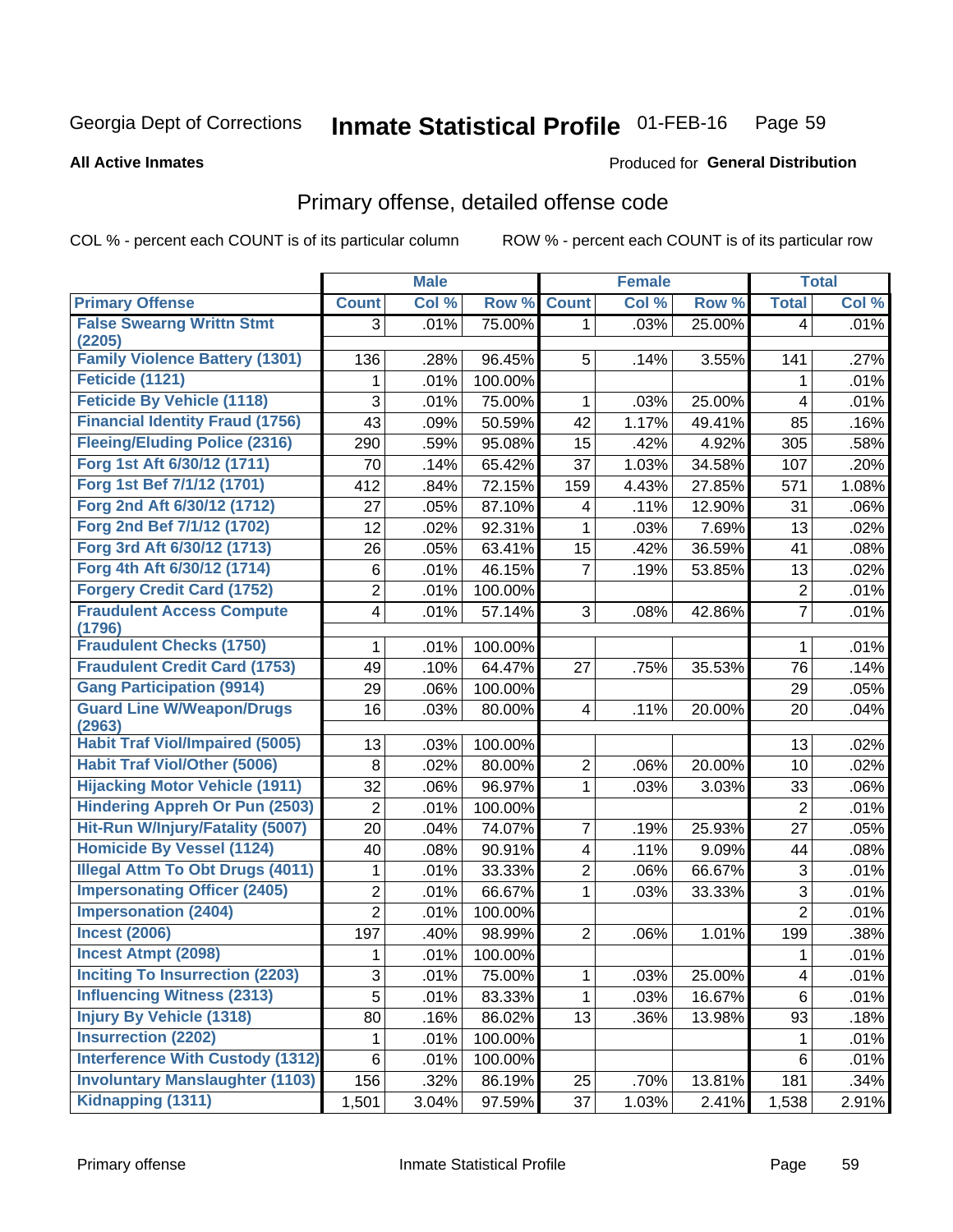#### Inmate Statistical Profile 01-FEB-16 Page 60

#### **All Active Inmates**

# **Produced for General Distribution**

## Primary offense, detailed offense code

COL % - percent each COUNT is of its particular column

|                                            |                  | <b>Male</b> |         |                | <b>Female</b> |         |              | <b>Total</b> |
|--------------------------------------------|------------------|-------------|---------|----------------|---------------|---------|--------------|--------------|
| <b>Primary Offense</b>                     | <b>Count</b>     | Col %       | Row %   | <b>Count</b>   | Col %         | Row %   | <b>Total</b> | Col %        |
| <b>Livestock Theft (1817)</b>              | 3                | .01%        | 100.00% |                |               |         | 3            | .01%         |
| <b>Lottery Violation (2730)</b>            | 1                | .01%        | 100.00% |                |               |         | 1            | .01%         |
| <b>Malicious Conf Sane Pers (1310)</b>     |                  |             |         | 1              | .03%          | 100.00% | 1            | .01%         |
| Manf Methamph 200-399 Gm                   | 9                | .02%        | 100.00% |                |               |         | 9            | .02%         |
| (4144)                                     |                  |             |         |                |               |         |              |              |
| Manf Methamph 28-199 Gm<br>(4143)          | 16               | .03%        | 80.00%  | 4              | .11%          | 20.00%  | 20           | .04%         |
| Manf Methamph 400+ Gm (4145)               | 1                | .01%        | 100.00% |                |               |         | 1            | .01%         |
| <b>Manf Methamph Unspec Amt</b>            | 129              | .26%        | 92.81%  | 10             | .28%          | 7.19%   | 139          | .26%         |
| (4147)                                     |                  |             |         |                |               |         |              |              |
| <b>Manufact Meth Near Child (2803)</b>     | 12               | .02%        | 80.00%  | 3              | .08%          | 20.00%  | 15           | .03%         |
| <b>Misc Assault/Battery (1300)</b>         | $\boldsymbol{9}$ | .02%        | 100.00% |                |               |         | 9            | .02%         |
| <b>Misc Correctionl Inst Off (6200)</b>    | 3                | .01%        | 60.00%  | $\overline{2}$ | .06%          | 40.00%  | 5            | .01%         |
| <b>Misc Drugs Trafficking (4100)</b>       | 6                | .01%        | 100.00% |                |               |         | 6            | .01%         |
| <b>Misc Family Violence (1306)</b>         | 1                | .01%        | 100.00% |                |               |         | 1            | .01%         |
| <b>Misc Forgery (1700)</b>                 | 5                | .01%        | 83.33%  | 1              | .03%          | 16.67%  | 6            | .01%         |
| <b>Misc Fraud (1799)</b>                   | 7                | .01%        | 53.85%  | $\,6$          | .17%          | 46.15%  | 13           | .02%         |
| <b>Misc Homicide Offense (1100)</b>        | 7                | .01%        | 87.50%  | 1              | .03%          | 12.50%  | 8            | .02%         |
| <b>Misc Invasion Of Privacy (3000)</b>     | 5                | .01%        | 100.00% |                |               |         | 5            | .01%         |
| <b>Misc Mrals/Pblic H/Safty (6000)</b>     | 1                | .01%        | 100.00% |                |               |         | 1            | .01%         |
| <b>Misc Sexual Offense (2000)</b>          | 18               | .04%        | 81.82%  | 4              | .11%          | 18.18%  | 22           | .04%         |
| <b>Misc Weapon/Explosive Off</b><br>(2900) | 3                | .01%        | 100.00% |                |               |         | 3            | .01%         |
| <b>Murder (1101)</b>                       | 5,746            | 11.65%      | 93.86%  | 376            | 10.46%        | 6.14%   | 6,122        | 11.57%       |
| <b>Murder Conspire To Commit</b>           | 9                | .02%        | 100.00% |                |               |         | 9            | .02%         |
| (1191)                                     |                  |             |         |                |               |         |              |              |
| Mutiny In Penal Inst (2507)                | 7                | .01%        | 100.00% |                |               |         | 7            | .01%         |
| <b>Obstr Of Law Enf Officer (2314)</b>     | 386              | .78%        | 92.57%  | 31             | .86%          | 7.43%   | 417          | .79%         |
| <b>Pandering By Compulsion (2017)</b>      | 4                | .01%        | 100.00% |                |               |         | 4            | .01%         |
| Peeping Tom (3002)                         | 18               | .04%        | 100.00% |                |               |         | 18           | .03%         |
| Perjury (2401)                             | 4                | .01%        | 100.00% |                |               |         | 4            | .01%         |
| Pimping A Minor Under 18 (2016)            | 12               | .02%        | 85.71%  | $\overline{2}$ | .06%          | 14.29%  | 14           | .03%         |
| <b>Poss Contraband Articles (5171)</b>     | 3                | .01%        | 100.00% |                |               |         | 3            | .01%         |
| <b>Poss Dep Stim Cntrf Drugs</b><br>(4007) | 75               | .15%        | 72.82%  | 28             | .78%          | 27.18%  | 103          | .19%         |
| Poss Drug Related Matrl (4016)             | 20               | .04%        | 80.00%  | 5              | .14%          | 20.00%  | 25           | .05%         |
| Poss Ephedrine (4030)                      | 5                | .01%        | 83.33%  | 1              | .03%          | 16.67%  | 6            | .01%         |
| Poss Firearm 1st Offender (2913)           | 86               | .17%        | 95.56%  | 4              | .11%          | 4.44%   | 90           | .17%         |
| <b>Poss Firearm Convct Felon</b>           | 918              | 1.86%       | 96.43%  | 34             | .95%          | 3.57%   | 952          | 1.80%        |
| (2914)                                     |                  |             |         |                |               |         |              |              |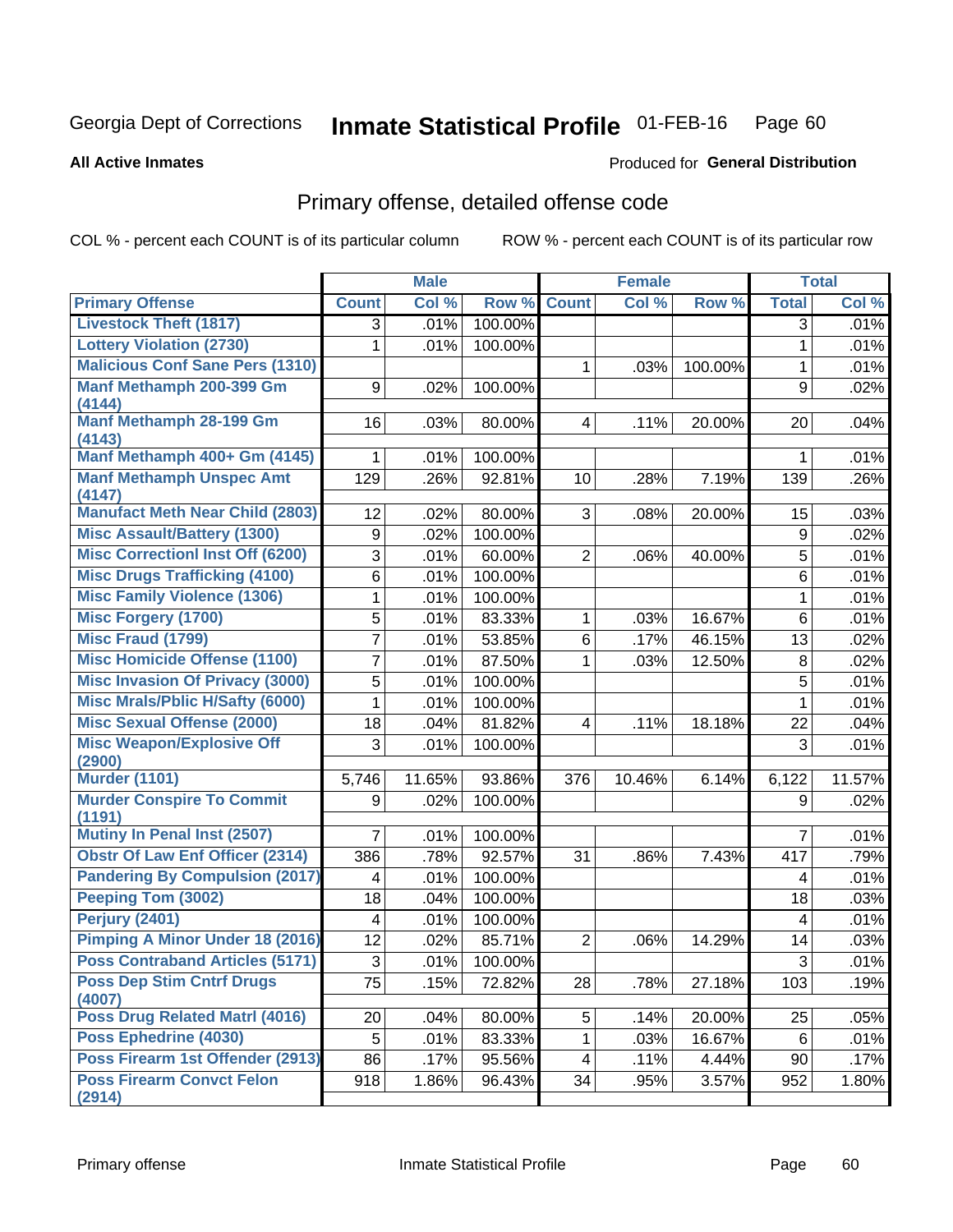#### Inmate Statistical Profile 01-FEB-16 Page 61

**All Active Inmates** 

### Produced for General Distribution

# Primary offense, detailed offense code

COL % - percent each COUNT is of its particular column

|                                            |                | <b>Male</b> |         |                | <b>Female</b> |        |              | <b>Total</b> |
|--------------------------------------------|----------------|-------------|---------|----------------|---------------|--------|--------------|--------------|
| <b>Primary Offense</b>                     | <b>Count</b>   | Col %       | Row %   | <b>Count</b>   | Col %         | Row %  | <b>Total</b> | Col %        |
| <b>Poss Knife During Crime (2911)</b>      | 3              | .01%        | 100.00% |                |               |        | 3            | .01%         |
| Poss Mda/Extsy (4033)                      | $\overline{2}$ | .01%        | 66.67%  | 1              | .03%          | 33.33% | 3            | .01%         |
| Poss Methamphetamine (4031)                | 424            | .86%        | 77.94%  | 120            | 3.34%         | 22.06% | 544          | 1.03%        |
| <b>Poss Narcotics Opiates (4006)</b>       | 77             | .16%        | 81.05%  | 18             | .50%          | 18.95% | 95           | .18%         |
| <b>Poss Of Certain Weapons (2912)</b>      | 26             | .05%        | 96.30%  | 1              | .03%          | 3.70%  | 27           | .05%         |
| Poss Of Cocaine (4022)                     | 491            | 1.00%       | 88.63%  | 63             | 1.75%         | 11.37% | 554          | 1.05%        |
| <b>Poss Of Firearm Dur Crime</b><br>(2910) | 583            | 1.18%       | 95.42%  | 28             | .78%          | 4.58%  | 611          | 1.16%        |
| <b>Poss Of Lsd (4008)</b>                  | 1              | .01%        | 100.00% |                |               |        | 1            | .01%         |
| Poss Of Marijuana (4009)                   | 63             | .13%        | 96.92%  | $\overline{2}$ | .06%          | 3.08%  | 65           | .12%         |
| Poss Tools Commit Crime (1602)             | 25             | .05%        | 96.15%  | $\mathbf{1}$   | .03%          | 3.85%  | 26           | .05%         |
| Poss W Int Dis Other Drug (4053)           | 112            | .23%        | 85.50%  | 19             | .53%          | 14.50% | 131          | .25%         |
| Poss W Int Dist Cocaine (4050)             | 371            | .75%        | 95.87%  | 16             | .45%          | 4.13%  | 387          | .73%         |
| Poss W Int Dist Marijuana (4051)           | 656            | 1.33%       | 95.63%  | 30             | .83%          | 4.37%  | 686          | 1.30%        |
| Poss W Int Dist Meth (4052)                | 385            | .78%        | 78.57%  | 105            | 2.92%         | 21.43% | 490          | .93%         |
| <b>Poss Wpn Drugs By Prisnr</b><br>(2965)  | 47             | .10%        | 85.45%  | 8              | .22%          | 14.55% | 55           | .10%         |
| <b>Prov Sex Mater To Minors (2110)</b>     | 1              | .01%        | 100.00% |                |               |        | 1            | .01%         |
| <b>Racketeering (3404)</b>                 | 80             | .16%        | 66.12%  | 41             | 1.14%         | 33.88% | 121          | .23%         |
| Rape (2001)                                | 1,760          | 3.57%       | 99.49%  | 9              | .25%          | .51%   | 1,769        | 3.34%        |
| <b>Reck Cond Infected Person</b><br>(1317) | 8              | .02%        | 80.00%  | $\overline{2}$ | .06%          | 20.00% | 10           | .02%         |
| <b>Reckless Abandonment (1120)</b>         | 1              | .01%        | 100.00% |                |               |        | 1            | .01%         |
| <b>Recv Gds Srvs Fraud Obtnd</b><br>(1755) | 1              | .01%        | 100.00% |                |               |        | 1            | .01%         |
| <b>Robbery (1901)</b>                      | 1,399          | 2.84%       | 93.02%  | 105            | 2.92%         | 6.98%  | 1,504        | 2.84%        |
| <b>Robbery By Force (1903)</b>             | 231            | .47%        | 93.52%  | 16             | .45%          | 6.48%  | 247          | .47%         |
| <b>Robbery By Intimidation (1904)</b>      | 244            | .49%        | 91.39%  | 23             | .64%          | 8.61%  | 267          | .50%         |
| <b>Robbery By Sudden Snatch</b><br>(1905)  | 140            | .28%        | 95.89%  | 6              | .17%          | 4.11%  | 146          | .28%         |
| <b>S/D Cocaine (4021)</b>                  | 537            | 1.09%       | 94.88%  | 29             | .81%          | 5.12%  | 566          | 1.07%        |
| S/D Cont Sub Public (4017)                 | 41             | .08%        | 95.35%  | $\overline{2}$ | .06%          | 4.65%  | 43           | .08%         |
| S/D Cont Sub School (4018)                 | 35             | .07%        | 100.00% |                |               |        | 35           | .07%         |
| S/D Dep Stim Cntrf Drugs (4002)            | 51             | .10%        | 79.69%  | 13             | .36%          | 20.31% | 64           | .12%         |
| <b>S/D Narcotics Opiates (4001)</b>        | 13             | .03%        | 81.25%  | 3              | .08%          | 18.75% | 16           | .03%         |
| S/D Of Marijuana (4004)                    | 262            | .53%        | 96.68%  | 9              | .25%          | 3.32%  | 271          | .51%         |
| Sale Mda/Extsy (4034)                      | 1              | .01%        | 100.00% |                |               |        | 1            | .01%         |
| Sale Methamphetamine (4032)                | 191            | .39%        | 79.25%  | 50             | 1.39%         | 20.75% | 241          | .46%         |
| <b>Sex Exploitation Child (2843)</b>       | 193            | .39%        | 98.97%  | $\overline{c}$ | .06%          | 1.03%  | 195          | .37%         |
| <b>Sex Offender Fail Registr (2026)</b>    | 497            | 1.01%       | 99.00%  | 5              | .14%          | 1.00%  | 502          | .95%         |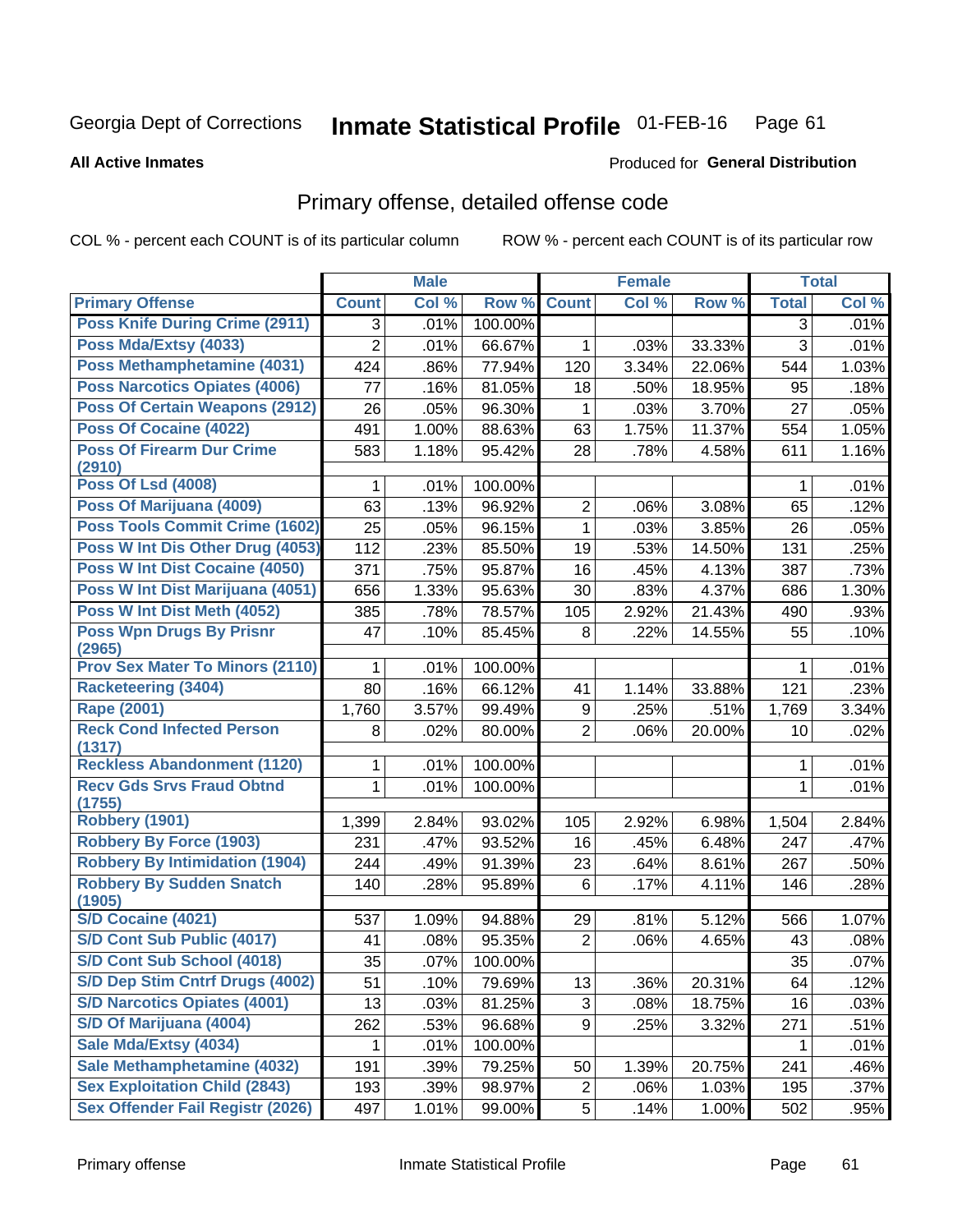#### Inmate Statistical Profile 01-FEB-16 Page 62

**All Active Inmates** 

## **Produced for General Distribution**

## Primary offense, detailed offense code

COL % - percent each COUNT is of its particular column

|                                                     |                | <b>Male</b> |         |                | <b>Female</b> |         |                | <b>Total</b> |
|-----------------------------------------------------|----------------|-------------|---------|----------------|---------------|---------|----------------|--------------|
| <b>Primary Offense</b>                              | <b>Count</b>   | Col %       | Row %   | <b>Count</b>   | Col %         | Row %   | <b>Total</b>   | Col %        |
| <b>Sex Offender Fail To Move (2028)</b>             | 3              | .01%        | 100.00% |                |               |         | 3              | .01%         |
| Sexl/Asslt/Agn/Pers/Cstdy (2023)                    | 14             | .03%        | 93.33%  | 1              | .03%          | 6.67%   | 15             | .03%         |
| <b>Sexual Aslt By Therapist (2024)</b>              |                |             |         | 1              | .03%          | 100.00% | 1              | .01%         |
| <b>Sexual Battery (2011)</b>                        | 178            | .36%        | 98.89%  | $\overline{2}$ | .06%          | 1.11%   | 180            | .34%         |
| <b>Simple Battery (1316)</b>                        | 16             | .03%        | 94.12%  | 1              | .03%          | 5.88%   | 17             | .03%         |
| <b>Sodomy (2002)</b>                                | 12             | .02%        | 92.31%  | 1              | .03%          | 7.69%   | 13             | .02%         |
| <b>Solicit Sodomy From Minor</b><br>(2025)          | 5              | .01%        | 100.00% |                |               |         | 5              | .01%         |
| <b>Solicit/Accepting Bribe (2712)</b>               | 1              | .01%        | 100.00% |                |               |         | 1              | .01%         |
| <b>Stalking (1320)</b>                              | 5              | .01%        | 100.00% |                |               |         | 5              | .01%         |
| <b>Statutory Rape (2018)</b>                        | 758            | 1.54%       | 97.81%  | 17             | .47%          | 2.19%   | 775            | 1.47%        |
| <b>Statutory Rape Atmpt (2097)</b>                  | 1              | .01%        | 100.00% |                |               |         | 1              | .01%         |
| <b>Tampering With Evidence (2315)</b>               | 8              | .02%        | 66.67%  | 4              | .11%          | 33.33%  | 12             | .02%         |
| <b>Terrorist Threats &amp; Acts (1307)</b>          | 364            | .74%        | 95.54%  | 17             | .47%          | 4.46%   | 381            | .72%         |
| <b>Theft Bring Prop In State (1815)</b>             | 9              | .02%        | 90.00%  | 1              | .03%          | 10.00%  | 10             | .02%         |
| <b>Theft By Conversion (1808)</b>                   | 16             | .03%        | 66.67%  | 8              | .22%          | 33.33%  | 24             | .05%         |
| <b>Theft By Deception (1803)</b>                    | 34             | .07%        | 89.47%  | 4              | .11%          | 10.53%  | 38             | .07%         |
| <b>Theft By Extortion (1804)</b>                    | $\overline{2}$ | .01%        | 100.00% |                |               |         | $\overline{2}$ | .01%         |
| <b>Theft By Rec Stolen Prop (1806)</b>              | 545            | 1.11%       | 90.23%  | 59             | 1.64%         | 9.77%   | 604            | 1.14%        |
| <b>Theft By Shoplifting (1821)</b>                  | 361            | .73%        | 67.23%  | 176            | 4.90%         | 32.77%  | 537            | 1.02%        |
| <b>Theft By Taking (1802)</b>                       | 767            | 1.56%       | 85.03%  | 135            | 3.76%         | 14.97%  | 902            | 1.71%        |
| <b>Theft Credit Card (1751)</b>                     | 14             | .03%        | 82.35%  | 3              | .08%          | 17.65%  | 17             | .03%         |
| <b>Theft Motorveh Or Part (1813)</b>                | 42             | .09%        | 93.33%  | 3              | .08%          | 6.67%   | 45             | .09%         |
| <b>Theft Of Lost Property (1805)</b>                | 1              | .01%        | 50.00%  | $\mathbf{1}$   | .03%          | 50.00%  | $\overline{2}$ | .01%         |
| <b>Theft Of Services (1807)</b>                     | $\overline{2}$ | .01%        | 100.00% |                |               |         | $\overline{2}$ | .01%         |
| <b>Theft Recv Prop Out State (1816)</b>             | 2              | .01%        | 100.00% |                |               |         | $\overline{2}$ | .01%         |
| <b>Traf Amphtmine 200-399 Gm</b>                    | $\overline{2}$ | .01%        | 100.00% |                |               |         | $\overline{2}$ | .01%         |
| (4127)<br><b>Traf Amphtmine 28-199 Gm</b><br>(4126) | $\overline{2}$ | .01%        | 100.00% |                |               |         | $\overline{2}$ | .01%         |
| Traf Amphtmine 400+ Gm (4128)                       | 6              | .01%        | 100.00% |                |               |         | 6              | .01%         |
| <b>Traf Cocaine 201-400 Gm (4102)</b>               | 125            | .25%        | 98.43%  | $\overline{2}$ | .06%          | 1.57%   | 127            | .24%         |
| <b>Traf Cocaine 401+ Gm (4103)</b>                  | 109            | .22%        | 94.78%  | 6              | .17%          | 5.22%   | 115            | .22%         |
| Traf Cocaine Less 200 Gm (4101)                     | 284            | .58%        | 96.60%  | 10             | .28%          | 3.40%   | 294            | .56%         |
| <b>Traf Marijna 10-2000 Lb (4121)</b>               | 65             | .13%        | 89.04%  | 8              | .22%          | 10.96%  | 73             | .14%         |
| <b>Traf Marijna 10001+ Lb (4123)</b>                | $\overline{c}$ | .01%        | 100.00% |                |               |         | $\overline{2}$ | .01%         |
| Traf Mda/Extsy 200-399gm                            | $\overline{2}$ | .01%        | 100.00% |                |               |         | $\overline{2}$ | .01%         |
| (4151)                                              |                |             |         |                |               |         |                |              |
| <b>Traf Mda/Extsy 28-199gm (4150)</b>               | 12             | .02%        | 85.71%  | 2              | $.06\%$       | 14.29%  | 14             | .03%         |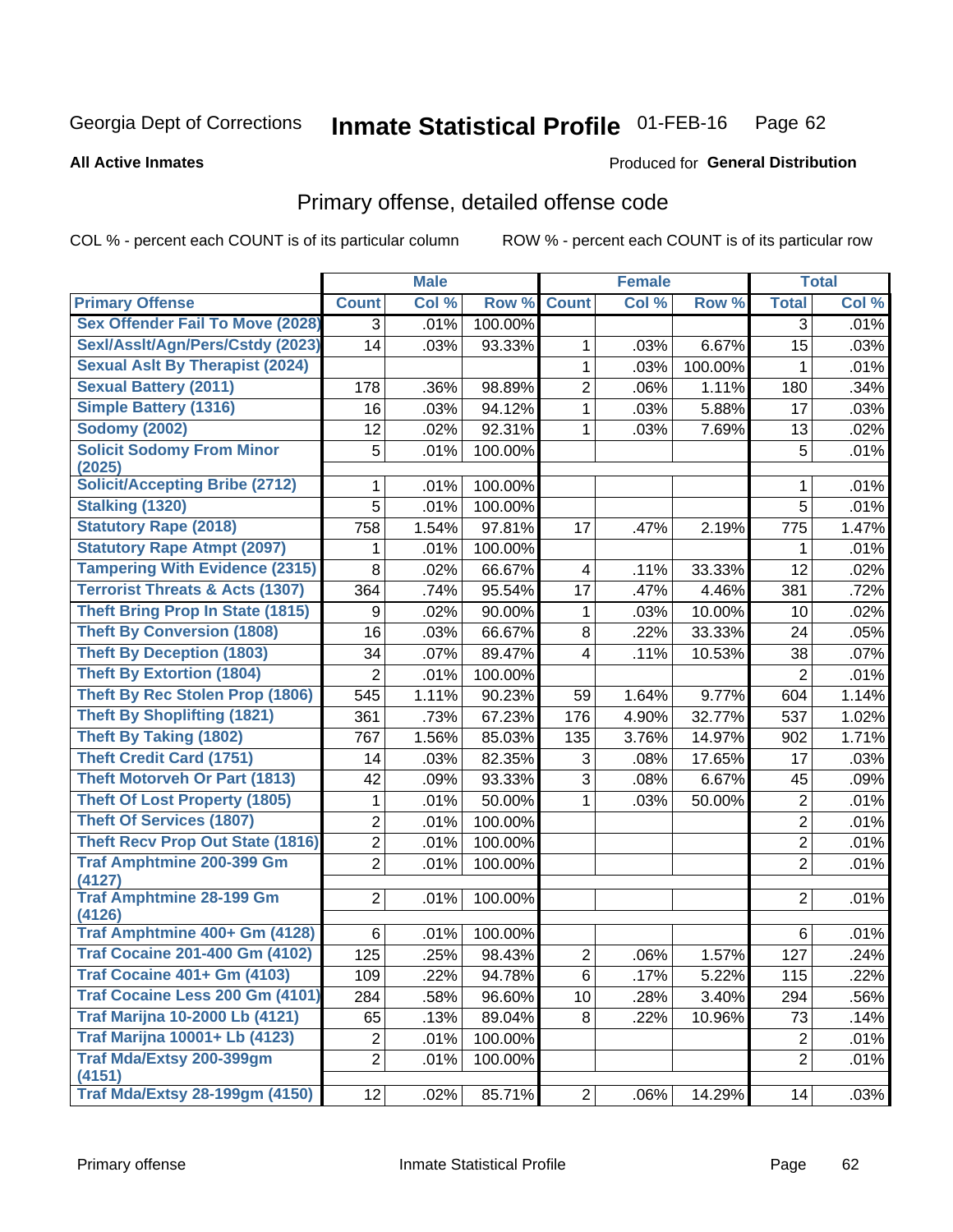#### Inmate Statistical Profile 01-FEB-16 Page 63

**All Active Inmates** 

## **Produced for General Distribution**

## Primary offense, detailed offense code

COL % - percent each COUNT is of its particular column

|                                               |                | <b>Male</b> |         |                | <b>Female</b> |        |                | <b>Total</b> |
|-----------------------------------------------|----------------|-------------|---------|----------------|---------------|--------|----------------|--------------|
| <b>Primary Offense</b>                        | <b>Count</b>   | Col %       | Row %   | <b>Count</b>   | Col %         | Row %  | <b>Total</b>   | Col %        |
| Traf Mda/Extsy 400+Gm (4152)                  | 1.             | .01%        | 100.00% |                |               |        | 1              | .01%         |
| Traf Methamph 200-399 Gm                      | 78             | .16%        | 87.64%  | 11             | .31%          | 12.36% | 89             | .17%         |
| (4141)                                        |                |             |         |                |               |        |                |              |
| <b>Traf Methamph 28-199 Gm</b><br>(4140)      | 230            | .47%        | 83.03%  | 47             | 1.31%         | 16.97% | 277            | .52%         |
| Traf Methamph 400+ Gm (4142)                  | 53             | .11%        | 88.33%  | $\overline{7}$ | .19%          | 11.67% | 60             | .11%         |
| <b>Traf Methamph Unspec Amt</b>               | 80             | .16%        | 80.00%  | 20             | .56%          | 20.00% | 100            | .19%         |
| (4146)                                        |                |             |         |                |               |        |                |              |
| <b>Traf Methaqualone&lt; 400 Gm</b><br>(4124) | $\overline{2}$ | .01%        | 100.00% |                |               |        | $\overline{2}$ | .01%         |
| <b>Traf Narcotic 15-28 Gm (4112)</b>          | 15             | .03%        | 93.75%  | 1              | .03%          | 6.25%  | 16             | .03%         |
| Traf Narcotic 29+ Gm (4113)                   | 16             | .03%        | 100.00% |                |               |        | 16             | .03%         |
| Traf Narcotic Less 14 Gm (4111)               | 19             | .04%        | 95.00%  | $\mathbf 1$    | .03%          | 5.00%  | 20             | .04%         |
| <b>Traffick Sexual Servitude (1331)</b>       | 1              | .01%        | 100.00% |                |               |        | 1              | .01%         |
| <b>Unauth Dist Contrild Sub (4135)</b>        | 1              | .01%        | 100.00% |                |               |        | 1              | .01%         |
| <b>Unauth Dist Recrd Devices</b><br>(9907)    | 1              | .01%        | 100.00% |                |               |        | 1              | .01%         |
| <b>Unknown Offense (9999)</b>                 | 17             | .03%        | 89.47%  | $\overline{c}$ | .06%          | 10.53% | 19             | .04%         |
| Uniwfl Mfg/Del/Dist N-C S (4014)              | 12             | .02%        | 92.31%  | $\mathbf 1$    | .03%          | 7.69%  | 13             | .02%         |
| <b>Use Comm Facity Vio C Sub</b>              | 9              | .02%        | 81.82%  | $\overline{2}$ | .06%          | 18.18% | 11             | .02%         |
| (4133)                                        |                |             |         |                |               |        |                |              |
| <b>Vehicular Homicide (1123)</b>              | 271            | .55%        | 82.62%  | 57             | 1.59%         | 17.38% | 328            | .62%         |
| <b>Viol Dngrous Drgs Act (4013)</b>           | 186            | .38%        | 83.04%  | 38             | 1.06%         | 16.96% | 224            | .42%         |
| <b>Viol Ga Cntrl Sbst Act (4012)</b>          | 21             | .04%        | 91.30%  | $\overline{2}$ | .06%          | 8.70%  | 23             | .04%         |
| <b>Viol Motor Vehicle Laws (5001)</b>         | 41             | .08%        | 93.18%  | 3              | .08%          | 6.82%  | 44             | .08%         |
| <b>Viol Oath Public Offcr (2302)</b>          | 3              | .01%        | 100.00% |                |               |        | 3              | .01%         |
| Violatn Othr States Law (8001)                | 28             | .06%        | 71.79%  | 11             | .31%          | 28.21% | 39             | .07%         |
| <b>Vol Manslaughter Of Fetus</b><br>(1119)    | $\overline{2}$ | .01%        | 100.00% |                |               |        | $\overline{2}$ | .01%         |
| <b>Voluntary Manslaughter (1102)</b>          | 1,087          | 2.20%       | 88.66%  | 139            | 3.87%         | 11.34% | 1,226          | 2.32%        |
| <b>Abandonment Of Dep Child (11)</b>          | 4              | .01%        | 100.00% |                |               |        | $\overline{4}$ | .01%         |
| <b>Agg Assault With Knife (26)</b>            | 1              | .01%        | 100.00% |                |               |        | 1              | .01%         |
| <b>Assault &amp; Battery (21)</b>             | 7              | .01%        | 100.00% |                |               |        | 7              | .01%         |
| <b>Bad Checks (52)</b>                        | $\overline{2}$ | .01%        | 66.67%  | 1              | .03%          | 33.33% | 3              | .01%         |
| <b>Burglary (45)</b>                          | 5              | .01%        | 100.00% |                |               |        | 5              | .01%         |
| <b>Cheating &amp; Swindling (51)</b>          | 1              | .01%        | 100.00% |                |               |        | 1              | .01%         |
| <b>Cpwl &amp; Concealed Weapon (93)</b>       | 5              | .01%        | 100.00% |                |               |        | 5              | .01%         |
| <b>Crmnl Attempt (98)</b>                     | $\overline{2}$ | .01%        | 100.00% |                |               |        | $\overline{2}$ | .01%         |
| <b>Dui</b> (72)                               | 8              | .02%        | 100.00% |                |               |        | 8              | .02%         |
| <b>Entrng Mot Veh Crim Intnt (149)</b>        | $\mathbf{1}$   | .01%        | 50.00%  | 1              | .03%          | 50.00% | $\overline{2}$ | .01%         |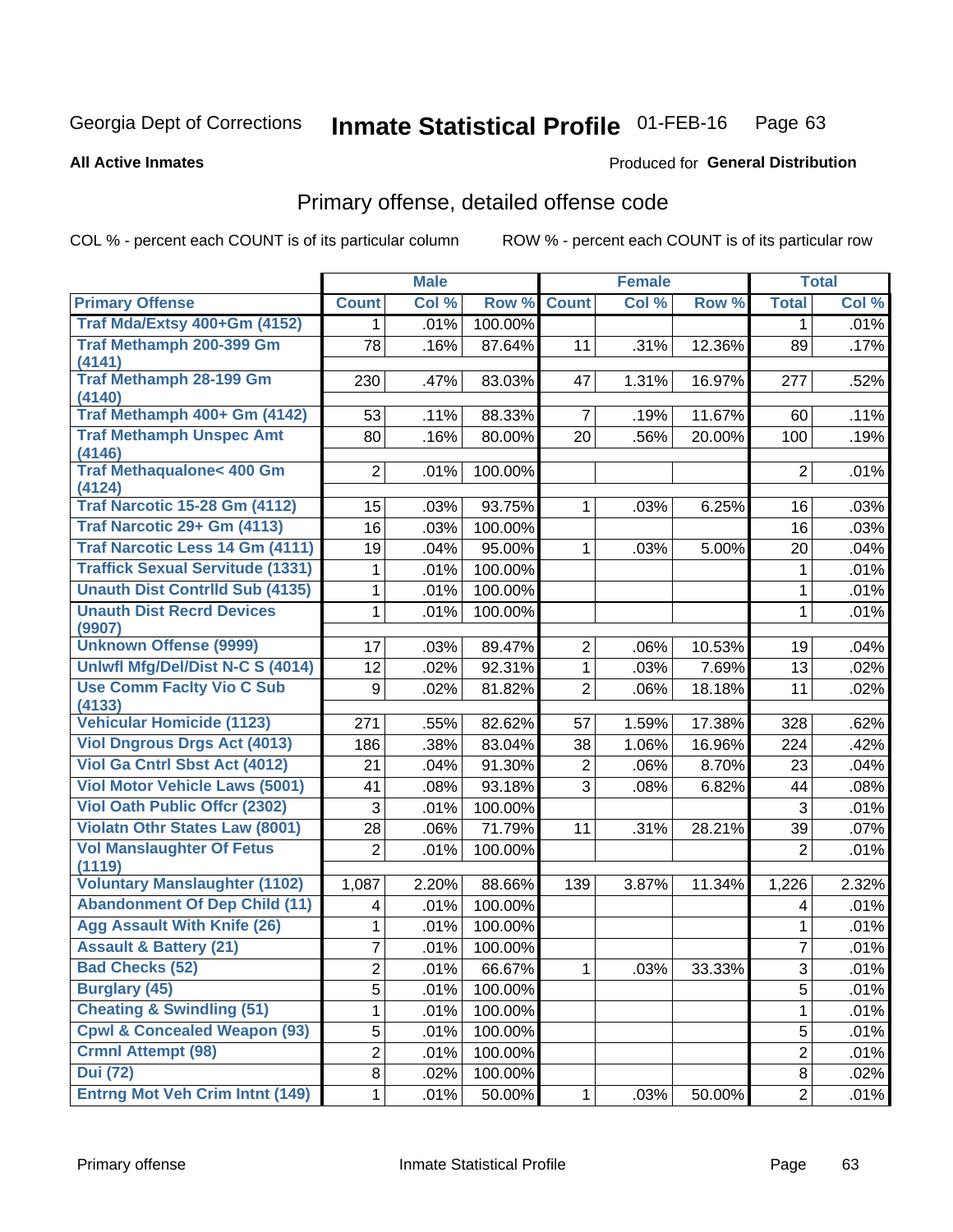#### Inmate Statistical Profile 01-FEB-16 Page 64

**All Active Inmates** 

### Produced for General Distribution

# Primary offense, detailed offense code

COL % - percent each COUNT is of its particular column

|                                        |              | <b>Male</b> |         |              | <b>Female</b> |         |                | <b>Total</b> |
|----------------------------------------|--------------|-------------|---------|--------------|---------------|---------|----------------|--------------|
| <b>Primary Offense</b>                 | <b>Count</b> | Col %       | Row %   | <b>Count</b> | Col %         | Row %   | <b>Total</b>   | Col %        |
| Escape (92)                            | 3            | .01%        | 100.00% |              |               |         | 3              | .01%         |
| Forgery (55)                           | 3            | .01%        | 100.00% |              |               |         | 3              | .01%         |
| <b>Misc Misdemeanor (500)</b>          | 3            | .01%        | 100.00% |              |               |         | 3              | .01%         |
| <b>Obstr Of Law Enf Officer (73)</b>   |              | .01%        | 100.00% |              |               |         |                | .01%         |
| <b>Obtn/Attmpt Drugs Illegly (165)</b> |              | .01%        | 100.00% |              |               |         |                | .01%         |
| <b>Other Misdemeanor (99)</b>          | 9            | .02%        | 100.00% |              |               |         | 9              | .02%         |
| <b>Pointing Gun At Another (96)</b>    |              | .01%        | 100.00% |              |               |         |                | .01%         |
| Poss Ntp Whiskey (64)                  |              | .01%        | 100.00% |              |               |         |                | .01%         |
| <b>Prostitution (81)</b>               |              |             |         | 1            | .03%          | 100.00% |                | .01%         |
| <b>Public Drunkenness (61)</b>         | 2            | .01%        | 100.00% |              |               |         | $\overline{2}$ | .01%         |
| <b>Public Indecency (83)</b>           | 4            | .01%        | 100.00% |              |               |         | 4              | .01%         |
| <b>Shoplifting (94)</b>                |              |             |         | 1            | .03%          | 100.00% |                | .01%         |
| <b>Simple Assault (24)</b>             |              | .01%        | 100.00% |              |               |         |                | .01%         |
| <b>Simple Battery (25)</b>             |              | .01%        | 100.00% |              |               |         |                | .01%         |
| <b>Theft By Taking (43)</b>            |              | .01%        | 100.00% |              |               |         |                | .01%         |
| <b>Theft By Taking - Larceny (41)</b>  | 23           | .05%        | 100.00% |              |               |         | 23             | .04%         |
| Viol Motor Veh Law (71)                | 2            | .01%        | 100.00% |              |               |         | $\overline{2}$ | .01%         |
| <b>Wife Beating (28)</b>               | 2            | .01%        | 100.00% |              |               |         | 2              | .01%         |
| <b>Worthless Checks (56)</b>           |              | .01%        | 100.00% |              |               |         |                | .01%         |
| <b>Total Rported</b>                   | 49,304       | 101%        | 93.21%  | 3,593        | 100%          | 6.79%   | 52,897         | 101%         |

| n n<br><i>r</i> reo | --               |       | --<br>. . |
|---------------------|------------------|-------|-----------|
|                     | 10 270<br>49.37S | 3,593 | 52,972    |

| Mode (most frequent) | 1101 Murder | 1101 Murder | 1101 Murder |
|----------------------|-------------|-------------|-------------|
|                      |             |             |             |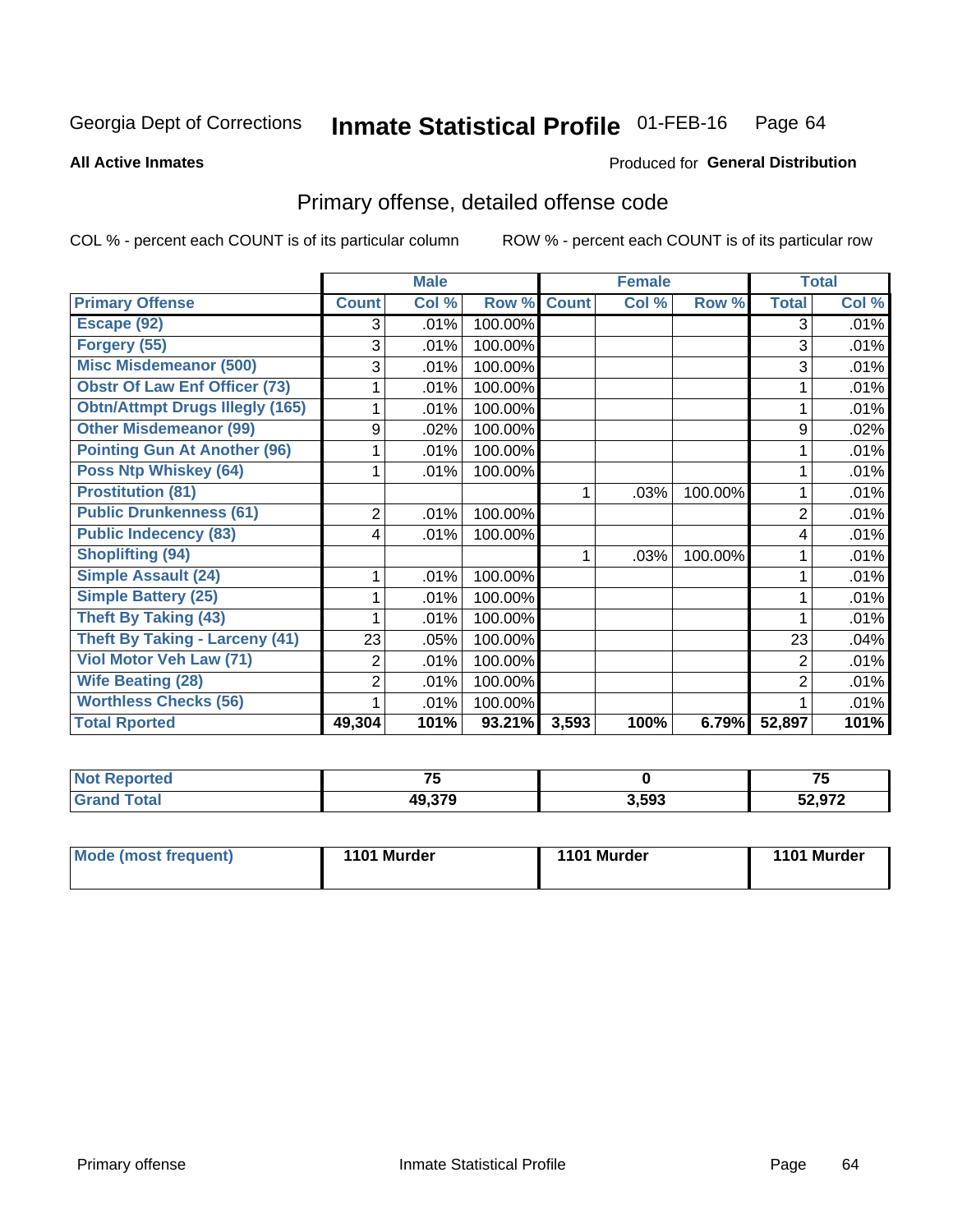#### Inmate Statistical Profile 01-FEB-16 Page 65

#### **All Active Inmates**

### Produced for General Distribution

# County of conviction of primary offense

COL % - percent each COUNT is of its particular column

|                                    |              | <b>Male</b> |        |                          | <b>Female</b> |        |              | <b>Total</b> |
|------------------------------------|--------------|-------------|--------|--------------------------|---------------|--------|--------------|--------------|
| <b>County of Conviction</b>        | <b>Count</b> | Col %       | Row %  | <b>Count</b>             | Col %         | Row %  | <b>Total</b> | Col %        |
| 000<br><b>Unknown</b>              | 174          | .35%        | 92.55% | 14                       | .39%          | 7.45%  | 188          | .35%         |
| <b>Appling County</b><br>001       | 87           | .18%        | 95.60% | 4                        | .11%          | 4.40%  | 91           | .17%         |
| <b>Atkinson County</b><br>002      | 46           | .09%        | 90.20% | 5                        | .14%          | 9.80%  | 51           | .10%         |
| <b>Bacon County</b><br>003         | 77           | .16%        | 92.77% | 6                        | .17%          | 7.23%  | 83           | .16%         |
| <b>Baker County</b><br>004         | 9            | .02%        | 90.00% | $\mathbf{1}$             | .03%          | 10.00% | 10           | .02%         |
| <b>Baldwin County</b><br>005       | 285          | .58%        | 93.44% | 20                       | .56%          | 6.56%  | 305          | .58%         |
| <b>Banks County</b><br>006         | 55           | .11%        | 93.22% | $\overline{\mathbf{4}}$  | .11%          | 6.78%  | 59           | .11%         |
| <b>Barrow County</b><br>007        | 252          | .51%        | 91.97% | 22                       | .61%          | 8.03%  | 274          | .52%         |
| <b>Bartow County</b><br>008        | 610          | 1.24%       | 88.28% | 81                       | 2.25%         | 11.72% | 691          | 1.30%        |
| <b>Ben Hill County</b><br>009      | 238          | .48%        | 92.25% | 20                       | .56%          | 7.75%  | 258          | .49%         |
| <b>Berrien County</b><br>010       | 89           | .18%        | 95.70% | $\overline{\mathbf{4}}$  | .11%          | 4.30%  | 93           | .18%         |
| <b>Bibb County</b><br>011          | 1,106        | 2.24%       | 94.77% | 61                       | 1.70%         | 5.23%  | 1,167        | 2.20%        |
| <b>Bleckley County</b><br>012      | 55           | .11%        | 93.22% | 4                        | .11%          | 6.78%  | 59           | .11%         |
| 013<br><b>Brantley County</b>      | 57           | .12%        | 93.44% | 4                        | .11%          | 6.56%  | 61           | .12%         |
| <b>Brooks County</b><br>014        | 72           | .15%        | 96.00% | 3                        | .08%          | 4.00%  | 75           | .14%         |
| <b>Bryan County</b><br>015         | 87           | .18%        | 98.86% | $\mathbf 1$              | .03%          | 1.14%  | 88           | .17%         |
| <b>Bulloch County</b><br>016       | 527          | 1.07%       | 93.61% | 36                       | 1.00%         | 6.39%  | 563          | 1.06%        |
| <b>Burke County</b><br>017         | 202          | .41%        | 96.19% | 8                        | .22%          | 3.81%  | 210          | .40%         |
| <b>Butts County</b><br>018         | 113          | .23%        | 95.76% | 5                        | .14%          | 4.24%  | 118          | .22%         |
| <b>Calhoun County</b><br>019       | 30           | .06%        | 96.77% | $\mathbf{1}$             | .03%          | 3.23%  | 31           | .06%         |
| <b>Camden County</b><br>020        | 195          | .39%        | 97.01% | 6                        | .17%          | 2.99%  | 201          | .38%         |
| <b>Candler County</b><br>021       | 112          | .23%        | 92.56% | $\boldsymbol{9}$         | .25%          | 7.44%  | 121          | .23%         |
| <b>Carroll County</b><br>022       | 552          | 1.12%       | 91.54% | 51                       | 1.42%         | 8.46%  | 603          | 1.14%        |
| <b>Catoosa County</b><br>023       | 338          | .68%        | 89.42% | 40                       | 1.11%         | 10.58% | 378          | .71%         |
| <b>Charlton County</b><br>024      | 56           | .11%        | 93.33% | 4                        | .11%          | 6.67%  | 60           | .11%         |
| <b>Chatham County</b><br>025       | 1,973        | 4.00%       | 96.34% | 75                       | 2.09%         | 3.66%  | 2,048        | 3.87%        |
| <b>Chattahoochee County</b><br>026 | 29           | .06%        | 96.67% | 1                        | .03%          | 3.33%  | 30           | .06%         |
| <b>Chattooga County</b><br>027     | 251          | .51%        | 88.38% | 33                       | .92%          | 11.62% | 284          | .54%         |
| <b>Cherokee County</b><br>028      | 530          | 1.07%       | 89.98% | 59                       | 1.64%         | 10.02% | 589          | 1.11%        |
| <b>Clarke County</b><br>029        | 464          | .94%        | 93.17% | 34                       | .95%          | 6.83%  | 498          | .94%         |
| <b>Clay County</b><br>030          | 25           | .05%        | 86.21% | $\overline{\mathcal{A}}$ | .11%          | 13.79% | 29           | .05%         |
| 031<br><b>Clayton County</b>       | 1,486        | 3.01%       | 93.81% | 98                       | 2.73%         | 6.19%  | 1,584        | 2.99%        |
| <b>Clinch County</b><br>032        | 41           | .08%        | 91.11% | 4                        | .11%          | 8.89%  | 45           | .08%         |
| <b>Cobb County</b><br>033          | 2,484        | 5.03%       | 91.32% | 236                      | 6.57%         | 8.68%  | 2,720        | 5.13%        |
| <b>Coffee County</b><br>034        | 251          | .51%        | 92.62% | 20                       | .56%          | 7.38%  | 271          | .51%         |
| <b>Colquitt County</b><br>035      | 217          | .44%        | 96.44% | 8                        | .22%          | 3.56%  | 225          | .42%         |
| <b>Columbia County</b><br>036      | 390          | .79%        | 90.07% | 43                       | 1.20%         | 9.93%  | 433          | .82%         |
| <b>Cook County</b><br>037          | 127          | .26%        | 93.38% | 9                        | .25%          | 6.62%  | 136          | .26%         |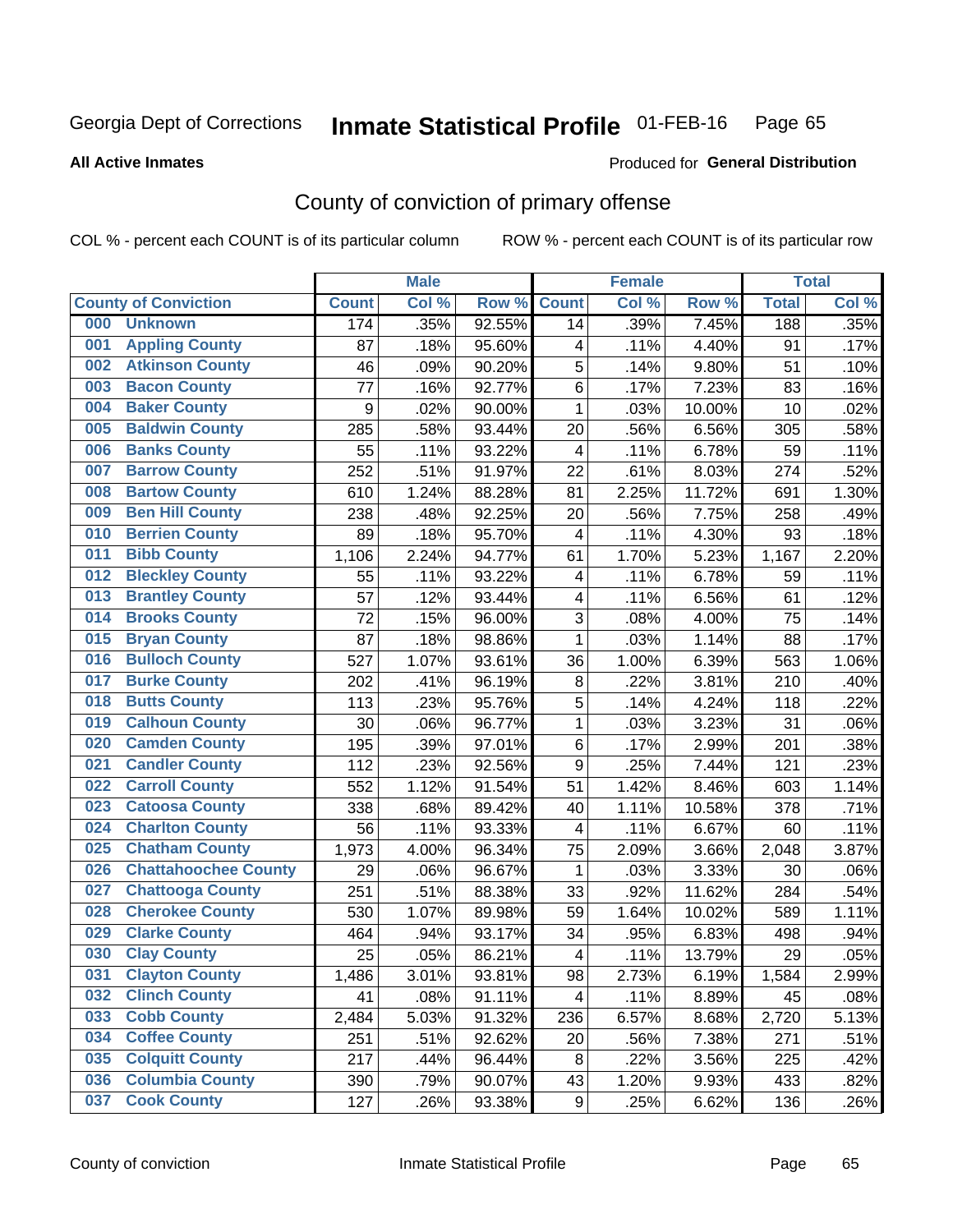#### Inmate Statistical Profile 01-FEB-16 Page 66

**All Active Inmates** 

### Produced for General Distribution

# County of conviction of primary offense

COL % - percent each COUNT is of its particular column

|     |                             |              | <b>Male</b> |         |                         | <b>Female</b> |        |                 | <b>Total</b> |
|-----|-----------------------------|--------------|-------------|---------|-------------------------|---------------|--------|-----------------|--------------|
|     | <b>County of Conviction</b> | <b>Count</b> | Col %       | Row %   | <b>Count</b>            | Col %         | Row %  | <b>Total</b>    | Col %        |
| 038 | <b>Coweta County</b>        | 567          | 1.15%       | 94.50%  | 33                      | .92%          | 5.50%  | 600             | 1.13%        |
| 039 | <b>Crawford County</b>      | 20           | .04%        | 100.00% |                         |               |        | 20              | .04%         |
| 040 | <b>Crisp County</b>         | 279          | .57%        | 93.94%  | 18                      | .50%          | 6.06%  | 297             | .56%         |
| 041 | <b>Dade County</b>          | 91           | .18%        | 93.81%  | $\,6$                   | .17%          | 6.19%  | 97              | .18%         |
| 042 | <b>Dawson County</b>        | 87           | .18%        | 88.78%  | 11                      | .31%          | 11.22% | 98              | .19%         |
| 043 | <b>Decatur County</b>       | 248          | .50%        | 96.50%  | 9                       | .25%          | 3.50%  | 257             | .49%         |
| 044 | <b>Dekalb County</b>        | 3,136        | 6.35%       | 95.15%  | 160                     | 4.45%         | 4.85%  | 3,296           | 6.22%        |
| 045 | <b>Dodge County</b>         | 160          | .32%        | 93.57%  | 11                      | .31%          | 6.43%  | 171             | .32%         |
| 046 | <b>Dooly County</b>         | 92           | .19%        | 95.83%  | $\overline{\mathbf{4}}$ | .11%          | 4.17%  | 96              | .18%         |
| 047 | <b>Dougherty County</b>     | 953          | 1.93%       | 94.73%  | 53                      | 1.48%         | 5.27%  | 1,006           | 1.90%        |
| 048 | <b>Douglas County</b>       | 1,084        | 2.20%       | 89.29%  | 130                     | 3.62%         | 10.71% | 1,214           | 2.29%        |
| 049 | <b>Early County</b>         | 97           | .20%        | 94.17%  | $\,6$                   | .17%          | 5.83%  | 103             | .19%         |
| 050 | <b>Echols County</b>        | 8            | .02%        | 100.00% |                         |               |        | 8               | .02%         |
| 051 | <b>Effingham County</b>     | 202          | .41%        | 92.66%  | 16                      | .45%          | 7.34%  | 218             | .41%         |
| 052 | <b>Elbert County</b>        | 125          | .25%        | 91.24%  | 12                      | .33%          | 8.76%  | 137             | .26%         |
| 053 | <b>Emanuel County</b>       | 170          | .34%        | 93.92%  | 11                      | .31%          | 6.08%  | 181             | .34%         |
| 054 | <b>Evans County</b>         | 93           | .19%        | 93.94%  | $\,6$                   | .17%          | 6.06%  | 99              | .19%         |
| 055 | <b>Fannin County</b>        | 91           | .18%        | 88.35%  | 12                      | .33%          | 11.65% | 103             | .19%         |
| 056 | <b>Fayette County</b>       | 334          | .68%        | 87.66%  | 47                      | 1.31%         | 12.34% | 381             | .72%         |
| 057 | <b>Floyd County</b>         | 910          | 1.84%       | 89.39%  | 108                     | 3.01%         | 10.61% | 1,018           | 1.92%        |
| 058 | <b>Forsyth County</b>       | 375          | .76%        | 89.93%  | 42                      | 1.17%         | 10.07% | 417             | .79%         |
| 059 | <b>Franklin County</b>      | 146          | .30%        | 93.59%  | 10                      | .28%          | 6.41%  | 156             | .29%         |
| 060 | <b>Fulton County</b>        | 4,931        | 9.99%       | 96.21%  | 194                     | 5.40%         | 3.79%  | 5,125           | 9.67%        |
| 061 | <b>Gilmer County</b>        | 94           | .19%        | 94.95%  | 5                       | .14%          | 5.05%  | 99              | .19%         |
| 062 | <b>Glascock County</b>      | 5            | .01%        | 83.33%  | $\mathbf{1}$            | .03%          | 16.67% | $6\phantom{1}6$ | .01%         |
| 063 | <b>Glynn County</b>         | 525          | 1.06%       | 92.11%  | 45                      | 1.25%         | 7.89%  | 570             | 1.08%        |
| 064 | <b>Gordon County</b>        | 364          | .74%        | 87.29%  | 53                      | 1.48%         | 12.71% | 417             | .79%         |
| 065 | <b>Grady County</b>         | 167          | .34%        | 93.30%  | 12                      | .33%          | 6.70%  | 179             | .34%         |
| 066 | <b>Greene County</b>        | 118          | .24%        | 95.16%  | $6\phantom{1}$          | .17%          | 4.84%  | 124             | .23%         |
| 067 | <b>Gwinnett County</b>      | 2,340        | 4.74%       | 92.75%  | 183                     | 5.09%         | 7.25%  | 2,523           | 4.76%        |
| 068 | <b>Habersham County</b>     | 102          | .21%        | 93.58%  | $\overline{7}$          | .19%          | 6.42%  | 109             | .21%         |
| 069 | <b>Hall County</b>          | 693          | 1.40%       | 90.94%  | 69                      | 1.92%         | 9.06%  | 762             | 1.44%        |
| 070 | <b>Hancock County</b>       | 32           | .06%        | 94.12%  | $\overline{2}$          | .06%          | 5.88%  | 34              | .06%         |
| 071 | <b>Haralson County</b>      | 143          | .29%        | 94.08%  | 9                       | .25%          | 5.92%  | 152             | .29%         |
| 072 | <b>Harris County</b>        | 97           | .20%        | 88.18%  | 13                      | .36%          | 11.82% | 110             | .21%         |
| 073 | <b>Hart County</b>          | 155          | .31%        | 95.09%  | 8                       | .22%          | 4.91%  | 163             | .31%         |
| 074 | <b>Heard County</b>         | 49           | .10%        | 92.45%  | $\overline{4}$          | .11%          | 7.55%  | 53              | .10%         |
| 075 | <b>Henry County</b>         | 527          | 1.07%       | 90.71%  | 54                      | 1.50%         | 9.29%  | 581             | 1.10%        |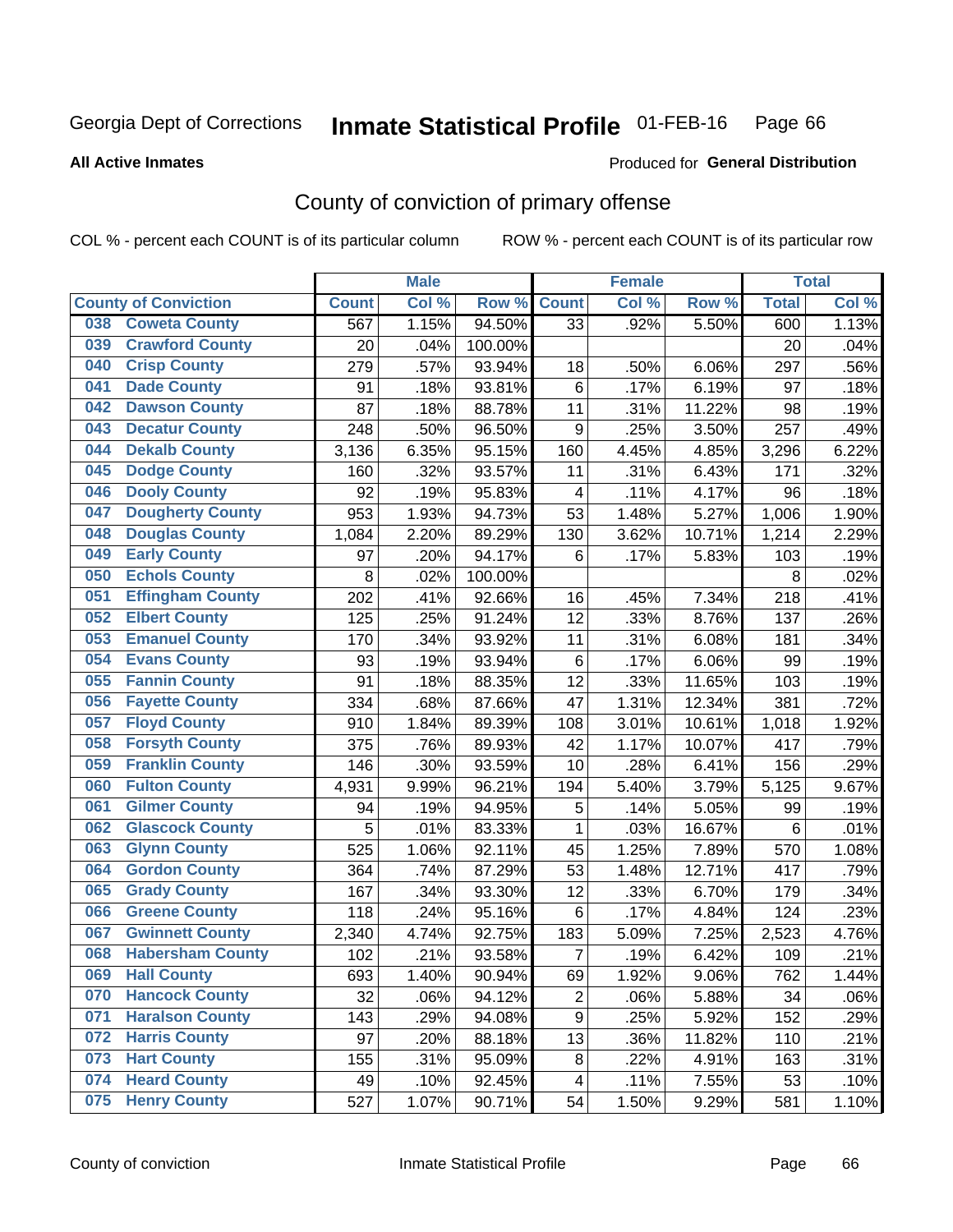#### Inmate Statistical Profile 01-FEB-16 Page 67

#### **All Active Inmates**

### Produced for General Distribution

# County of conviction of primary offense

COL % - percent each COUNT is of its particular column

|     |                             |              | <b>Male</b> |         |                           | <b>Female</b> |        |              | <b>Total</b> |
|-----|-----------------------------|--------------|-------------|---------|---------------------------|---------------|--------|--------------|--------------|
|     | <b>County of Conviction</b> | <b>Count</b> | Col %       | Row %   | <b>Count</b>              | Col %         | Row %  | <b>Total</b> | Col %        |
| 076 | <b>Houston County</b>       | 714          | 1.45%       | 94.07%  | 45                        | 1.25%         | 5.93%  | 759          | 1.43%        |
| 077 | <b>Irwin County</b>         | 73           | .15%        | 98.65%  | 1                         | .03%          | 1.35%  | 74           | .14%         |
| 078 | <b>Jackson County</b>       | 250          | .51%        | 94.70%  | 14                        | .39%          | 5.30%  | 264          | .50%         |
| 079 | <b>Jasper County</b>        | 58           | .12%        | 96.67%  | $\overline{2}$            | .06%          | 3.33%  | 60           | .11%         |
| 080 | <b>Jeff Davis County</b>    | 92           | .19%        | 94.85%  | 5                         | .14%          | 5.15%  | 97           | .18%         |
| 081 | <b>Jefferson County</b>     | 160          | .32%        | 96.97%  | 5                         | .14%          | 3.03%  | 165          | .31%         |
| 082 | <b>Jenkins County</b>       | 85           | .17%        | 95.51%  | 4                         | .11%          | 4.49%  | 89           | .17%         |
| 083 | <b>Johnson County</b>       | 44           | .09%        | 97.78%  | $\mathbf{1}$              | .03%          | 2.22%  | 45           | .08%         |
| 084 | <b>Jones County</b>         | 197          | .40%        | 90.37%  | 21                        | .58%          | 9.63%  | 218          | .41%         |
| 085 | <b>Lamar County</b>         | 71           | .14%        | 91.03%  | $\overline{7}$            | .19%          | 8.97%  | 78           | .15%         |
| 086 | <b>Lanier County</b>        | 53           | .11%        | 98.15%  | $\mathbf{1}$              | .03%          | 1.85%  | 54           | .10%         |
| 087 | <b>Laurens County</b>       | 264          | .53%        | 94.29%  | 16                        | .45%          | 5.71%  | 280          | .53%         |
| 088 | <b>Lee County</b>           | 66           | .13%        | 91.67%  | 6                         | .17%          | 8.33%  | 72           | .14%         |
| 089 | <b>Liberty County</b>       | 237          | .48%        | 92.58%  | 19                        | .53%          | 7.42%  | 256          | .48%         |
| 090 | <b>Lincoln County</b>       | 29           | .06%        | 96.67%  | 1                         | .03%          | 3.33%  | 30           | .06%         |
| 091 | <b>Long County</b>          | 74           | .15%        | 88.10%  | 10                        | .28%          | 11.90% | 84           | .16%         |
| 092 | <b>Lowndes County</b>       | 519          | 1.05%       | 96.83%  | 17                        | .47%          | 3.17%  | 536          | 1.01%        |
| 093 | <b>Lumpkin County</b>       | 91           | .18%        | 95.79%  | 4                         | .11%          | 4.21%  | 95           | .18%         |
| 094 | <b>Macon County</b>         | 64           | .13%        | 100.00% |                           |               |        | 64           | .12%         |
| 095 | <b>Madison County</b>       | 134          | .27%        | 91.78%  | 12                        | .33%          | 8.22%  | 146          | .28%         |
| 096 | <b>Marion County</b>        | 24           | .05%        | 92.31%  | $\overline{2}$            | .06%          | 7.69%  | 26           | .05%         |
| 097 | <b>Mcduffie County</b>      | 188          | .38%        | 94.47%  | 11                        | .31%          | 5.53%  | 199          | .38%         |
| 098 | <b>Mcintosh County</b>      | 56           | .11%        | 100.00% |                           |               |        | 56           | .11%         |
| 099 | <b>Meriwether County</b>    | 172          | .35%        | 91.98%  | 15                        | .42%          | 8.02%  | 187          | .35%         |
| 100 | <b>Miller County</b>        | 31           | .06%        | 96.88%  | $\mathbf{1}$              | .03%          | 3.13%  | 32           | .06%         |
| 101 | <b>Mitchell County</b>      | 158          | .32%        | 91.33%  | 15                        | .42%          | 8.67%  | 173          | .33%         |
| 102 | <b>Monroe County</b>        | 129          | .26%        | 86.58%  | 20                        | .56%          | 13.42% | 149          | .28%         |
| 103 | <b>Montgomery County</b>    | 32           | .06%        | 91.43%  | $\ensuremath{\mathsf{3}}$ | .08%          | 8.57%  | 35           | .07%         |
| 104 | <b>Morgan County</b>        | 154          | .31%        | 90.59%  | 16                        | .45%          | 9.41%  | 170          | .32%         |
| 105 | <b>Murray County</b>        | 159          | .32%        | 92.44%  | 13                        | .36%          | 7.56%  | 172          | .32%         |
| 106 | <b>Muscogee County</b>      | 1,243        | 2.52%       | 95.03%  | 65                        | 1.81%         | 4.97%  | 1,308        | 2.47%        |
| 107 | <b>Newton County</b>        | 688          | 1.39%       | 91.73%  | 62                        | 1.73%         | 8.27%  | 750          | 1.42%        |
| 108 | <b>Oconee County</b>        | 53           | .11%        | 96.36%  | $\overline{2}$            | .06%          | 3.64%  | 55           | .10%         |
| 109 | <b>Oglethorpe County</b>    | 63           | .13%        | 98.44%  | $\mathbf{1}$              | .03%          | 1.56%  | 64           | .12%         |
| 110 | <b>Paulding County</b>      | 234          | .47%        | 92.13%  | 20                        | .56%          | 7.87%  | 254          | .48%         |
| 111 | <b>Peach County</b>         | 89           | .18%        | 96.74%  | 3                         | .08%          | 3.26%  | 92           | .17%         |
| 112 | <b>Pickens County</b>       | 81           | .16%        | 89.01%  | 10                        | .28%          | 10.99% | 91           | .17%         |
| 113 | <b>Pierce County</b>        | 92           | .19%        | 95.83%  | 4                         | .11%          | 4.17%  | 96           | .18%         |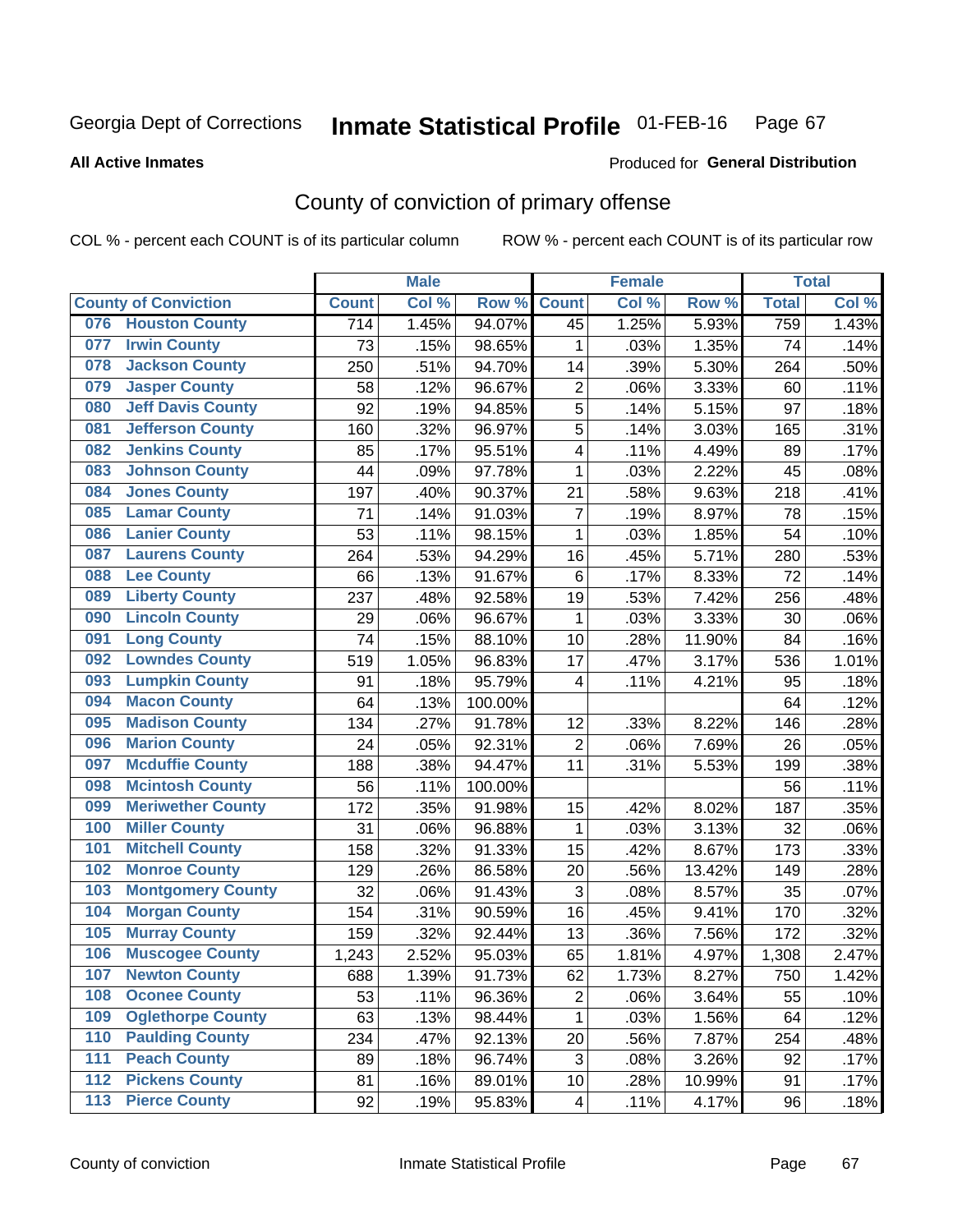#### Inmate Statistical Profile 01-FEB-16 Page 68

**All Active Inmates** 

### Produced for General Distribution

# County of conviction of primary offense

COL % - percent each COUNT is of its particular column

|                  |                             |              | <b>Male</b> |         |                         | <b>Female</b> |        |              | <b>Total</b> |
|------------------|-----------------------------|--------------|-------------|---------|-------------------------|---------------|--------|--------------|--------------|
|                  | <b>County of Conviction</b> | <b>Count</b> | Col %       | Row %   | <b>Count</b>            | Col %         | Row %  | <b>Total</b> | Col %        |
| 114              | <b>Pike County</b>          | 45           | .09%        | 88.24%  | 6                       | .17%          | 11.76% | 51           | .10%         |
| $\overline{115}$ | <b>Polk County</b>          | 172          | .35%        | 95.03%  | $\boldsymbol{9}$        | .25%          | 4.97%  | 181          | .34%         |
| 116              | <b>Pulaski County</b>       | 50           | .10%        | 94.34%  | $\sqrt{3}$              | .08%          | 5.66%  | 53           | .10%         |
| 117              | <b>Putnam County</b>        | 144          | .29%        | 96.00%  | 6                       | .17%          | 4.00%  | 150          | .28%         |
| 118              | <b>Quitman County</b>       | 13           | .03%        | 100.00% |                         |               |        | 13           | .02%         |
| 119              | <b>Rabun County</b>         | 47           | .10%        | 87.04%  | 7                       | .19%          | 12.96% | 54           | .10%         |
| 120              | <b>Randolph County</b>      | 66           | .13%        | 97.06%  | $\overline{2}$          | .06%          | 2.94%  | 68           | .13%         |
| 121              | <b>Richmond County</b>      | 1,932        | 3.91%       | 94.34%  | 116                     | 3.23%         | 5.66%  | 2,048        | 3.87%        |
| 122              | <b>Rockdale County</b>      | 451          | .91%        | 91.30%  | 43                      | 1.20%         | 8.70%  | 494          | .93%         |
| 123              | <b>Schley County</b>        | 14           | .03%        | 100.00% |                         |               |        | 14           | .03%         |
| 124              | <b>Screven County</b>       | 131          | .27%        | 92.91%  | 10                      | .28%          | 7.09%  | 141          | .27%         |
| 125              | <b>Seminole County</b>      | 69           | .14%        | 88.46%  | 9                       | .25%          | 11.54% | 78           | .15%         |
| 126              | <b>Spalding County</b>      | 518          | 1.05%       | 91.84%  | 46                      | 1.28%         | 8.16%  | 564          | 1.06%        |
| 127              | <b>Stephens County</b>      | 154          | .31%        | 91.12%  | 15                      | .42%          | 8.88%  | 169          | .32%         |
| 128              | <b>Stewart County</b>       | 36           | .07%        | 97.30%  | $\mathbf{1}$            | .03%          | 2.70%  | 37           | .07%         |
| 129              | <b>Sumter County</b>        | 197          | .40%        | 94.26%  | 12                      | .33%          | 5.74%  | 209          | .39%         |
| 130              | <b>Talbot County</b>        | 43           | .09%        | 95.56%  | $\boldsymbol{2}$        | .06%          | 4.44%  | 45           | .08%         |
| 131              | <b>Taliaferro County</b>    | 16           | .03%        | 94.12%  | $\mathbf{1}$            | .03%          | 5.88%  | 17           | .03%         |
| 132              | <b>Tattnall County</b>      | 175          | .35%        | 91.15%  | 17                      | .47%          | 8.85%  | 192          | .36%         |
| 133              | <b>Taylor County</b>        | 60           | .12%        | 95.24%  | 3                       | .08%          | 4.76%  | 63           | .12%         |
| 134              | <b>Telfair County</b>       | 95           | .19%        | 92.23%  | $\bf 8$                 | .22%          | 7.77%  | 103          | .19%         |
| 135              | <b>Terrell County</b>       | 89           | .18%        | 95.70%  | $\overline{\mathbf{4}}$ | .11%          | 4.30%  | 93           | .18%         |
| 136              | <b>Thomas County</b>        | 225          | .46%        | 93.75%  | 15                      | .42%          | 6.25%  | 240          | .45%         |
| 137              | <b>Tift County</b>          | 360          | .73%        | 94.99%  | 19                      | .53%          | 5.01%  | 379          | .72%         |
| 138              | <b>Toombs County</b>        | 338          | .68%        | 92.86%  | 26                      | .72%          | 7.14%  | 364          | .69%         |
| 139              | <b>Towns County</b>         | 42           | .09%        | 79.25%  | 11                      | .31%          | 20.75% | 53           | .10%         |
| 140              | <b>Treutlen County</b>      | 84           | .17%        | 94.38%  | $\mathbf 5$             | .14%          | 5.62%  | 89           | .17%         |
| 141              | <b>Troup County</b>         | 562          | 1.14%       | 91.23%  | 54                      | 1.50%         | 8.77%  | 616          | 1.16%        |
| 142              | <b>Turner County</b>        | 72           | .15%        | 97.30%  | $\overline{2}$          | .06%          | 2.70%  | 74           | .14%         |
| 143              | <b>Twiggs County</b>        | 61           | .12%        | 93.85%  | $\overline{\mathbf{4}}$ | .11%          | 6.15%  | 65           | .12%         |
| 144              | <b>Union County</b>         | 78           | .16%        | 86.67%  | 12                      | .33%          | 13.33% | 90           | .17%         |
| 145              | <b>Upson County</b>         | 159          | .32%        | 92.98%  | 12                      | .33%          | 7.02%  | 171          | .32%         |
| 146              | <b>Walker County</b>        | 422          | .85%        | 90.95%  | 42                      | 1.17%         | 9.05%  | 464          | .88%         |
| 147              | <b>Walton County</b>        | 516          | 1.04%       | 91.01%  | 51                      | 1.42%         | 8.99%  | 567          | 1.07%        |
| 148              | <b>Ware County</b>          | 323          | .65%        | 92.29%  | 27                      | .75%          | 7.71%  | 350          | .66%         |
| 149              | <b>Warren County</b>        | 38           | .08%        | 95.00%  | $\overline{2}$          | .06%          | 5.00%  | 40           | .08%         |
| 150              | <b>Washington County</b>    | 187          | .38%        | 92.12%  | 16                      | .45%          | 7.88%  | 203          | .38%         |
| 151              | <b>Wayne County</b>         | 161          | .33%        | 92.53%  | 13                      | .36%          | 7.47%  | 174          | .33%         |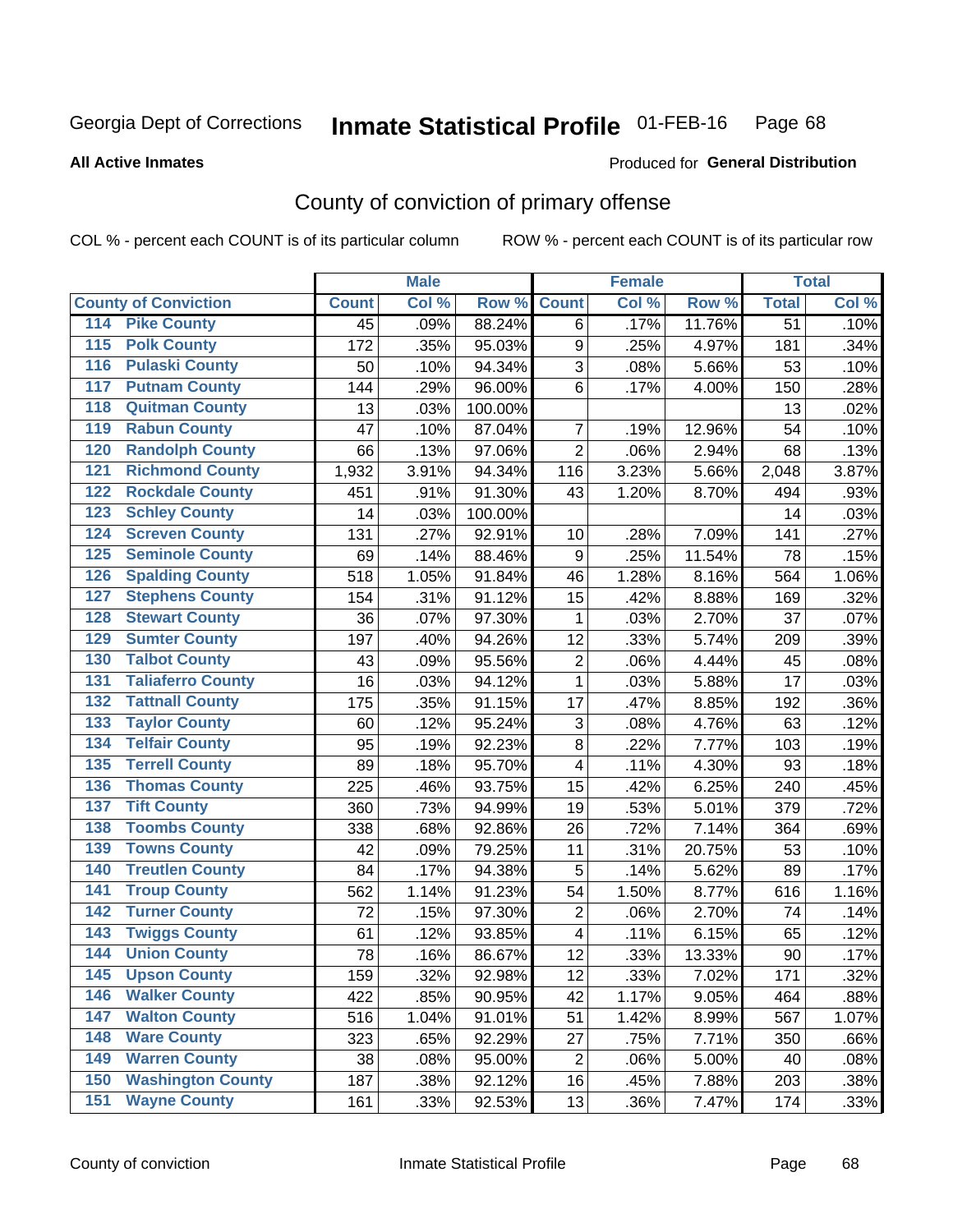#### Inmate Statistical Profile 01-FEB-16 Page 69

**All Active Inmates** 

## **Produced for General Distribution**

# County of conviction of primary offense

COL % - percent each COUNT is of its particular column

|                                |              | <b>Male</b> |             |                | <b>Female</b> |        |              | <b>Total</b> |
|--------------------------------|--------------|-------------|-------------|----------------|---------------|--------|--------------|--------------|
| <b>County of Conviction</b>    | <b>Count</b> | Col %       | Row % Count |                | Col %         | Row %  | <b>Total</b> | Col %        |
| <b>Webster County</b><br>152   |              | $.01\%$     | 100.00%     |                |               |        |              | .01%         |
| <b>Wheeler County</b><br>153   | 24           | $.05\%$     | 96.00%      |                | .03%          | 4.00%  | 25           | .05%         |
| <b>White County</b><br>154     | 111          | .22%        | 86.72%      | 17             | .47%          | 13.28% | 128          | .24%         |
| <b>Whitfield County</b><br>155 | 575          | 1.16%       | 89.15%      | 70             | 1.95%         | 10.85% | 645          | 1.22%        |
| <b>Wilcox County</b><br>156    | 40           | $.08\%$     | 95.24%      | 2              | $.06\%$       | 4.76%  | 42           | .08%         |
| <b>Wilkes County</b><br>157    | 74           | .15%        | 100.00%     |                |               |        | 74           | .14%         |
| <b>Wilkinson County</b><br>158 | 49           | .10%        | 96.08%      | $\overline{2}$ | .06%          | 3.92%  | 51           | .10%         |
| <b>Worth County</b><br>159     | 130          | .26%        | 94.20%      | 8              | .22%          | 5.80%  | 138          | .26%         |
| <b>Troup County Ci</b><br>447  |              | $.01\%$     | 100.00%     |                |               |        |              | .01%         |
| <b>Total Rported</b>           | 49,379       | 100%        | 93.22%      | 3,593          | 100%          | 6.78%  | 52,972       | 100%         |

| <b>Not Reported</b> |        |       |        |
|---------------------|--------|-------|--------|
| <b>Grand Total</b>  | 49,379 | 3,593 | 52,972 |

|  | <b>Mode (most frequent)</b> | <b>Fulton County</b> | <b>Cobb County</b> | <b>Fulton County</b> |
|--|-----------------------------|----------------------|--------------------|----------------------|
|--|-----------------------------|----------------------|--------------------|----------------------|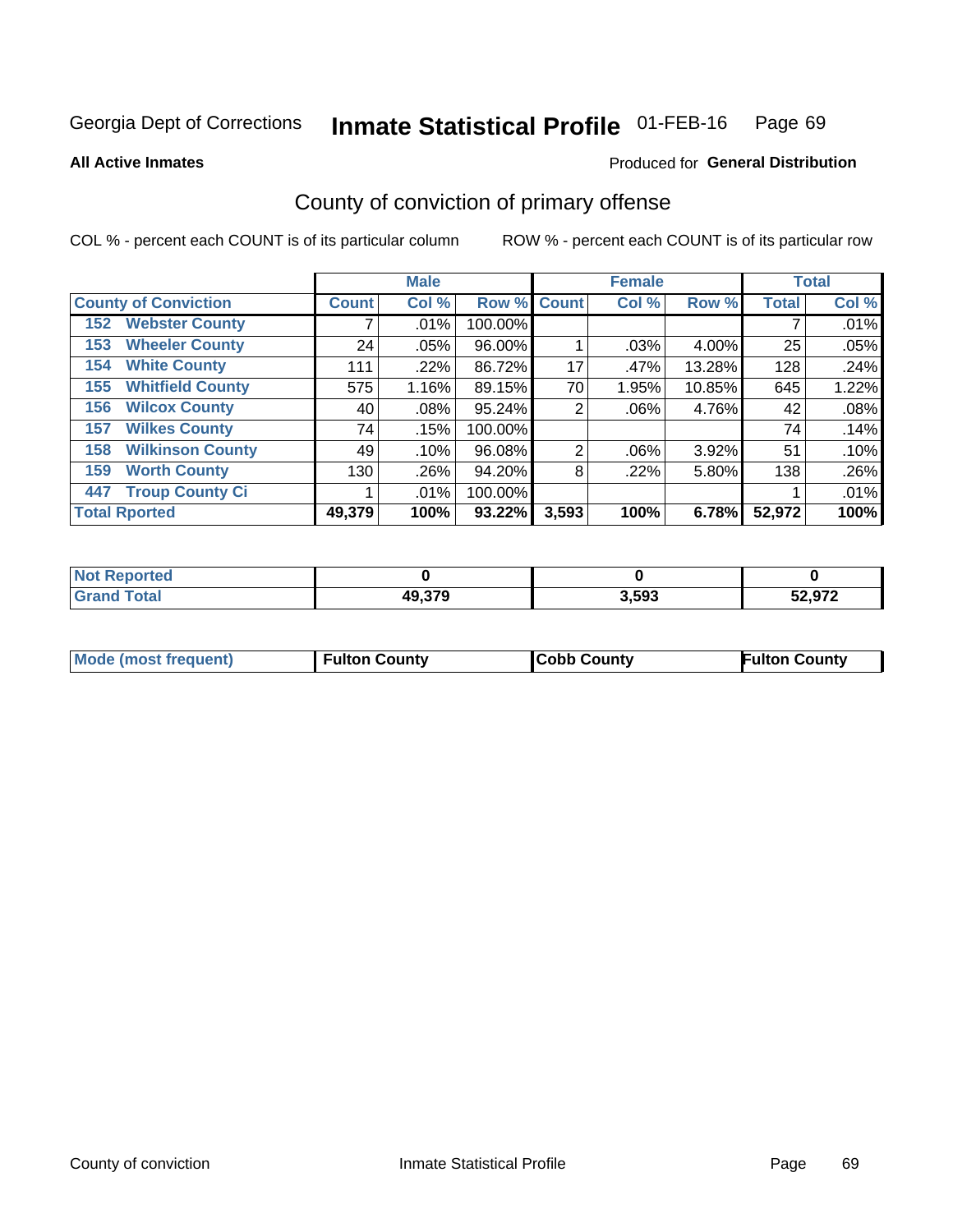## Georgia Dept of Corrections **All Active Inmates**

#### Inmate Statistical Profile 01-FEB-16 Page 70

Produced for General Distribution

# Circuit of conviction of primary offense

COL % - percent each COUNT is of its particular column ROW % - percent each COUNT is of its particular row

|                         |                                 |              | <b>Male</b> |        |              | <b>Female</b> |        |                  | <b>Total</b> |
|-------------------------|---------------------------------|--------------|-------------|--------|--------------|---------------|--------|------------------|--------------|
|                         | <b>Circuit of Conviction</b>    | <b>Count</b> | Col %       | Row %  | <b>Count</b> | Col %         | Row %  | <b>Total</b>     | Col %        |
| 1                       | <b>Alapaha Circuit</b>          | 356          | .72%        | 93.93% | 23           | .64%          | 6.07%  | $\overline{379}$ | .72%         |
| $\overline{2}$          | <b>Alcovy Circuit</b>           | 1,204        | 2.45%       | 91.42% | 113          | 3.16%         | 8.58%  | 1,317            | 2.50%        |
| $\overline{\mathbf{3}}$ | <b>Atlanta Circuit</b>          | 4,931        | 10.02%      | 96.21% | 194          | 5.42%         | 3.79%  | 5,125            | 9.71%        |
| 4                       | <b>Atlantic Circuit</b>         | 722          | 1.47%       | 93.16% | 53           | 1.48%         | 6.84%  | 775              | 1.47%        |
| 5                       | <b>Augusta Circuit</b>          | 2,524        | 5.13%       | 93.79% | 167          | 4.67%         | 6.21%  | 2,691            | 5.10%        |
| $\overline{\mathbf{6}}$ | <b>Blue Ridge Circuit</b>       | 530          | 1.08%       | 89.98% | 59           | 1.65%         | 10.02% | 589              | 1.12%        |
| $\overline{\mathbf{7}}$ | <b>Brunswick Circuit</b>        | 1,060        | 2.15%       | 93.56% | 73           | 2.04%         | 6.44%  | 1,133            | 2.15%        |
| 8                       | <b>Chattahoochee Circuit</b>    | 1,496        | 3.04%       | 94.56% | 86           | 2.40%         | 5.44%  | 1,582            | 3.00%        |
| $\overline{9}$          | <b>Cherokee Circuit</b>         | 974          | 1.98%       | 87.91% | 134          | 3.74%         | 12.09% | 1,108            | 2.10%        |
| 10                      | <b>Clayton Circuit</b>          | 1,486        | 3.02%       | 93.81% | 98           | 2.74%         | 6.19%  | 1,584            | 3.00%        |
| $\overline{11}$         | <b>Cobb Circuit</b>             | 2,484        | 5.05%       | 91.32% | 236          | 6.59%         | 8.68%  | 2,720            | 5.15%        |
| 12                      | <b>Conasauga Circuit</b>        | 734          | 1.49%       | 89.84% | 83           | 2.32%         | 10.16% | 817              | 1.55%        |
| $\overline{13}$         | <b>Cordele Circuit</b>          | 649          | 1.32%       | 93.65% | 44           | 1.23%         | 6.35%  | 693              | 1.31%        |
| $\overline{14}$         | <b>Coweta Circuit</b>           | 1,902        | 3.87%       | 92.37% | 157          | 4.39%         | 7.63%  | 2,059            | 3.90%        |
| $\overline{15}$         | <b>Dougherty Circuit</b>        | 953          | 1.94%       | 94.73% | 53           | 1.48%         | 5.27%  | 1,006            | 1.91%        |
| 16                      | <b>Dublin Circuit</b>           | 453          | .92%        | 94.57% | 26           | .73%          | 5.43%  | 479              | .91%         |
| $\overline{17}$         | <b>Eastern Circuit</b>          | 1,973        | 4.01%       | 96.34% | 75           | 2.10%         | 3.66%  | 2,048            | 3.88%        |
| 18                      | <b>Flint Circuit</b>            | 527          | 1.07%       | 90.71% | 54           | 1.51%         | 9.29%  | 581              | 1.10%        |
| 19                      | <b>Griffin Circuit</b>          | 1,056        | 2.15%       | 90.49% | 111          | 3.10%         | 9.51%  | 1,167            | 2.21%        |
| 20                      | <b>Gwinnett Circuit</b>         | 2,340        | 4.76%       | 92.75% | 183          | 5.11%         | 7.25%  | 2,523            | 4.78%        |
| $\overline{21}$         | <b>Houston Circuit</b>          | 714          | 1.45%       | 94.07% | 45           | 1.26%         | 5.93%  | 759              | 1.44%        |
| $\overline{22}$         | <b>Lookout Mountain Circuit</b> | 1,102        | 2.24%       | 90.11% | 121          | 3.38%         | 9.89%  | 1,223            | 2.32%        |
| 23                      | <b>Macon Circuit</b>            | 1,215        | 2.47%       | 95.00% | 64           | 1.79%         | 5.00%  | 1,279            | 2.42%        |
| 24                      | <b>Middle Circuit</b>           | 967          | 1.97%       | 93.52% | 67           | 1.87%         | 6.48%  | 1,034            | 1.96%        |
| $\overline{25}$         | <b>Mountain Circuit</b>         | 303          | .62%        | 91.27% | 29           | .81%          | 8.73%  | 332              | .63%         |
| 26                      | <b>Northeastern Circuit</b>     | 780          | 1.59%       | 90.70% | 80           | 2.24%         | 9.30%  | 860              | 1.63%        |
| $\overline{27}$         | <b>Northern Circuit</b>         | 623          | 1.27%       | 93.54% | 43           | 1.20%         | 6.46%  | 666              | 1.26%        |
| 28                      | <b>Ocmulgee Circuit</b>         | 1,037        | 2.11%       | 93.26% | 75           | 2.10%         | 6.74%  | 1,112            | 2.11%        |
| 29                      | <b>Oconee Circuit</b>           | 416          | .85%        | 93.27% | 30           | .84%          | 6.73%  | 446              | .84%         |
| 30                      | <b>Ogeechee Circuit</b>         | 945          | 1.92%       | 93.47% | 66           | 1.84%         | 6.53%  | 1,011            | 1.92%        |
| $\overline{31}$         | <b>Pataula Circuit</b>          | 390          | .79%        | 93.75% | 26           | .73%          | 6.25%  | 416              | .79%         |
| 32                      | <b>Piedmont Circuit</b>         | 557          | 1.13%       | 93.30% | 40           | 1.12%         | 6.70%  | 597              | 1.13%        |
| 33                      | <b>Rome Circuit</b>             | 910          | 1.85%       | 89.39% | 108          | 3.02%         | 10.61% | 1,018            | 1.93%        |
| 34                      | <b>South Georgia Circuit</b>    | 612          | 1.24%       | 94.15% | 38           | 1.06%         | 5.85%  | 650              | 1.23%        |
| 35                      | <b>Southern Circuit</b>         | 1,041        | 2.12%       | 96.03% | 43           | 1.20%         | 3.97%  | 1,084            | 2.05%        |
| 36                      | <b>Southwestern Circuit</b>     | 384          | .78%        | 95.29% | 19           | .53%          | 4.71%  | 403              | .76%         |
| 37                      | <b>Stone Mountain Circuit</b>   | 3,136        | 6.37%       | 95.15% | 160          | 4.47%         | 4.85%  | 3,296            | 6.24%        |
| 38                      | <b>Tallapoosa Circuit</b>       | 315          | .64%        | 94.59% | 18           | .50%          | 5.41%  | 333              | .63%         |
| 39                      | <b>Tifton Circuit</b>           | 635          | 1.29%       | 95.49% | 30           | .84%          | 4.51%  | 665              | 1.26%        |
| 40                      | <b>Toombs Circuit</b>           | 350          | .71%        | 95.63% | 16           | .45%          | 4.37%  | 366              | .69%         |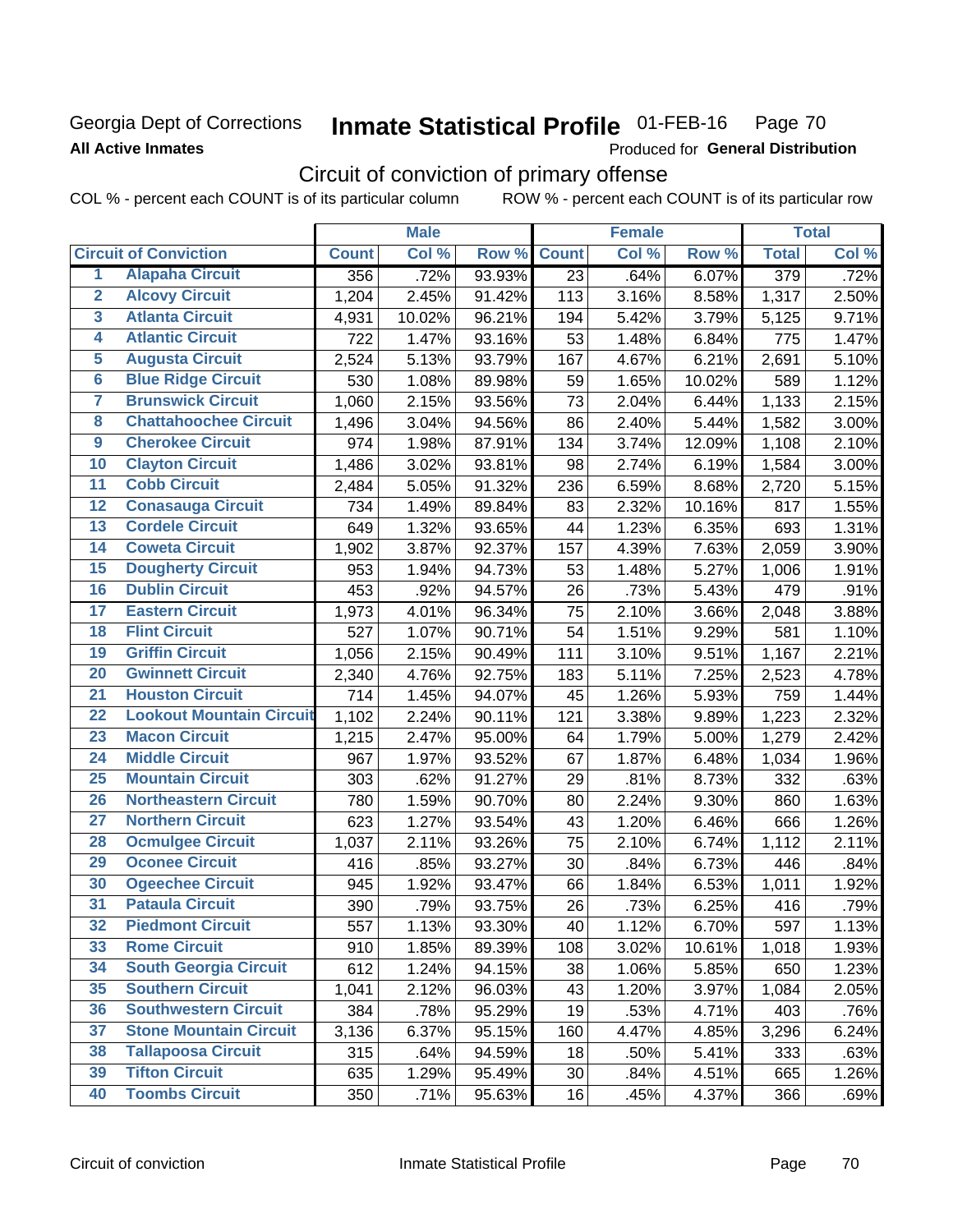## Georgia Dept of Corrections **All Active Inmates**

#### Inmate Statistical Profile 01-FEB-16 Page 71

Produced for General Distribution

# Circuit of conviction of primary offense

COL % - percent each COUNT is of its particular column ROW % - percent each COUNT is of its particular row

|    |                                  |              | <b>Male</b> |        |              | <b>Female</b> |        |              | <b>Total</b> |
|----|----------------------------------|--------------|-------------|--------|--------------|---------------|--------|--------------|--------------|
|    | <b>Circuit of Conviction</b>     | <b>Count</b> | Col %       | Row %  | <b>Count</b> | Col %         | Row %  | <b>Total</b> | Col %        |
| 41 | <b>Waycross Circuit</b>          | 856          | 1.74%       | 92.94% | 65           | 1.82%         | 7.06%  | 921          | 1.74%        |
| 42 | <b>Western Circuit</b>           | 517          | 1.05%       | 93.49% | 36           | 1.01%         | 6.51%  | 553          | 1.05%        |
| 43 | <b>Rockdale Circuit</b>          | 451          | .92%        | 91.30% | 43           | 1.20%         | 8.70%  | 494          | .94%         |
| 44 | <b>Douglas Circuit</b>           | 1,084        | 2.20%       | 89.29% | 130          | 3.63%         | 10.71% | 1,214        | 2.30%        |
| 45 | <b>Appalachian Circuit</b>       | 266          | .54%        | 90.78% | 27           | .75%          | 9.22%  | 293          | .56%         |
| 46 | <b>Enotah Circuit</b>            | 322          | .65%        | 87.98% | 44           | 1.23%         | 12.02% | 366          | .69%         |
| 47 | <b>Bell-Forsyth J.C.</b>         | 375          | .76%        | 89.93% | 42           | 1.17%         | 10.07% | 417          | .79%         |
| 48 | <b>Towaliga Judicial Circuit</b> | 313          | .64%        | 90.72% | 32           | .89%          | 9.28%  | 345          | .65%         |
| 49 | <b>Paulding Circuit</b>          | 234          | .48%        | 92.13% | 20           | .56%          | 7.87%  | 254          | .48%         |
|    | <b>Total Rported</b>             | 49,204       | 100%        | 93.22% | 3,579        | 100%          | 6.78%  | 52,783       | 100%         |
|    | <b>Not Reported</b>              |              | 175         |        |              | 14            |        |              | 189          |
|    | <b>Grand Total</b>               |              | 49.379      |        |              | 3.593         |        |              | 52.972       |

| M | <br>∴nh⊦<br><b>UUNU</b> | 'ant. |
|---|-------------------------|-------|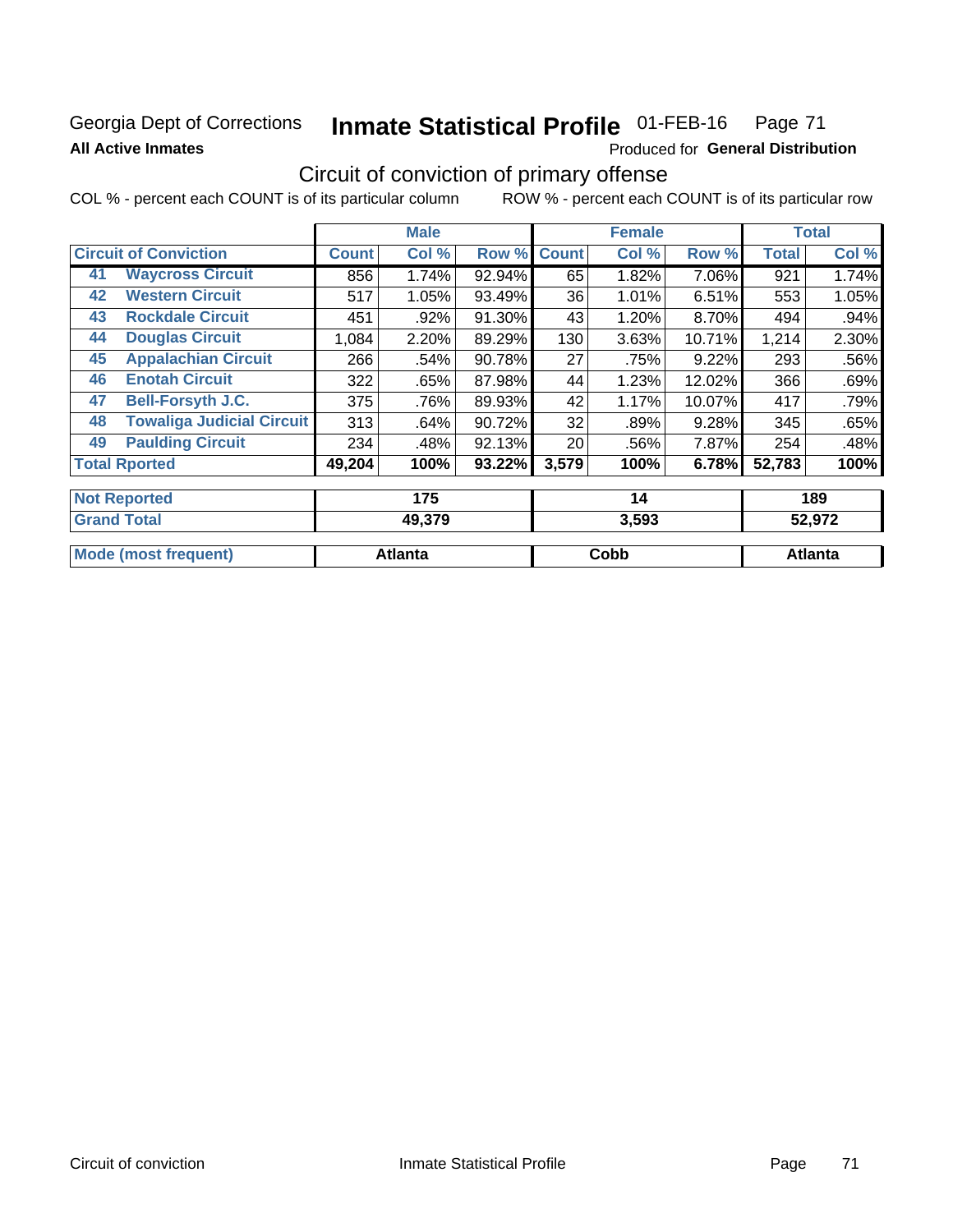# Georgia Dept of Corrections **Inmate Statistical Profile** 01-FEB-16 Page 72

## **All Active Inmates**

## Produced for **General Distribution**

## Years served (jail + prison) in this incarceration

COL % - percent each COUNT is of its particular column ROW % - percent each COUNT is of its particular row

|                       |              | <b>Male</b> |                  |                | <b>Female</b> |       |              | <b>Total</b> |
|-----------------------|--------------|-------------|------------------|----------------|---------------|-------|--------------|--------------|
| <b>Years Served</b>   | <b>Count</b> | Col %       | Row <sup>%</sup> | <b>Count</b>   | Col %         | Row % | <b>Total</b> | Col %        |
| Less than one year    | 9,451        | 19.15%      | 90.73%           | 966            | 26.89%        | 9.27% | 10,417       | 19.67%       |
| 1 to 1.99 years       | 7,380        | 14.95%      | 91.68%           | 670            | 18.65%        | 8.32% | 8,050        | 15.20%       |
| 2 to 2.99 years       | 5,085        | 10.30%      | 91.75%           | 457            | 12.72%        | 8.25% | 5,542        | 10.47%       |
| 3 to 3.99 years       | 4,143        | 8.39%       | 92.89%           | 317            | 8.83%         | 7.11% | 4,460        | 8.42%        |
| 4 to 4.99 years       | 3,614        | 7.32%       | 92.83%           | 279            | 7.77%         | 7.17% | 3,893        | 7.35%        |
| 5 to 5.99 years       | 2,528        | 5.12%       | 94.08%           | 159            | 4.43%         | 5.92% | 2,687        | 5.07%        |
| $6$ to $6.99$ years   | 2,248        | 4.55%       | 95.09%           | 116            | 3.23%         | 4.91% | 2,364        | 4.46%        |
| 7 to 7.99 years       | 1,811        | 3.67%       | 94.57%           | 104            | 2.90%         | 5.43% | 1,915        | 3.62%        |
| 8 to 8.99 years       | 1,873        | 3.79%       | 95.61%           | 86             | 2.39%         | 4.39% | 1,959        | 3.70%        |
| 9 to 9.99 years       | 1,541        | 3.12%       | 95.06%           | 80             | 2.23%         | 4.94% | 1,621        | 3.06%        |
| 10 to 10.99 years     | 989          | 2.00%       | 94.82%           | 54             | 1.50%         | 5.18% | 1,043        | 1.97%        |
| 11 to 11.99 years     | 826          | 1.67%       | 96.27%           | 32             | 0.89%         | 3.73% | 858          | 1.62%        |
| 12 to 12.99 years     | 767          | 1.55%       | 95.28%           | 38             | 1.06%         | 4.72% | 805          | 1.52%        |
| 13 to 13.99 years     | 720          | 1.46%       | 95.62%           | 33             | 0.92%         | 4.38% | 753          | 1.42%        |
| 14 to 14.99 years     | 682          | 1.38%       | 96.60%           | 24             | 0.67%         | 3.40% | 706          | 1.33%        |
| 15 to 15.99 years     | 559          | 1.13%       | 96.55%           | 20             | 0.56%         | 3.45% | 579          | 1.09%        |
| 16 to 16.99 years     | 525          | 1.06%       | 94.59%           | 30             | 0.84%         | 5.41% | 555          | 1.05%        |
| 17 to 17.99 years     | 498          | 1.01%       | 94.86%           | 27             | 0.75%         | 5.14% | 525          | 0.99%        |
| 18 to 18.99 years     | 567          | 1.15%       | 97.93%           | 12             | 0.33%         | 2.07% | 579          | 1.09%        |
| 19 to 19.99 years     | 498          | 1.01%       | 98.03%           | 10             | 0.28%         | 1.97% | 508          | 0.96%        |
| 20 to 20.99 years     | 387          | 0.78%       | 95.79%           | 17             | 0.47%         | 4.21% | 404          | 0.76%        |
| 21 to 21.99 years     | 349          | 0.71%       | 97.21%           | 10             | 0.28%         | 2.79% | 359          | 0.68%        |
| 22 to 22.99 years     | 327          | 0.66%       | 96.75%           | 11             | 0.31%         | 3.25% | 338          | 0.64%        |
| 23 to 23.99 years     | 250          | 0.51%       | 97.28%           | $\overline{7}$ | 0.19%         | 2.72% | 257          | 0.49%        |
| 24 to 24.99 years     | 254          | 0.51%       | 96.95%           | 8              | 0.22%         | 3.05% | 262          | 0.49%        |
| 25 to 25.99 years     | 182          | 0.37%       | 96.81%           | 6              | 0.17%         | 3.19% | 188          | 0.36%        |
| 26 to 26.99 years     | 141          | 0.29%       | 97.92%           | 3              | 0.08%         | 2.08% | 144          | 0.27%        |
| 27 to 27.99 years     | 150          | 0.30%       | 98.68%           | $\overline{c}$ | 0.06%         | 1.32% | 152          | 0.29%        |
| 28 to 28.99 years     | 136          | 0.28%       | 97.84%           | 3              | 0.08%         | 2.16% | 139          | 0.26%        |
| 29 to 29.99 years     | 93           | 0.19%       | 100.00%          |                |               |       | 93           | 0.18%        |
| Thirty + years        | 784          | 1.59%       | 98.62%           | 11             | 0.31%         | 1.38% | 795          | 1.50%        |
| <b>Total Reported</b> | 49,358       | 100%        | 93.22%           | 3,592          | 100%          | 6.78% | 52,950       | 100%         |

| <b>Not Reported</b> | ີ      |            | n.<br>LL |
|---------------------|--------|------------|----------|
| <b>Grand Total</b>  | 49,379 | 3,593      | 52,972   |
|                     |        |            |          |
| $R = 1$<br>$\sim$   | C AF   | $\sqrt{2}$ | 0.22     |

| ∣Mean<br>(average)   | 6.45               | 4.09               | 6.29          |
|----------------------|--------------------|--------------------|---------------|
| Median (middle)      | 3.66               | 2.36               | 3.54          |
| Mode (most frequent) | Less than one year | Less than one year | Less than one |
|                      |                    |                    | vear          |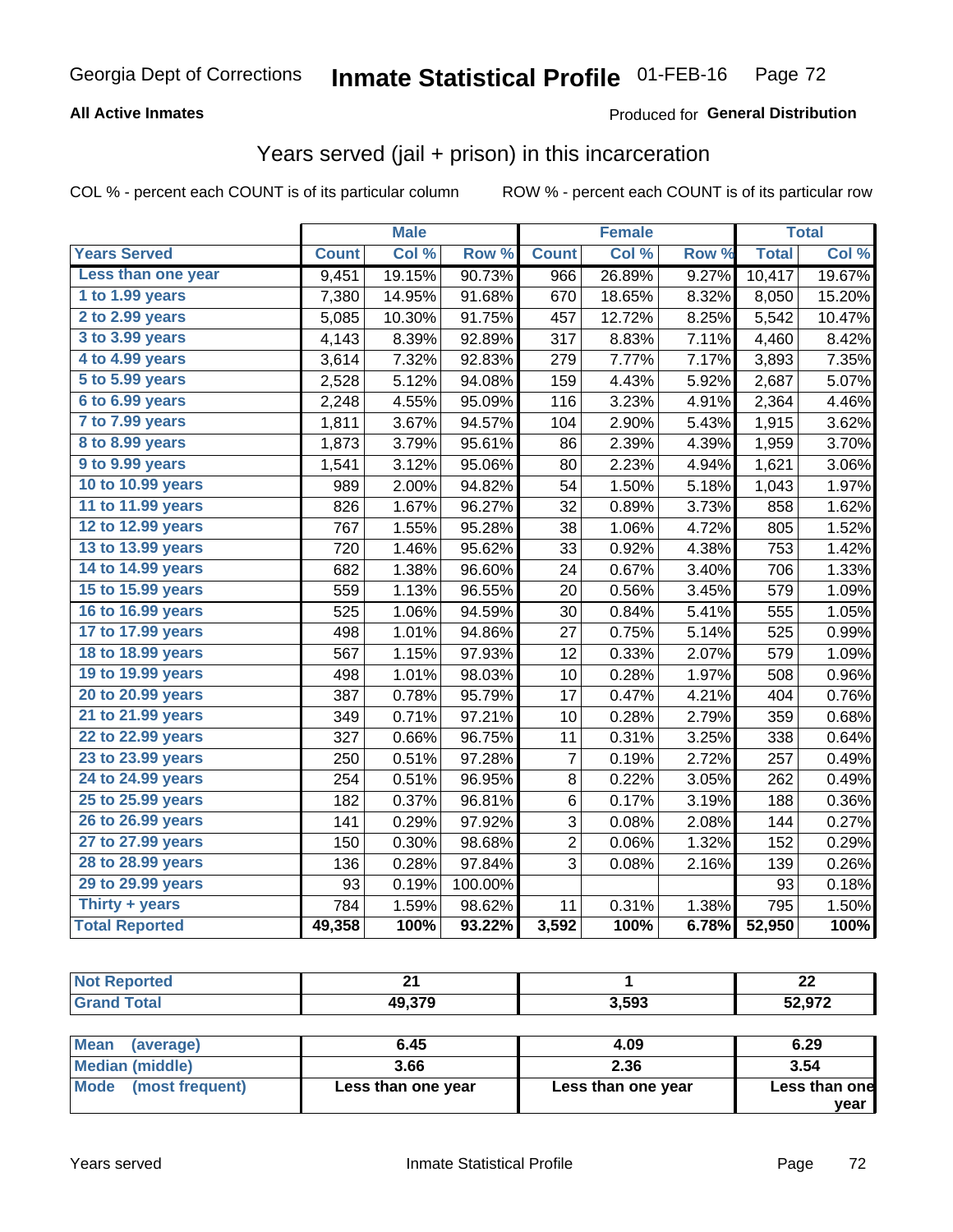#### **All Active Inmates**

Produced for **General Distribution**

## Results of most recent HIV tests

|                         | <b>Male</b>  |          |           | <b>Female</b> |        |          | Total  |        |
|-------------------------|--------------|----------|-----------|---------------|--------|----------|--------|--------|
| <b>HIV Test Results</b> | <b>Count</b> | Col %    | Row %I    | <b>Count</b>  | Col %  | Row %    | Total  | Col %  |
| <b>Positive</b>         | 669          | $1.54\%$ | $91.27\%$ | 64 i          | 1.89%  | 8.73%    | 733    | 1.57%  |
| <b>Negative</b>         | 42,749       | 98.45%   | 92.80%    | 3,316         | 98.11% | 7.20%    | 46,065 | 98.43% |
| <b>Indeterminate</b>    | 2            | 0.01%    | 100.00%   |               |        |          |        | 0.01%  |
| <b>Total Reported</b>   | 43,421       | 100%     | 92.78%    | 3,380         | 100%   | $7.22\%$ | 46,801 | 100.0% |

| <b>Not Reported</b>   | 5,958  | <b>049</b><br>2 I J | $C$ $A$ $74$ |
|-----------------------|--------|---------------------|--------------|
| <b>Total</b><br>Grand | 49,379 | 3,593               | 52,972       |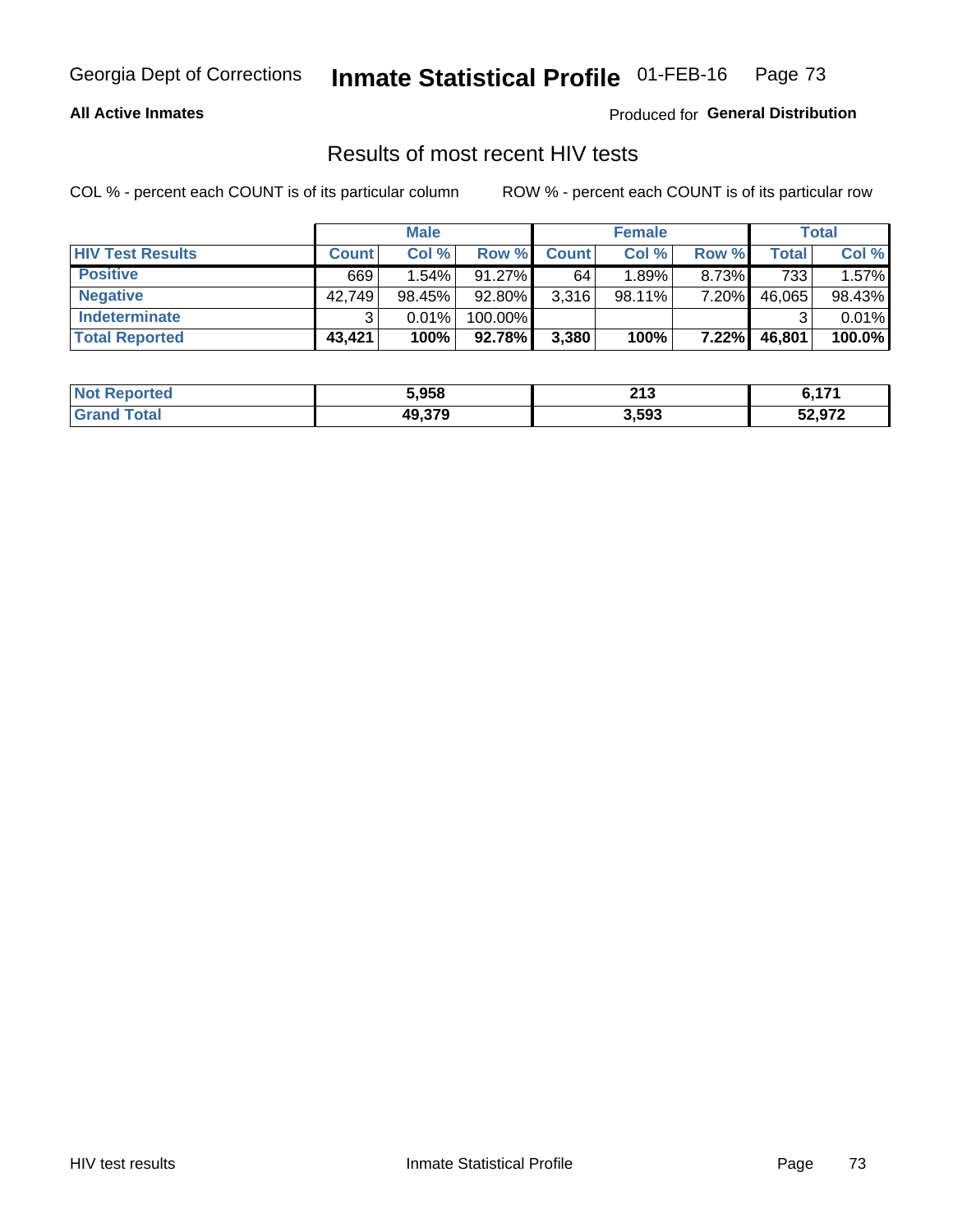#### **All Active Inmates**

### Produced for **General Distribution**

## Results of most recent tuberculosis test

|                                  | <b>Male</b>     |           |           | <b>Female</b> |           |          | Total        |        |
|----------------------------------|-----------------|-----------|-----------|---------------|-----------|----------|--------------|--------|
| <b>Tuberculosis Test Results</b> | <b>Count</b>    | Col%      | Row %     | <b>Count</b>  | Col %     | Row %    | <b>Total</b> | Col %  |
| <b>Positive on current test</b>  | 7,316           | $16.17\%$ | 97.77%I   | 167           | 4.82%     | 2.23%    | 7,483        | 15.36% |
| <b>Positive on previous test</b> | 10 <sup>1</sup> | $0.02\%$  | 100.00%   |               |           |          | 10           | 0.02%  |
| <b>Negative</b>                  | 37,911          | 83.81%    | 91.99%    | 3,299         | $95.18\%$ | $8.01\%$ | 41.210       | 84.61% |
| <b>Total Reported</b>            | 45,237          | 100%      | $92.88\%$ | 3,466         | 100%      | $7.12\%$ | 48,703       | 100%   |

| <b>Not Reported</b> | 1,142  | יים<br>. | 4,269  |
|---------------------|--------|----------|--------|
| ⊺otal               | 49,379 | 3,593    | 52,972 |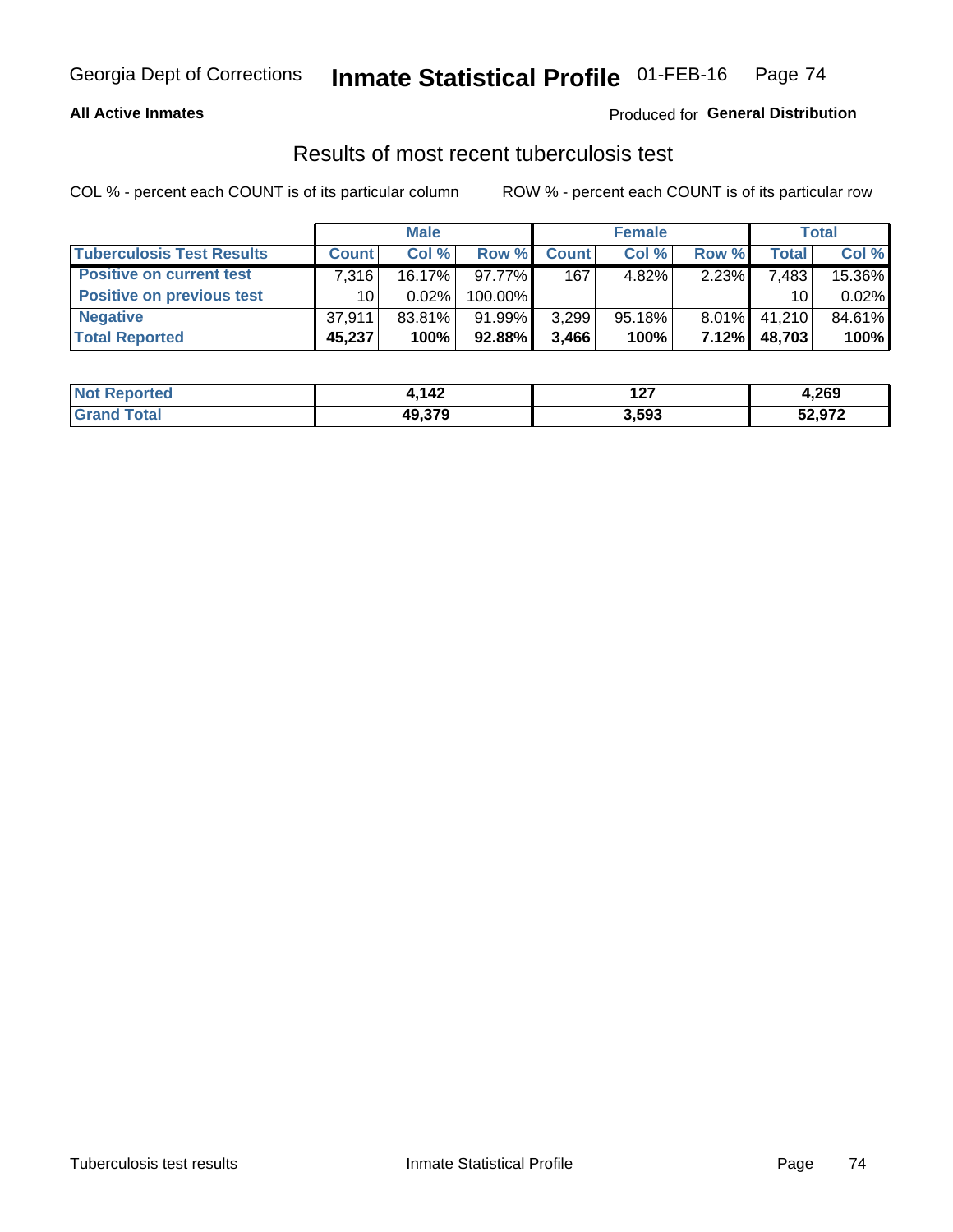#### **All Active Inmates**

Produced for **General Distribution**

## Results of most recent syphilis test

|                                 | <b>Male</b>  |          |           | <b>Female</b> |        |          | Total  |        |
|---------------------------------|--------------|----------|-----------|---------------|--------|----------|--------|--------|
| <b>Syphilis Test Results</b>    | <b>Count</b> | Col%     | Row %     | <b>Count</b>  | Col %  | Row %    | Total  | Col %  |
| <b>Positive on current test</b> | 243          | $1.42\%$ | 93.46%    |               | 2.54%  | $6.54\%$ | 260    | 1.46%  |
| <b>Negative</b>                 | 16.867       | 98.58%   | 96.28%    | 652           | 97.46% | $3.72\%$ | 17.519 | 98.54% |
| <b>Total Reported</b>           | 17.110       | 100%     | $96.24\%$ | 669           | 100%   | 3.76%    | 17,779 | 100%   |

| <b>Not Reported</b> | 32,269 | 2,924 | 35,193 |
|---------------------|--------|-------|--------|
| <b>Grand Total</b>  | 49,379 | 3,593 | 52,972 |